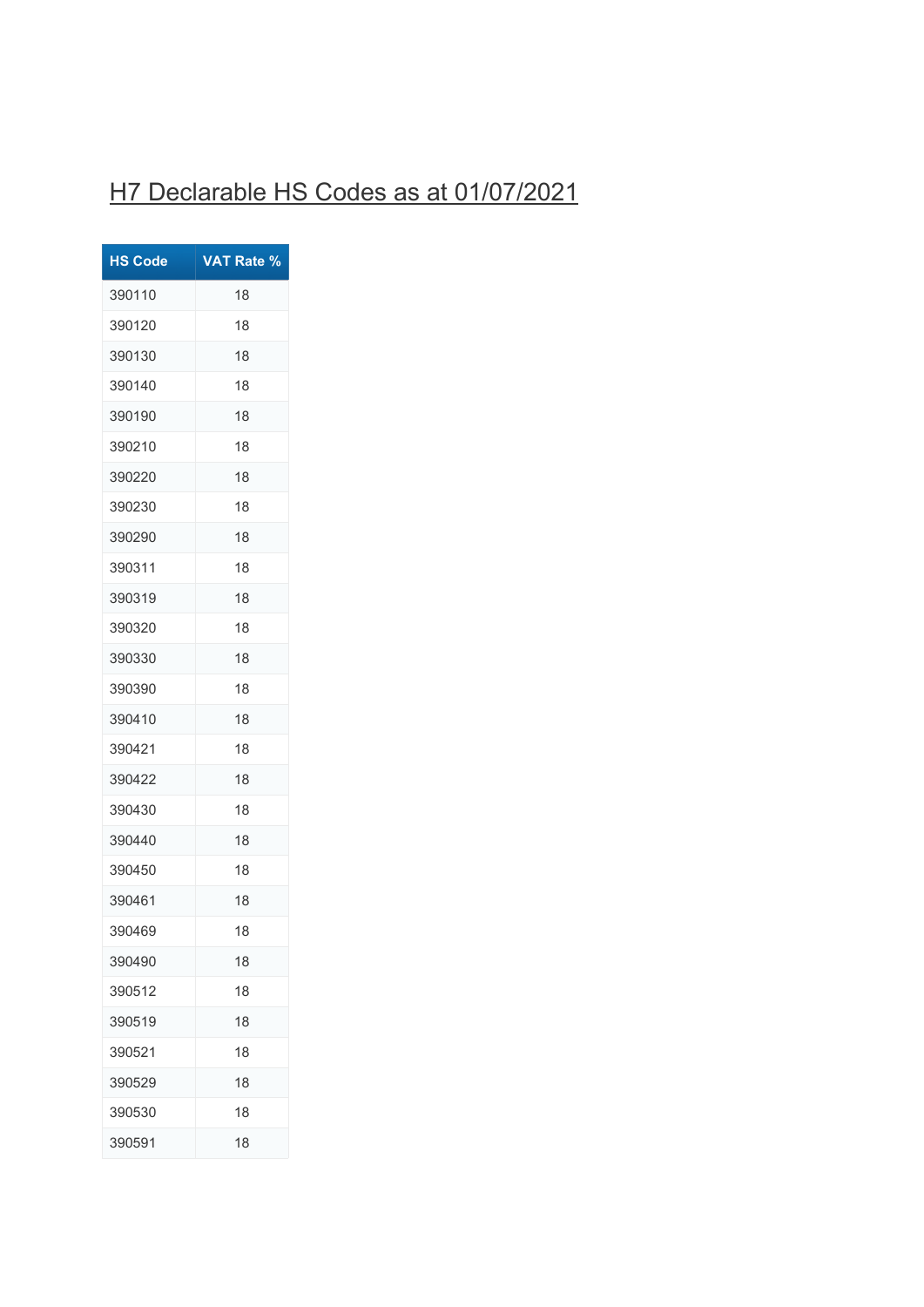| 390599 | 18 |
|--------|----|
| 390610 | 18 |
| 390690 | 18 |
| 390710 | 18 |
| 390720 | 18 |
| 390730 | 18 |
| 390740 | 18 |
| 390750 | 18 |
| 390761 | 18 |
| 390769 | 18 |
| 390770 | 18 |
| 390791 | 18 |
| 390799 | 18 |
| 390810 | 18 |
| 390890 | 18 |
| 390910 | 18 |
| 390920 | 18 |
| 390931 | 18 |
| 390939 | 18 |
| 390940 | 18 |
| 390950 | 18 |
| 391000 | 18 |
| 391110 | 18 |
| 391190 | 18 |
| 391211 | 18 |
| 391212 | 18 |
| 391220 | 18 |
| 391231 | 18 |
| 391239 | 18 |
| 391290 | 18 |
| 391310 | 18 |
| 391390 | 18 |
| 391400 | 18 |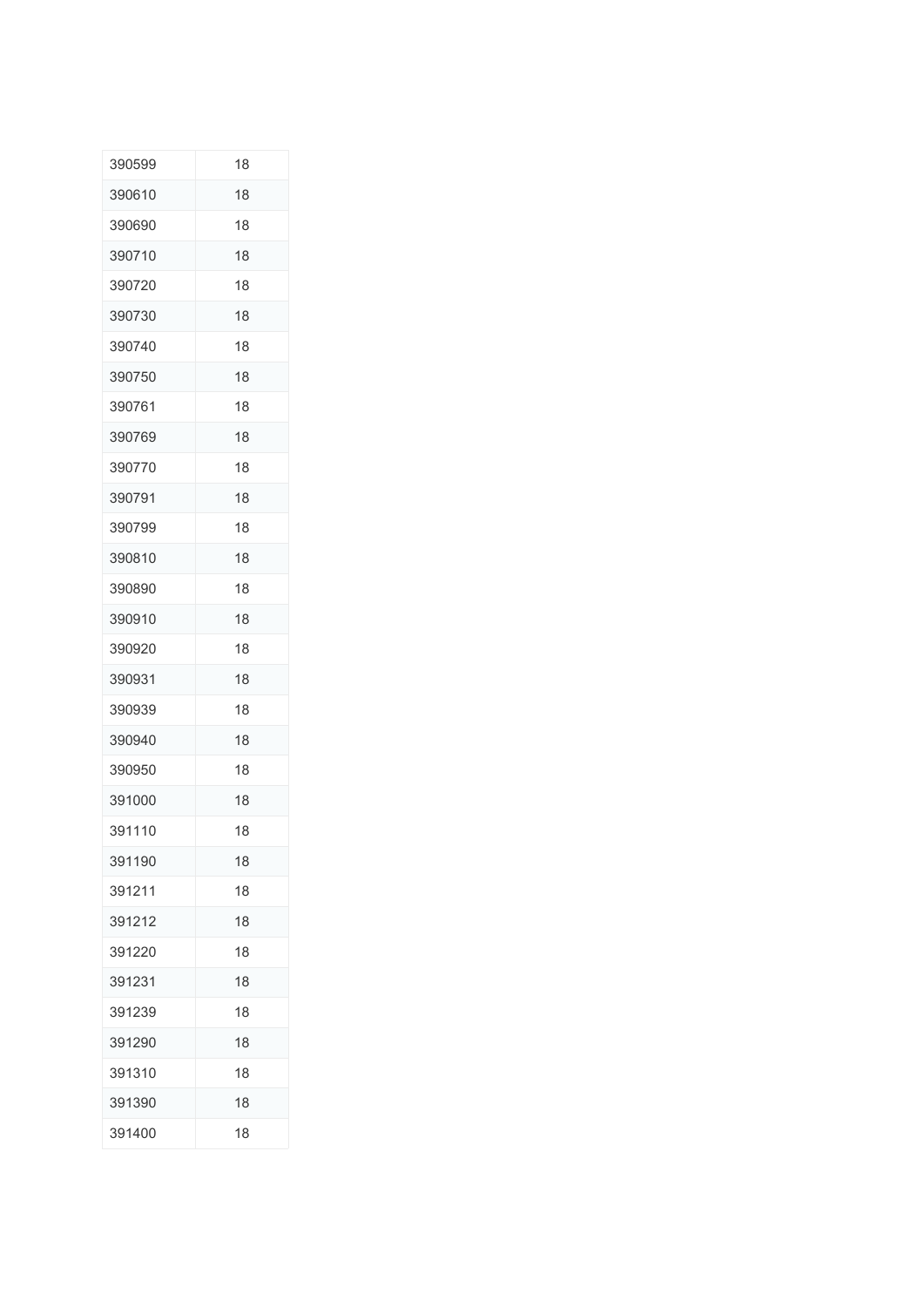| 391510 | 18 |
|--------|----|
| 391520 | 18 |
| 391530 | 18 |
| 391590 | 18 |
| 391610 | 18 |
| 391620 | 18 |
| 391690 | 18 |
| 391710 | 18 |
| 391721 | 18 |
| 391722 | 18 |
| 391723 | 18 |
| 391729 | 18 |
| 391731 | 18 |
| 391732 | 18 |
| 391733 | 18 |
| 391739 | 18 |
| 391740 | 18 |
| 391810 | 18 |
| 391890 | 18 |
| 391910 | 18 |
| 391990 | 18 |
| 392111 | 18 |
| 392112 | 18 |
| 392113 | 18 |
| 392114 | 18 |
| 392119 | 18 |
| 392190 | 18 |
| 392210 | 18 |
| 392220 | 18 |
| 392290 | 18 |
| 392310 | 18 |
| 392330 | 18 |
| 392340 | 18 |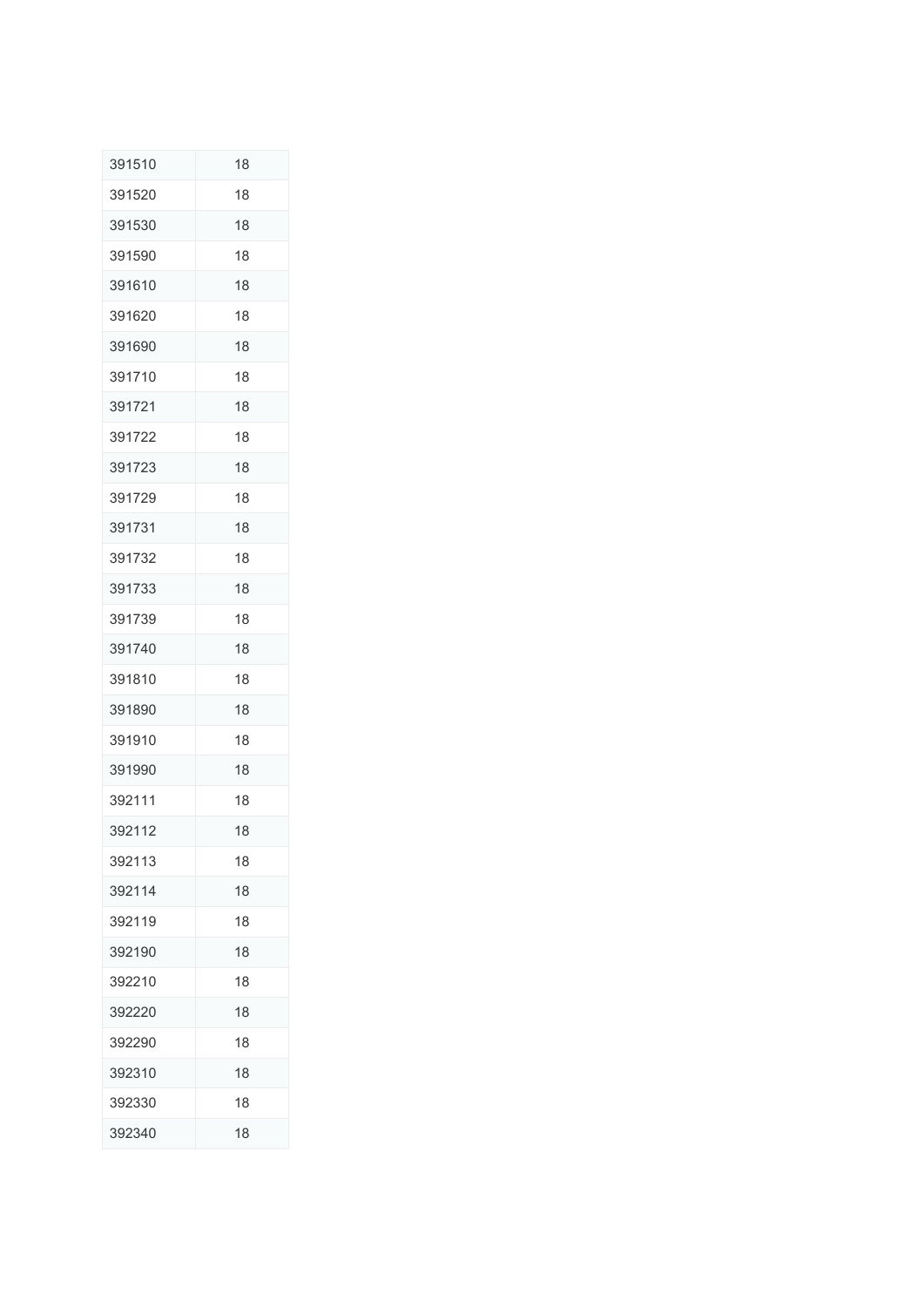| 392350 | 18 |
|--------|----|
| 392390 | 18 |
| 392410 | 18 |
| 392490 | 18 |
| 392510 | 18 |
| 392520 | 18 |
| 392530 | 18 |
| 392590 | 18 |
| 392610 | 18 |
| 392620 | 18 |
| 392630 | 18 |
| 392640 | 18 |
| 392690 | 18 |
| 400110 | 18 |
| 400121 | 18 |
| 400122 | 18 |
| 400129 | 18 |
| 400130 | 18 |
| 400211 | 18 |
| 400219 | 18 |
| 400220 | 18 |
| 400231 | 18 |
| 400239 | 18 |
| 400241 | 18 |
| 400249 | 18 |
| 400251 | 18 |
| 400259 | 18 |
| 400260 | 18 |
| 400270 | 18 |
| 400280 | 18 |
| 400291 | 18 |
| 400299 | 18 |
| 400300 | 18 |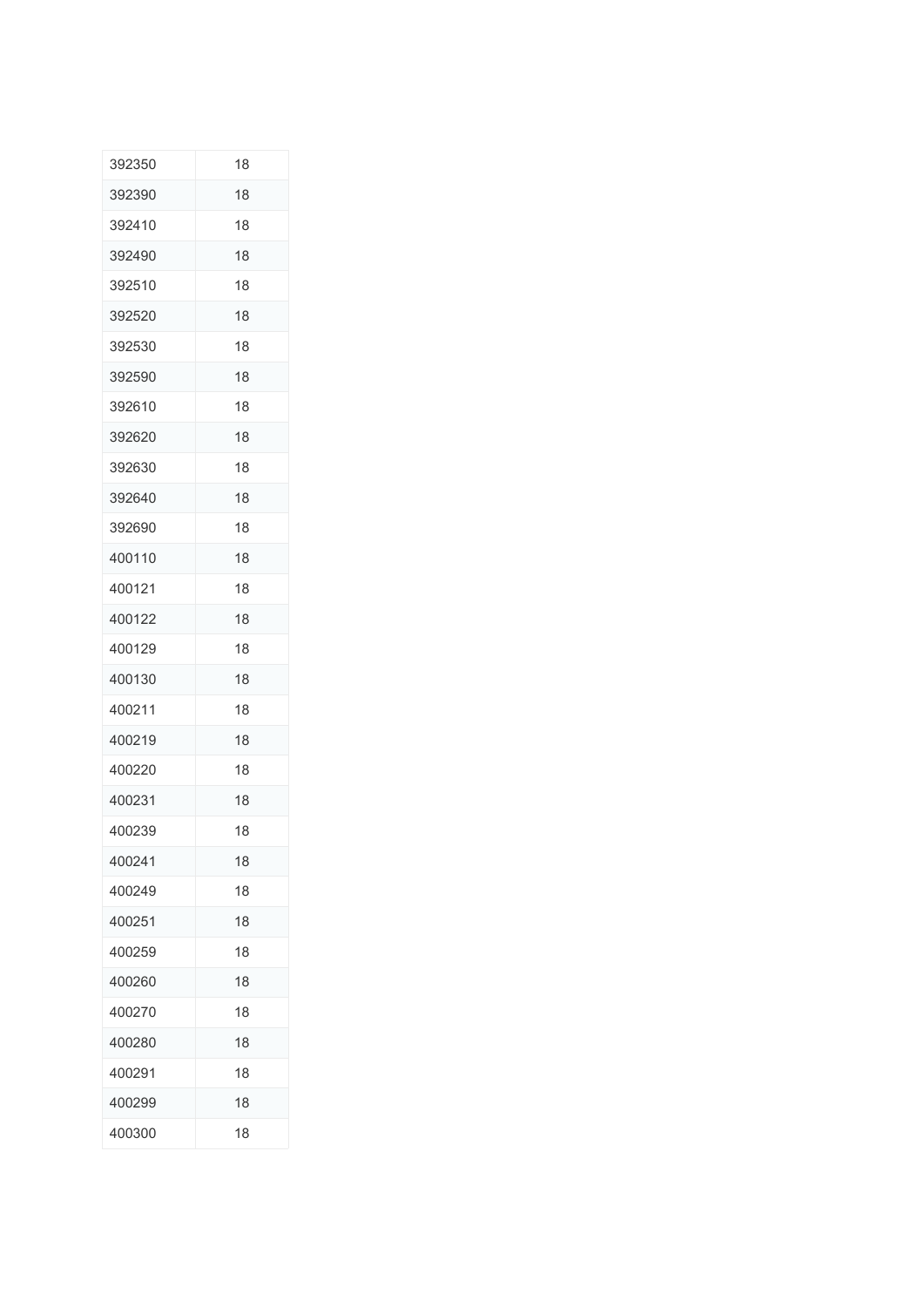| 400400 | 18 |
|--------|----|
| 400510 | 18 |
| 400520 | 18 |
| 400591 | 18 |
| 400599 | 18 |
| 400610 | 18 |
| 400690 | 18 |
| 400700 | 18 |
| 400811 | 18 |
| 400819 | 18 |
| 400821 | 18 |
| 400829 | 18 |
| 400911 | 18 |
| 400912 | 18 |
| 400921 | 18 |
| 400922 | 18 |
| 400931 | 18 |
| 400932 | 18 |
| 400941 | 18 |
| 400942 | 18 |
| 401011 | 18 |
| 401012 | 18 |
| 401019 | 18 |
| 401031 | 18 |
| 401032 | 18 |
| 401033 | 18 |
| 401034 | 18 |
| 401035 | 18 |
| 401036 | 18 |
| 401039 | 18 |
| 401150 | 18 |
| 401310 | 18 |
| 401320 | 18 |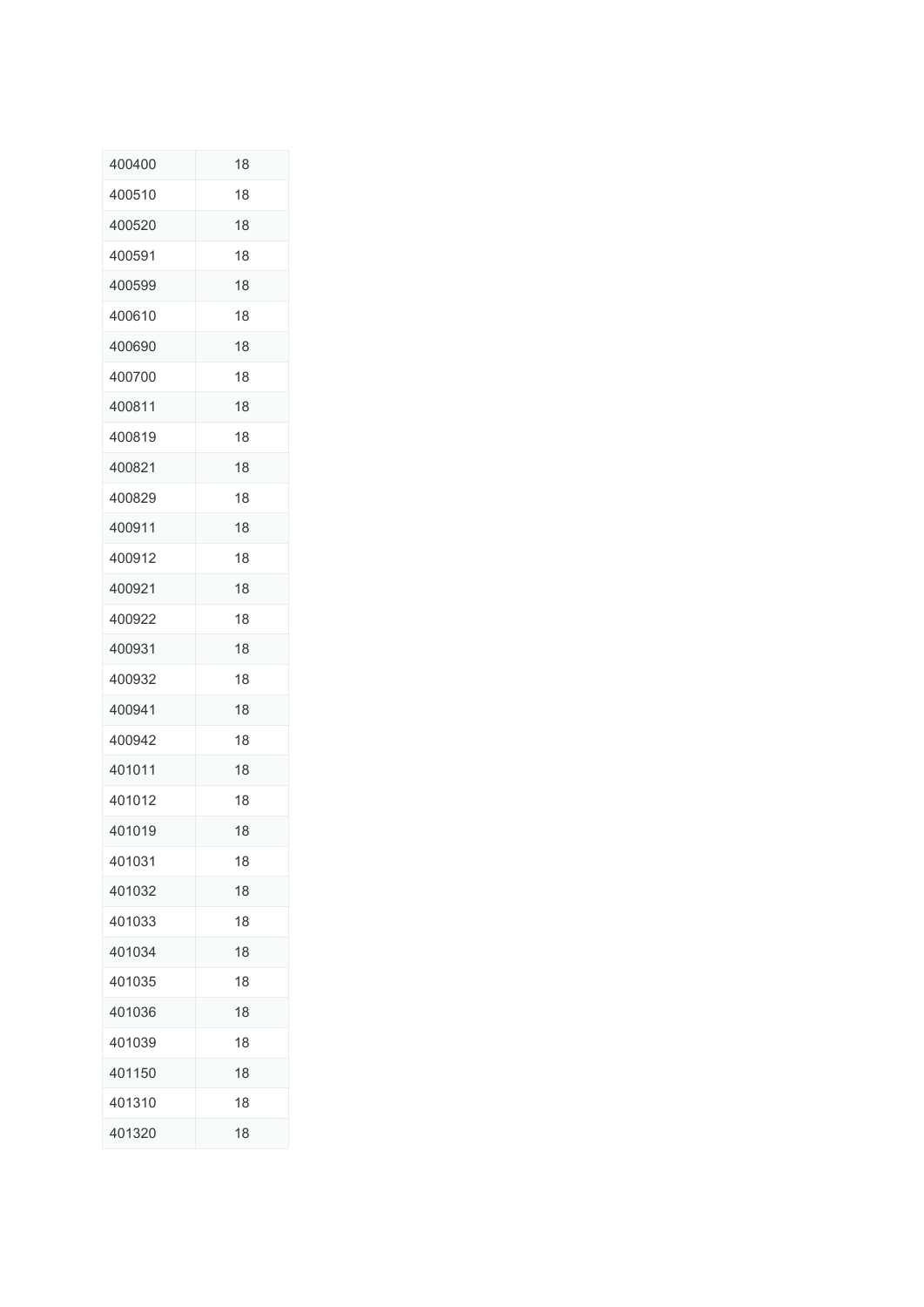| 401390 | 18 |
|--------|----|
| 401410 | 18 |
| 401490 | 18 |
| 401511 | 18 |
| 401519 | 18 |
| 401590 | 18 |
| 401610 | 18 |
| 401691 | 18 |
| 401692 | 18 |
| 401693 | 18 |
| 401694 | 18 |
| 401695 | 18 |
| 401699 | 18 |
| 401700 | 18 |
| 410120 | 18 |
| 410150 | 18 |
| 410190 | 18 |
| 410210 | 18 |
| 410221 | 18 |
| 410229 | 18 |
| 410320 | 18 |
| 410330 | 18 |
| 410390 | 18 |
| 410411 | 18 |
| 410419 | 18 |
| 410441 | 18 |
| 410449 | 18 |
| 410510 | 18 |
| 410530 | 18 |
| 410621 | 18 |
| 410622 | 18 |
| 410631 | 18 |
| 410632 | 18 |
|        |    |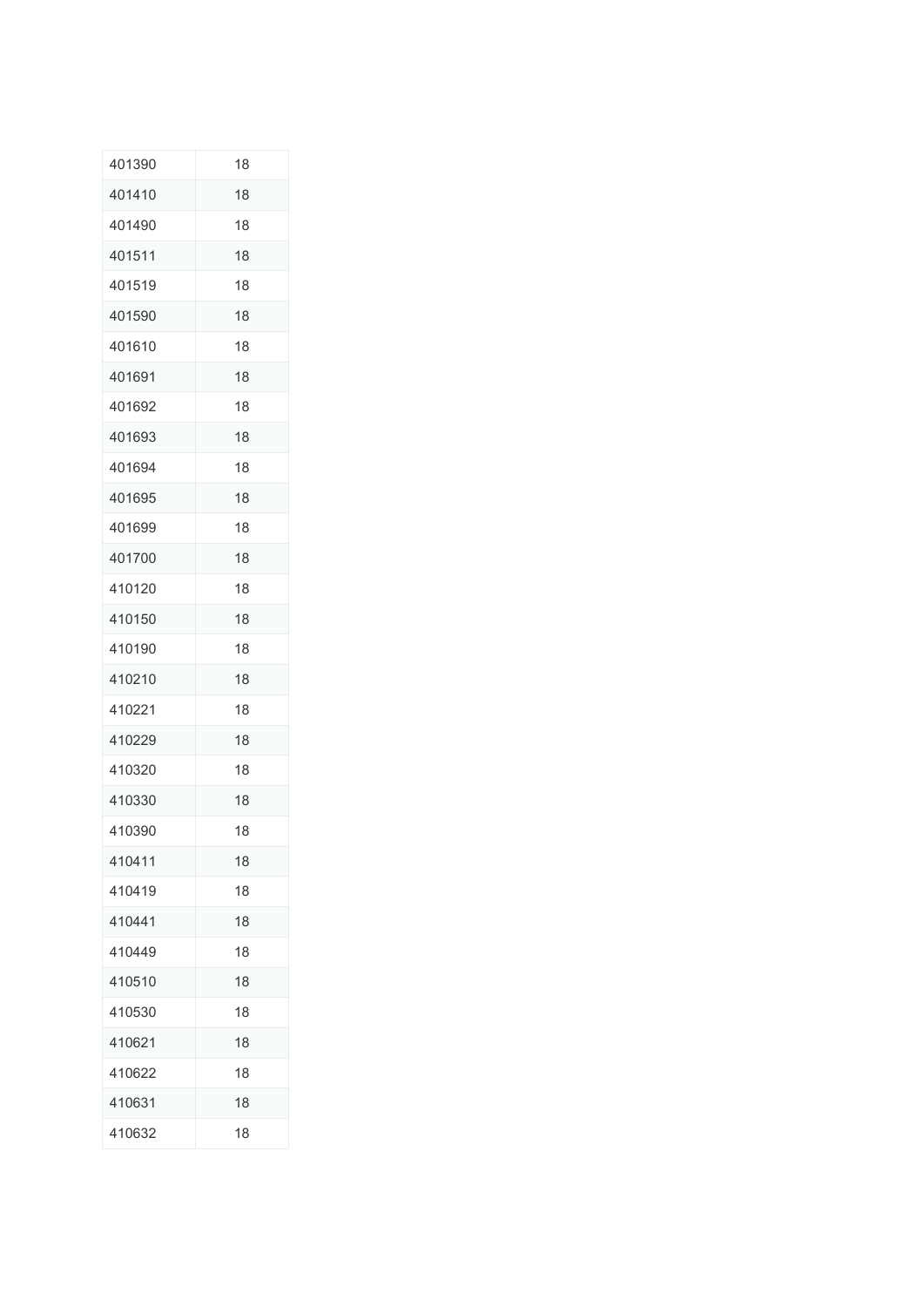| 410640 | 18 |
|--------|----|
| 410691 | 18 |
| 410692 | 18 |
| 410711 | 18 |
| 410712 | 18 |
| 410719 | 18 |
| 410791 | 18 |
| 410792 | 18 |
| 410799 | 18 |
| 411200 | 18 |
| 411310 | 18 |
| 411320 | 18 |
| 411330 | 18 |
| 411390 | 18 |
| 411410 | 18 |
| 411420 | 18 |
| 411510 | 18 |
| 411520 | 18 |
| 420100 | 18 |
| 420211 | 18 |
| 420212 | 18 |
| 420219 | 18 |
| 420221 | 18 |
| 420222 | 18 |
| 420229 | 18 |
| 420231 | 18 |
| 420232 | 18 |
| 420239 | 18 |
| 420291 | 18 |
| 420292 | 18 |
| 420299 | 18 |
| 420310 | 18 |
| 420321 | 18 |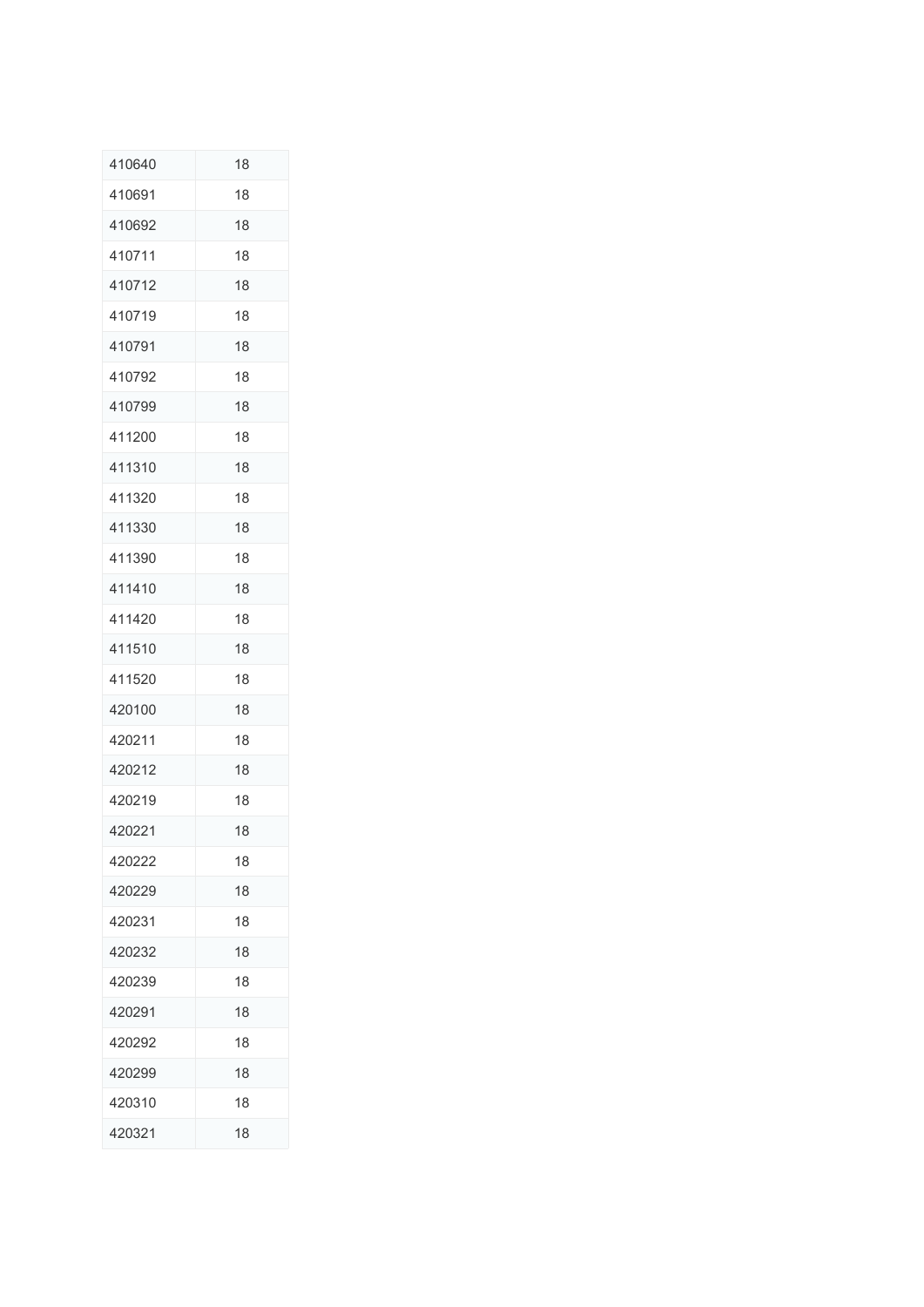| 420329 | 18 |
|--------|----|
| 420330 | 18 |
| 420340 | 18 |
| 420500 | 18 |
| 420600 | 18 |
| 430110 | 18 |
| 430130 | 18 |
| 430160 | 18 |
| 430180 | 18 |
| 430190 | 18 |
| 430211 | 18 |
| 430219 | 18 |
| 430220 | 18 |
| 430230 | 18 |
| 430310 | 18 |
| 430390 | 18 |
| 430400 | 18 |
| 440111 | 18 |
| 440112 | 18 |
| 440121 | 18 |
| 440122 | 18 |
| 440131 | 18 |
| 440139 | 18 |
| 440140 | 18 |
| 440210 | 18 |
| 440290 | 18 |
| 440311 | 18 |
| 440312 | 18 |
| 440321 | 18 |
| 440322 | 18 |
| 440323 | 18 |
| 440324 | 18 |
| 440325 | 18 |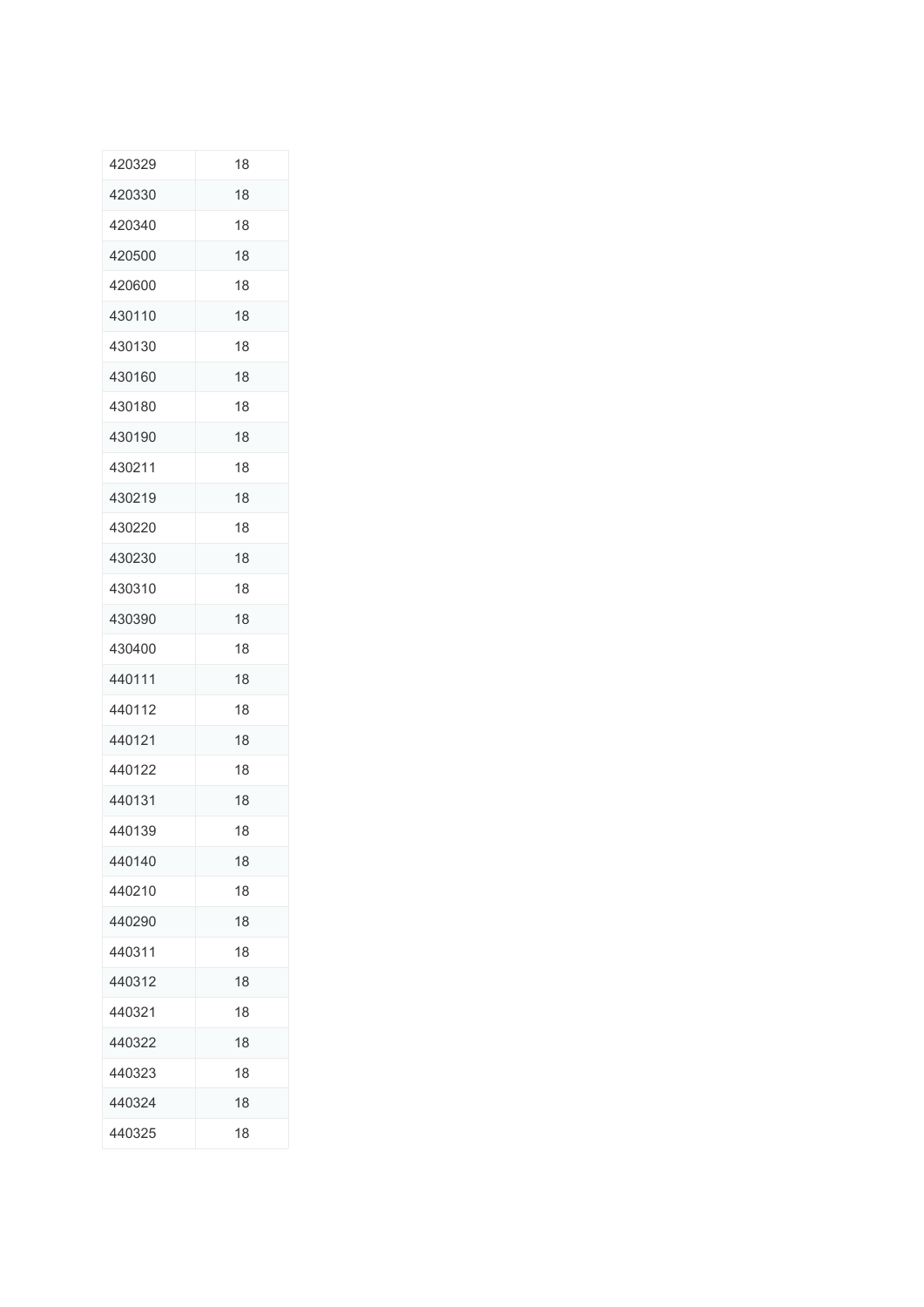| 440326 | 18 |
|--------|----|
| 440341 | 18 |
| 440349 | 18 |
| 440391 | 18 |
| 440393 | 18 |
| 440394 | 18 |
| 440395 | 18 |
| 440396 | 18 |
| 440397 | 18 |
| 440398 | 18 |
| 440399 | 18 |
| 440410 | 18 |
| 440420 | 18 |
| 440500 | 18 |
| 440611 | 18 |
| 440612 | 18 |
| 440691 | 18 |
| 440692 | 18 |
| 440711 | 18 |
| 440712 | 18 |
| 440719 | 18 |
| 440721 | 18 |
| 440722 | 18 |
| 440725 | 18 |
| 440726 | 18 |
| 440727 | 18 |
| 440728 | 18 |
| 440729 | 18 |
| 440791 | 18 |
| 440792 | 18 |
| 440793 | 18 |
| 440794 | 18 |
| 440795 | 18 |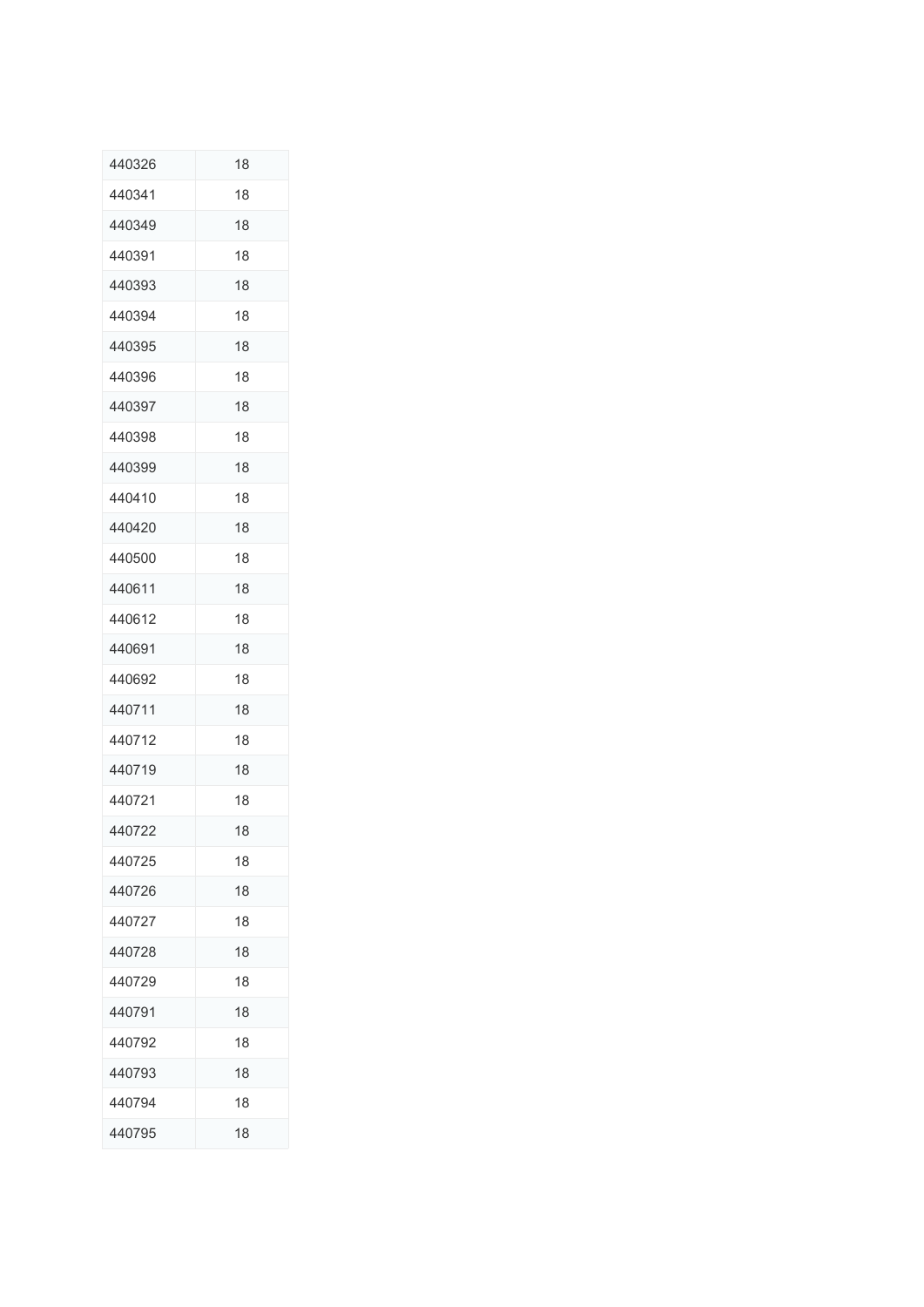| 440796 | 18 |
|--------|----|
| 440797 | 18 |
| 440799 | 18 |
| 440810 | 18 |
| 440831 | 18 |
| 440839 | 18 |
| 440890 | 18 |
| 440910 | 18 |
| 440921 | 18 |
| 440922 | 18 |
| 440929 | 18 |
| 441011 | 18 |
| 441012 | 18 |
| 441019 | 18 |
| 441090 | 18 |
| 441112 | 18 |
| 441113 | 18 |
| 441114 | 18 |
| 441192 | 18 |
| 441193 | 18 |
| 441194 | 18 |
| 441210 | 18 |
| 441231 | 18 |
| 441233 | 18 |
| 441234 | 18 |
| 441239 | 18 |
| 441294 | 18 |
| 441299 | 18 |
| 441300 | 18 |
| 441400 | 18 |
| 441510 | 18 |
| 441520 | 18 |
| 441600 | 18 |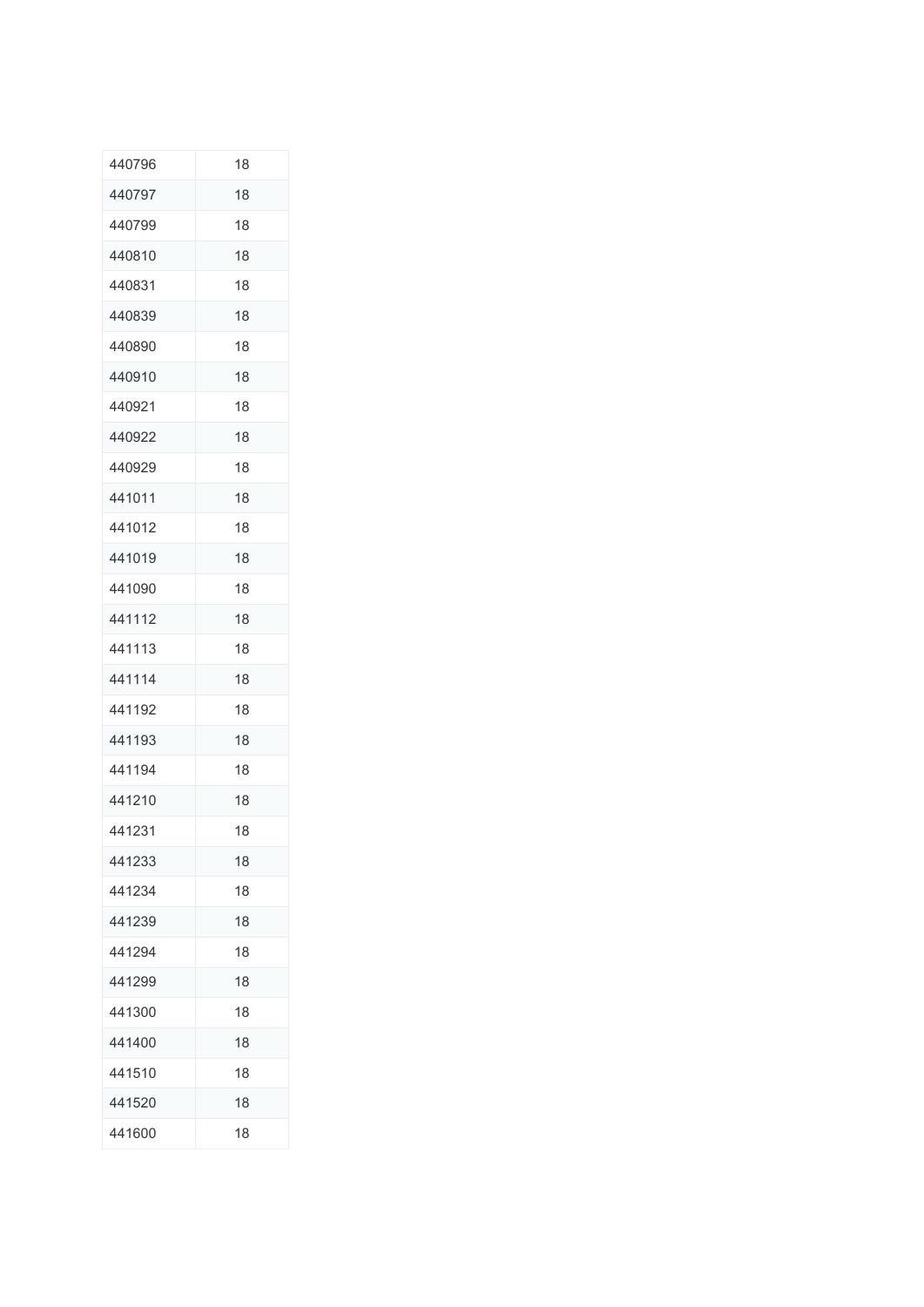| 441700 | 18 |
|--------|----|
| 441810 | 18 |
| 441820 | 18 |
| 441840 | 18 |
| 441850 | 18 |
| 441860 | 18 |
| 441873 | 18 |
| 441874 | 18 |
| 441875 | 18 |
| 441879 | 18 |
| 441891 | 18 |
| 441899 | 18 |
| 441911 | 18 |
| 441912 | 18 |
| 441919 | 18 |
| 441990 | 18 |
| 442010 | 18 |
| 442090 | 18 |
| 442110 | 18 |
| 442191 | 18 |
| 442199 | 18 |
| 450110 | 18 |
| 450190 | 18 |
| 450200 | 18 |
| 450310 | 18 |
| 450390 | 18 |
| 450410 | 18 |
| 450490 | 18 |
| 460121 | 18 |
| 460122 | 18 |
| 460129 | 18 |
| 460192 | 18 |
| 460193 | 18 |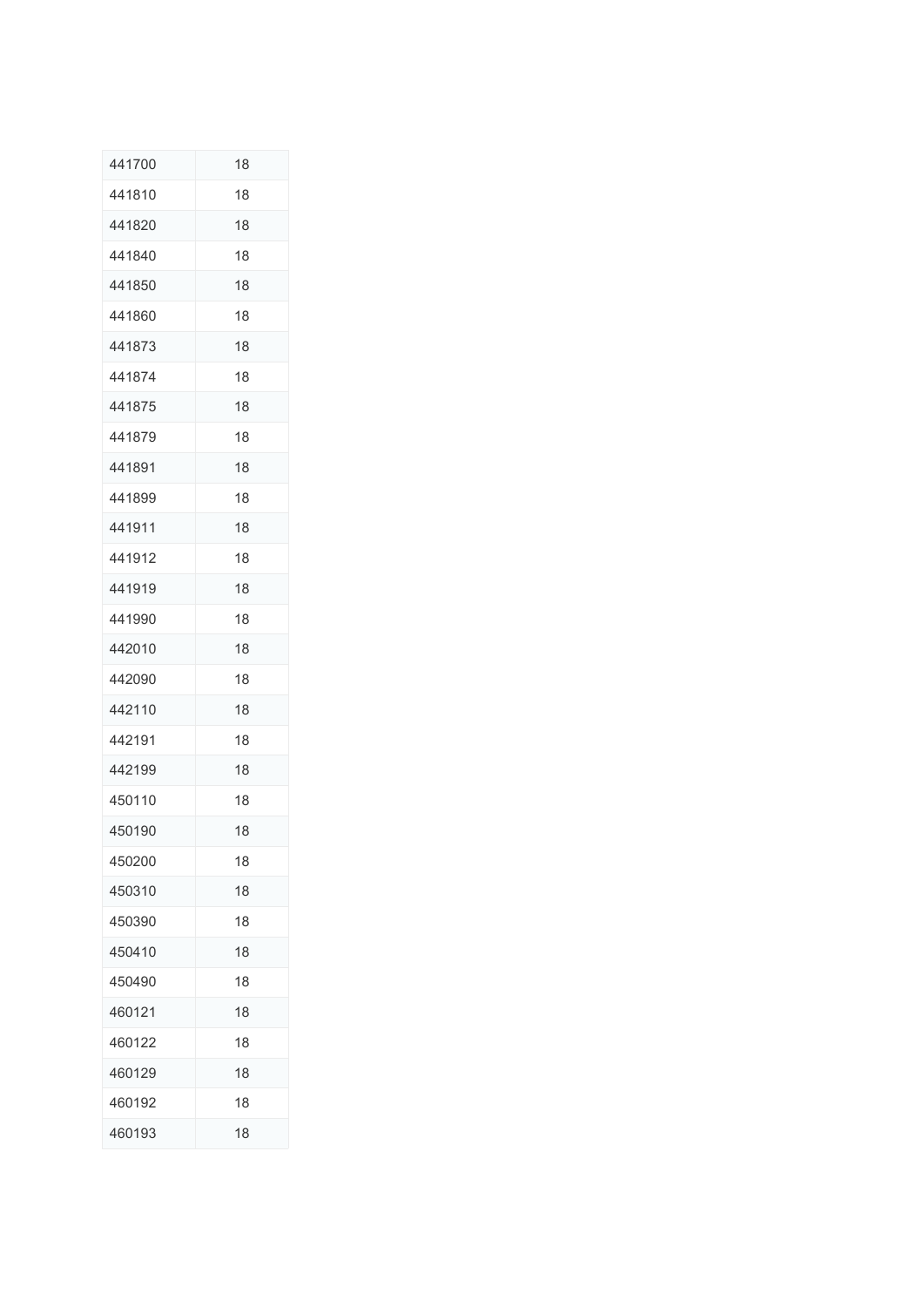| 460194 | 18 |
|--------|----|
| 460199 | 18 |
| 460211 | 18 |
| 460212 | 18 |
| 460219 | 18 |
| 460290 | 18 |
| 470100 | 18 |
| 470200 | 18 |
| 470311 | 18 |
| 470319 | 18 |
| 470321 | 18 |
| 470329 | 18 |
| 470411 | 18 |
| 470419 | 18 |
| 470421 | 18 |
| 470429 | 18 |
| 470500 | 18 |
| 470610 | 18 |
| 470620 | 18 |
| 470630 | 18 |
| 470691 | 18 |
| 470692 | 18 |
| 470693 | 18 |
| 470710 | 18 |
| 470720 | 18 |
| 470730 | 18 |
| 470790 | 18 |
| 480100 | 18 |
| 480210 | 18 |
| 480220 | 18 |
| 480240 | 18 |
| 480254 | 18 |
| 480255 | 18 |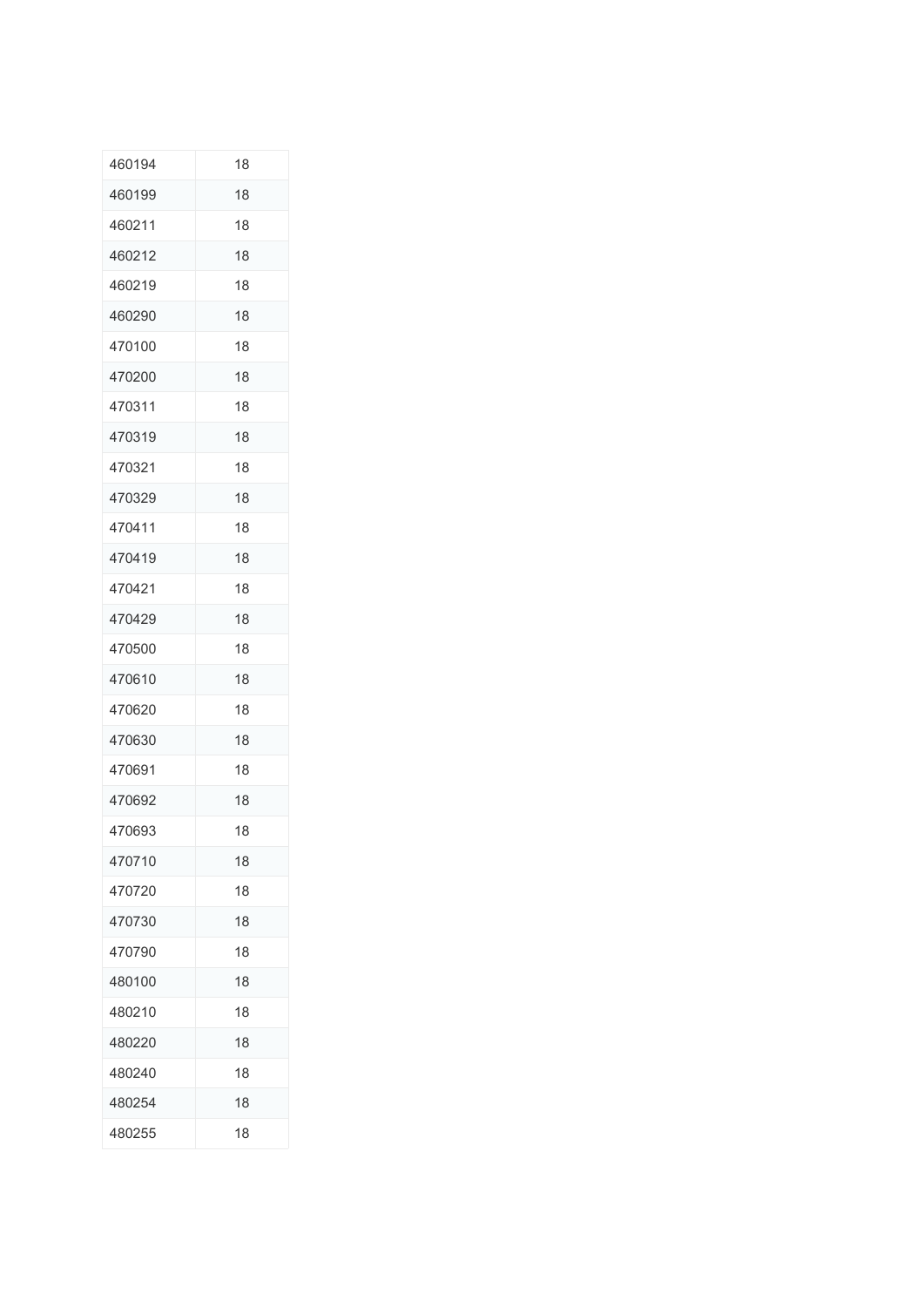| 480256 | 18 |
|--------|----|
| 480257 | 18 |
| 480258 | 18 |
| 480261 | 18 |
| 480262 | 18 |
| 480269 | 18 |
| 480300 | 18 |
| 480411 | 18 |
| 480419 | 18 |
| 480421 | 18 |
| 480429 | 18 |
| 480431 | 18 |
| 480439 | 18 |
| 480441 | 18 |
| 480442 | 18 |
| 480449 | 18 |
| 480451 | 18 |
| 480452 | 18 |
| 480459 | 18 |
| 480511 | 18 |
| 480512 | 18 |
| 480519 | 18 |
| 480524 | 18 |
| 480525 | 18 |
| 480530 | 18 |
| 480540 | 18 |
| 480550 | 18 |
| 480591 | 18 |
| 480592 | 18 |
| 480593 | 18 |
| 480610 | 18 |
| 480620 | 18 |
| 480630 | 18 |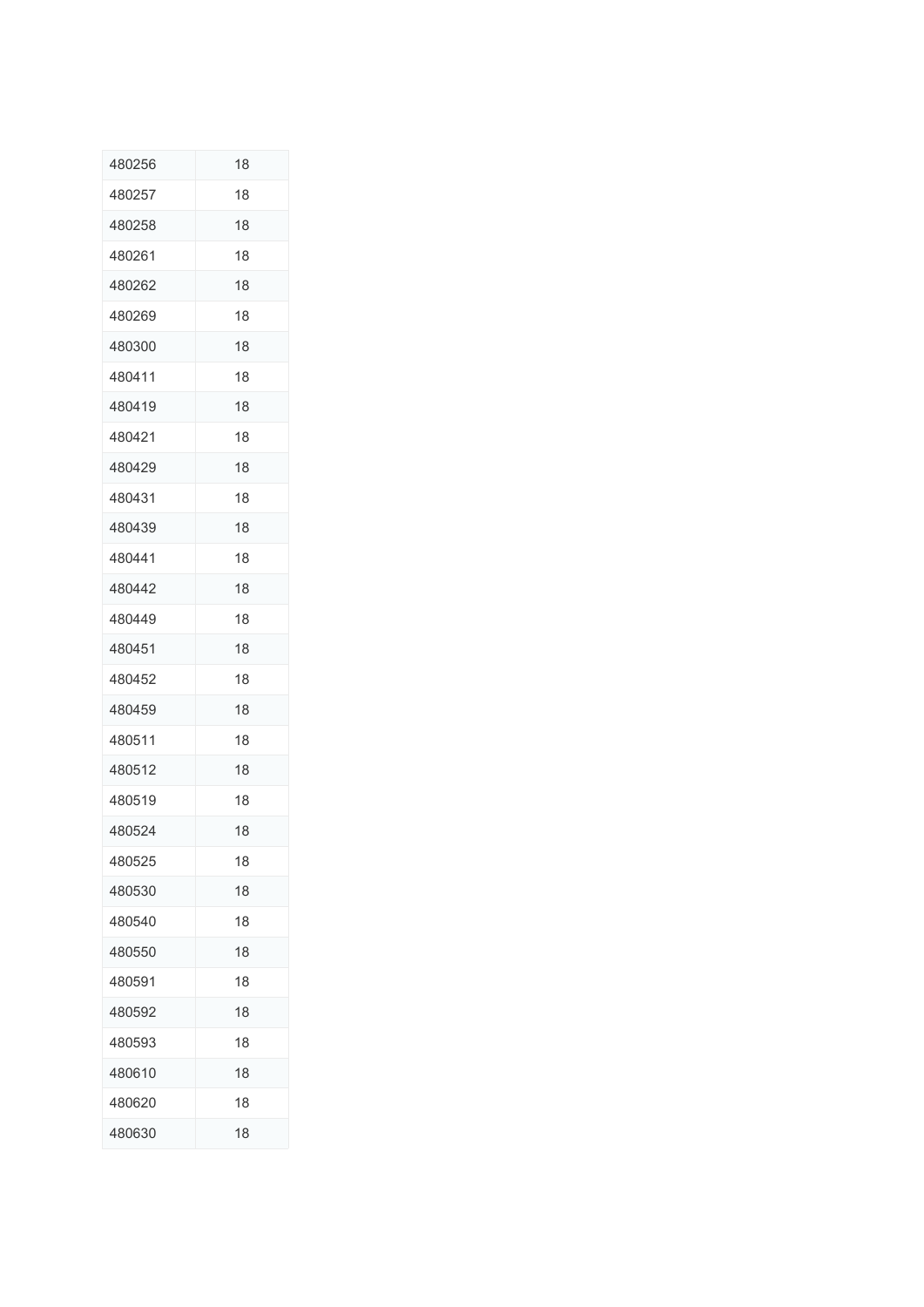| 480640 | 18 |
|--------|----|
| 480700 | 18 |
| 480810 | 18 |
| 480840 | 18 |
| 480890 | 18 |
| 480920 | 18 |
| 480990 | 18 |
| 481013 | 18 |
| 481014 | 18 |
| 481019 | 18 |
| 481022 | 18 |
| 481029 | 18 |
| 481031 | 18 |
| 481032 | 18 |
| 481039 | 18 |
| 481092 | 18 |
| 481099 | 18 |
| 481110 | 18 |
| 481141 | 18 |
| 481149 | 18 |
| 481151 | 18 |
| 481159 | 18 |
| 481160 | 18 |
| 481190 | 18 |
| 481200 | 18 |
| 481310 | 18 |
| 481320 | 18 |
| 481390 | 18 |
| 481420 | 18 |
| 481490 | 18 |
| 481620 | 18 |
| 481690 | 18 |
| 481710 | 18 |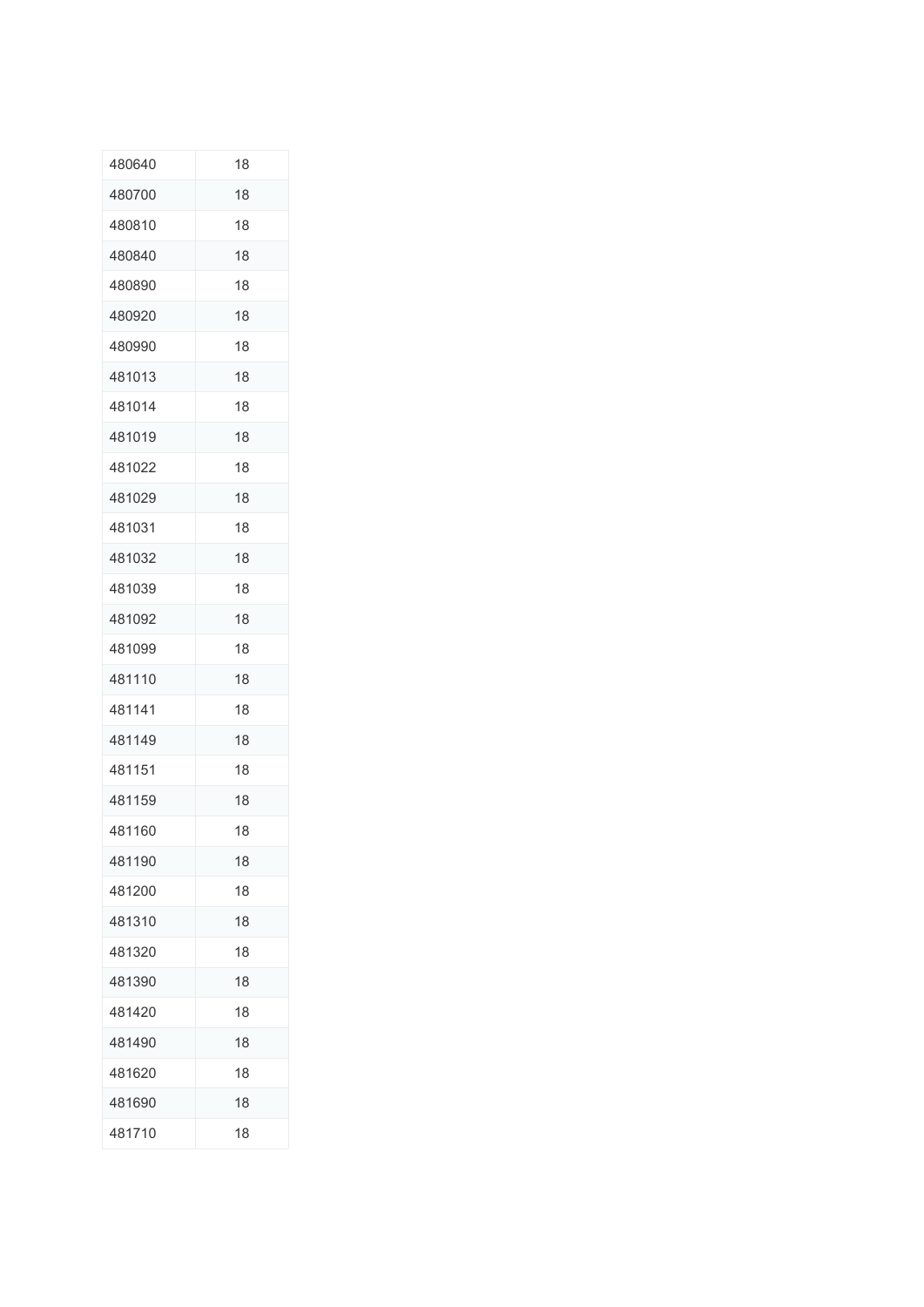| 481720 | 18 |
|--------|----|
| 481730 | 18 |
| 481810 | 18 |
| 481820 | 18 |
| 481830 | 18 |
| 481850 | 18 |
| 481890 | 18 |
| 481910 | 18 |
| 481920 | 18 |
| 481930 | 18 |
| 481940 | 18 |
| 481950 | 18 |
| 481960 | 18 |
| 482010 | 18 |
| 482020 | 5  |
| 482030 | 18 |
| 482040 | 18 |
| 482050 | 18 |
| 482090 | 18 |
| 482110 | 18 |
| 482190 | 18 |
| 482210 | 18 |
| 482290 | 18 |
| 482320 | 18 |
| 482340 | 18 |
| 482361 | 18 |
| 482369 | 18 |
| 482370 | 18 |
| 482390 | 18 |
| 490110 | 5  |
| 490191 | 5  |
| 490199 | 5  |
| 490210 | 5  |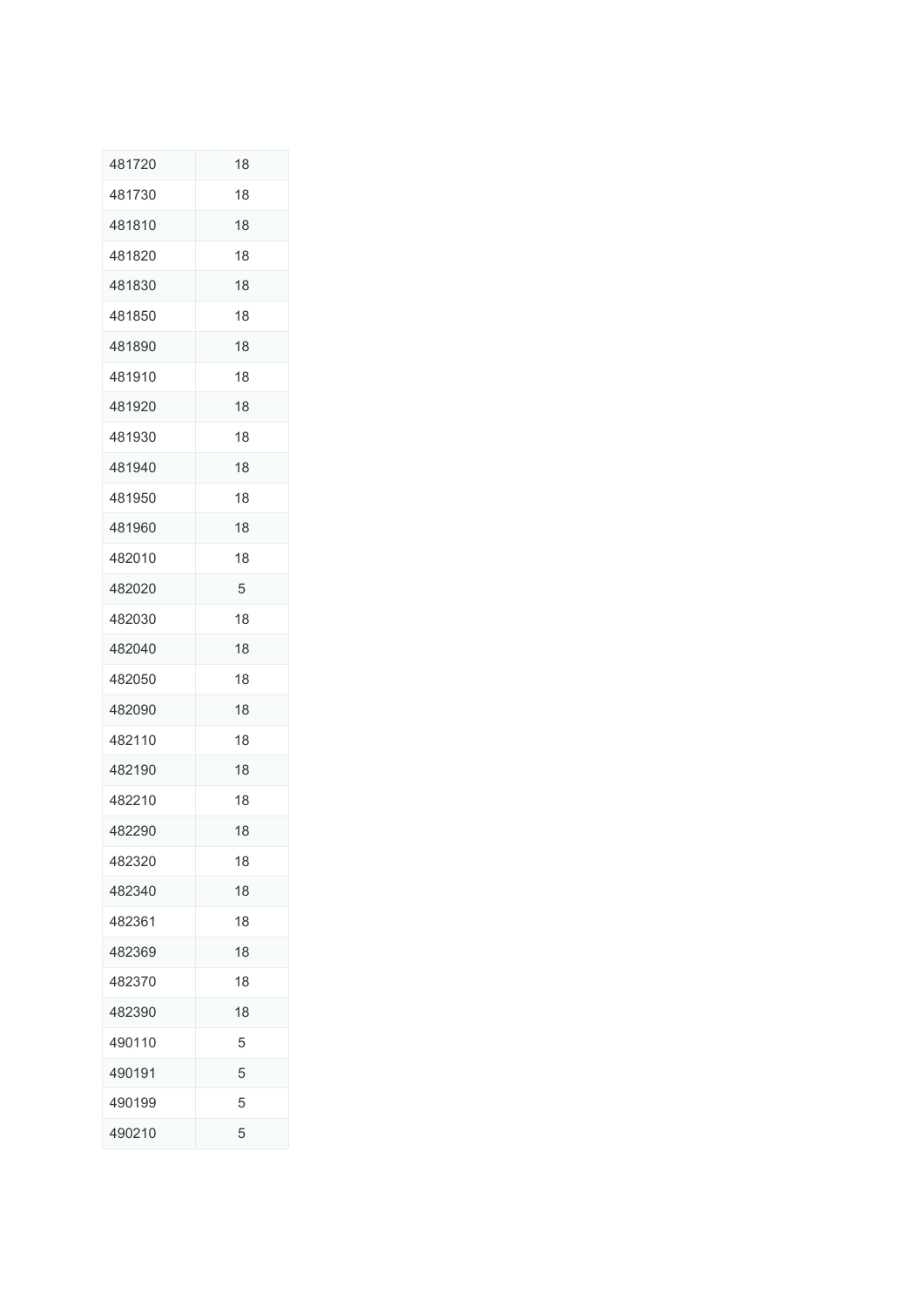| 490290 | 5  |
|--------|----|
| 490300 | 5  |
| 490400 | 5  |
| 490510 | 18 |
| 490591 | 5  |
| 490599 | 5  |
| 490600 | 18 |
| 490700 | 18 |
| 490810 | 18 |
| 490890 | 18 |
| 490900 | 18 |
| 491000 | 5  |
| 491110 | 5  |
| 491191 | 18 |
| 491199 | 5  |
| 500100 | 18 |
| 500200 | 18 |
| 500300 | 18 |
| 500400 | 18 |
| 500500 | 18 |
| 500600 | 18 |
| 500710 | 18 |
| 500720 | 18 |
| 500790 | 18 |
| 510111 | 18 |
| 510119 | 18 |
| 510121 | 18 |
| 510129 | 18 |
| 510130 | 18 |
| 510211 | 18 |
| 510219 | 18 |
| 510220 | 18 |
| 510310 | 18 |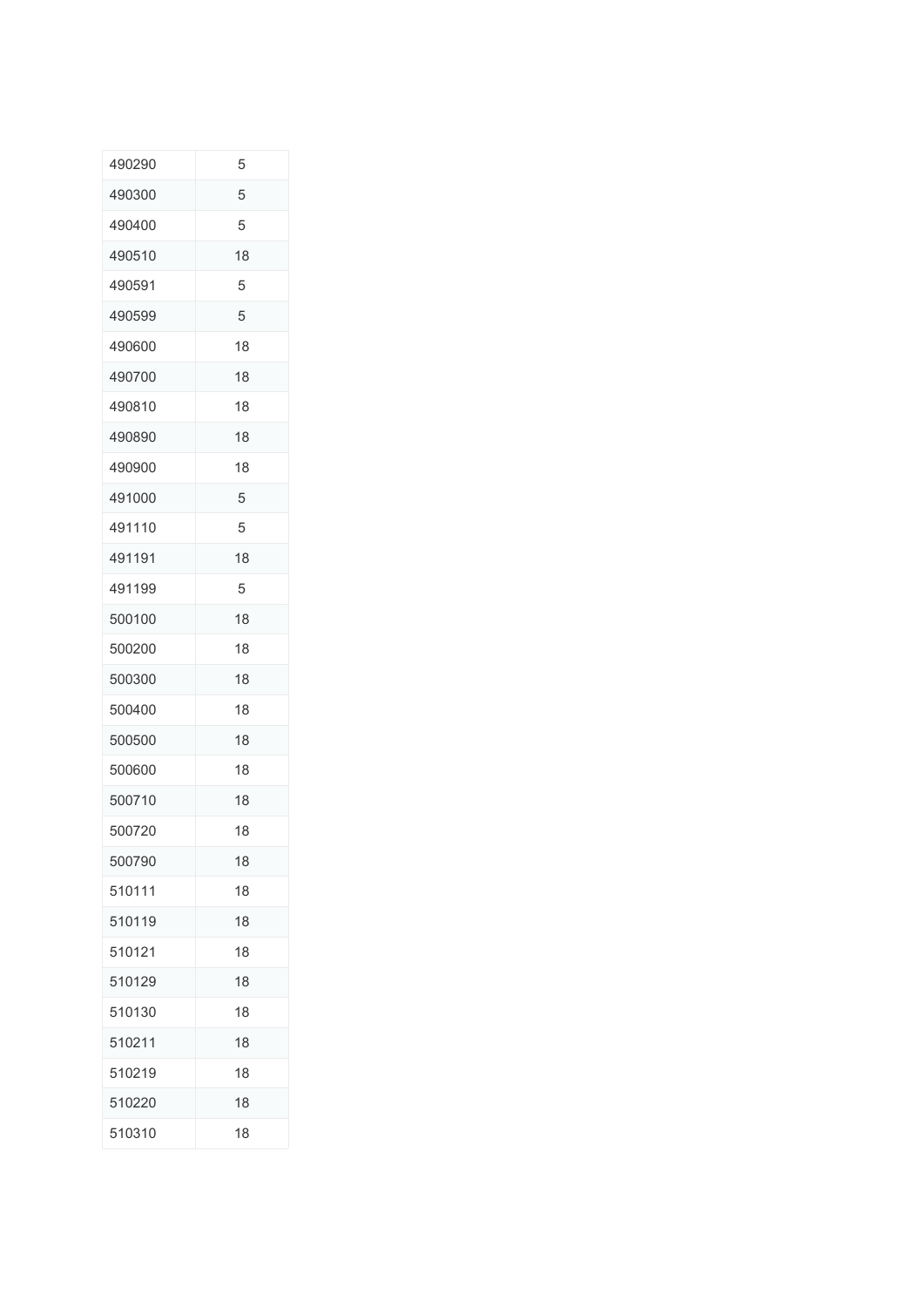| 510320 | 18 |
|--------|----|
| 510330 | 18 |
| 510400 | 18 |
| 510510 | 18 |
| 510521 | 18 |
| 510529 | 18 |
| 510531 | 18 |
| 510539 | 18 |
| 510540 | 18 |
| 510610 | 18 |
| 510620 | 18 |
| 510710 | 18 |
| 510720 | 18 |
| 510810 | 18 |
| 510820 | 18 |
| 510910 | 18 |
| 510990 | 18 |
| 511000 | 18 |
| 511111 | 18 |
| 511119 | 18 |
| 511120 | 18 |
| 511130 | 18 |
| 511190 | 18 |
| 511211 | 18 |
| 511219 | 18 |
| 511220 | 18 |
| 511230 | 18 |
| 511290 | 18 |
| 511300 | 18 |
| 520100 | 18 |
| 520210 | 18 |
| 520291 | 18 |
| 520299 | 18 |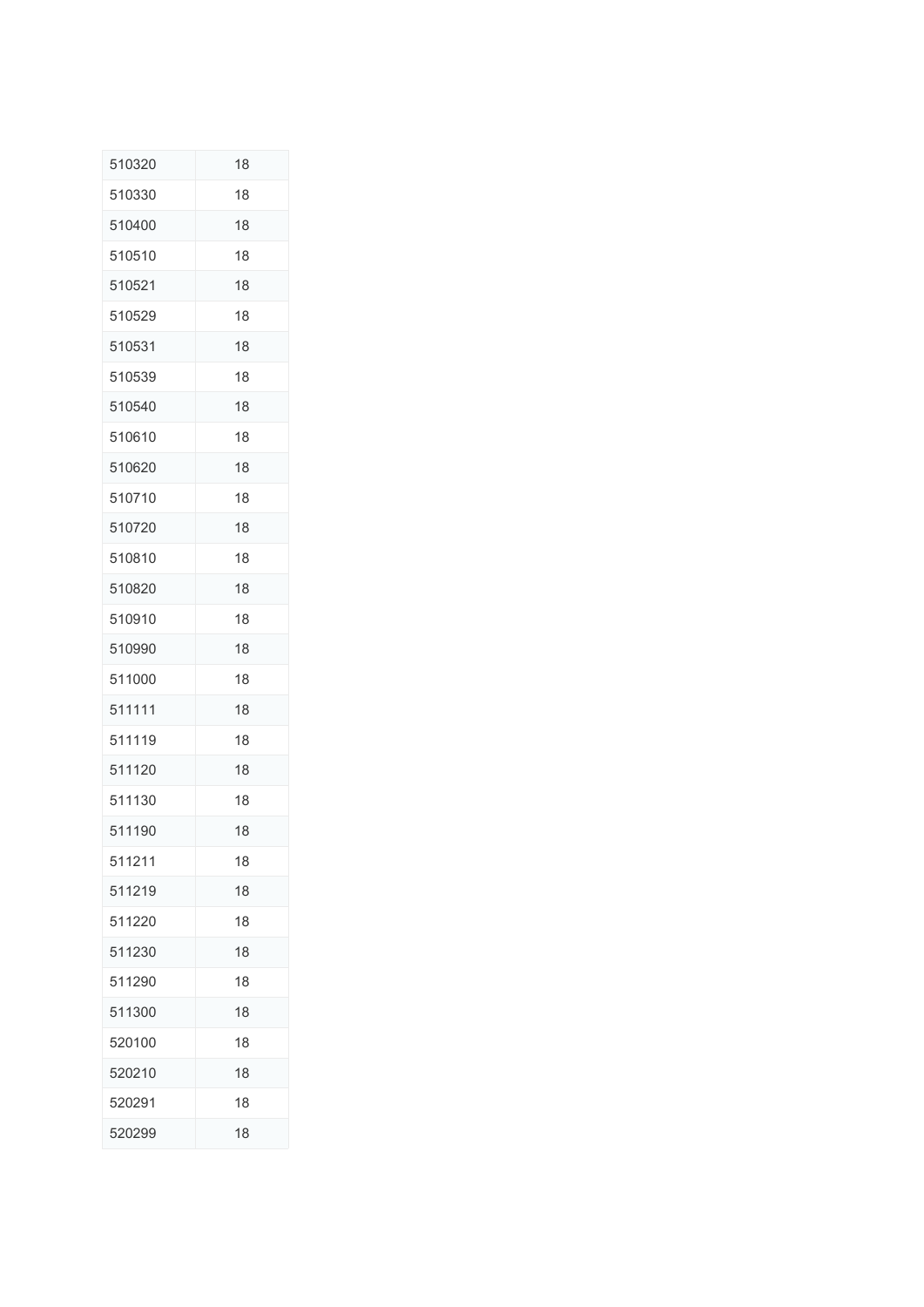| 520300 | 18 |
|--------|----|
| 520411 | 18 |
| 520419 | 18 |
| 520420 | 18 |
| 520511 | 18 |
| 520512 | 18 |
| 520513 | 18 |
| 520514 | 18 |
| 520515 | 18 |
| 520521 | 18 |
| 520522 | 18 |
| 520523 | 18 |
| 520524 | 18 |
| 520526 | 18 |
| 520527 | 18 |
| 520528 | 18 |
| 520531 | 18 |
| 520532 | 18 |
| 520533 | 18 |
| 520534 | 18 |
| 520535 | 18 |
| 520541 | 18 |
| 520542 | 18 |
| 520543 | 18 |
| 520544 | 18 |
| 520546 | 18 |
| 520547 | 18 |
| 520548 | 18 |
| 520611 | 18 |
| 520612 | 18 |
| 520613 | 18 |
| 520614 | 18 |
| 520615 | 18 |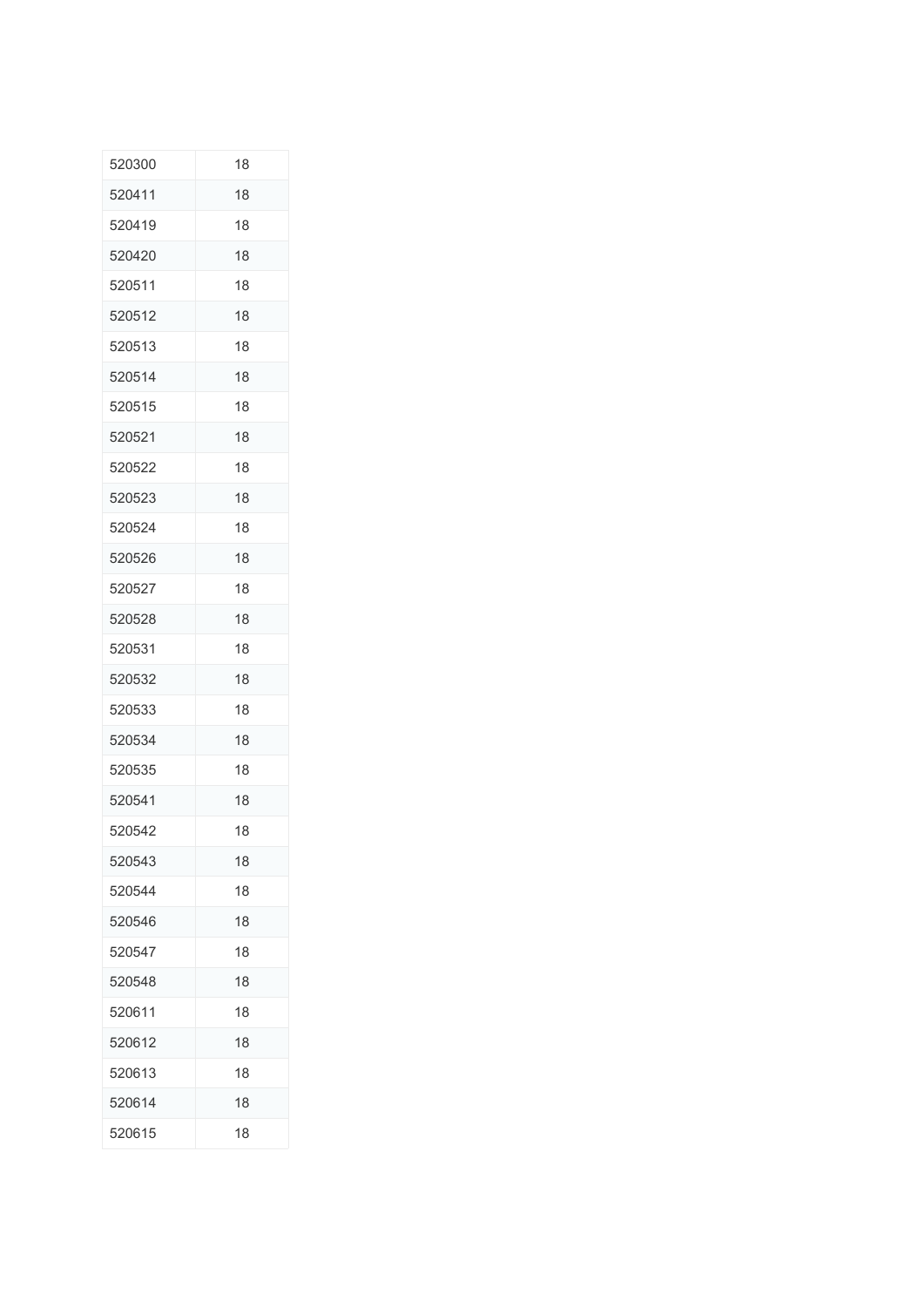| 520621 | 18 |
|--------|----|
| 520622 | 18 |
| 520623 | 18 |
| 520624 | 18 |
| 520625 | 18 |
| 520631 | 18 |
| 520632 | 18 |
| 520633 | 18 |
| 520634 | 18 |
| 520635 | 18 |
| 520641 | 18 |
| 520642 | 18 |
| 520643 | 18 |
| 520644 | 18 |
| 520645 | 18 |
| 520710 | 18 |
| 520790 | 18 |
| 520811 | 18 |
| 520812 | 18 |
| 520813 | 18 |
| 520819 | 18 |
| 520821 | 18 |
| 520822 | 18 |
| 520823 | 18 |
| 520829 | 18 |
| 520831 | 18 |
| 520832 | 18 |
| 520833 | 18 |
| 520839 | 18 |
| 520841 | 18 |
| 520842 | 18 |
| 520843 | 18 |
| 520849 | 18 |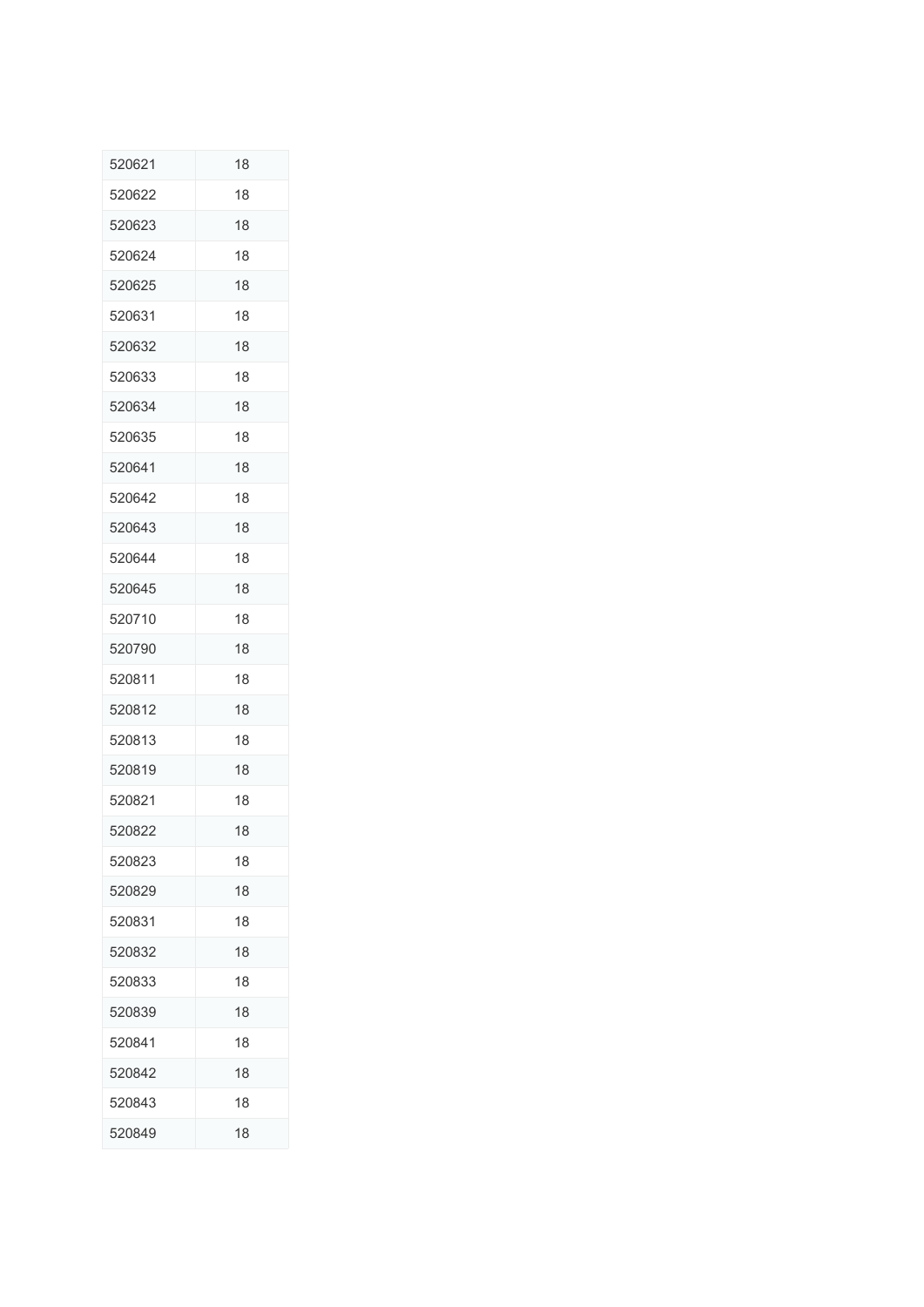| 520851 | 18 |
|--------|----|
| 520852 | 18 |
| 520859 | 18 |
| 520911 | 18 |
| 520912 | 18 |
| 520919 | 18 |
| 520921 | 18 |
| 520922 | 18 |
| 520929 | 18 |
| 520931 | 18 |
| 520932 | 18 |
| 520939 | 18 |
| 520941 | 18 |
| 520942 | 18 |
| 520943 | 18 |
| 520949 | 18 |
| 520951 | 18 |
| 520952 | 18 |
| 520959 | 18 |
| 521011 | 18 |
| 521019 | 18 |
| 521021 | 18 |
| 521029 | 18 |
| 521031 | 18 |
| 521032 | 18 |
| 521039 | 18 |
| 521041 | 18 |
| 521049 | 18 |
| 521051 | 18 |
| 521059 | 18 |
| 521111 | 18 |
| 521112 | 18 |
| 521119 | 18 |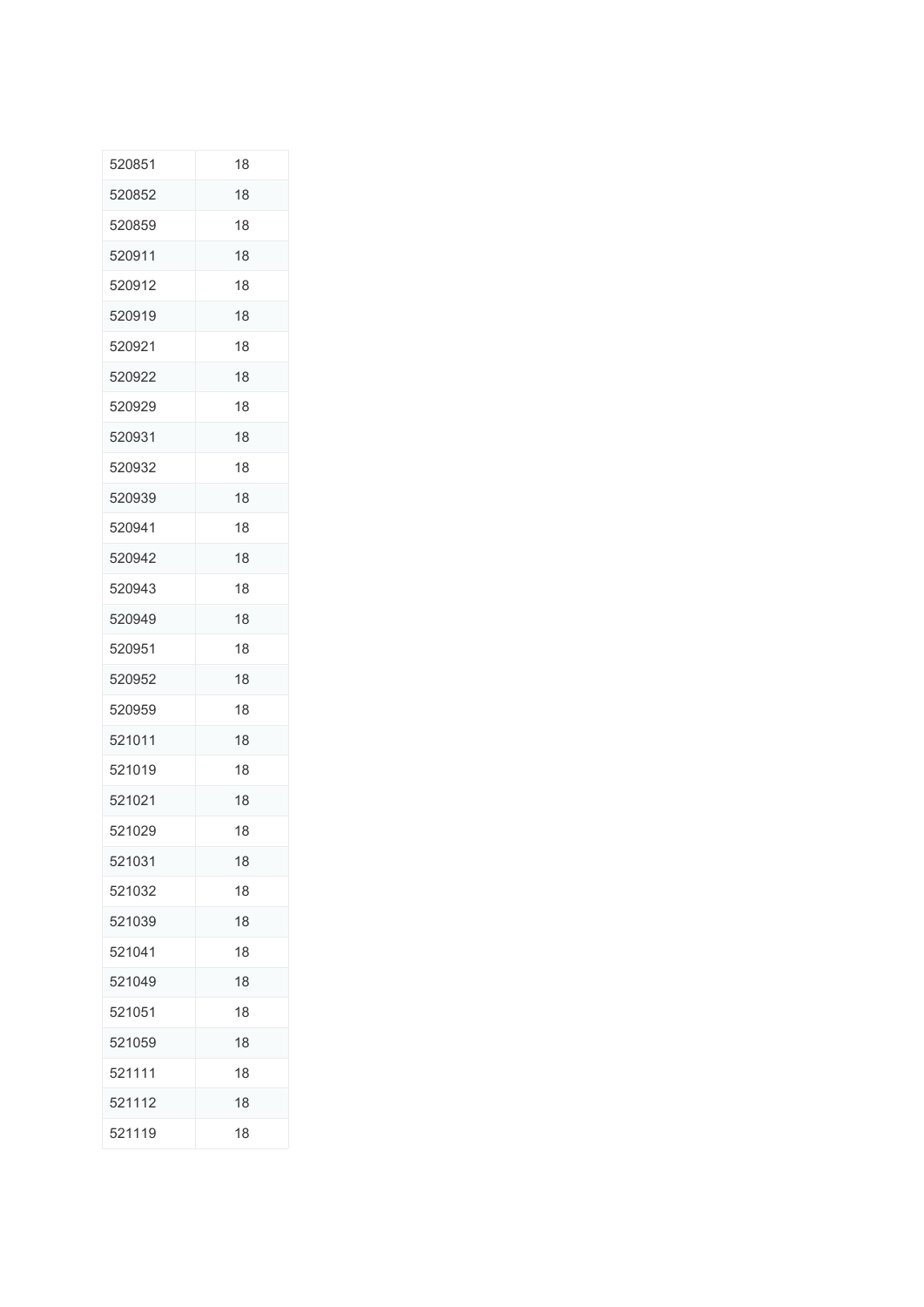| 521120 | 18 |
|--------|----|
| 521131 | 18 |
| 521132 | 18 |
| 521139 | 18 |
| 521141 | 18 |
| 521142 | 18 |
| 521143 | 18 |
| 521149 | 18 |
| 521151 | 18 |
| 521152 | 18 |
| 521159 | 18 |
| 521211 | 18 |
| 521212 | 18 |
| 521213 | 18 |
| 521214 | 18 |
| 521215 | 18 |
| 521221 | 18 |
| 521222 | 18 |
| 521223 | 18 |
| 521224 | 18 |
| 521225 | 18 |
| 530110 | 18 |
| 530121 | 18 |
| 530129 | 18 |
| 530130 | 18 |
| 530210 | 18 |
| 530290 | 18 |
| 530310 | 18 |
| 530390 | 18 |
| 530500 | 18 |
| 530610 | 18 |
| 530620 | 18 |
| 530710 | 18 |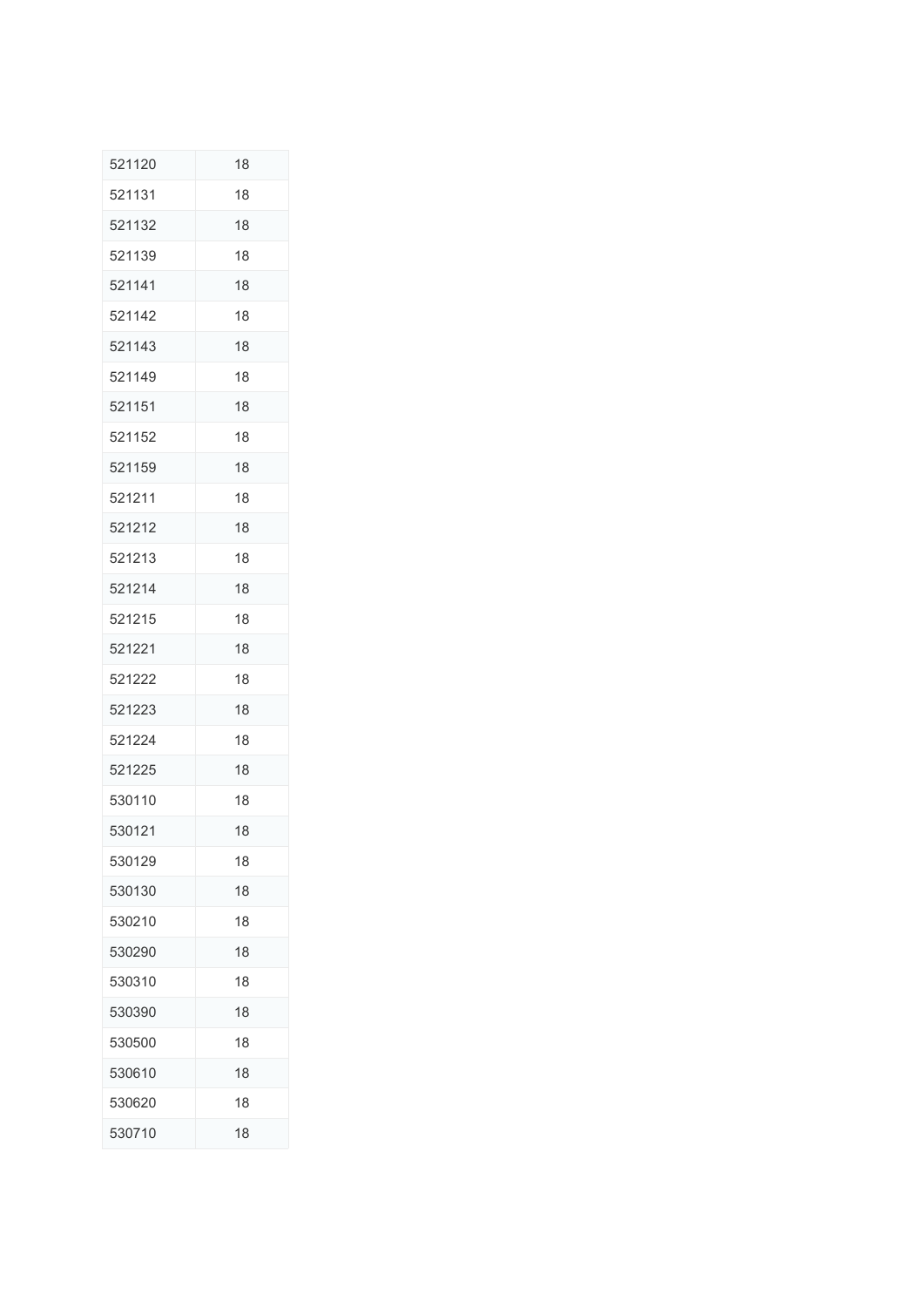| 530720 | 18 |
|--------|----|
| 530810 | 18 |
| 530820 | 18 |
| 530890 | 18 |
| 530911 | 18 |
| 530919 | 18 |
| 530921 | 18 |
| 530929 | 18 |
| 531010 | 18 |
| 531090 | 18 |
| 531100 | 18 |
| 540110 | 18 |
| 540120 | 18 |
| 540211 | 18 |
| 540219 | 18 |
| 540220 | 18 |
| 540231 | 18 |
| 540232 | 18 |
| 540233 | 18 |
| 540234 | 18 |
| 540239 | 18 |
| 540244 | 18 |
| 540245 | 18 |
| 540246 | 18 |
| 540247 | 18 |
| 540248 | 18 |
| 540249 | 18 |
| 540251 | 18 |
| 540252 | 18 |
| 540253 | 18 |
| 540259 | 18 |
| 540261 | 18 |
| 540262 | 18 |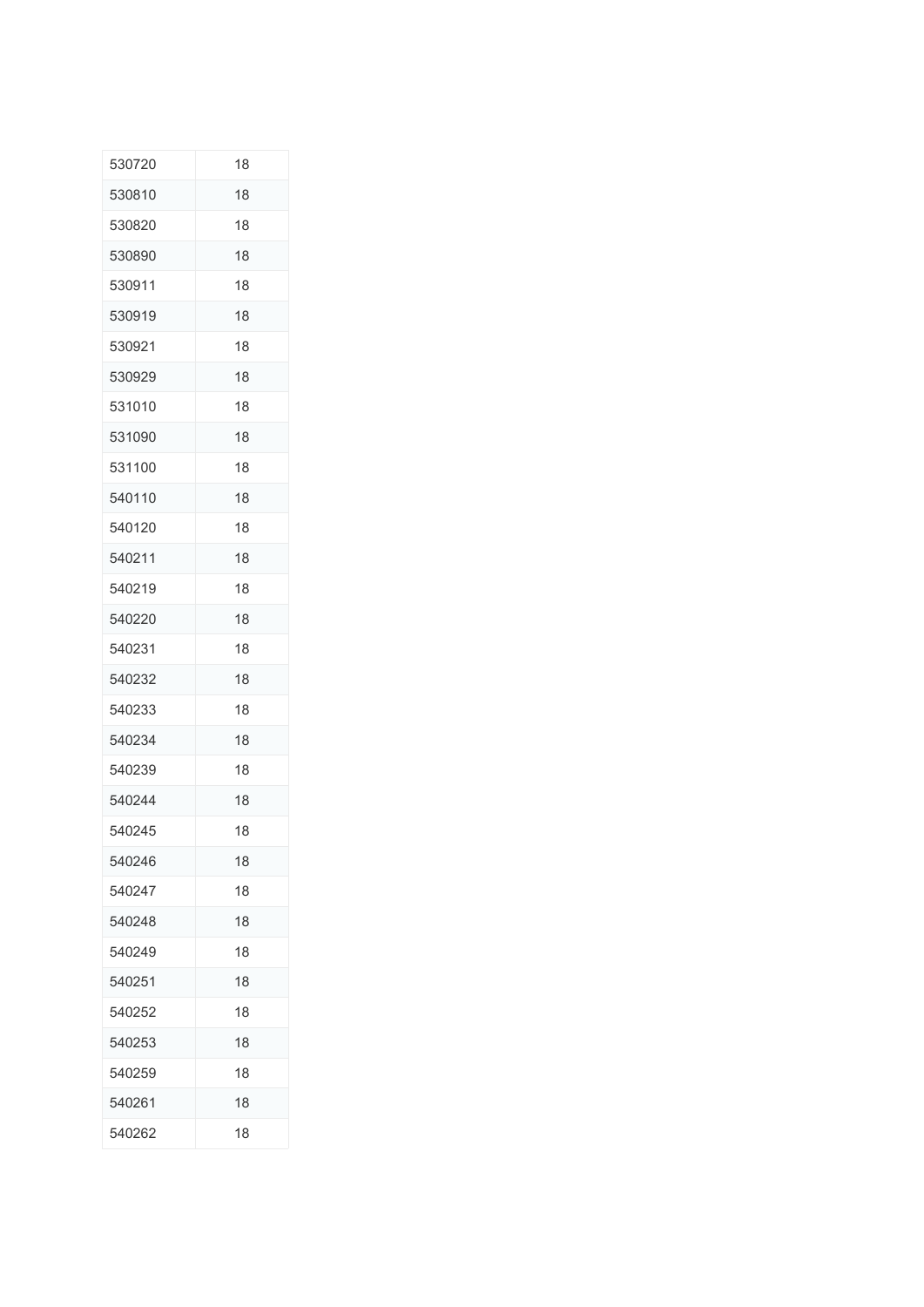| 540263 | 18 |
|--------|----|
| 540269 | 18 |
| 540310 | 18 |
| 540331 | 18 |
| 540332 | 18 |
| 540333 | 18 |
| 540339 | 18 |
| 540341 | 18 |
| 540342 | 18 |
| 540349 | 18 |
| 540411 | 18 |
| 540412 | 18 |
| 540419 | 18 |
| 540490 | 18 |
| 540500 | 18 |
| 540600 | 18 |
| 540710 | 18 |
| 540720 | 18 |
| 540730 | 18 |
| 540741 | 18 |
| 540742 | 18 |
| 540743 | 18 |
| 540744 | 18 |
| 540751 | 18 |
| 540752 | 18 |
| 540753 | 18 |
| 540754 | 18 |
| 540761 | 18 |
| 540769 | 18 |
| 540771 | 18 |
| 540772 | 18 |
| 540773 | 18 |
| 540774 | 18 |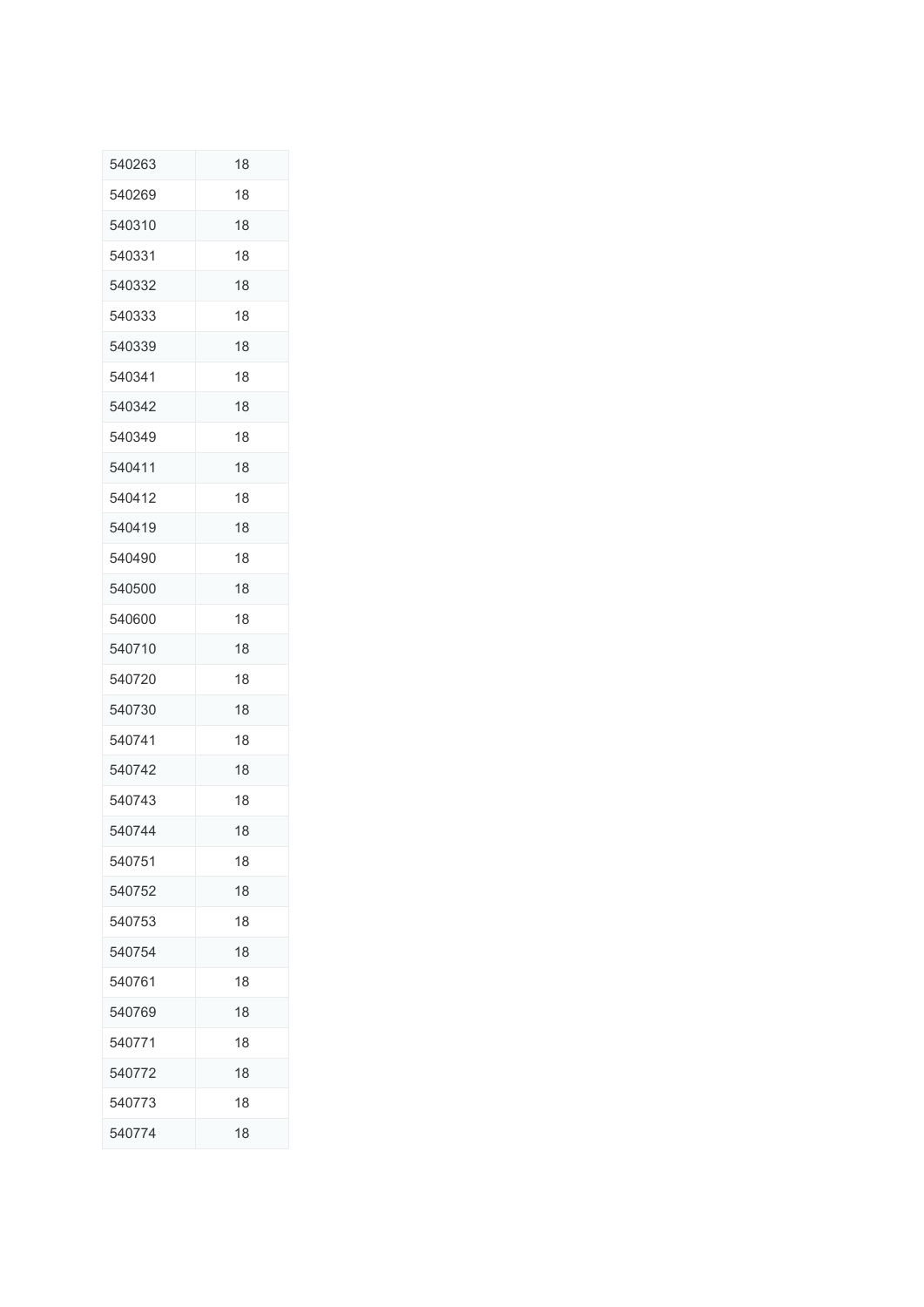| 540781 | 18 |
|--------|----|
| 540782 | 18 |
| 540783 | 18 |
| 540784 | 18 |
| 540791 | 18 |
| 540792 | 18 |
| 540793 | 18 |
| 540794 | 18 |
| 540810 | 18 |
| 540821 | 18 |
| 540822 | 18 |
| 540823 | 18 |
| 540824 | 18 |
| 540831 | 18 |
| 540832 | 18 |
| 540833 | 18 |
| 540834 | 18 |
| 550110 | 18 |
| 550120 | 18 |
| 550130 | 18 |
| 550140 | 18 |
| 550190 | 18 |
| 550210 | 18 |
| 550290 | 18 |
| 550311 | 18 |
| 550319 | 18 |
| 550320 | 18 |
| 550330 | 18 |
| 550340 | 18 |
| 550390 | 18 |
| 550410 | 18 |
| 550490 | 18 |
| 550510 | 18 |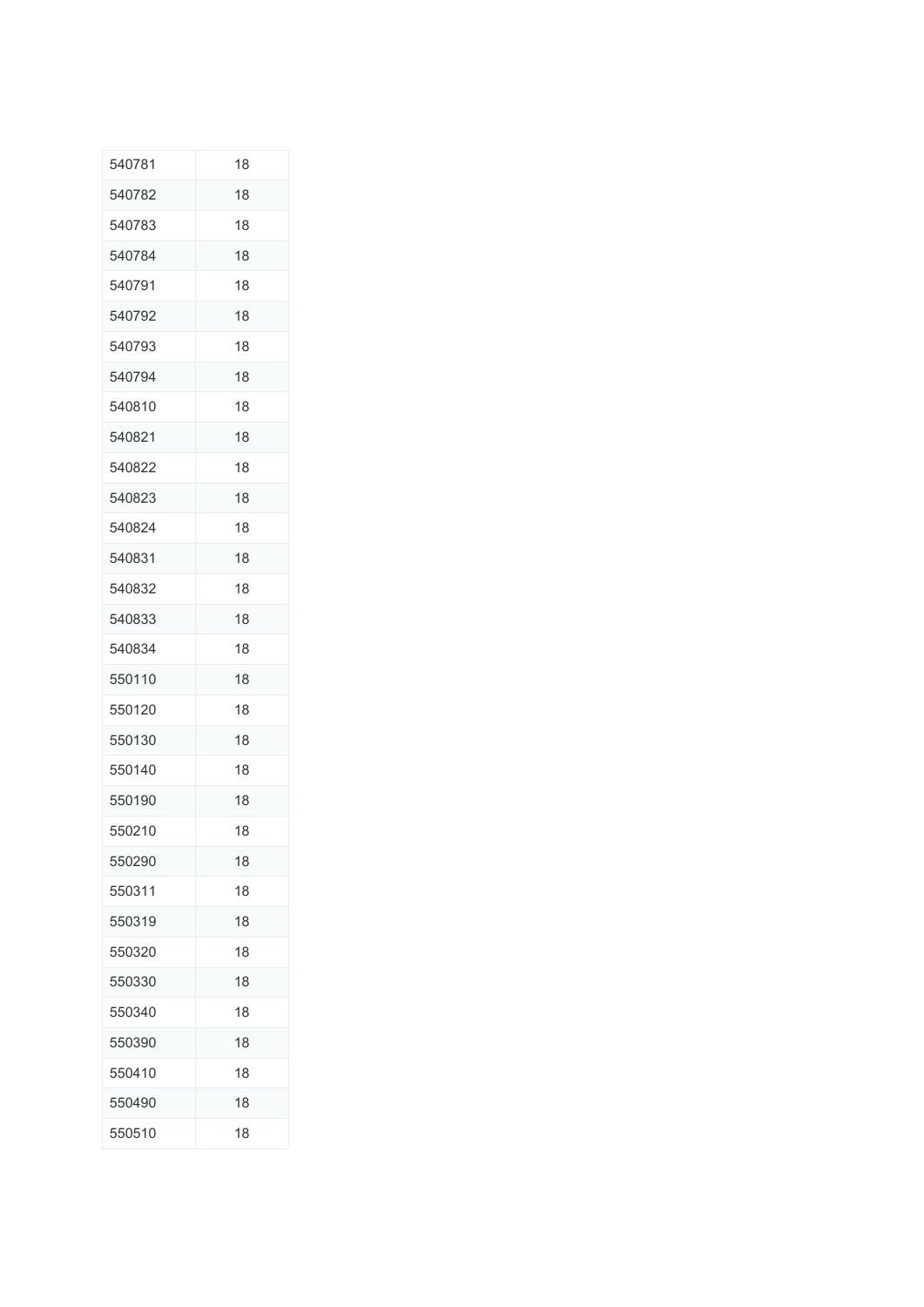| 550520 | 18 |
|--------|----|
| 550610 | 18 |
| 550620 | 18 |
| 550630 | 18 |
| 550640 | 18 |
| 550690 | 18 |
| 550700 | 18 |
| 550810 | 18 |
| 550820 | 18 |
| 550911 | 18 |
| 550912 | 18 |
| 550921 | 18 |
| 550922 | 18 |
| 550931 | 18 |
| 550932 | 18 |
| 550941 | 18 |
| 550942 | 18 |
| 550951 | 18 |
| 550952 | 18 |
| 550953 | 18 |
| 550959 | 18 |
| 550961 | 18 |
| 550962 | 18 |
| 550969 | 18 |
| 550991 | 18 |
| 550992 | 18 |
| 550999 | 18 |
| 551011 | 18 |
| 551012 | 18 |
| 551020 | 18 |
| 551030 | 18 |
| 551090 | 18 |
| 551110 | 18 |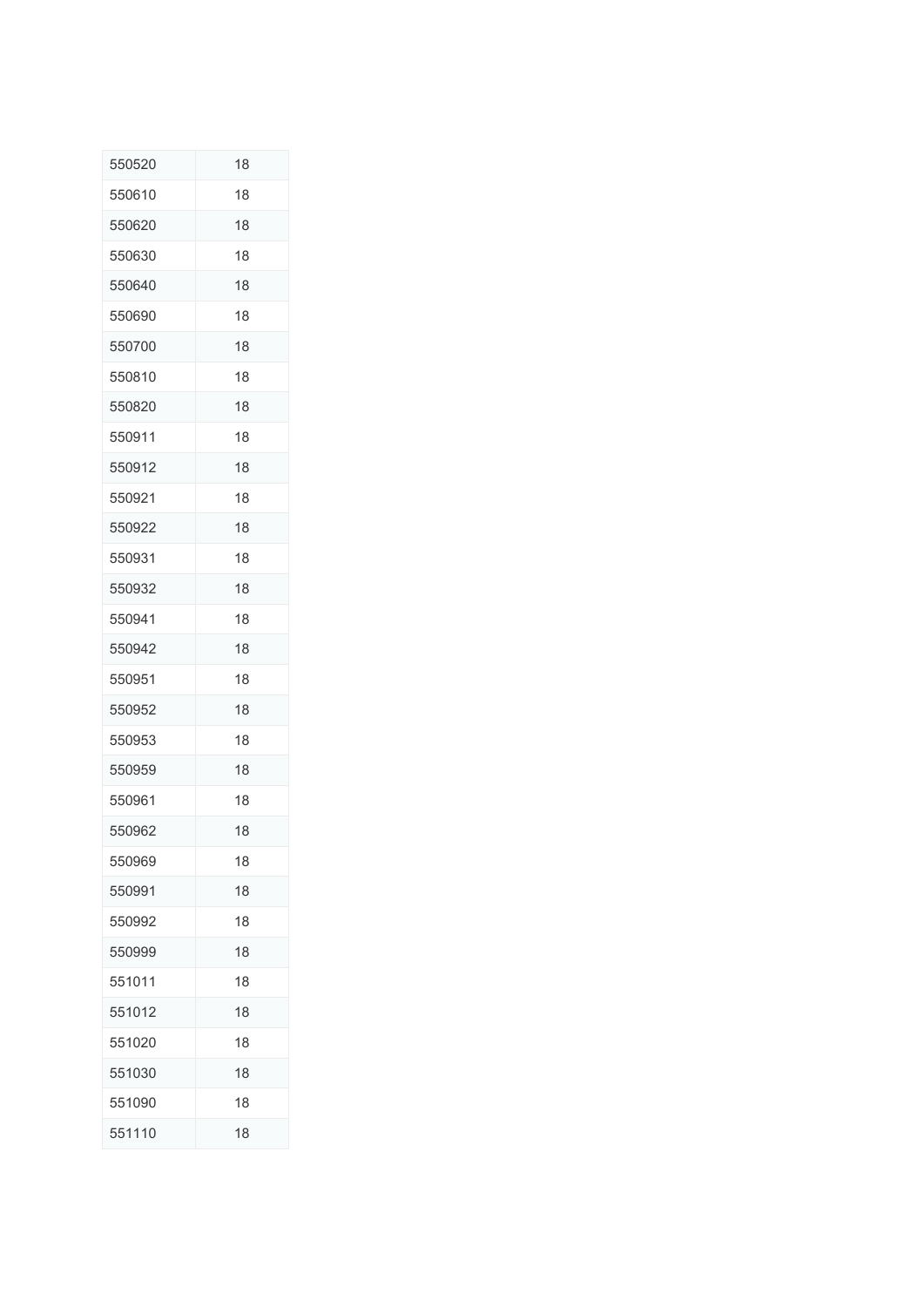| 551120 | 18 |
|--------|----|
| 551130 | 18 |
| 551211 | 18 |
| 551219 | 18 |
| 551221 | 18 |
| 551229 | 18 |
| 551291 | 18 |
| 551299 | 18 |
| 551311 | 18 |
| 551312 | 18 |
| 551313 | 18 |
| 551319 | 18 |
| 551321 | 18 |
| 551323 | 18 |
| 551329 | 18 |
| 551331 | 18 |
| 551339 | 18 |
| 551341 | 18 |
| 551349 | 18 |
| 551411 | 18 |
| 551412 | 18 |
| 551419 | 18 |
| 551421 | 18 |
| 551422 | 18 |
| 551423 | 18 |
| 551429 | 18 |
| 551430 | 18 |
| 551441 | 18 |
| 551442 | 18 |
| 551443 | 18 |
| 551449 | 18 |
| 551511 | 18 |
| 551512 | 18 |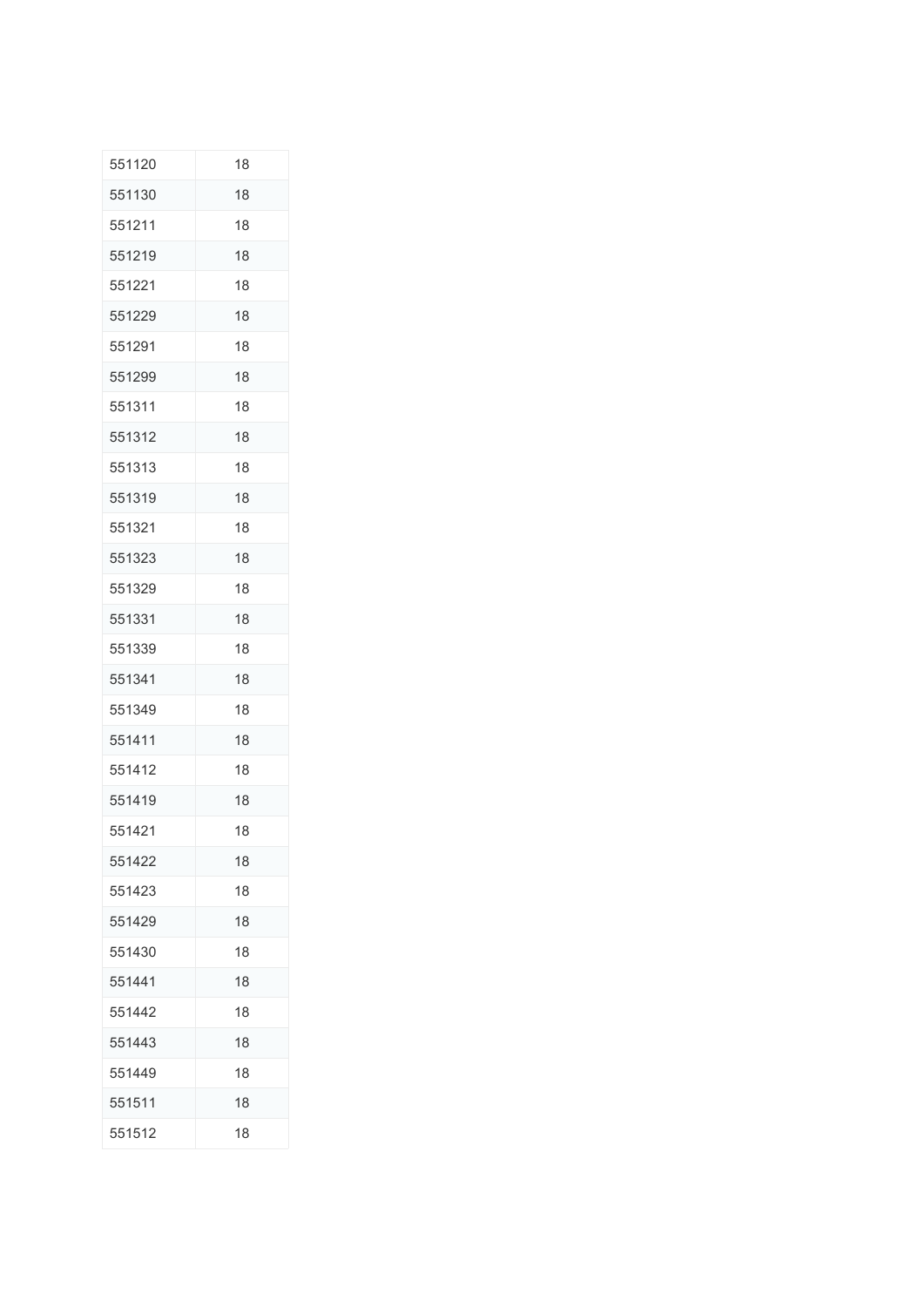| 551513 | 18 |
|--------|----|
| 551519 | 18 |
| 551521 | 18 |
| 551522 | 18 |
| 551529 | 18 |
| 551591 | 18 |
| 551599 | 18 |
| 551611 | 18 |
| 551612 | 18 |
| 551613 | 18 |
| 551614 | 18 |
| 551621 | 18 |
| 551622 | 18 |
| 551623 | 18 |
| 551624 | 18 |
| 551631 | 18 |
| 551632 | 18 |
| 551633 | 18 |
| 551634 | 18 |
| 551641 | 18 |
| 551642 | 18 |
| 551643 | 18 |
| 551644 | 18 |
| 551691 | 18 |
| 551692 | 18 |
| 551693 | 18 |
| 551694 | 18 |
| 560121 | 18 |
| 560122 | 18 |
| 560129 | 18 |
| 560130 | 18 |
| 560210 | 18 |
| 560221 | 18 |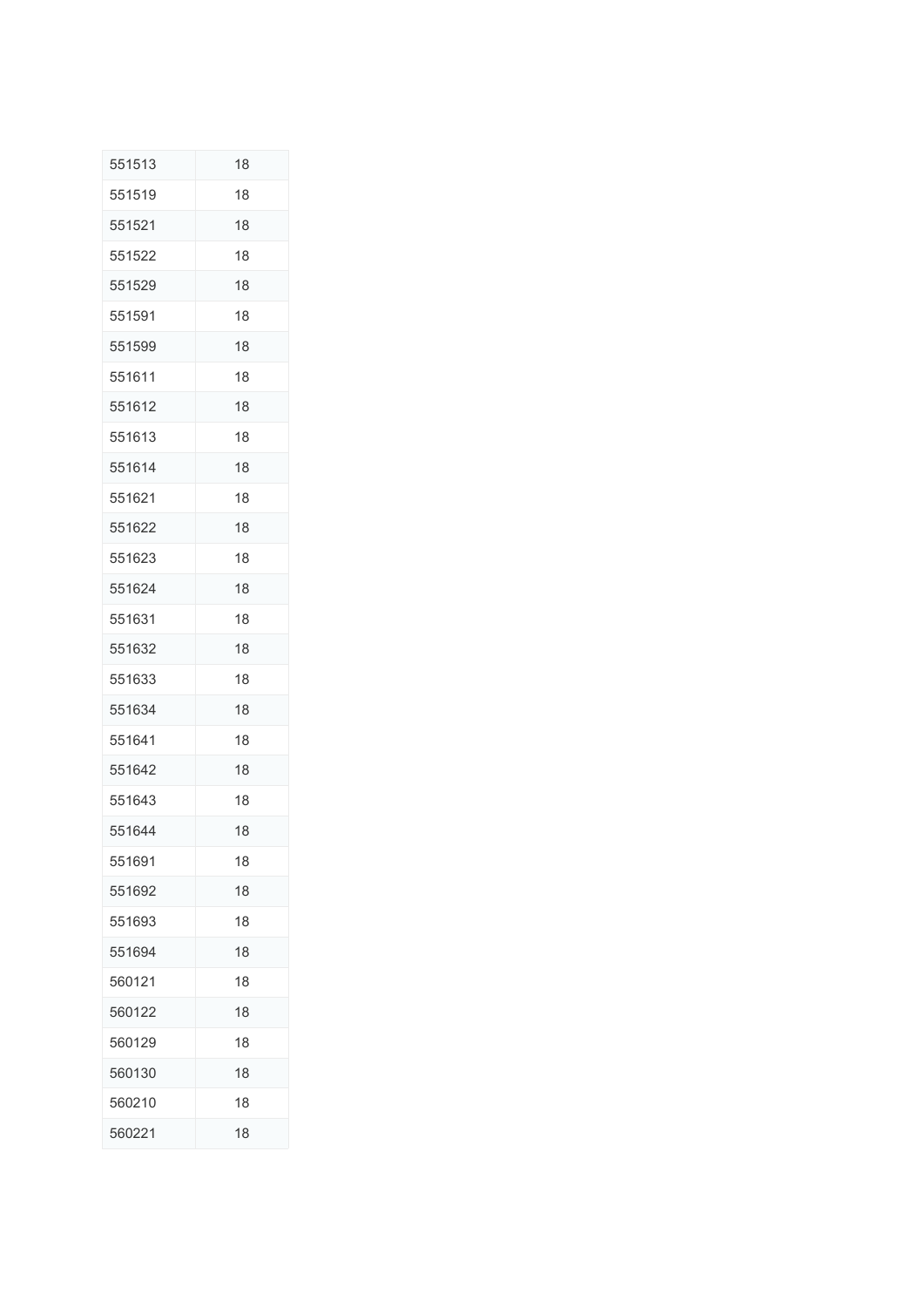| 560229 | 18 |
|--------|----|
| 560290 | 18 |
| 560311 | 18 |
| 560312 | 18 |
| 560313 | 18 |
| 560314 | 18 |
| 560391 | 18 |
| 560392 | 18 |
| 560393 | 18 |
| 560394 | 18 |
| 560410 | 18 |
| 560490 | 18 |
| 560500 | 18 |
| 560600 | 18 |
| 560721 | 18 |
| 560729 | 18 |
| 560741 | 18 |
| 560749 | 18 |
| 560750 | 18 |
| 560790 | 18 |
| 560811 | 18 |
| 560819 | 18 |
| 560890 | 18 |
| 560900 | 18 |
| 570110 | 18 |
| 570190 | 18 |
| 570210 | 18 |
| 570220 | 18 |
| 570231 | 18 |
| 570232 | 18 |
| 570239 | 18 |
| 570241 | 18 |
| 570242 | 18 |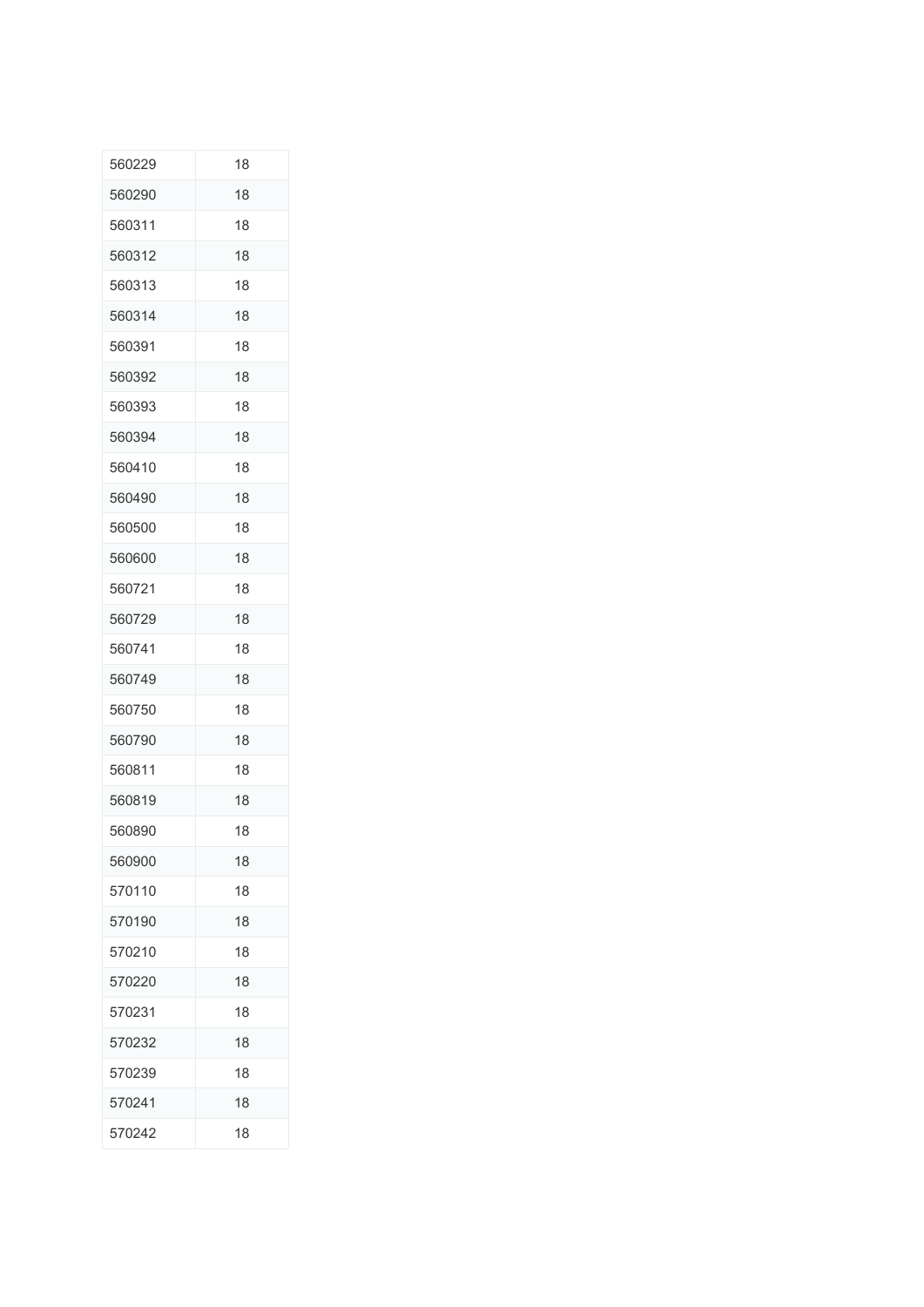| 570249 | 18 |
|--------|----|
| 570250 | 18 |
| 570291 | 18 |
| 570292 | 18 |
| 570299 | 18 |
| 570310 | 18 |
| 570320 | 18 |
| 570330 | 18 |
| 570390 | 18 |
| 570410 | 18 |
| 570420 | 18 |
| 570490 | 18 |
| 570500 | 18 |
| 580110 | 18 |
| 580121 | 18 |
| 580122 | 18 |
| 580123 | 18 |
| 580126 | 18 |
| 580127 | 18 |
| 580131 | 18 |
| 580132 | 18 |
| 580133 | 18 |
| 580136 | 18 |
| 580137 | 18 |
| 580190 | 18 |
| 580211 | 18 |
| 580219 | 18 |
| 580220 | 18 |
| 580230 | 18 |
| 580300 | 18 |
| 580410 | 18 |
| 580421 | 18 |
| 580429 | 18 |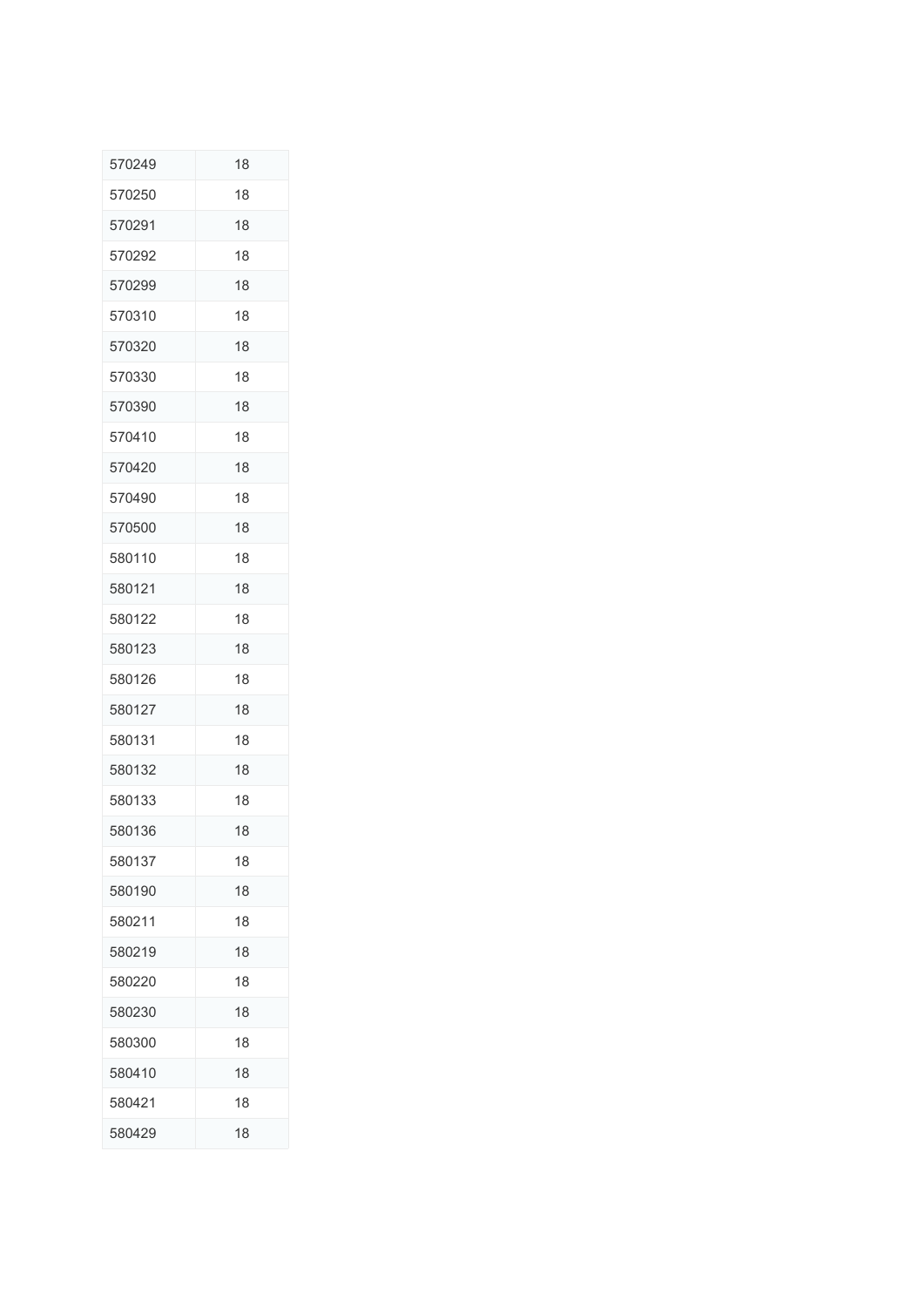| 580430 | 18 |
|--------|----|
| 580500 | 18 |
| 580610 | 18 |
| 580620 | 18 |
| 580631 | 18 |
| 580632 | 18 |
| 580639 | 18 |
| 580640 | 18 |
| 580710 | 18 |
| 580790 | 18 |
| 580810 | 18 |
| 580890 | 18 |
| 580900 | 18 |
| 581010 | 18 |
| 581091 | 18 |
| 581092 | 18 |
| 581099 | 18 |
| 581100 | 18 |
| 590110 | 18 |
| 590190 | 18 |
| 590210 | 18 |
| 590220 | 18 |
| 590290 | 18 |
| 590310 | 18 |
| 590320 | 18 |
| 590390 | 18 |
| 590410 | 18 |
| 590490 | 18 |
| 590500 | 18 |
| 590610 | 18 |
| 590691 | 18 |
| 590699 | 18 |
| 590700 | 18 |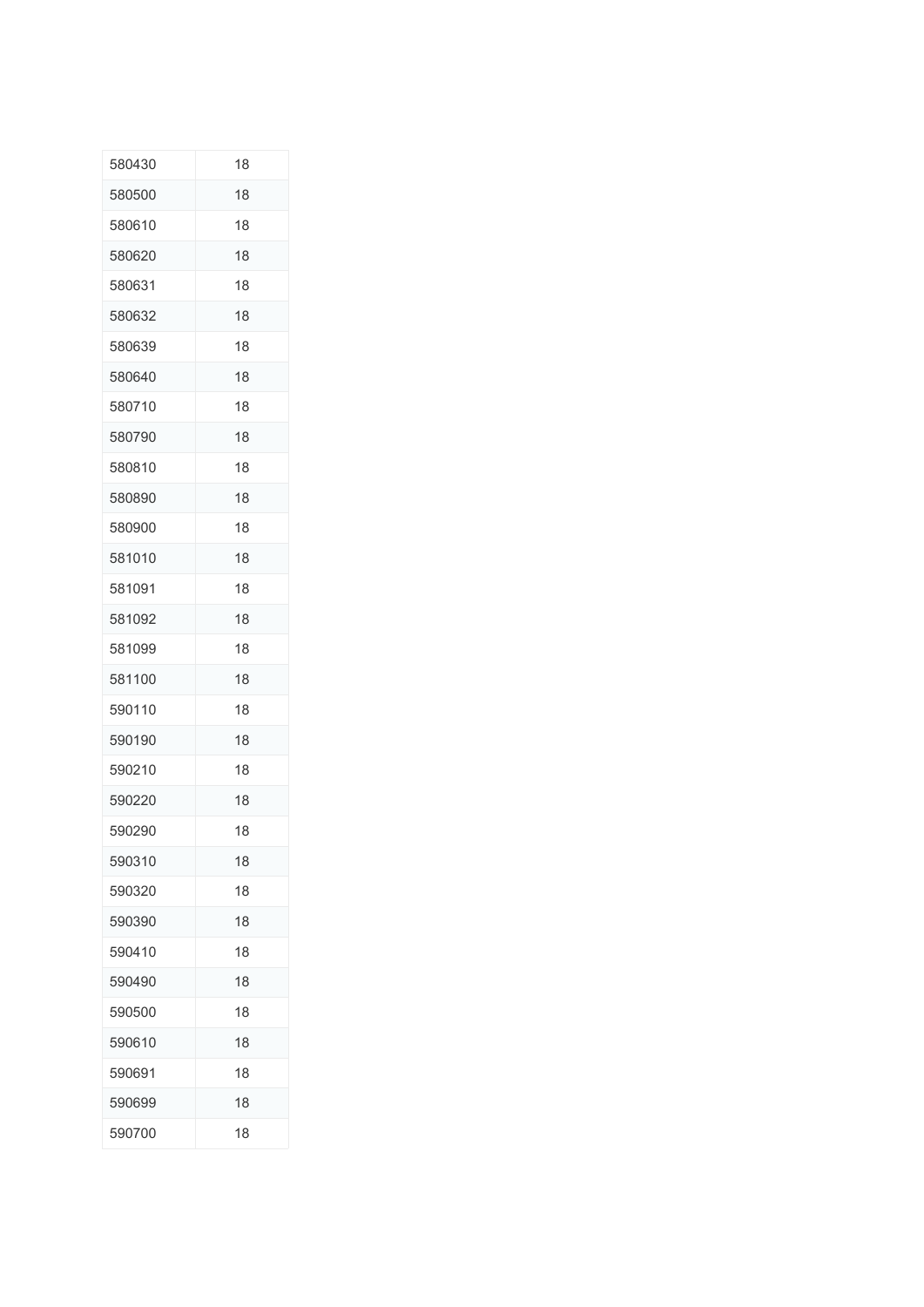| 590800 | 18 |
|--------|----|
| 590900 | 18 |
| 591000 | 18 |
| 591110 | 18 |
| 591120 | 18 |
| 591131 | 18 |
| 591132 | 18 |
| 591140 | 18 |
| 591190 | 18 |
| 600110 | 18 |
| 600121 | 18 |
| 600122 | 18 |
| 600129 | 18 |
| 600191 | 18 |
| 600192 | 18 |
| 600199 | 18 |
| 600240 | 18 |
| 600290 | 18 |
| 600310 | 18 |
| 600320 | 18 |
| 600330 | 18 |
| 600340 | 18 |
| 600390 | 18 |
| 600410 | 18 |
| 600490 | 18 |
| 600521 | 18 |
| 600522 | 18 |
| 600523 | 18 |
| 600524 | 18 |
| 600535 | 18 |
| 600536 | 18 |
| 600537 | 18 |
| 600538 | 18 |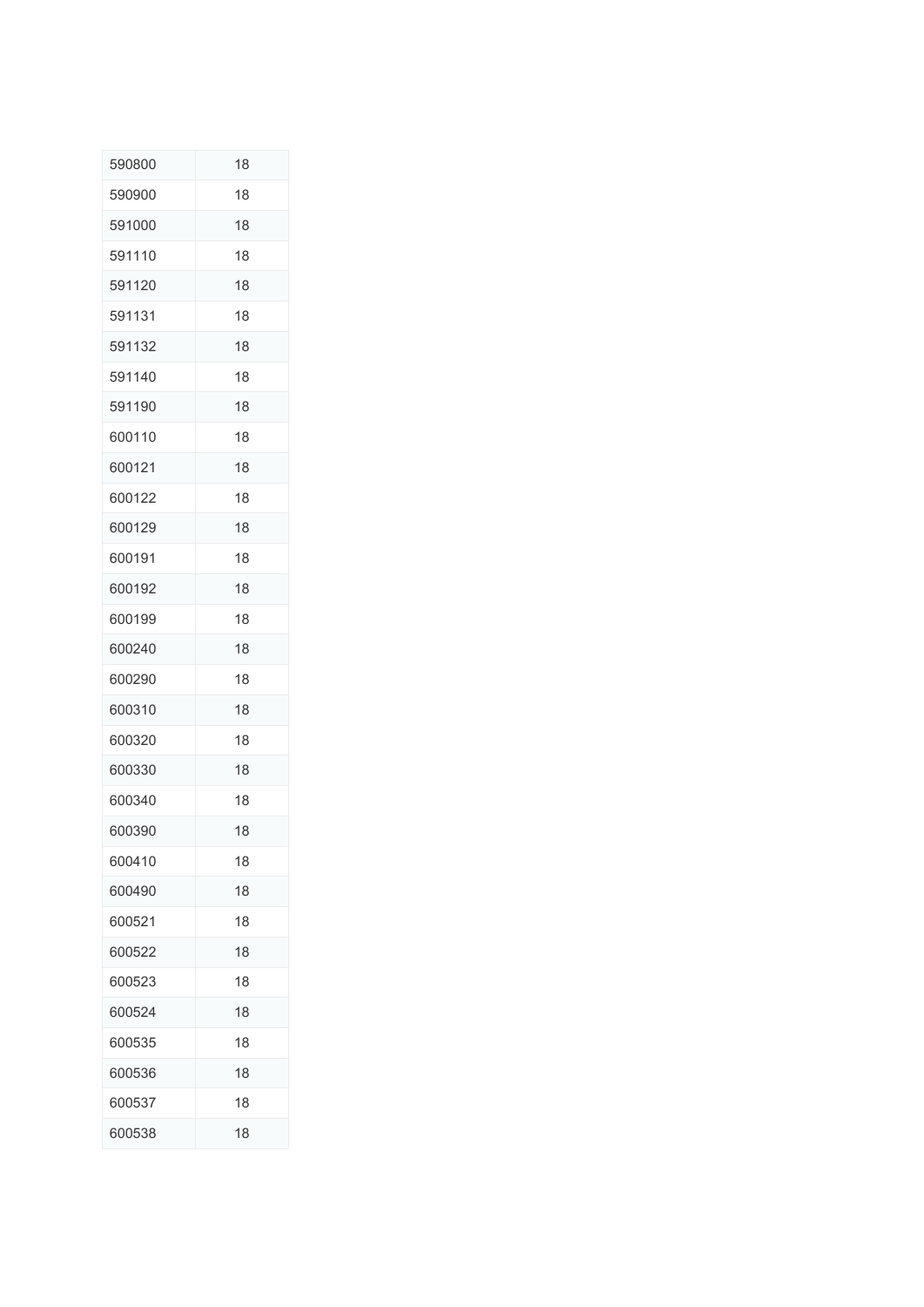| 600539 | 18 |
|--------|----|
| 600541 | 18 |
| 600542 | 18 |
| 600543 | 18 |
| 600544 | 18 |
| 600590 | 18 |
| 600610 | 18 |
| 600621 | 18 |
| 600622 | 18 |
| 600623 | 18 |
| 600624 | 18 |
| 600631 | 18 |
| 600632 | 18 |
| 600633 | 18 |
| 600634 | 18 |
| 600641 | 18 |
| 600642 | 18 |
| 600643 | 18 |
| 600644 | 18 |
| 600690 | 18 |
| 610120 | 18 |
| 610130 | 18 |
| 610190 | 18 |
| 610210 | 18 |
| 610220 | 18 |
| 610230 | 18 |
| 610290 | 18 |
| 610310 | 18 |
| 610322 | 18 |
| 610323 | 18 |
| 610329 | 18 |
| 610331 | 18 |
| 610332 | 18 |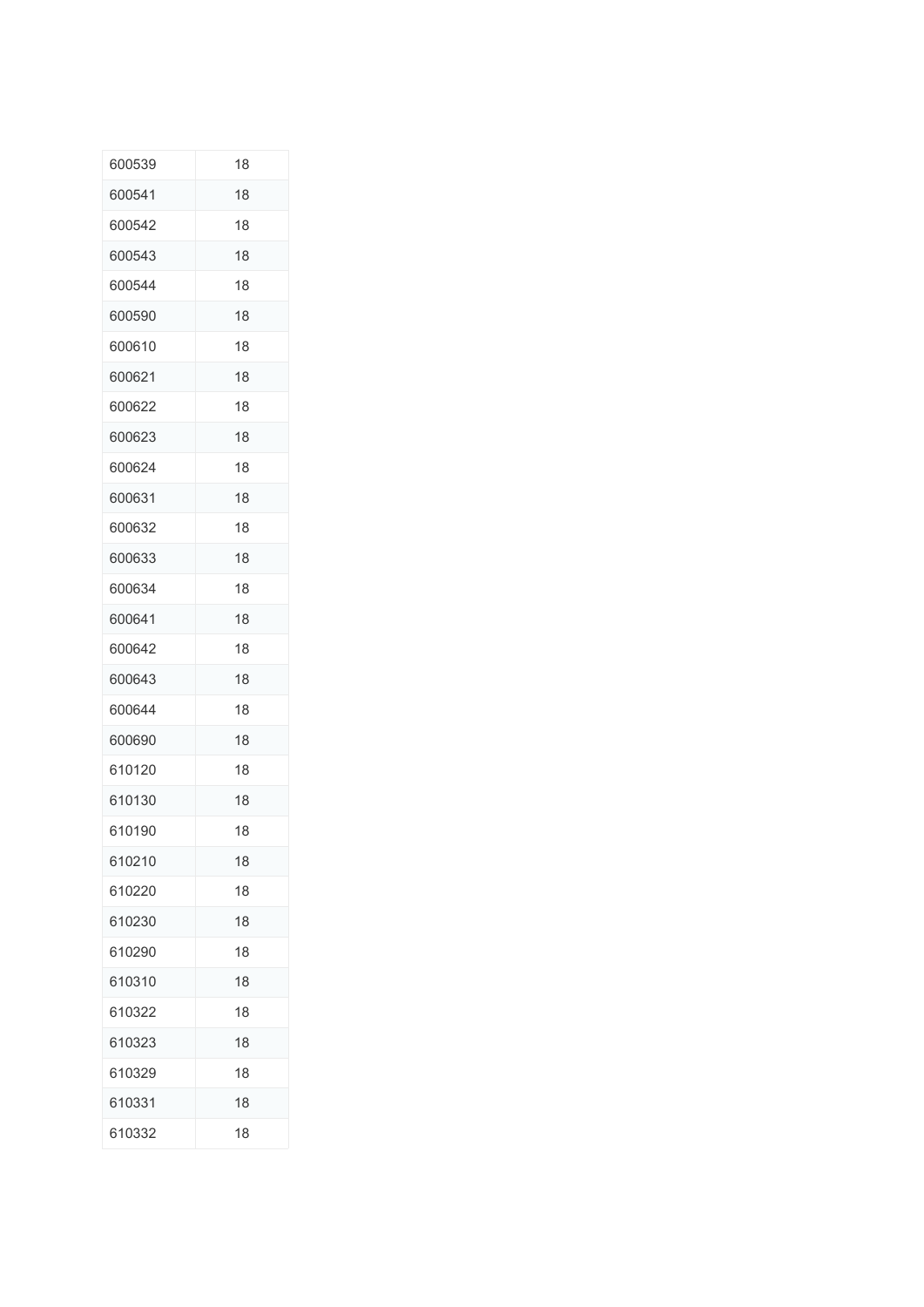| 610333 | 18 |
|--------|----|
| 610339 | 18 |
| 610341 | 18 |
| 610342 | 18 |
| 610343 | 18 |
| 610349 | 18 |
| 610413 | 18 |
| 610419 | 18 |
| 610422 | 18 |
| 610423 | 18 |
| 610429 | 18 |
| 610431 | 18 |
| 610432 | 18 |
| 610433 | 18 |
| 610439 | 18 |
| 610441 | 18 |
| 610442 | 18 |
| 610443 | 18 |
| 610444 | 18 |
| 610449 | 18 |
| 610451 | 18 |
| 610452 | 18 |
| 610453 | 18 |
| 610459 | 18 |
| 610461 | 18 |
| 610462 | 18 |
| 610463 | 18 |
| 610469 | 18 |
| 610510 | 18 |
| 610520 | 18 |
| 610590 | 18 |
| 610610 | 18 |
| 610620 | 18 |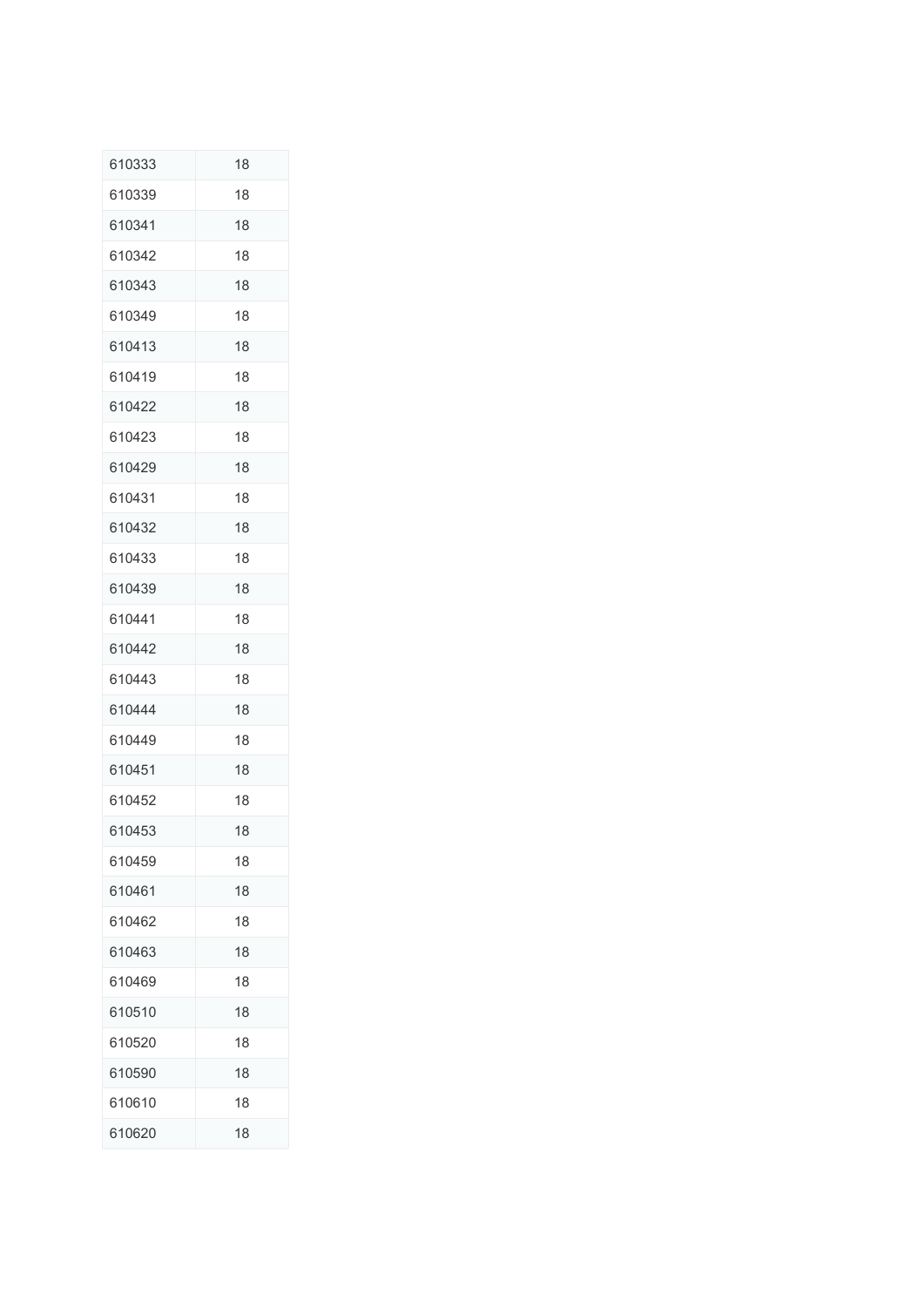| 610690 | 18 |
|--------|----|
| 610711 | 18 |
| 610712 | 18 |
| 610719 | 18 |
| 610721 | 18 |
| 610722 | 18 |
| 610729 | 18 |
| 610791 | 18 |
| 610799 | 18 |
| 610811 | 18 |
| 610819 | 18 |
| 610821 | 18 |
| 610822 | 18 |
| 610829 | 18 |
| 610831 | 18 |
| 610832 | 18 |
| 610839 | 18 |
| 610891 | 18 |
| 610892 | 18 |
| 610899 | 18 |
| 610910 | 18 |
| 610990 | 18 |
| 611011 | 18 |
| 611012 | 18 |
| 611019 | 18 |
| 611020 | 18 |
| 611030 | 18 |
| 611090 | 18 |
| 611120 | 18 |
| 611130 | 18 |
| 611190 | 18 |
| 611211 | 18 |
| 611212 | 18 |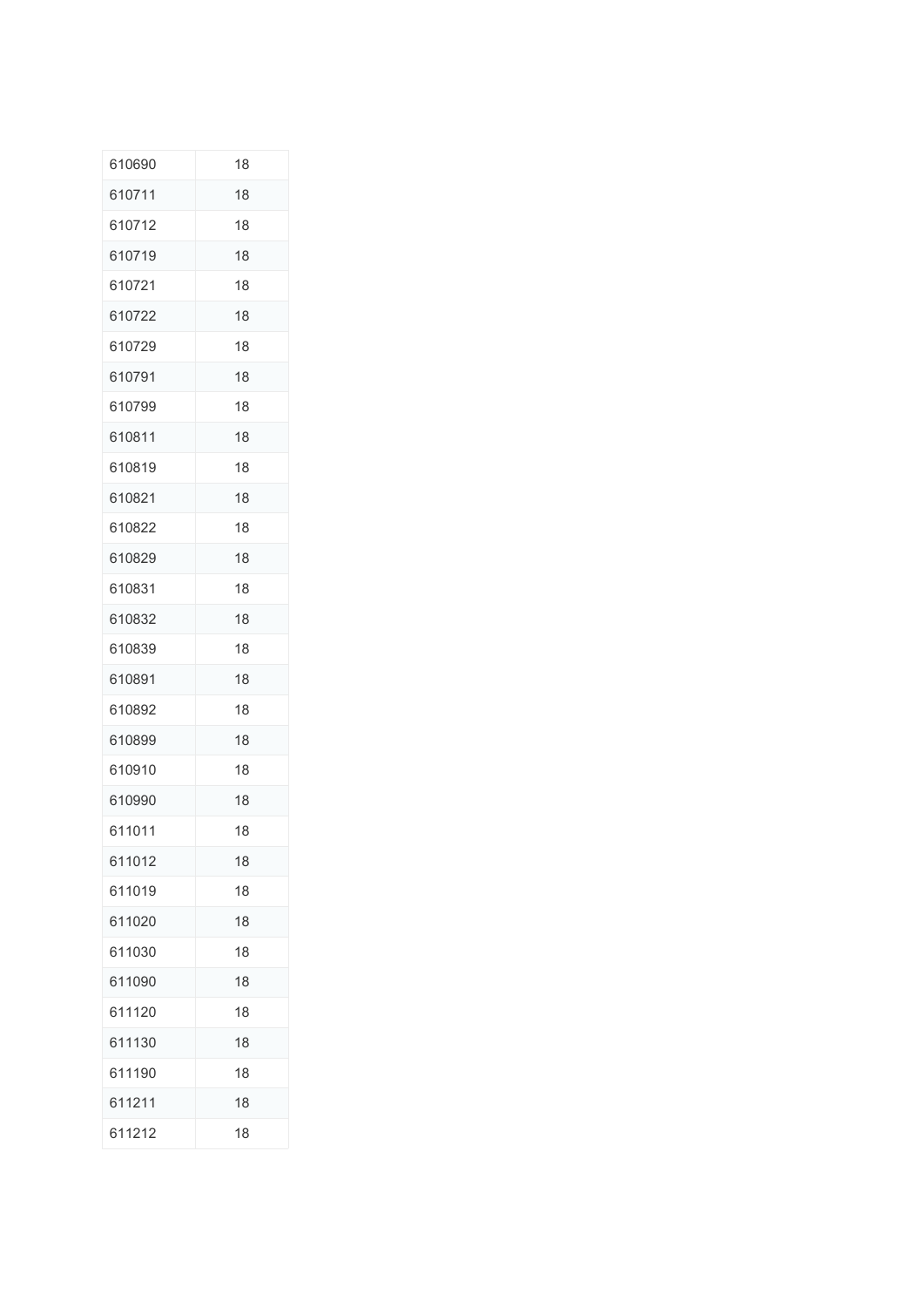| 611219 | 18 |
|--------|----|
| 611220 | 18 |
| 611231 | 18 |
| 611239 | 18 |
| 611241 | 18 |
| 611249 | 18 |
| 611300 | 18 |
| 611420 | 18 |
| 611430 | 18 |
| 611490 | 18 |
| 611510 | 18 |
| 611521 | 18 |
| 611522 | 18 |
| 611529 | 18 |
| 611530 | 18 |
| 611594 | 18 |
| 611595 | 18 |
| 611596 | 18 |
| 611599 | 18 |
| 611610 | 18 |
| 611691 | 18 |
| 611692 | 18 |
| 611693 | 18 |
| 611699 | 18 |
| 611710 | 18 |
| 611780 | 18 |
| 611790 | 18 |
| 620111 | 18 |
| 620112 | 18 |
| 620113 | 18 |
| 620119 | 18 |
| 620191 | 18 |
| 620192 | 18 |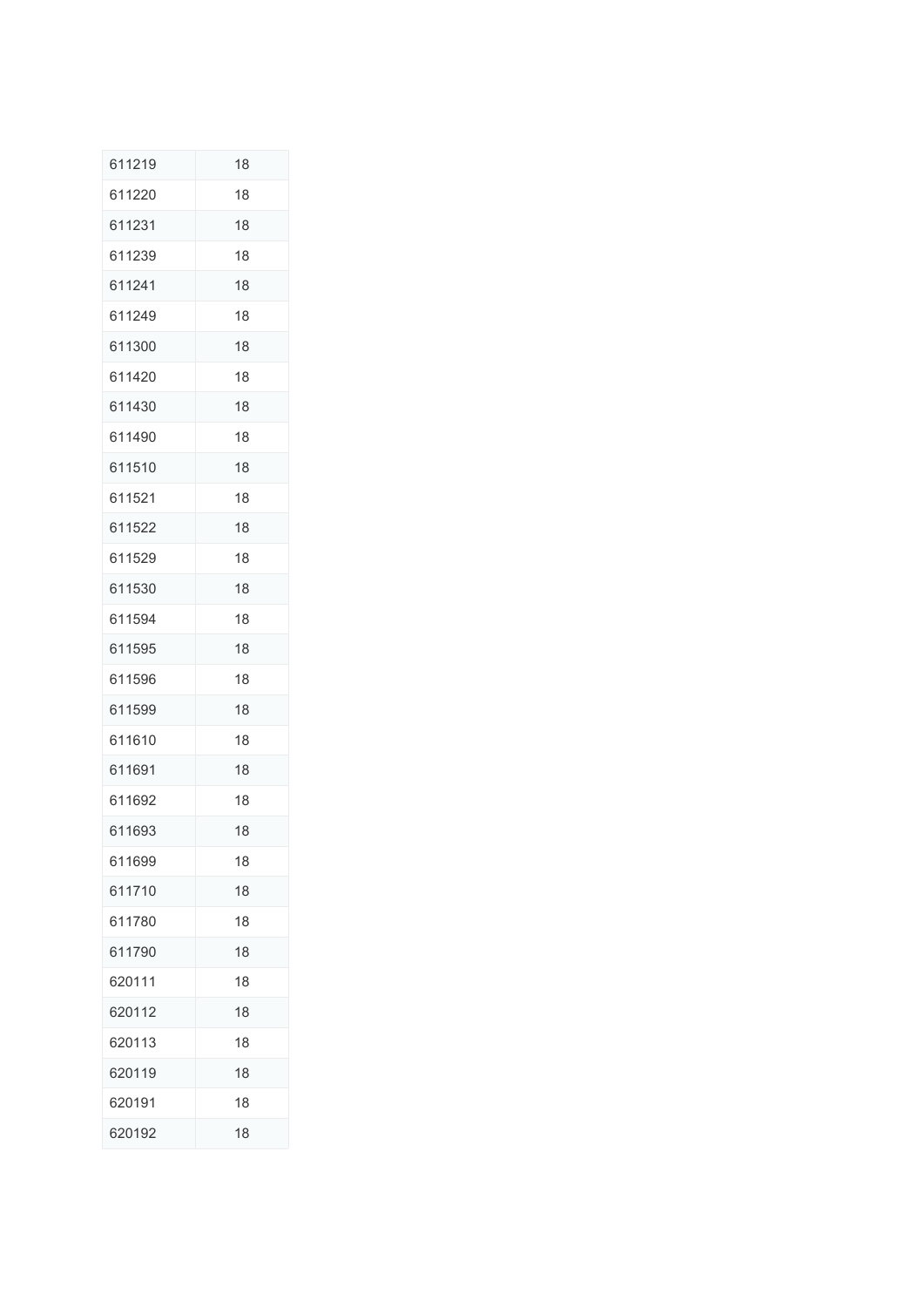| 620193 | 18 |
|--------|----|
| 620199 | 18 |
| 620211 | 18 |
| 620212 | 18 |
| 620213 | 18 |
| 620219 | 18 |
| 620291 | 18 |
| 620292 | 18 |
| 620293 | 18 |
| 620299 | 18 |
| 620311 | 18 |
| 620312 | 18 |
| 620319 | 18 |
| 620322 | 18 |
| 620323 | 18 |
| 620329 | 18 |
| 620331 | 18 |
| 620332 | 18 |
| 620333 | 18 |
| 620339 | 18 |
| 620341 | 18 |
| 620342 | 18 |
| 620343 | 18 |
| 620349 | 18 |
| 620411 | 18 |
| 620412 | 18 |
| 620413 | 18 |
| 620419 | 18 |
| 620421 | 18 |
| 620422 | 18 |
| 620423 | 18 |
| 620429 | 18 |
| 620431 | 18 |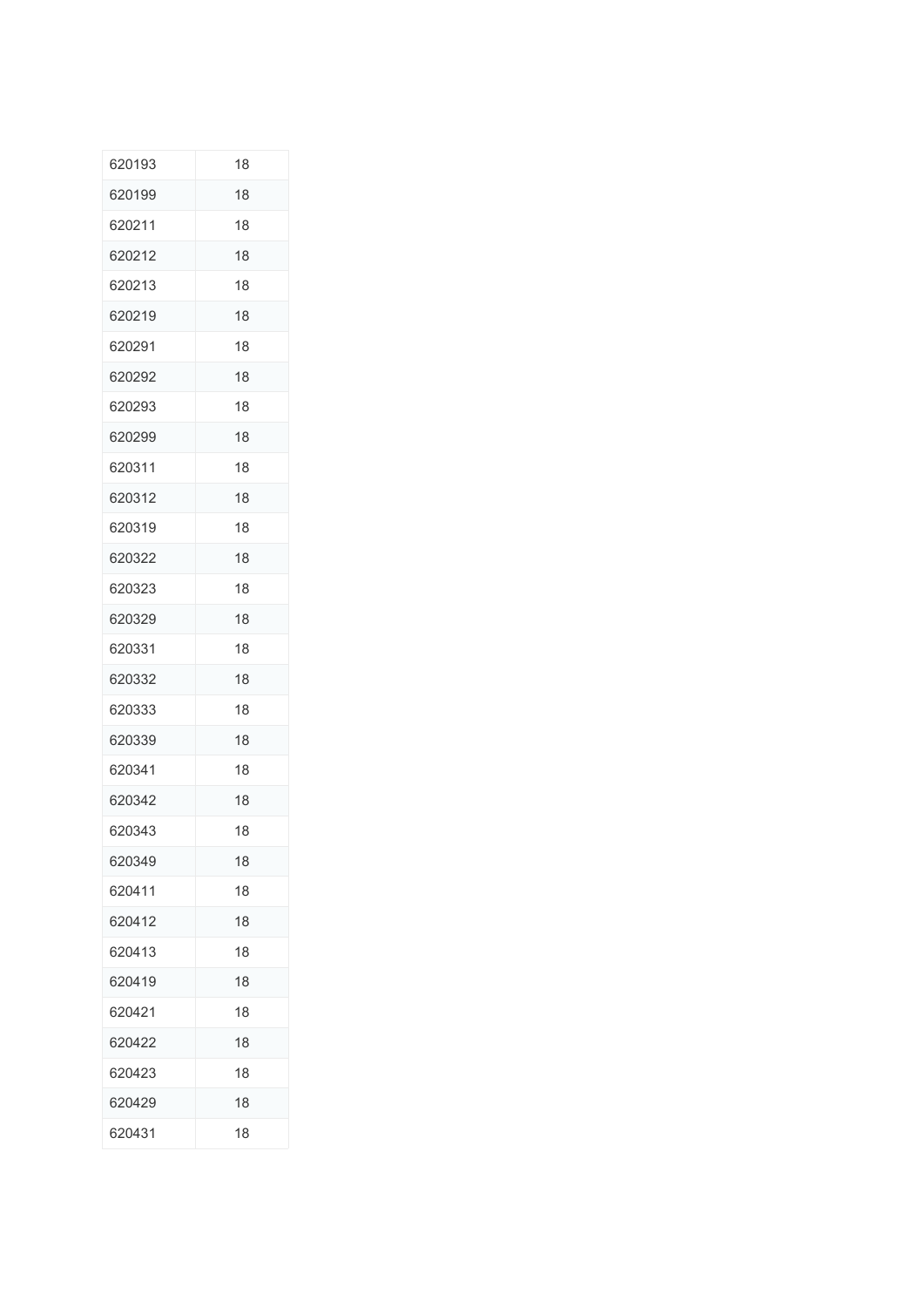| 620432 | 18 |
|--------|----|
| 620433 | 18 |
| 620439 | 18 |
| 620441 | 18 |
| 620442 | 18 |
| 620443 | 18 |
| 620444 | 18 |
| 620449 | 18 |
| 620451 | 18 |
| 620452 | 18 |
| 620453 | 18 |
| 620459 | 18 |
| 620461 | 18 |
| 620462 | 18 |
| 620463 | 18 |
| 620469 | 18 |
| 620520 | 18 |
| 620530 | 18 |
| 620590 | 18 |
| 620610 | 18 |
| 620620 | 18 |
| 620630 | 18 |
| 620640 | 18 |
| 620690 | 18 |
| 620711 | 18 |
| 620719 | 18 |
| 620721 | 18 |
| 620722 | 18 |
| 620729 | 18 |
| 620791 | 18 |
| 620799 | 18 |
| 620811 | 18 |
| 620819 | 18 |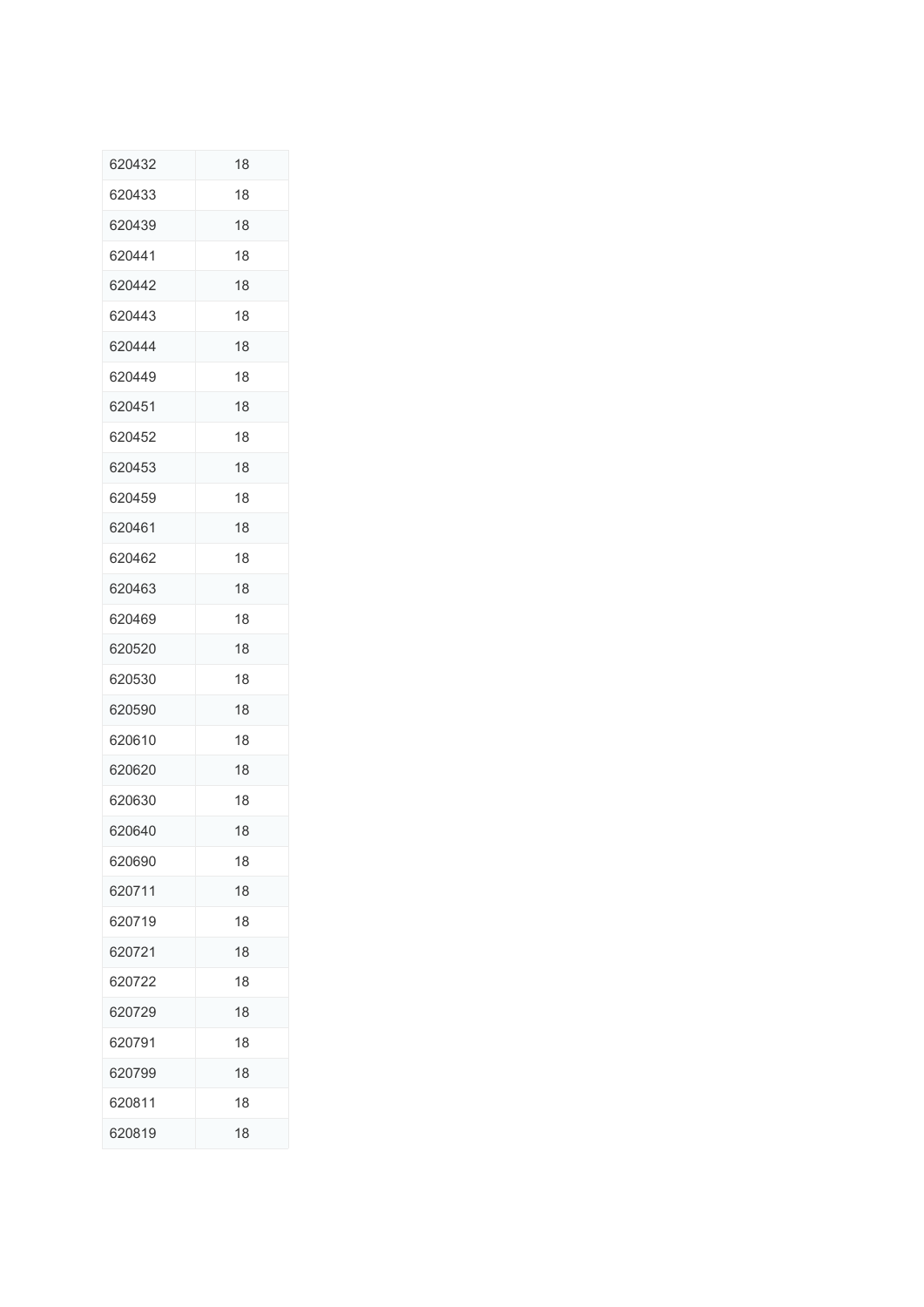| 620821 | 18 |
|--------|----|
| 620822 | 18 |
| 620829 | 18 |
| 620891 | 18 |
| 620892 | 18 |
| 620899 | 18 |
| 620920 | 18 |
| 620930 | 18 |
| 620990 | 18 |
| 621010 | 18 |
| 621020 | 18 |
| 621030 | 18 |
| 621040 | 18 |
| 621050 | 18 |
| 621111 | 18 |
| 621112 | 18 |
| 621120 | 18 |
| 621132 | 18 |
| 621133 | 18 |
| 621139 | 18 |
| 621142 | 18 |
| 621143 | 18 |
| 621149 | 18 |
| 621210 | 18 |
| 621220 | 18 |
| 621230 | 18 |
| 621290 | 18 |
| 621320 | 18 |
| 621390 | 18 |
| 621410 | 18 |
| 621420 | 18 |
| 621430 | 18 |
| 621440 | 18 |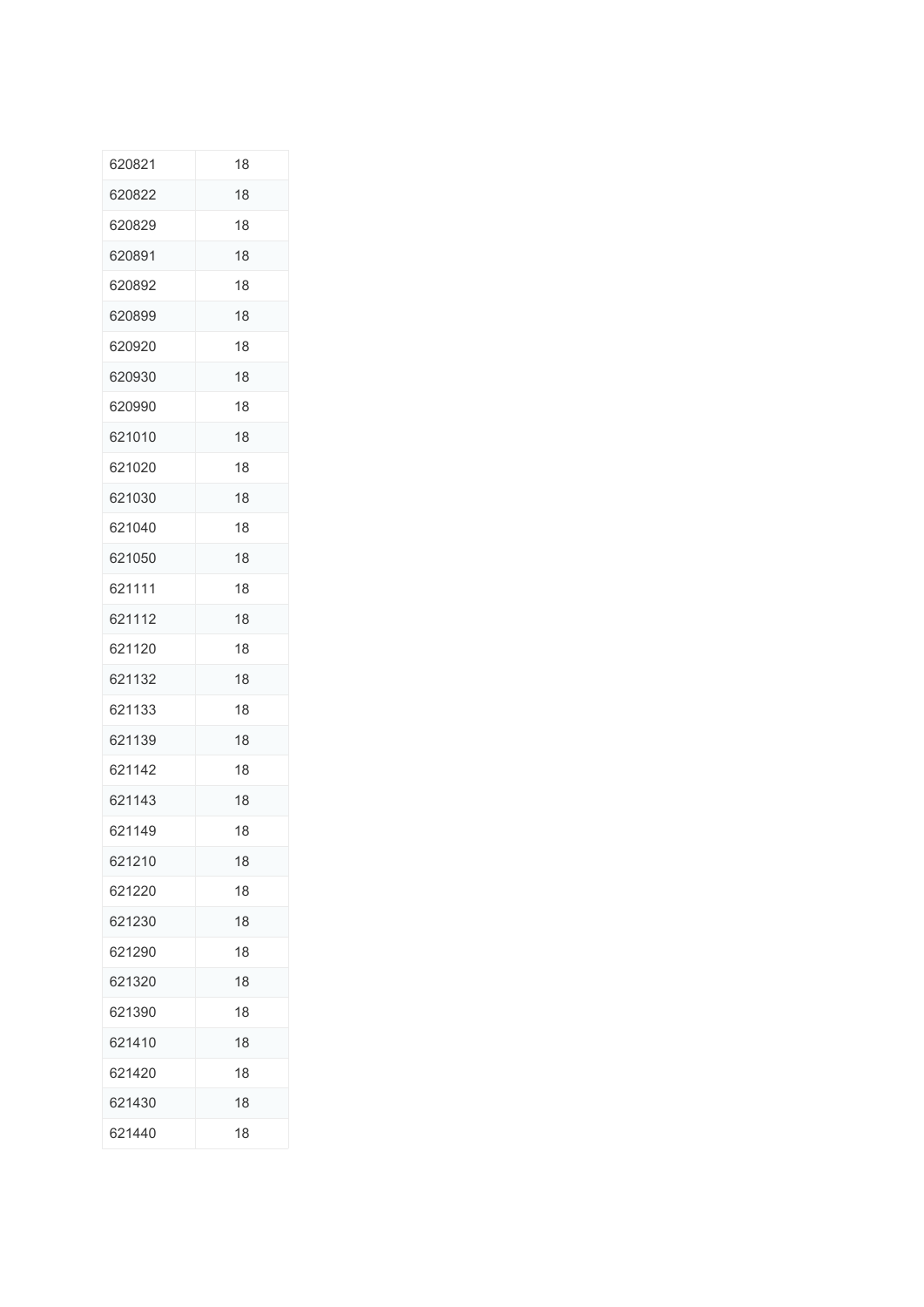| 621490 | 18 |
|--------|----|
| 621510 | 18 |
| 621520 | 18 |
| 621590 | 18 |
| 621600 | 18 |
| 621710 | 18 |
| 621790 | 18 |
| 630110 | 18 |
| 630120 | 18 |
| 630130 | 18 |
| 630140 | 18 |
| 630190 | 18 |
| 630210 | 18 |
| 630221 | 18 |
| 630222 | 18 |
| 630229 | 18 |
| 630231 | 18 |
| 630232 | 18 |
| 630239 | 18 |
| 630240 | 18 |
| 630251 | 18 |
| 630253 | 18 |
| 630259 | 18 |
| 630260 | 18 |
| 630291 | 18 |
| 630293 | 18 |
| 630299 | 18 |
| 630312 | 18 |
| 630319 | 18 |
| 630391 | 18 |
| 630392 | 18 |
| 630399 | 18 |
| 630411 | 18 |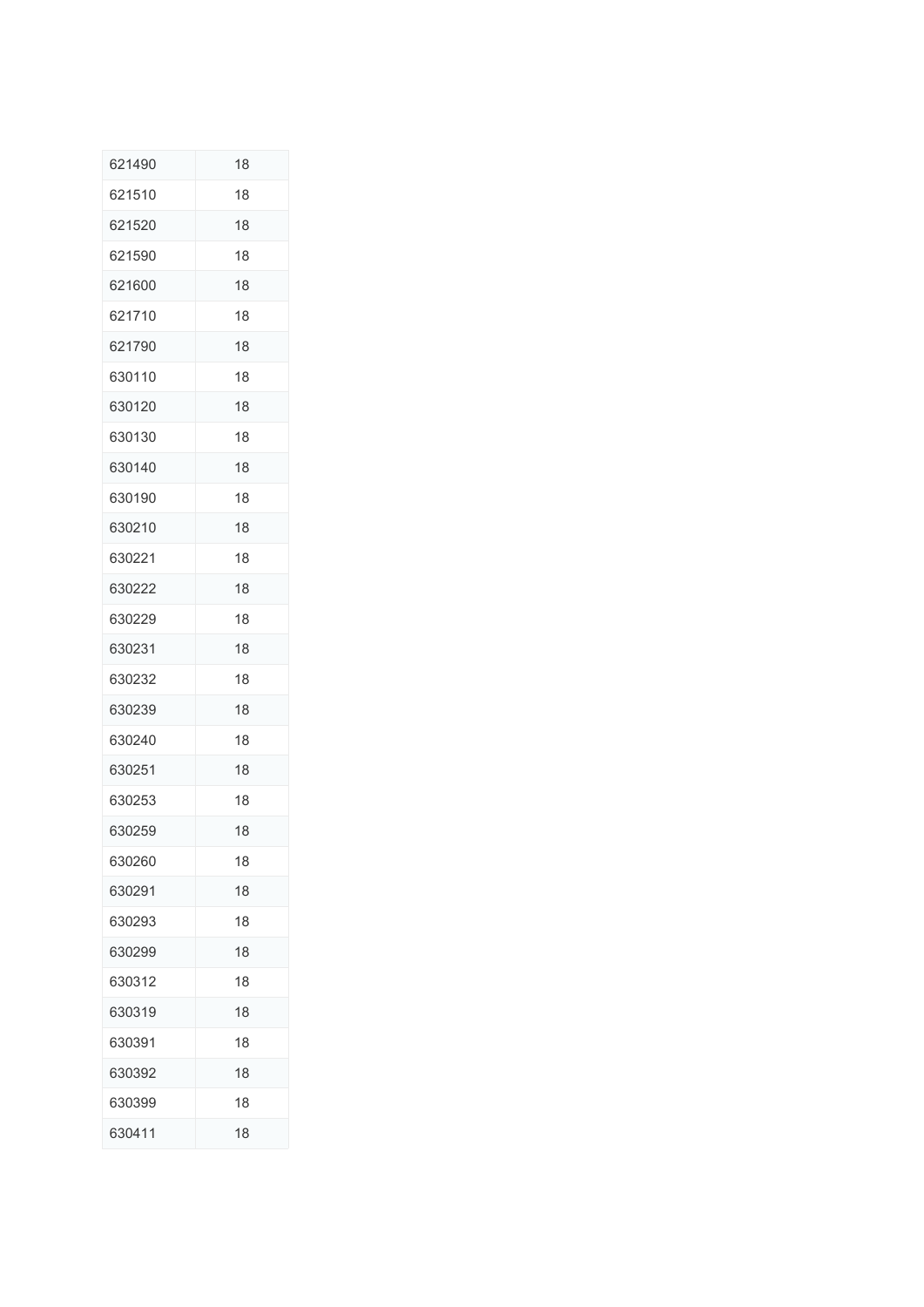| 630419 | 18 |
|--------|----|
| 630420 | 18 |
| 630491 | 18 |
| 630492 | 18 |
| 630493 | 18 |
| 630499 | 18 |
| 630510 | 18 |
| 630520 | 18 |
| 630532 | 18 |
| 630533 | 18 |
| 630539 | 18 |
| 630590 | 18 |
| 630612 | 18 |
| 630619 | 18 |
| 630622 | 18 |
| 630629 | 18 |
| 630630 | 18 |
| 630640 | 18 |
| 630690 | 18 |
| 630710 | 18 |
| 630720 | 18 |
| 630790 | 18 |
| 630800 | 18 |
| 630900 | 18 |
| 631010 | 18 |
| 631090 | 18 |
| 640110 | 18 |
| 640192 | 18 |
| 640199 | 18 |
| 640212 | 18 |
| 640219 | 18 |
| 640220 | 18 |
| 640291 | 18 |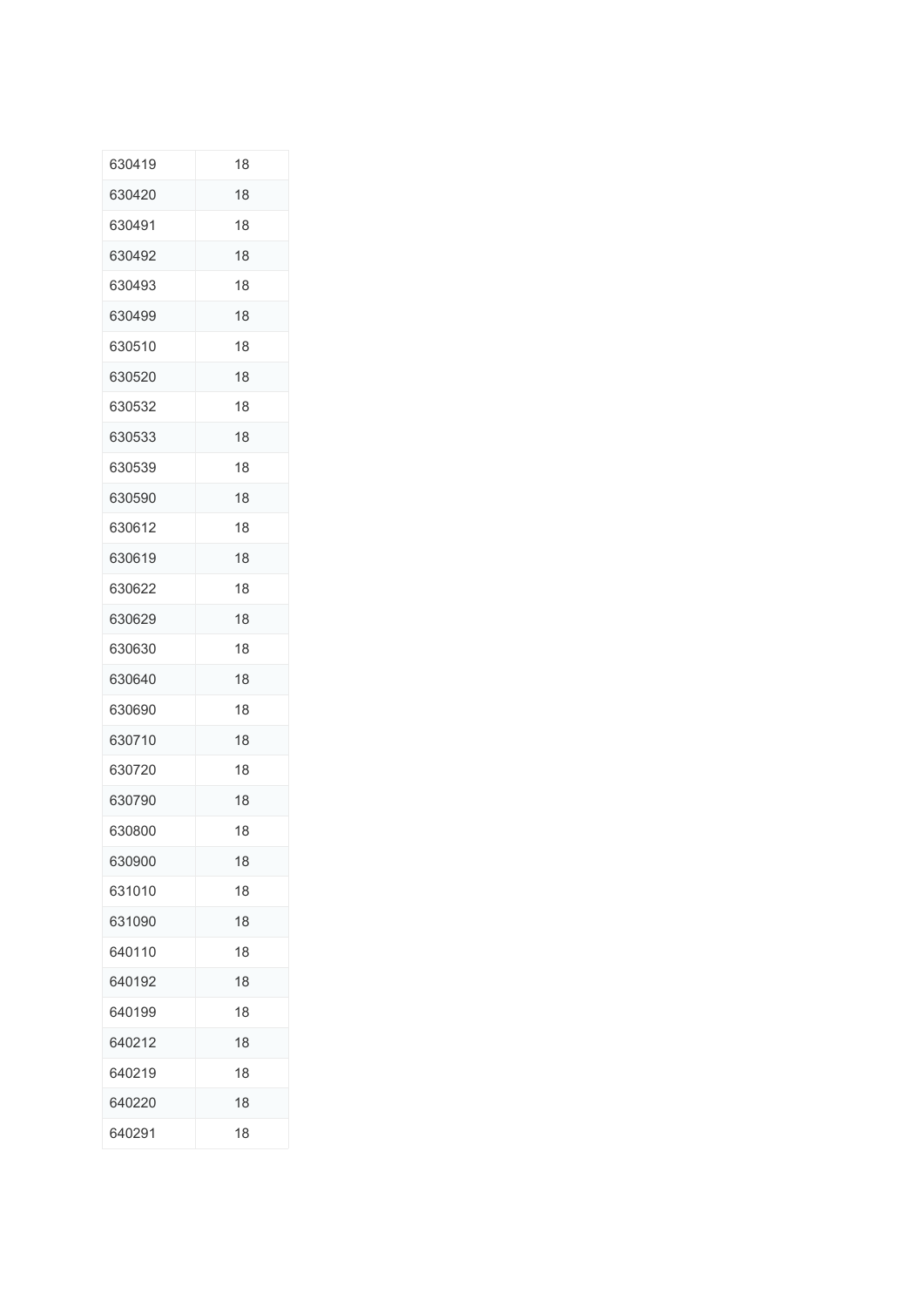| 640299 | 18 |
|--------|----|
| 640312 | 18 |
| 640319 | 18 |
| 640320 | 18 |
| 640340 | 18 |
| 640351 | 18 |
| 640359 | 18 |
| 640391 | 18 |
| 640399 | 18 |
| 640411 | 18 |
| 640419 | 18 |
| 640420 | 18 |
| 640510 | 18 |
| 640520 | 18 |
| 640590 | 18 |
| 640610 | 18 |
| 640620 | 18 |
| 640690 | 18 |
| 650100 | 18 |
| 650200 | 18 |
| 650400 | 18 |
| 650500 | 18 |
| 650610 | 18 |
| 650691 | 18 |
| 650699 | 18 |
| 650700 | 18 |
| 660110 | 18 |
| 660191 | 18 |
| 660199 | 18 |
| 660200 | 18 |
| 660320 | 18 |
| 660390 | 18 |
| 670100 | 18 |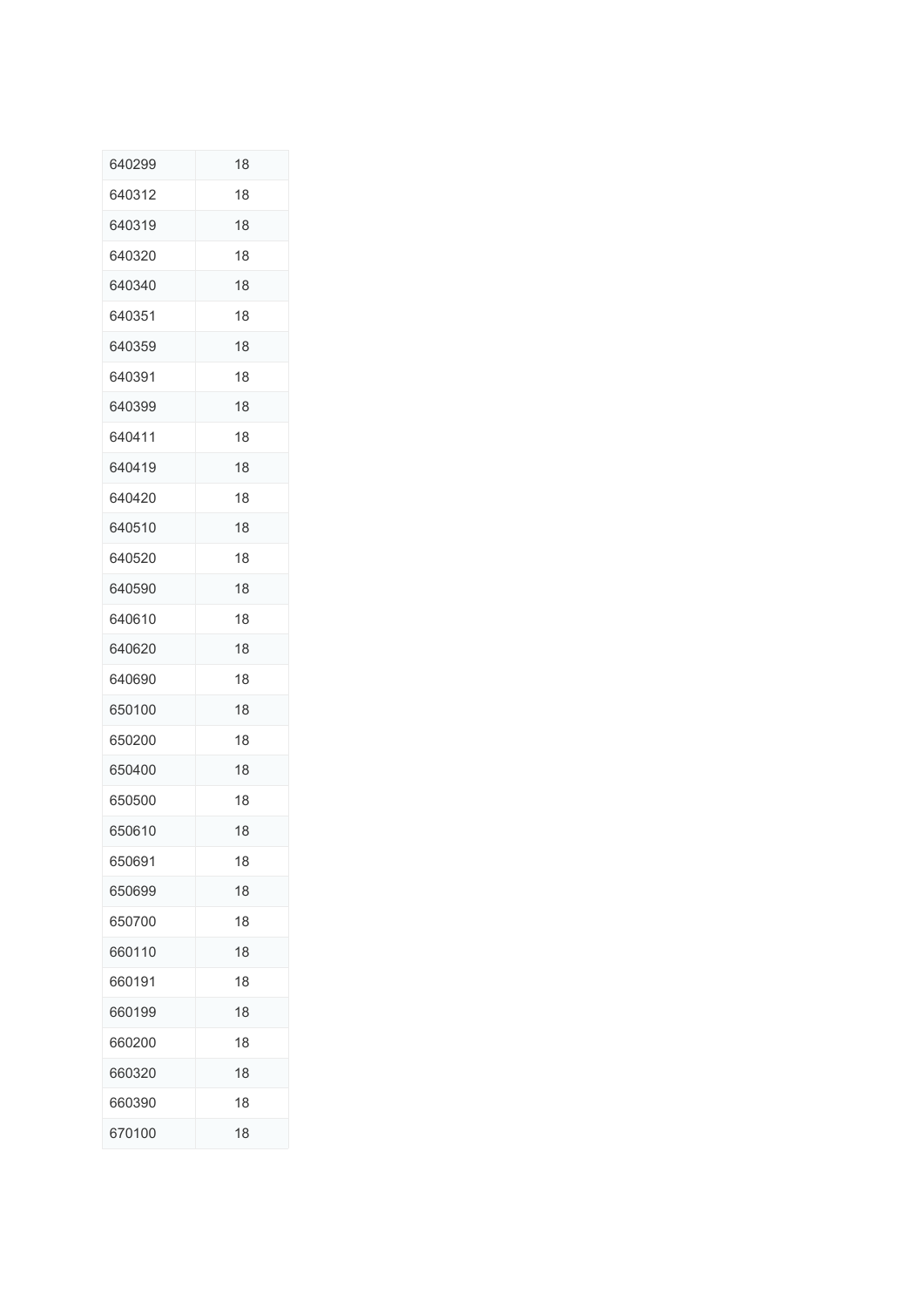| 670210 | 18 |
|--------|----|
| 670290 | 18 |
| 670300 | 18 |
| 670411 | 18 |
| 670419 | 18 |
| 670420 | 18 |
| 670490 | 18 |
| 680100 | 18 |
| 680210 | 18 |
| 680221 | 18 |
| 680223 | 18 |
| 680229 | 18 |
| 680291 | 18 |
| 680292 | 18 |
| 680293 | 18 |
| 680299 | 18 |
| 680300 | 18 |
| 680410 | 18 |
| 680421 | 18 |
| 680422 | 18 |
| 680423 | 18 |
| 680430 | 18 |
| 680510 | 18 |
| 680520 | 18 |
| 680530 | 18 |
| 680610 | 18 |
| 680620 | 18 |
| 680690 | 18 |
| 680710 | 18 |
| 680790 | 18 |
| 680800 | 18 |
| 680911 | 18 |
| 680919 | 18 |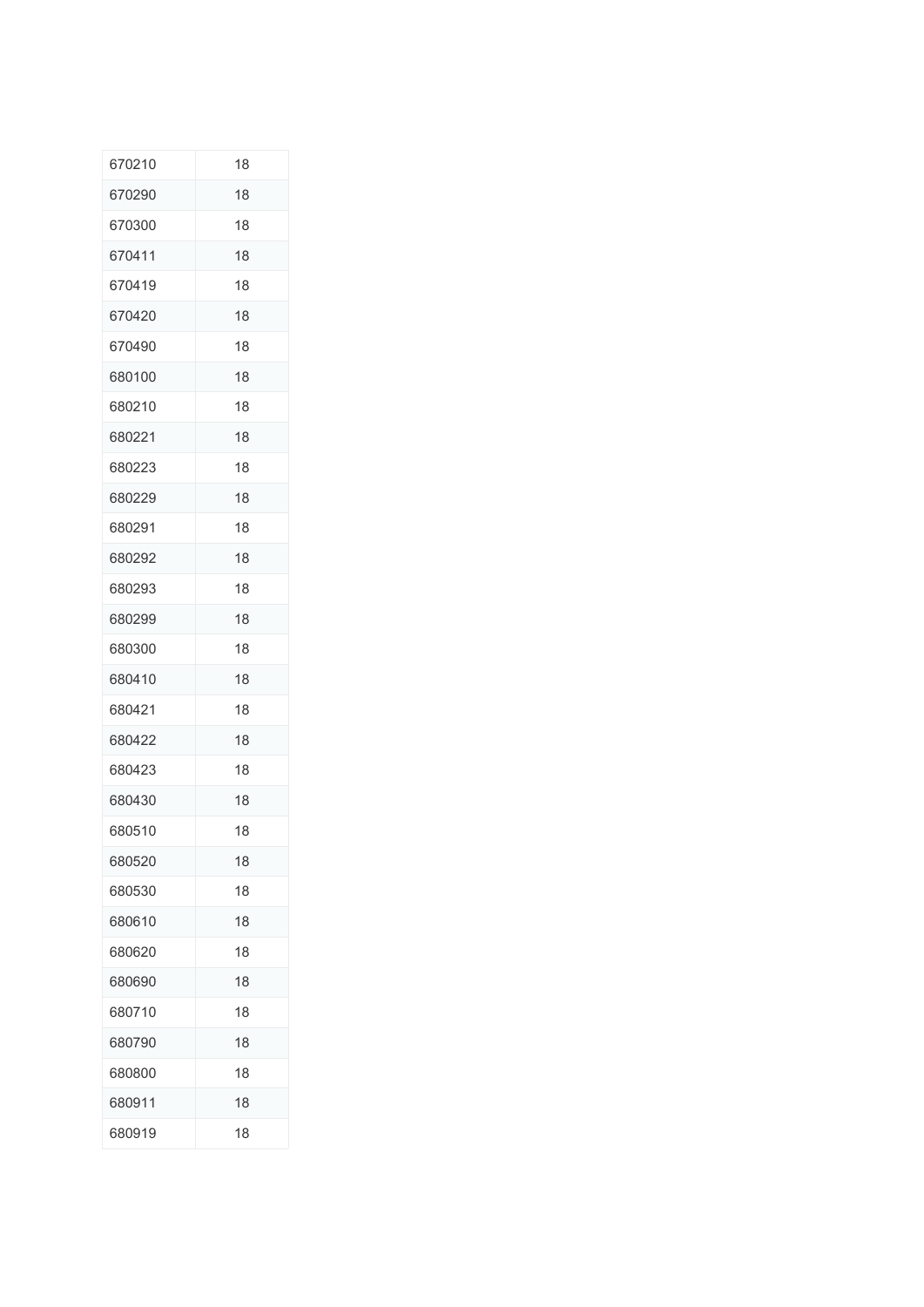| 680990 | 18 |
|--------|----|
| 681011 | 18 |
| 681019 | 18 |
| 681099 | 18 |
| 681140 | 18 |
| 681181 | 18 |
| 681182 | 18 |
| 681189 | 18 |
| 681280 | 18 |
| 681291 | 18 |
| 681292 | 18 |
| 681293 | 18 |
| 681299 | 18 |
| 681320 | 18 |
| 681381 | 18 |
| 681389 | 18 |
| 681410 | 18 |
| 681490 | 18 |
| 681510 | 18 |
| 681520 | 18 |
| 681591 | 18 |
| 681599 | 18 |
| 690100 | 18 |
| 690210 | 18 |
| 690220 | 18 |
| 690290 | 18 |
| 690310 | 18 |
| 690320 | 18 |
| 690390 | 18 |
| 690410 | 18 |
| 690490 | 18 |
| 690510 | 18 |
| 690590 | 18 |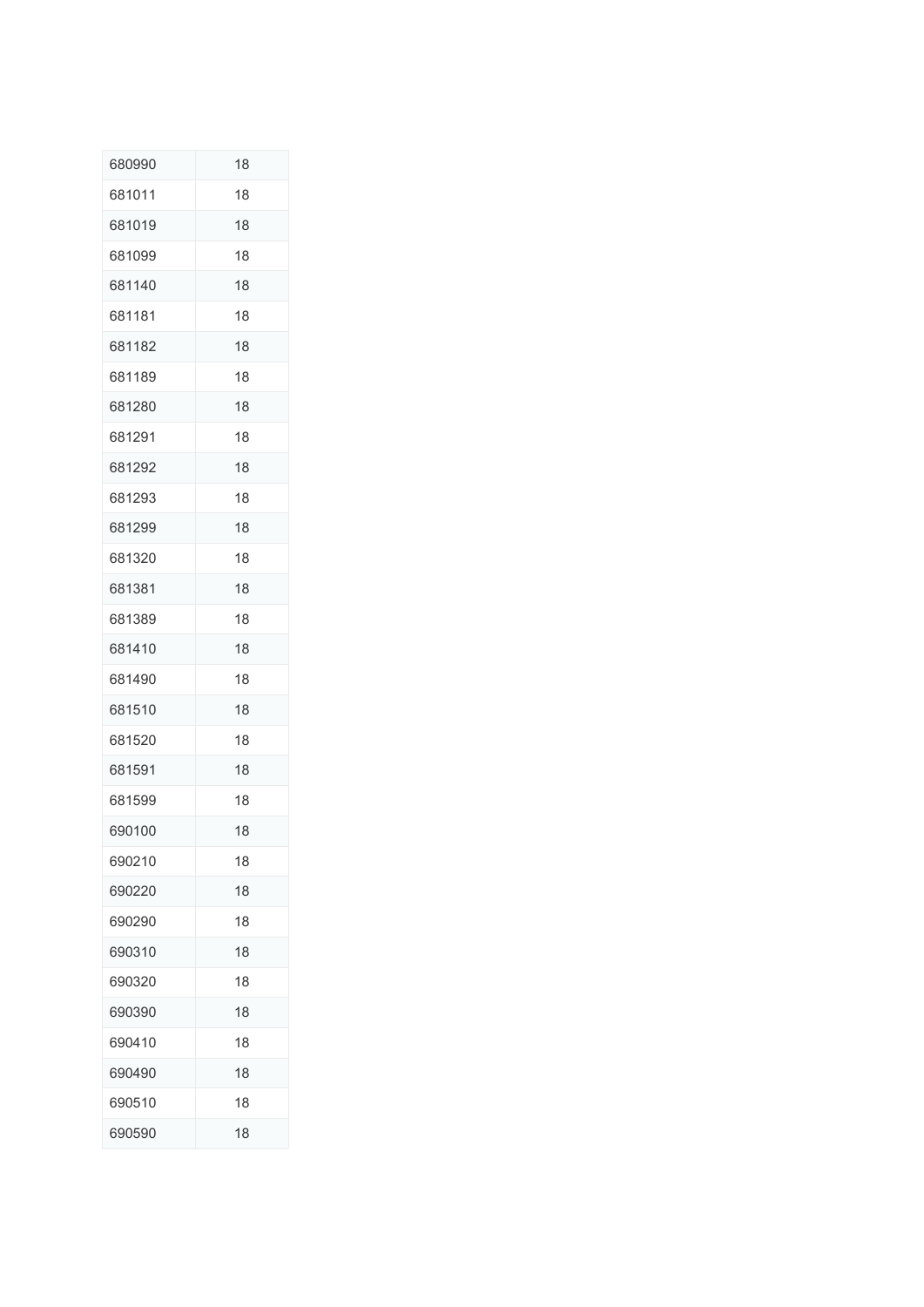| 690600 | 18 |
|--------|----|
| 690911 | 18 |
| 690912 | 18 |
| 690919 | 18 |
| 690990 | 18 |
| 691010 | 18 |
| 691090 | 18 |
| 691110 | 18 |
| 691190 | 18 |
| 691200 | 18 |
| 691310 | 18 |
| 691390 | 18 |
| 691410 | 18 |
| 691490 | 18 |
| 700100 | 18 |
| 700210 | 18 |
| 700220 | 18 |
| 700231 | 18 |
| 700232 | 18 |
| 700239 | 18 |
| 700312 | 18 |
| 700319 | 18 |
| 700320 | 18 |
| 700330 | 18 |
| 700420 | 18 |
| 700490 | 18 |
| 700711 | 18 |
| 700721 | 18 |
| 700910 | 18 |
| 700991 | 18 |
| 700992 | 18 |
| 701010 | 18 |
| 701020 | 18 |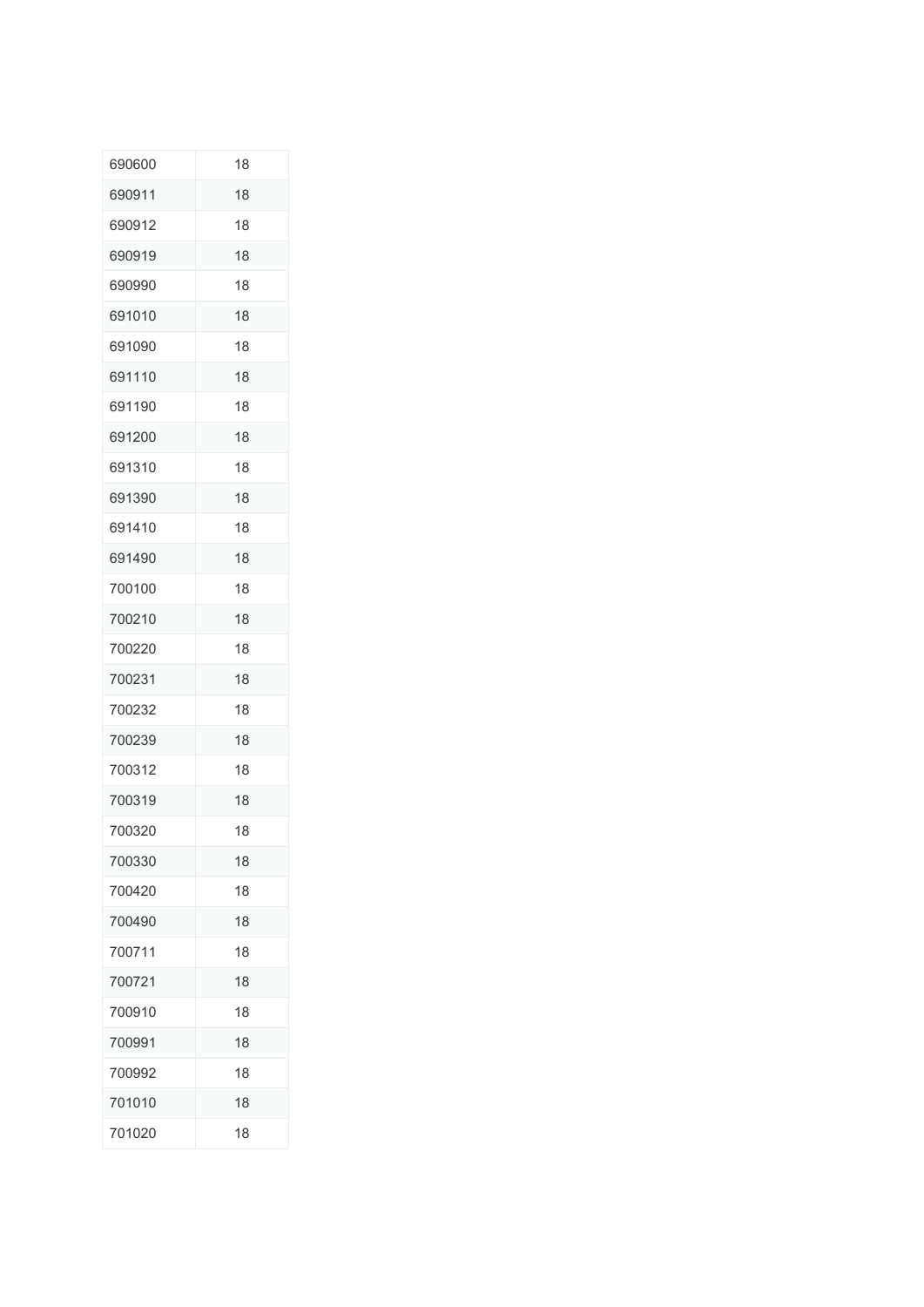| 701090 | 18 |
|--------|----|
| 701110 | 18 |
| 701120 | 18 |
| 701190 | 18 |
| 701310 | 18 |
| 701322 | 18 |
| 701328 | 18 |
| 701333 | 18 |
| 701337 | 18 |
| 701341 | 18 |
| 701342 | 18 |
| 701349 | 18 |
| 701391 | 18 |
| 701399 | 18 |
| 701400 | 18 |
| 701510 | 5  |
| 701590 | 18 |
| 701610 | 18 |
| 701690 | 18 |
| 701710 | 18 |
| 701720 | 18 |
| 701790 | 18 |
| 701810 | 18 |
| 701820 | 18 |
| 701890 | 18 |
| 701911 | 18 |
| 701912 | 18 |
| 701919 | 18 |
| 701931 | 18 |
| 701932 | 18 |
| 701939 | 18 |
| 701940 | 18 |
| 701951 | 18 |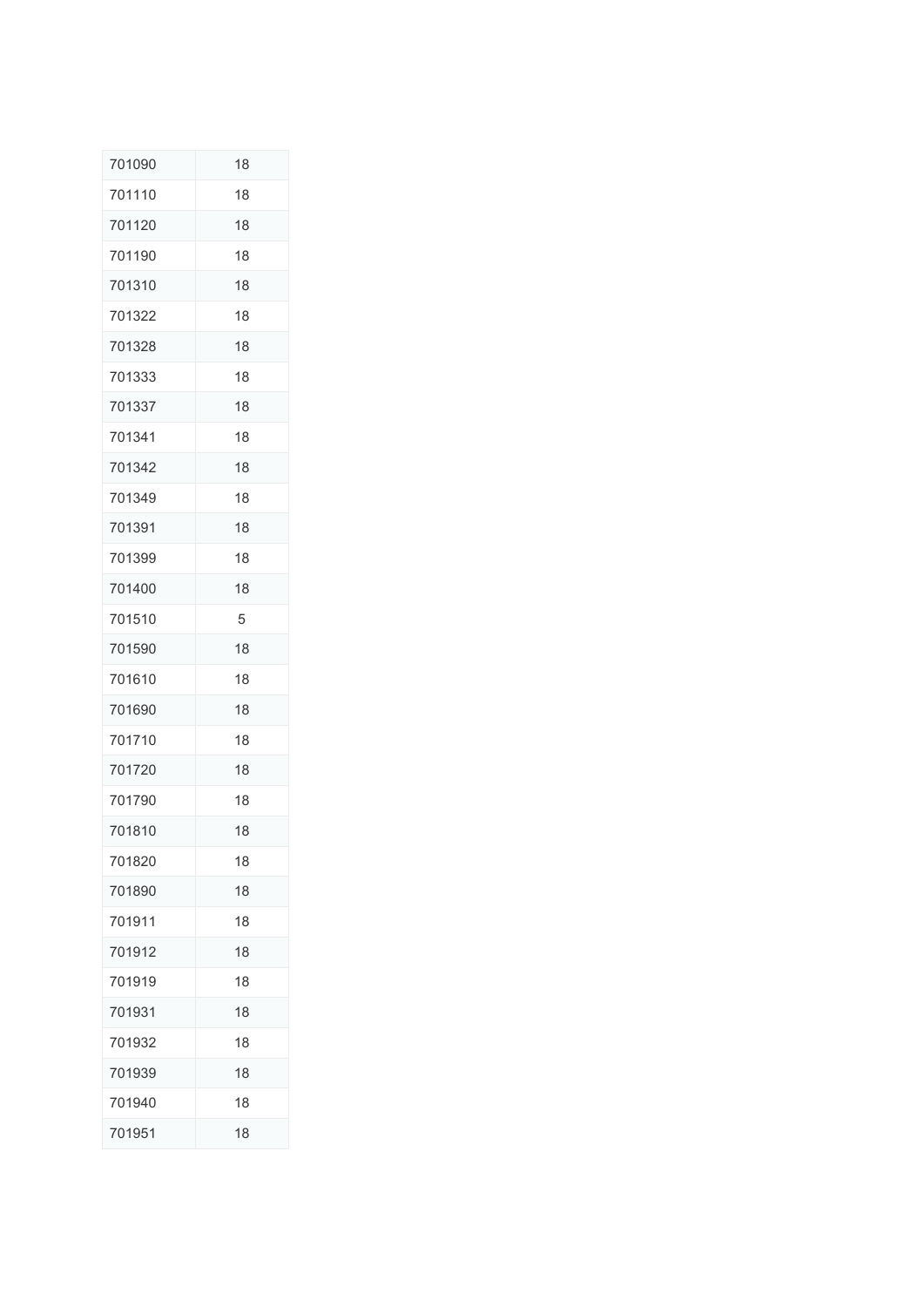| 701952 | 18 |
|--------|----|
| 701959 | 18 |
| 701990 | 18 |
| 702000 | 18 |
| 710110 | 18 |
| 710121 | 18 |
| 710122 | 18 |
| 710210 | 18 |
| 710221 | 18 |
| 710229 | 18 |
| 710231 | 18 |
| 710239 | 18 |
| 710310 | 18 |
| 710391 | 18 |
| 710399 | 18 |
| 710410 | 18 |
| 710420 | 18 |
| 710490 | 18 |
| 710510 | 18 |
| 710590 | 18 |
| 710610 | 18 |
| 710691 | 18 |
| 710692 | 18 |
| 710700 | 18 |
| 710811 | 18 |
| 710812 | 18 |
| 710813 | 18 |
| 710820 | 18 |
| 710900 | 18 |
| 711011 | 18 |
| 711019 | 18 |
| 711021 | 18 |
| 711029 | 18 |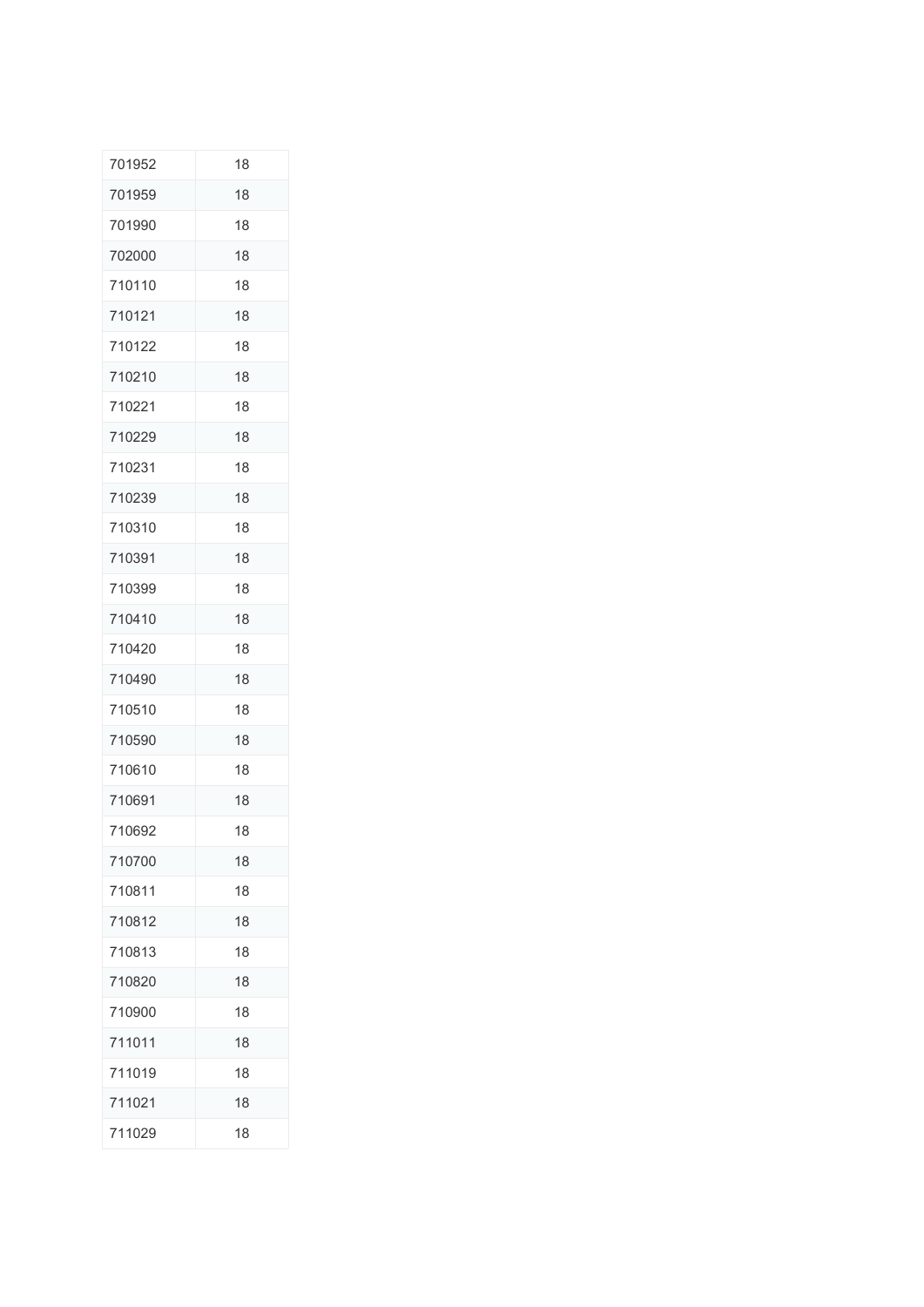| 711031 | 18 |
|--------|----|
| 711039 | 18 |
| 711041 | 18 |
| 711049 | 18 |
| 711100 | 18 |
| 711230 | 18 |
| 711291 | 18 |
| 711292 | 18 |
| 711299 | 18 |
| 711311 | 18 |
| 711319 | 18 |
| 711320 | 18 |
| 711411 | 18 |
| 711419 | 18 |
| 711420 | 18 |
| 711510 | 18 |
| 711590 | 18 |
| 711610 | 18 |
| 711620 | 18 |
| 711711 | 18 |
| 711719 | 18 |
| 711790 | 18 |
| 711810 | 18 |
| 711890 | 18 |
| 720110 | 18 |
| 720120 | 18 |
| 720150 | 18 |
| 720211 | 18 |
| 720219 | 18 |
| 720221 | 18 |
| 720229 | 18 |
| 720230 | 18 |
| 720241 | 18 |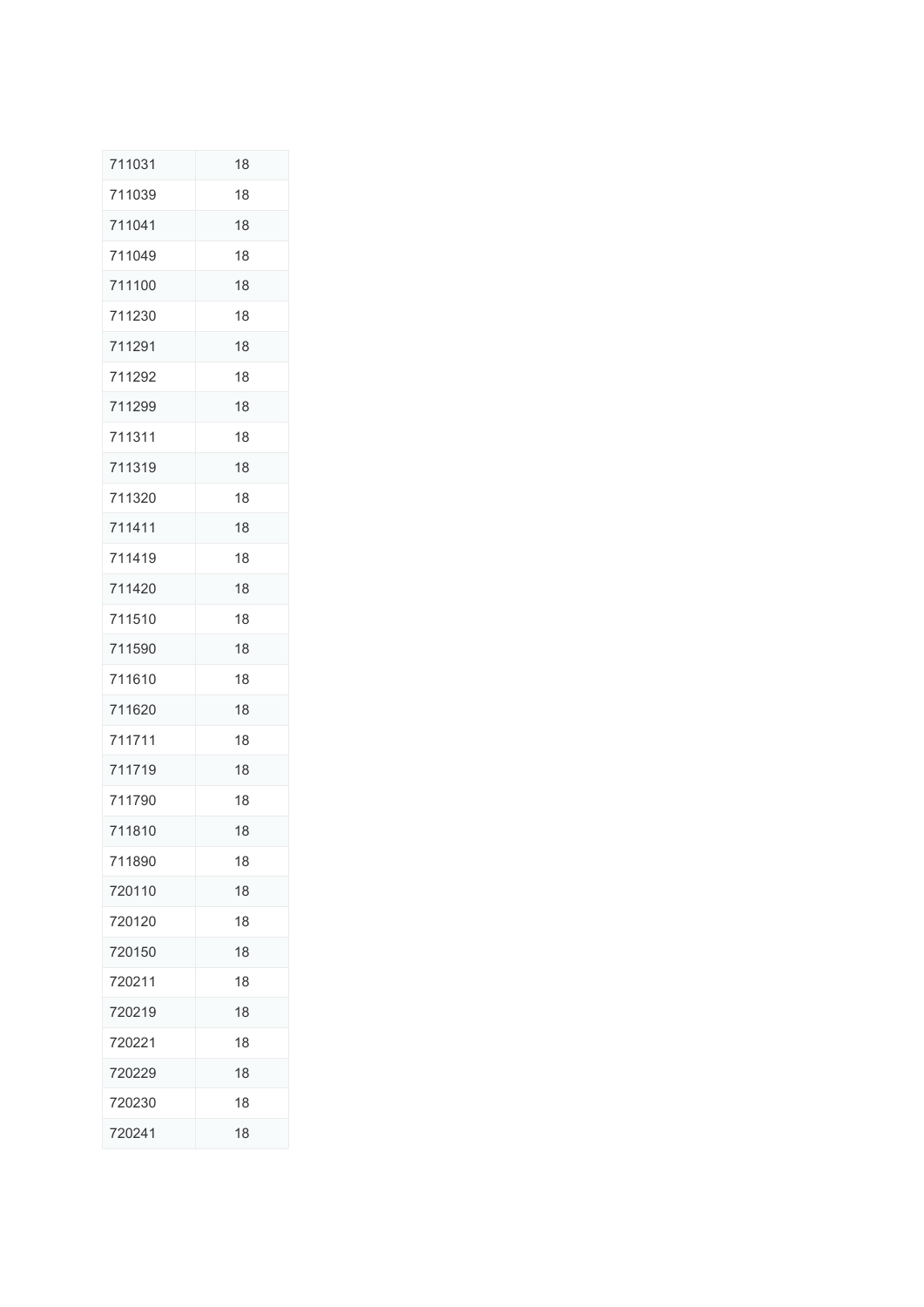| 720249 | 18 |
|--------|----|
| 720250 | 18 |
| 720260 | 18 |
| 720270 | 18 |
| 720280 | 18 |
| 720291 | 18 |
| 720292 | 18 |
| 720293 | 18 |
| 720299 | 18 |
| 720310 | 18 |
| 720390 | 18 |
| 720410 | 18 |
| 720421 | 18 |
| 720429 | 18 |
| 720430 | 18 |
| 720441 | 18 |
| 720449 | 18 |
| 720450 | 18 |
| 720510 | 18 |
| 720521 | 18 |
| 720529 | 18 |
| 720610 | 18 |
| 720690 | 18 |
| 720711 | 18 |
| 720712 | 18 |
| 720719 | 18 |
| 720720 | 18 |
| 720810 | 18 |
| 720825 | 18 |
| 720826 | 18 |
| 720827 | 18 |
| 720836 | 18 |
| 720837 | 18 |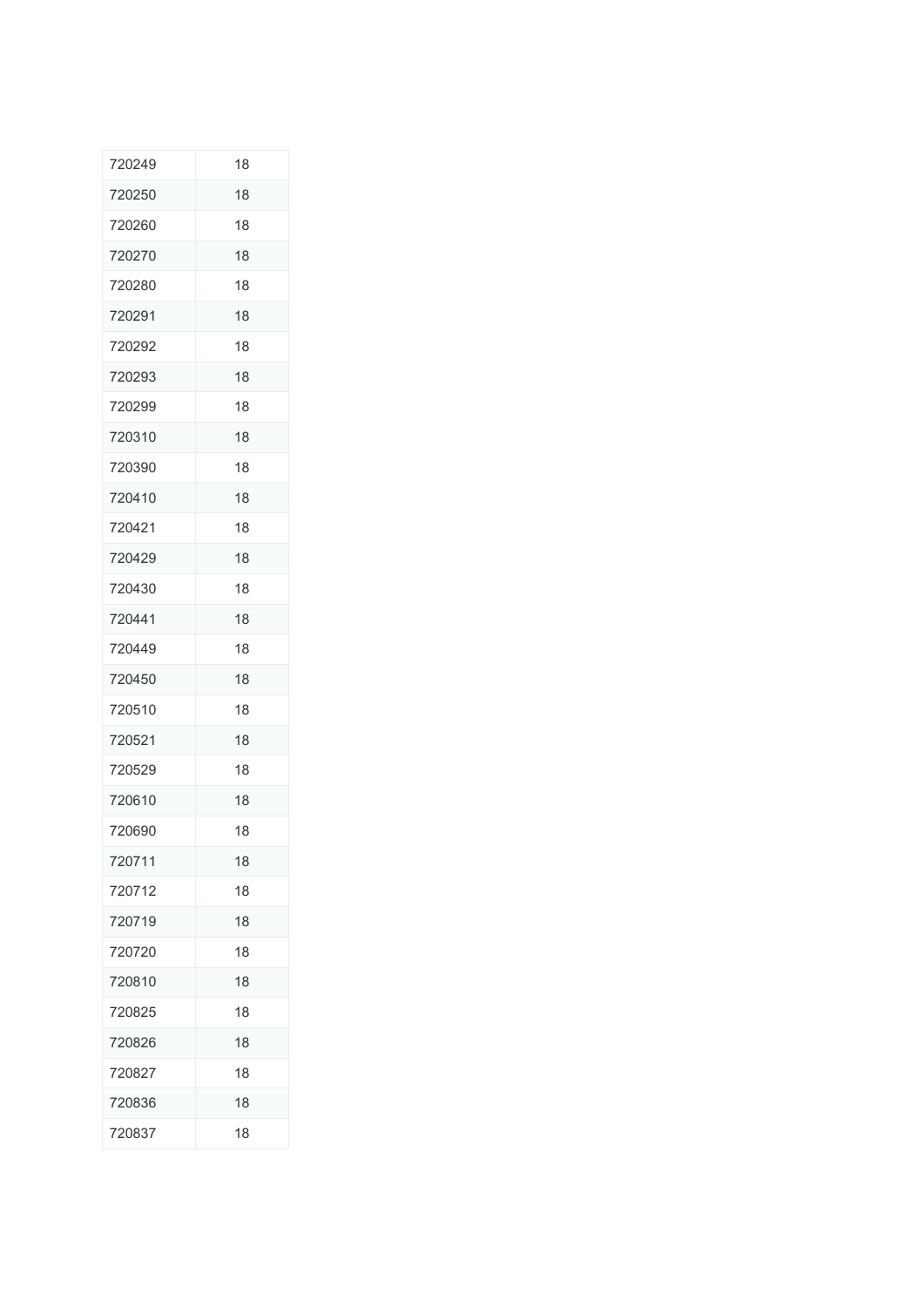| 720838 | 18 |
|--------|----|
| 720839 | 18 |
| 720840 | 18 |
| 720851 | 18 |
| 720852 | 18 |
| 720853 | 18 |
| 720854 | 18 |
| 720890 | 18 |
| 720915 | 18 |
| 720916 | 18 |
| 720917 | 18 |
| 720918 | 18 |
| 720925 | 18 |
| 720926 | 18 |
| 720927 | 18 |
| 720928 | 18 |
| 720990 | 18 |
| 721011 | 18 |
| 721012 | 18 |
| 721020 | 18 |
| 721030 | 18 |
| 721041 | 18 |
| 721049 | 18 |
| 721050 | 18 |
| 721061 | 18 |
| 721069 | 18 |
| 721070 | 18 |
| 721090 | 18 |
| 721113 | 18 |
| 721114 | 18 |
| 721119 | 18 |
| 721123 | 18 |
| 721129 | 18 |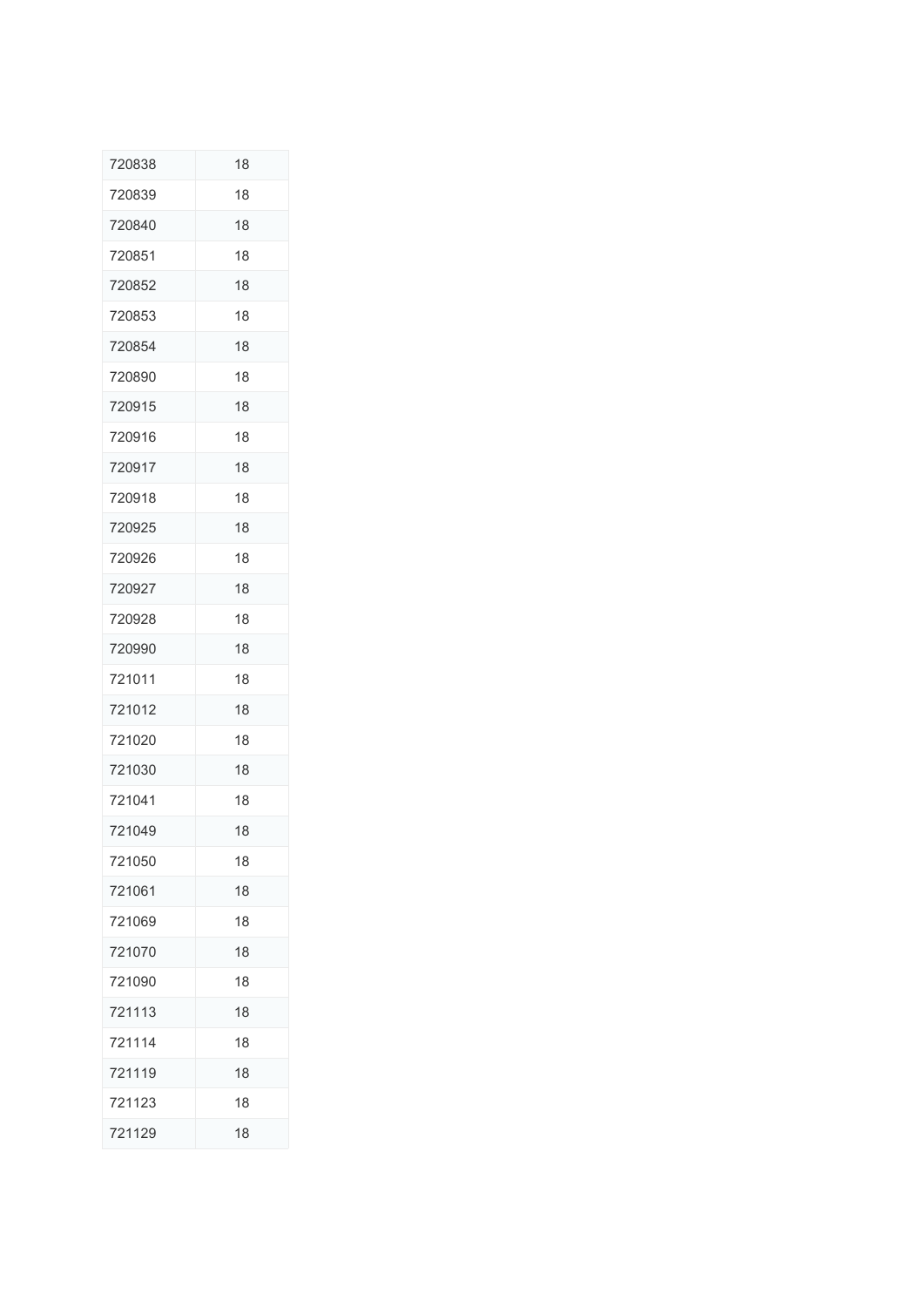| 721190 | 18 |
|--------|----|
| 721210 | 18 |
| 721220 | 18 |
| 721230 | 18 |
| 721240 | 18 |
| 721250 | 18 |
| 721260 | 18 |
| 721510 | 18 |
| 721550 | 18 |
| 721590 | 18 |
| 721710 | 18 |
| 721720 | 18 |
| 721730 | 18 |
| 721790 | 18 |
| 721810 | 18 |
| 721891 | 18 |
| 721899 | 18 |
| 721911 | 18 |
| 721912 | 18 |
| 721913 | 18 |
| 721914 | 18 |
| 721921 | 18 |
| 721922 | 18 |
| 721923 | 18 |
| 721924 | 18 |
| 721931 | 18 |
| 721932 | 18 |
| 721933 | 18 |
| 721934 | 18 |
| 721935 | 18 |
| 721990 | 18 |
| 722011 | 18 |
| 722012 | 18 |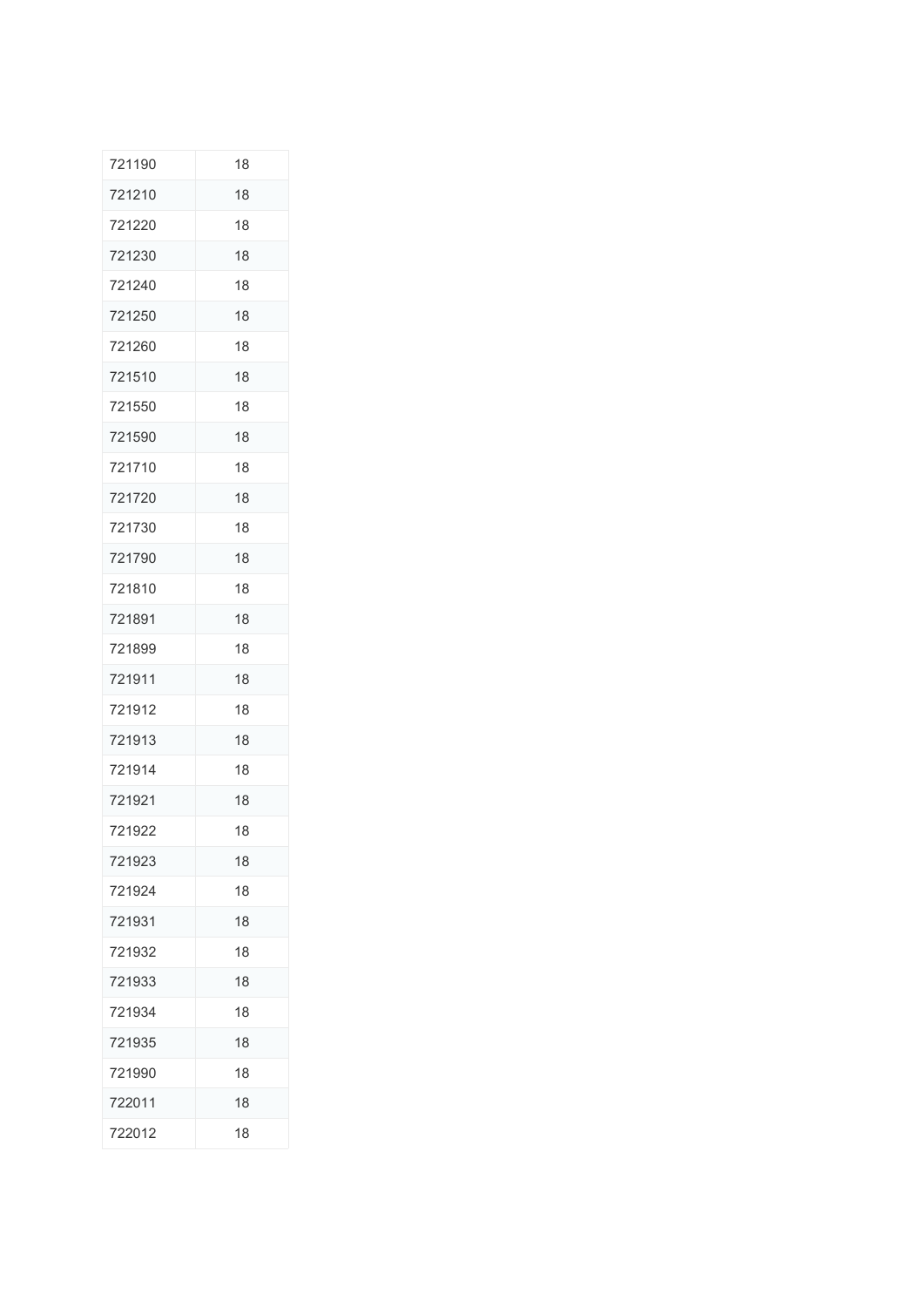| 722020 | 18 |
|--------|----|
| 722090 | 18 |
| 722100 | 18 |
| 722211 | 18 |
| 722219 | 18 |
| 722220 | 18 |
| 722230 | 18 |
| 722240 | 18 |
| 722300 | 18 |
| 722410 | 18 |
| 722490 | 18 |
| 722511 | 18 |
| 722519 | 18 |
| 722530 | 18 |
| 722540 | 18 |
| 722550 | 18 |
| 722591 | 18 |
| 722592 | 18 |
| 722599 | 18 |
| 722611 | 18 |
| 722619 | 18 |
| 722620 | 18 |
| 722691 | 18 |
| 722692 | 18 |
| 722699 | 18 |
| 722710 | 18 |
| 722720 | 18 |
| 722790 | 18 |
| 722810 | 18 |
| 722820 | 18 |
| 722830 | 18 |
| 722840 | 18 |
| 722850 | 18 |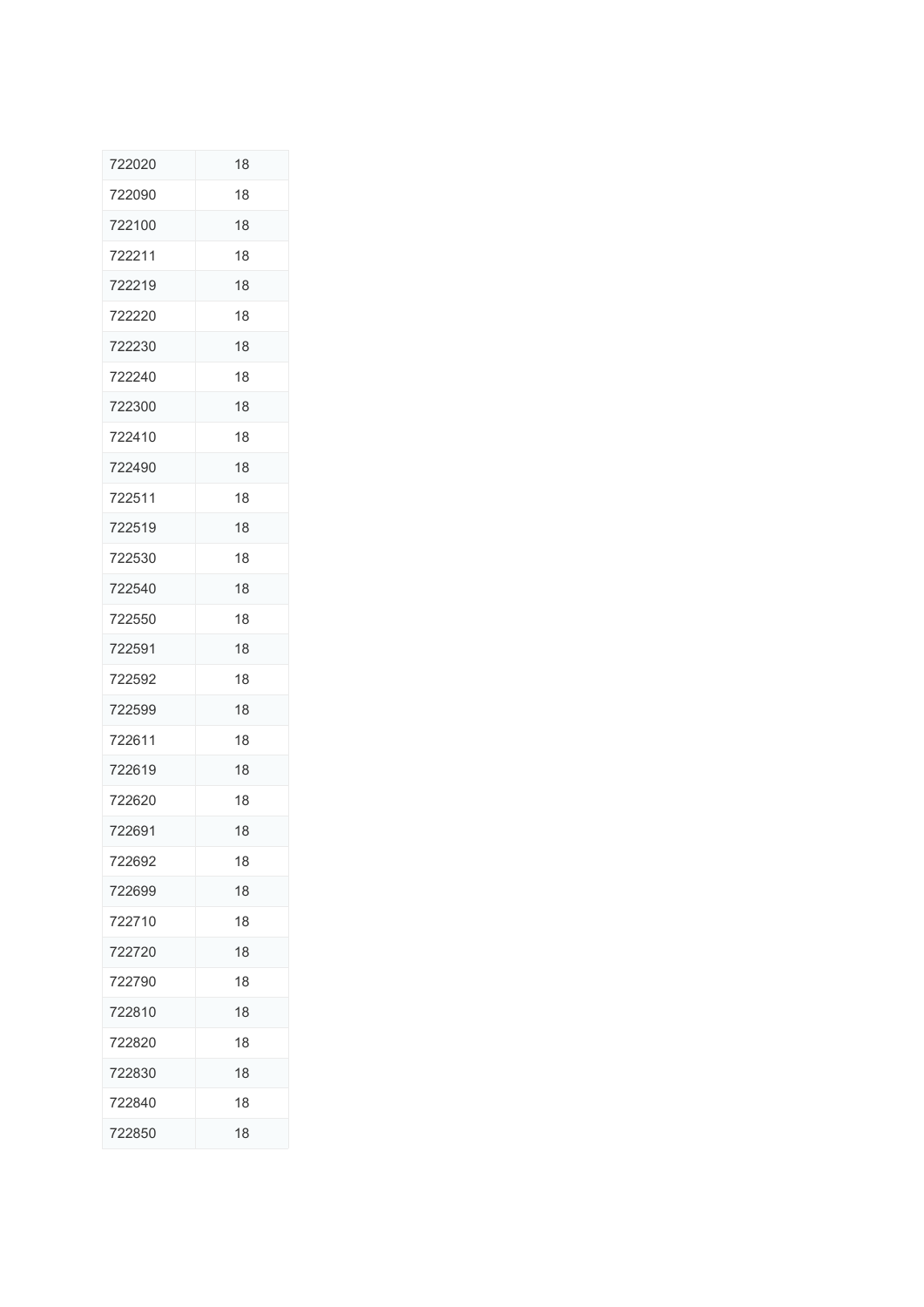| 722860 | 18 |
|--------|----|
| 722870 | 18 |
| 722880 | 18 |
| 722920 | 18 |
| 722990 | 18 |
| 730110 | 18 |
| 730120 | 18 |
| 730210 | 18 |
| 730230 | 18 |
| 730240 | 18 |
| 730290 | 18 |
| 730300 | 18 |
| 730411 | 18 |
| 730419 | 18 |
| 730422 | 18 |
| 730423 | 18 |
| 730424 | 18 |
| 730429 | 18 |
| 730431 | 18 |
| 730439 | 18 |
| 730441 | 18 |
| 730449 | 18 |
| 730451 | 18 |
| 730459 | 18 |
| 730490 | 18 |
| 730511 | 18 |
| 730512 | 18 |
| 730519 | 18 |
| 730520 | 18 |
| 730531 | 18 |
| 730539 | 18 |
| 730590 | 18 |
| 730611 | 18 |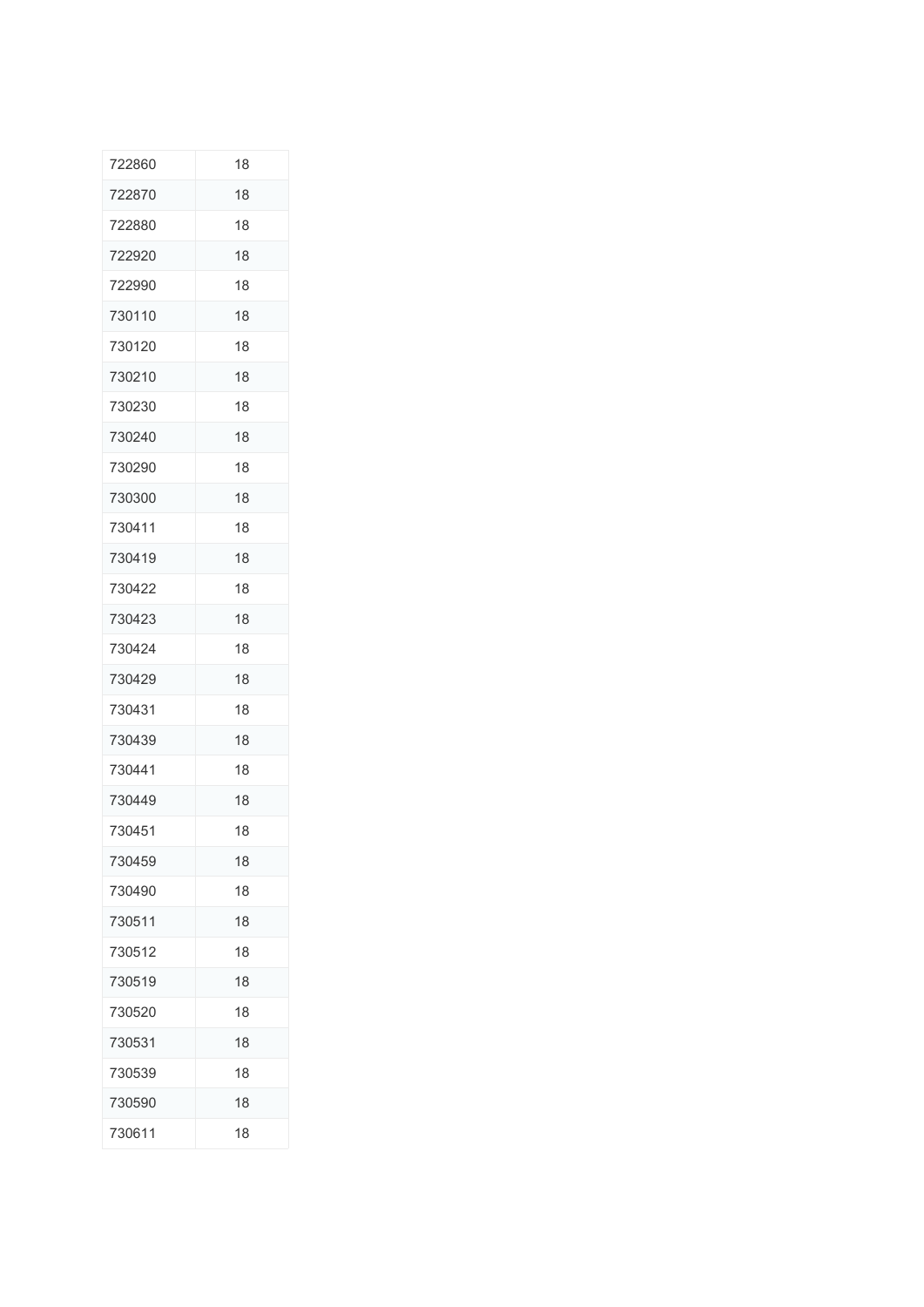| 730619 | 18 |
|--------|----|
| 730621 | 18 |
| 730629 | 18 |
| 730630 | 18 |
| 730640 | 18 |
| 730650 | 18 |
| 730661 | 18 |
| 730669 | 18 |
| 730690 | 18 |
| 730711 | 18 |
| 730719 | 18 |
| 730721 | 18 |
| 730722 | 18 |
| 730723 | 18 |
| 730729 | 18 |
| 730791 | 18 |
| 730792 | 18 |
| 730793 | 18 |
| 730799 | 18 |
| 730810 | 18 |
| 730820 | 18 |
| 730830 | 18 |
| 730840 | 18 |
| 730890 | 18 |
| 730900 | 18 |
| 731010 | 18 |
| 731021 | 18 |
| 731029 | 18 |
| 731100 | 18 |
| 731210 | 18 |
| 731290 | 18 |
| 731300 | 18 |
| 731412 | 18 |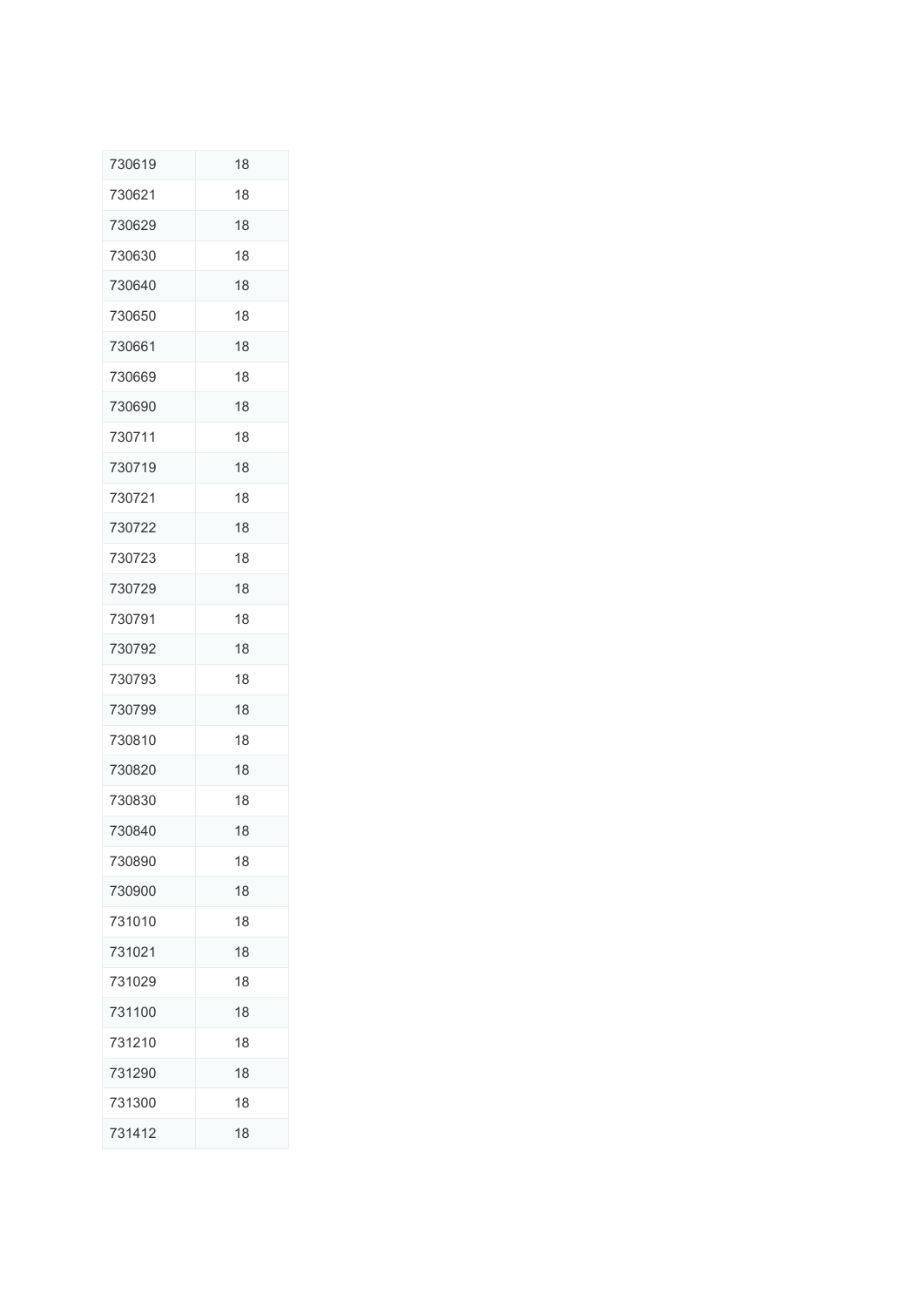| 731414 | 18 |
|--------|----|
| 731419 | 18 |
| 731431 | 18 |
| 731441 | 18 |
| 731442 | 18 |
| 731449 | 18 |
| 731450 | 18 |
| 731511 | 18 |
| 731512 | 18 |
| 731519 | 18 |
| 731520 | 18 |
| 731581 | 18 |
| 731582 | 18 |
| 731589 | 18 |
| 731590 | 18 |
| 731600 | 18 |
| 731700 | 18 |
| 731811 | 18 |
| 731812 | 18 |
| 731813 | 18 |
| 731814 | 18 |
| 731815 | 18 |
| 731816 | 18 |
| 731819 | 18 |
| 731821 | 18 |
| 731822 | 18 |
| 731823 | 18 |
| 731824 | 18 |
| 731829 | 18 |
| 731940 | 18 |
| 731990 | 18 |
| 732010 | 18 |
| 732020 | 18 |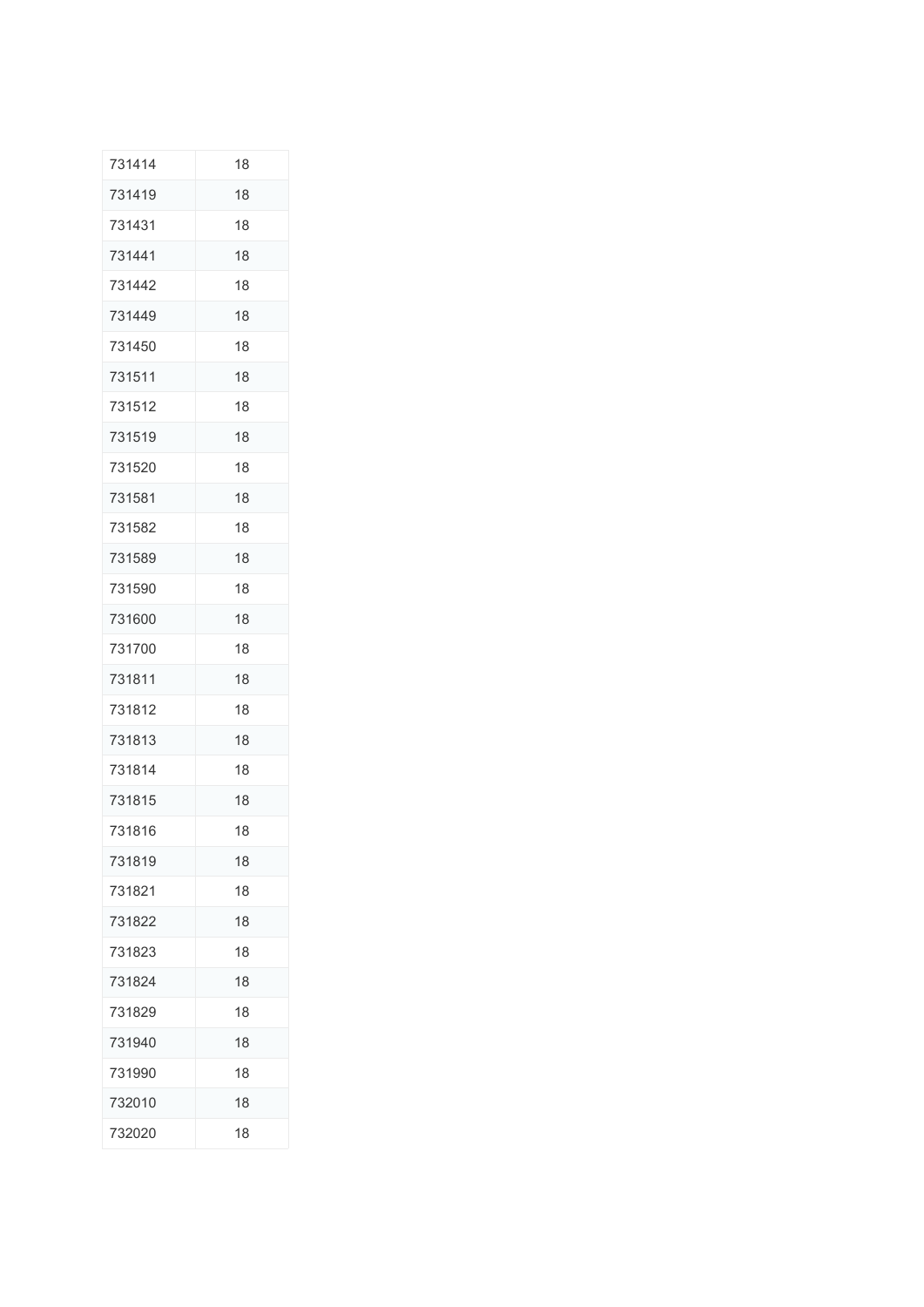| 732090 | 18 |
|--------|----|
| 732111 | 18 |
| 732112 | 18 |
| 732119 | 18 |
| 732181 | 18 |
| 732182 | 18 |
| 732189 | 18 |
| 732190 | 18 |
| 732211 | 18 |
| 732219 | 18 |
| 732290 | 18 |
| 732310 | 18 |
| 732391 | 18 |
| 732392 | 18 |
| 732393 | 18 |
| 732394 | 18 |
| 732399 | 18 |
| 732410 | 18 |
| 732421 | 18 |
| 732429 | 18 |
| 732490 | 18 |
| 732510 | 18 |
| 732591 | 18 |
| 732599 | 18 |
| 732611 | 18 |
| 732619 | 18 |
| 732620 | 18 |
| 732690 | 18 |
| 740100 | 18 |
| 740200 | 18 |
| 740311 | 18 |
| 740312 | 18 |
| 740313 | 18 |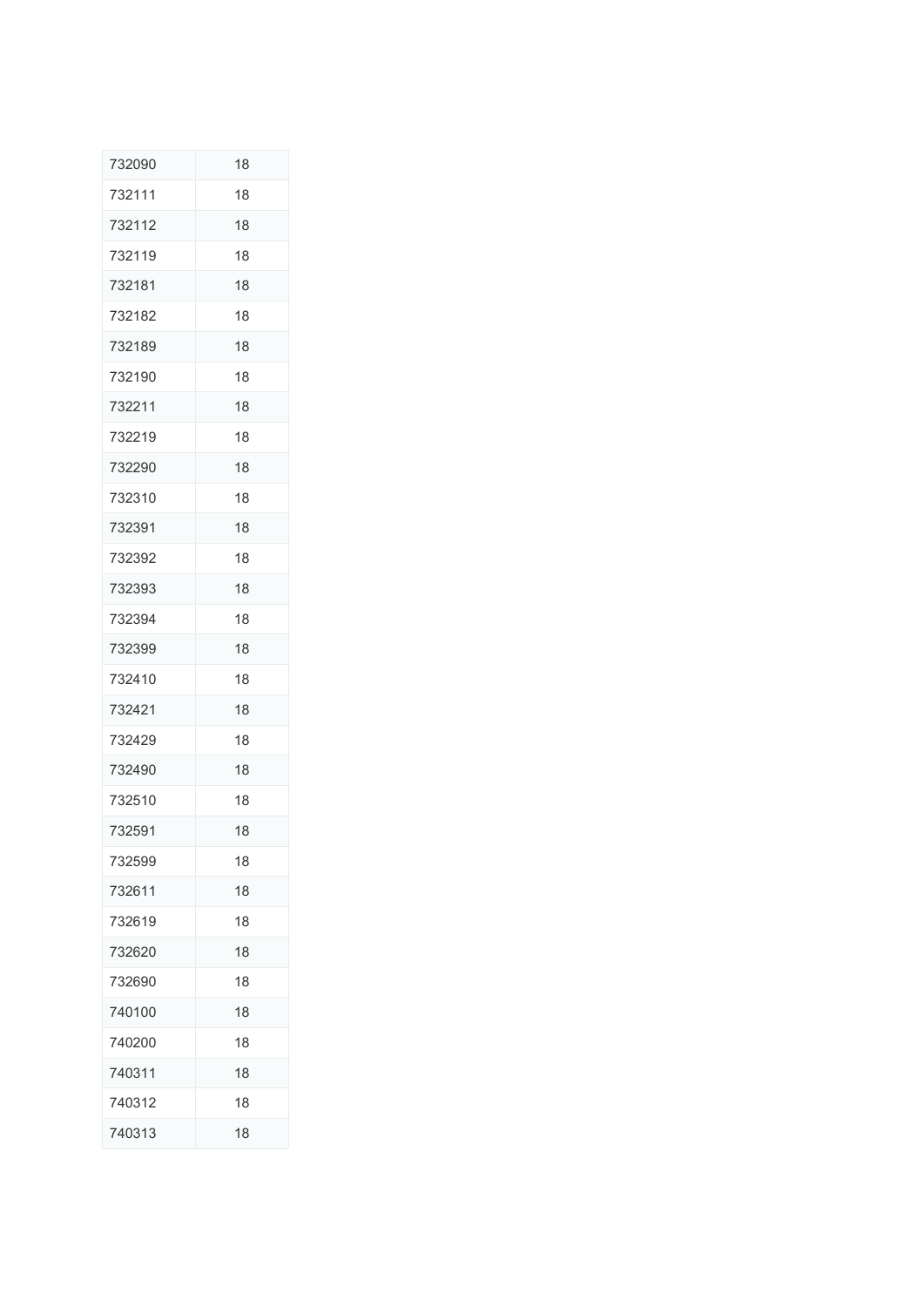| 740319 | 18 |
|--------|----|
| 740321 | 18 |
| 740322 | 18 |
| 740329 | 18 |
| 740400 | 18 |
| 740500 | 18 |
| 740610 | 18 |
| 740620 | 18 |
| 740710 | 18 |
| 740721 | 18 |
| 740729 | 18 |
| 740811 | 18 |
| 740819 | 18 |
| 740821 | 18 |
| 740822 | 18 |
| 740829 | 18 |
| 740911 | 18 |
| 740919 | 18 |
| 740921 | 18 |
| 740929 | 18 |
| 740931 | 18 |
| 740939 | 18 |
| 740940 | 18 |
| 740990 | 18 |
| 741011 | 18 |
| 741012 | 18 |
| 741021 | 18 |
| 741022 | 18 |
| 741110 | 18 |
| 741121 | 18 |
| 741122 | 18 |
| 741129 | 18 |
| 741210 | 18 |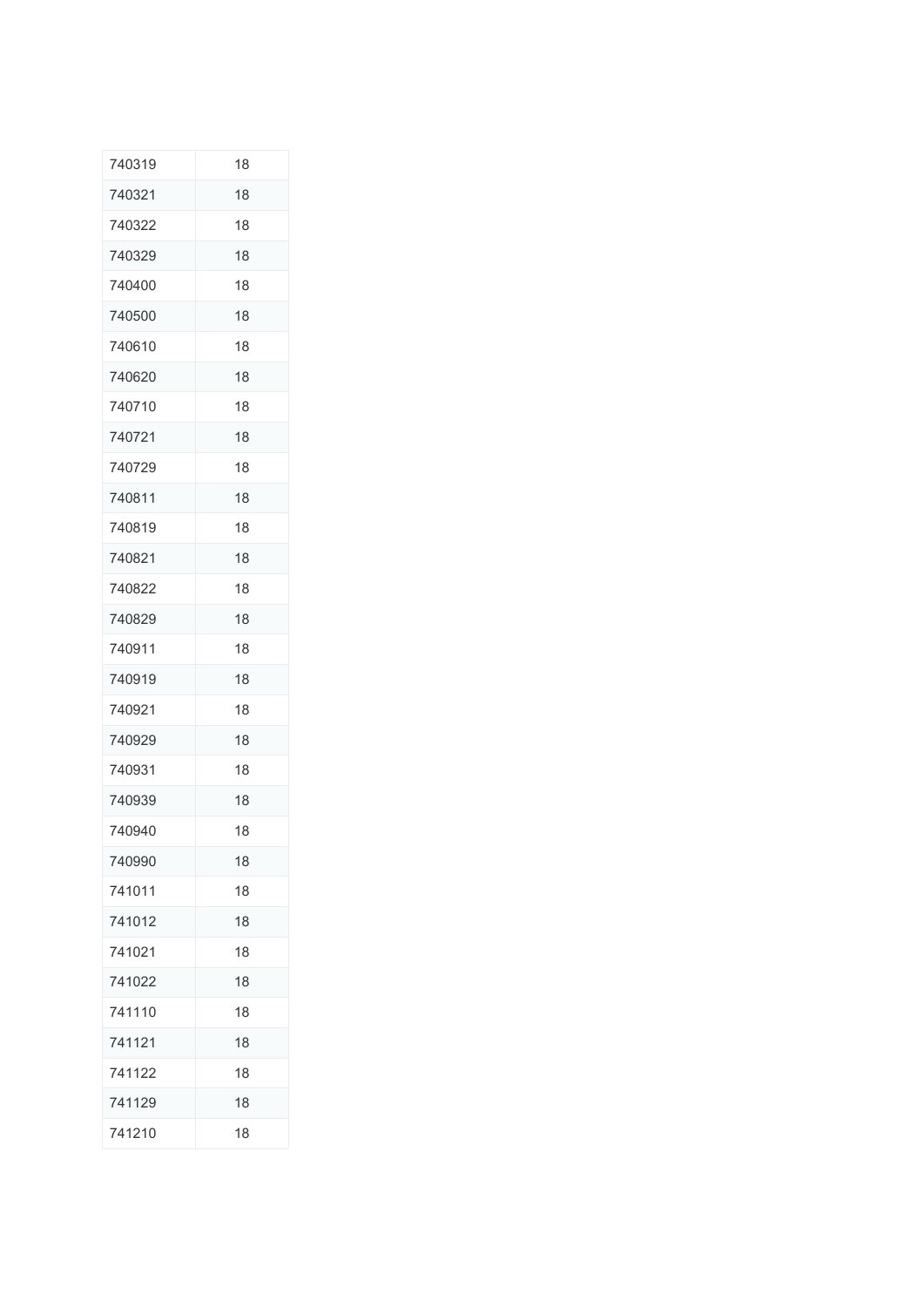| 741220 | 18 |
|--------|----|
| 741300 | 18 |
| 741510 | 18 |
| 741521 | 18 |
| 741529 | 18 |
| 741533 | 18 |
| 741539 | 18 |
| 741810 | 18 |
| 741820 | 18 |
| 741910 | 18 |
| 741991 | 18 |
| 741999 | 18 |
| 750110 | 18 |
| 750120 | 18 |
| 750210 | 18 |
| 750220 | 18 |
| 750300 | 18 |
| 750400 | 18 |
| 750511 | 18 |
| 750512 | 18 |
| 750521 | 18 |
| 750522 | 18 |
| 750610 | 18 |
| 750620 | 18 |
| 750711 | 18 |
| 750712 | 18 |
| 750720 | 18 |
| 750810 | 18 |
| 750890 | 18 |
| 760110 | 18 |
| 760120 | 18 |
| 760200 | 18 |
| 760310 | 18 |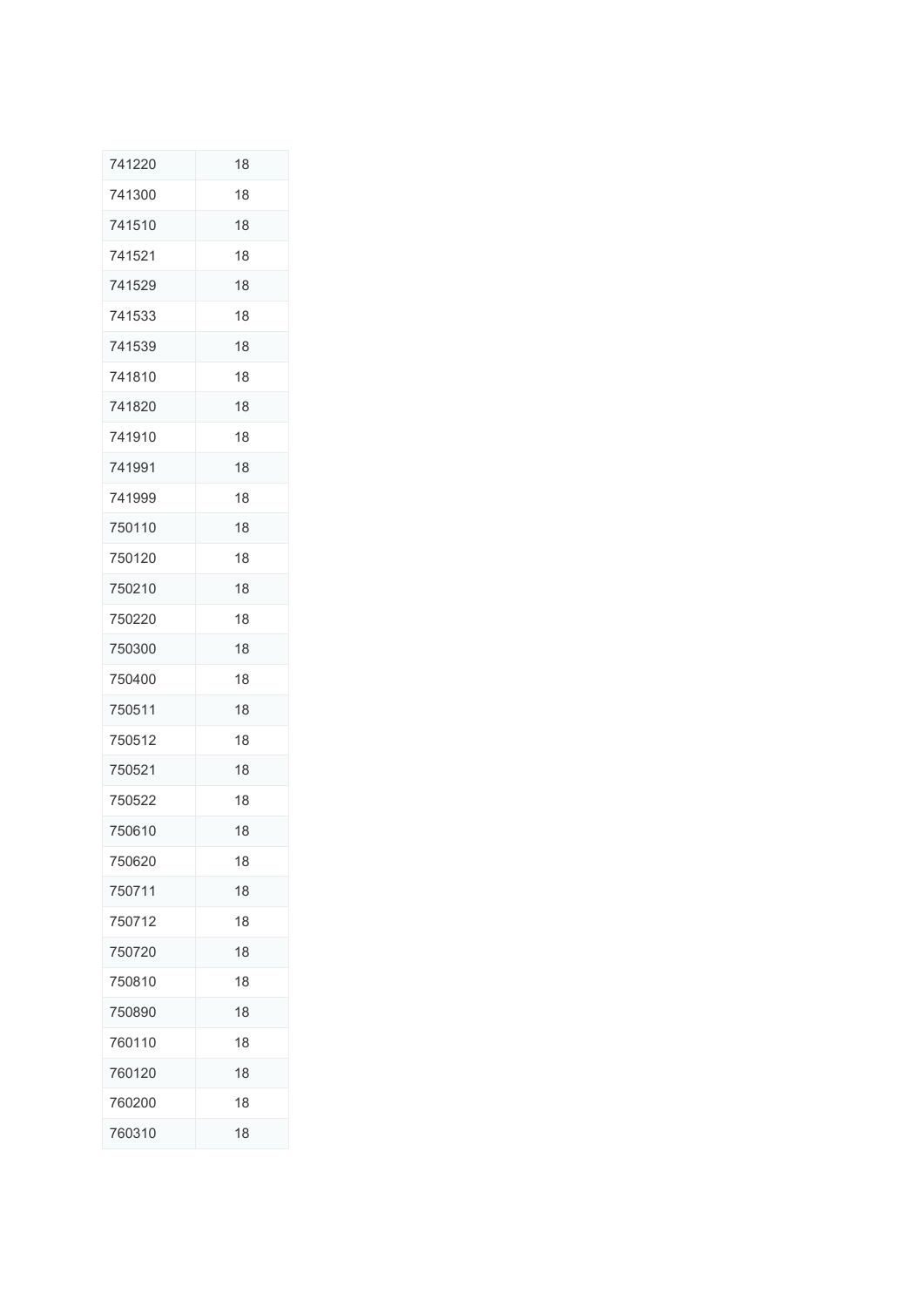| 760320 | 18 |
|--------|----|
| 760410 | 18 |
| 760421 | 18 |
| 760429 | 18 |
| 760511 | 18 |
| 760519 | 18 |
| 760521 | 18 |
| 760529 | 18 |
| 760611 | 18 |
| 760612 | 18 |
| 760691 | 18 |
| 760692 | 18 |
| 760711 | 18 |
| 760719 | 18 |
| 760720 | 18 |
| 760810 | 18 |
| 760820 | 18 |
| 760900 | 18 |
| 761010 | 18 |
| 761090 | 18 |
| 761100 | 18 |
| 761210 | 18 |
| 761290 | 18 |
| 761300 | 18 |
| 761410 | 18 |
| 761490 | 18 |
| 761510 | 18 |
| 761520 | 18 |
| 761610 | 18 |
| 761691 | 18 |
| 761699 | 18 |
| 780110 | 18 |
| 780191 | 18 |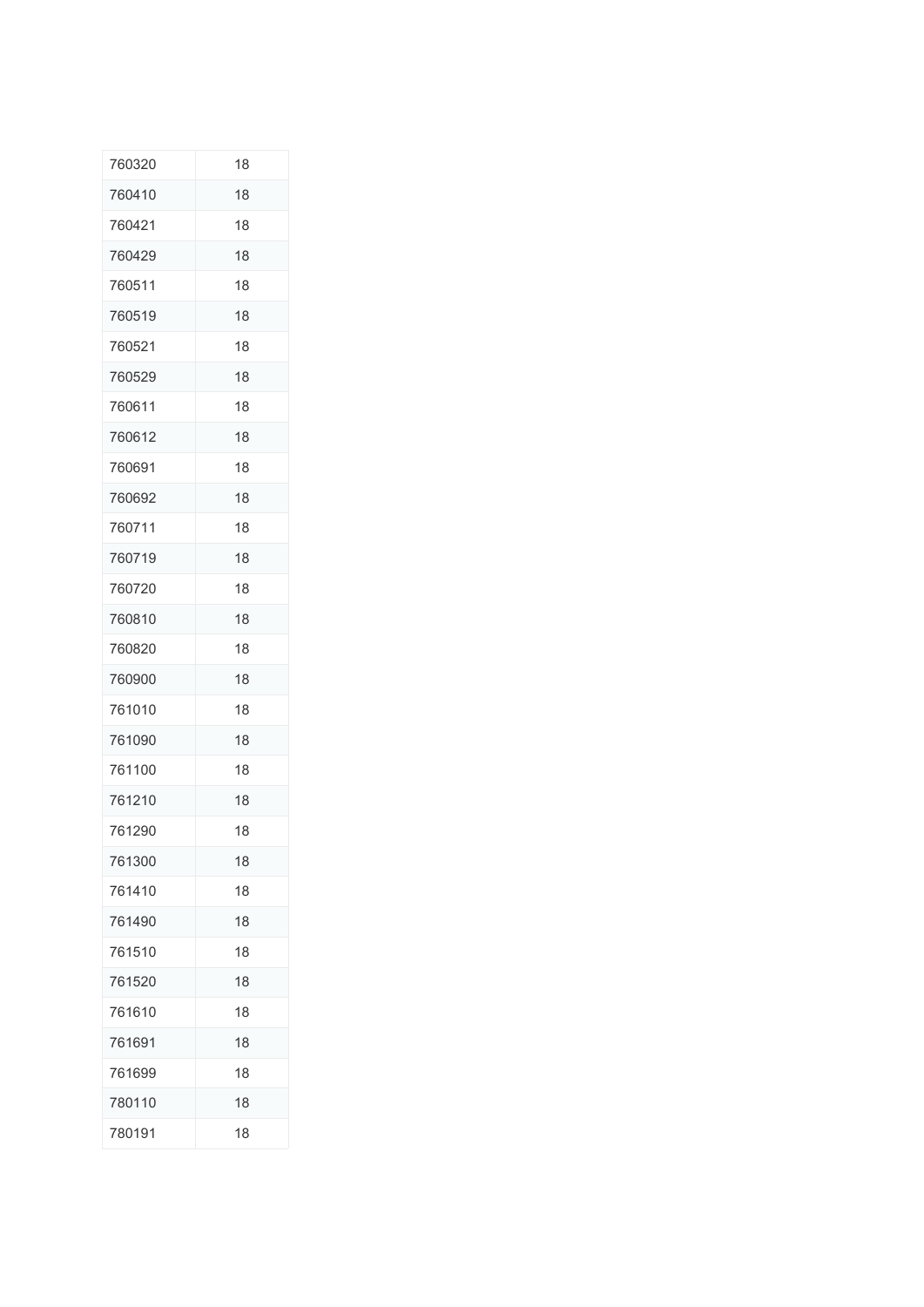| 780199 | 18 |
|--------|----|
| 780200 | 18 |
| 780411 | 18 |
| 780419 | 18 |
| 780420 | 18 |
| 780600 | 18 |
| 790111 | 18 |
| 790112 | 18 |
| 790120 | 18 |
| 790200 | 18 |
| 790310 | 18 |
| 790390 | 18 |
| 790400 | 18 |
| 790500 | 18 |
| 790700 | 18 |
| 800110 | 18 |
| 800120 | 18 |
| 800200 | 18 |
| 800300 | 18 |
| 800700 | 18 |
| 810110 | 18 |
| 810194 | 18 |
| 810196 | 18 |
| 810197 | 18 |
| 810199 | 18 |
| 810210 | 18 |
| 810294 | 18 |
| 810295 | 18 |
| 810296 | 18 |
| 810297 | 18 |
| 810299 | 18 |
| 810320 | 18 |
| 810330 | 18 |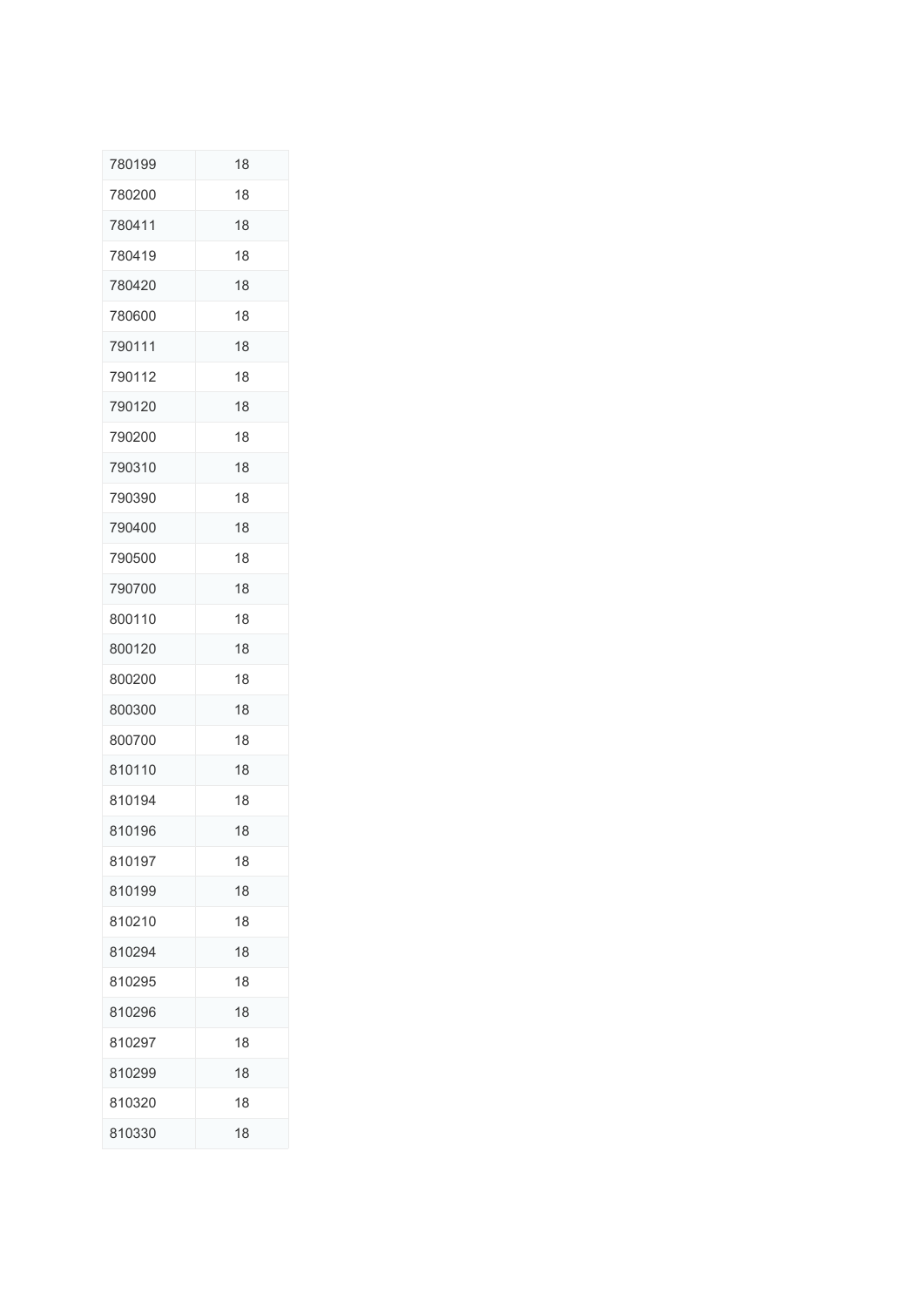| 810390 | 18 |
|--------|----|
| 810411 | 18 |
| 810419 | 18 |
| 810420 | 18 |
| 810430 | 18 |
| 810490 | 18 |
| 810520 | 18 |
| 810530 | 18 |
| 810590 | 18 |
| 810600 | 18 |
| 810720 | 18 |
| 810730 | 18 |
| 810790 | 18 |
| 810820 | 18 |
| 810830 | 18 |
| 810890 | 18 |
| 810920 | 18 |
| 810930 | 18 |
| 810990 | 18 |
| 811010 | 18 |
| 811020 | 18 |
| 811090 | 18 |
| 811100 | 18 |
| 811212 | 18 |
| 811213 | 18 |
| 811219 | 18 |
| 811221 | 18 |
| 811222 | 18 |
| 811229 | 18 |
| 811251 | 18 |
| 811252 | 18 |
| 811259 | 18 |
| 811292 | 18 |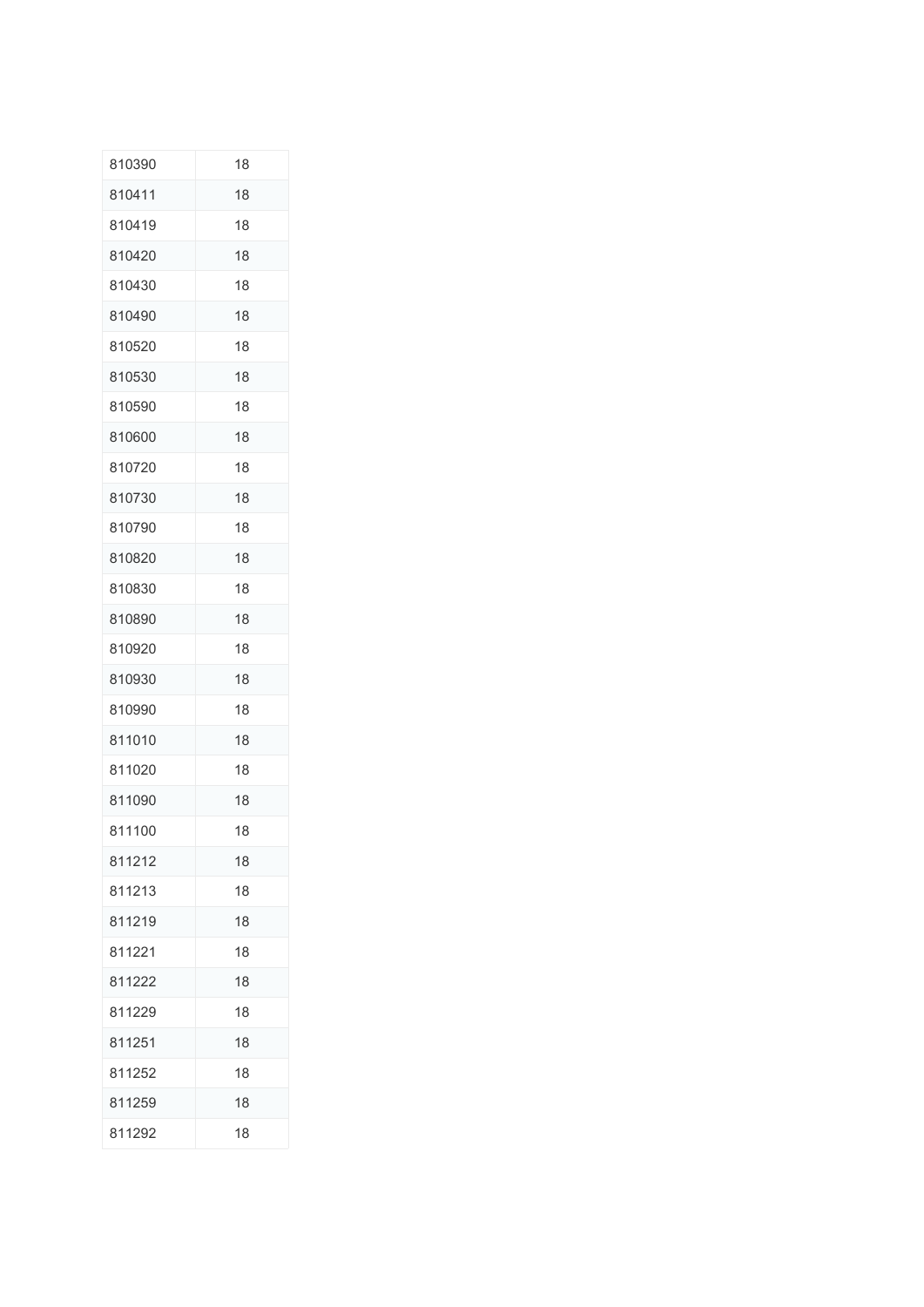| 811299 | 18 |
|--------|----|
| 811300 | 18 |
| 820110 | 18 |
| 820130 | 18 |
| 820140 | 18 |
| 820150 | 18 |
| 820160 | 18 |
| 820190 | 18 |
| 820210 | 18 |
| 820220 | 18 |
| 820231 | 18 |
| 820239 | 18 |
| 820240 | 18 |
| 820291 | 18 |
| 820299 | 18 |
| 820310 | 18 |
| 820320 | 18 |
| 820330 | 18 |
| 820340 | 18 |
| 820411 | 18 |
| 820412 | 18 |
| 820420 | 18 |
| 820510 | 18 |
| 820520 | 18 |
| 820530 | 18 |
| 820540 | 18 |
| 820551 | 18 |
| 820559 | 18 |
| 820560 | 18 |
| 820570 | 18 |
| 820590 | 18 |
| 820600 | 18 |
| 820713 | 18 |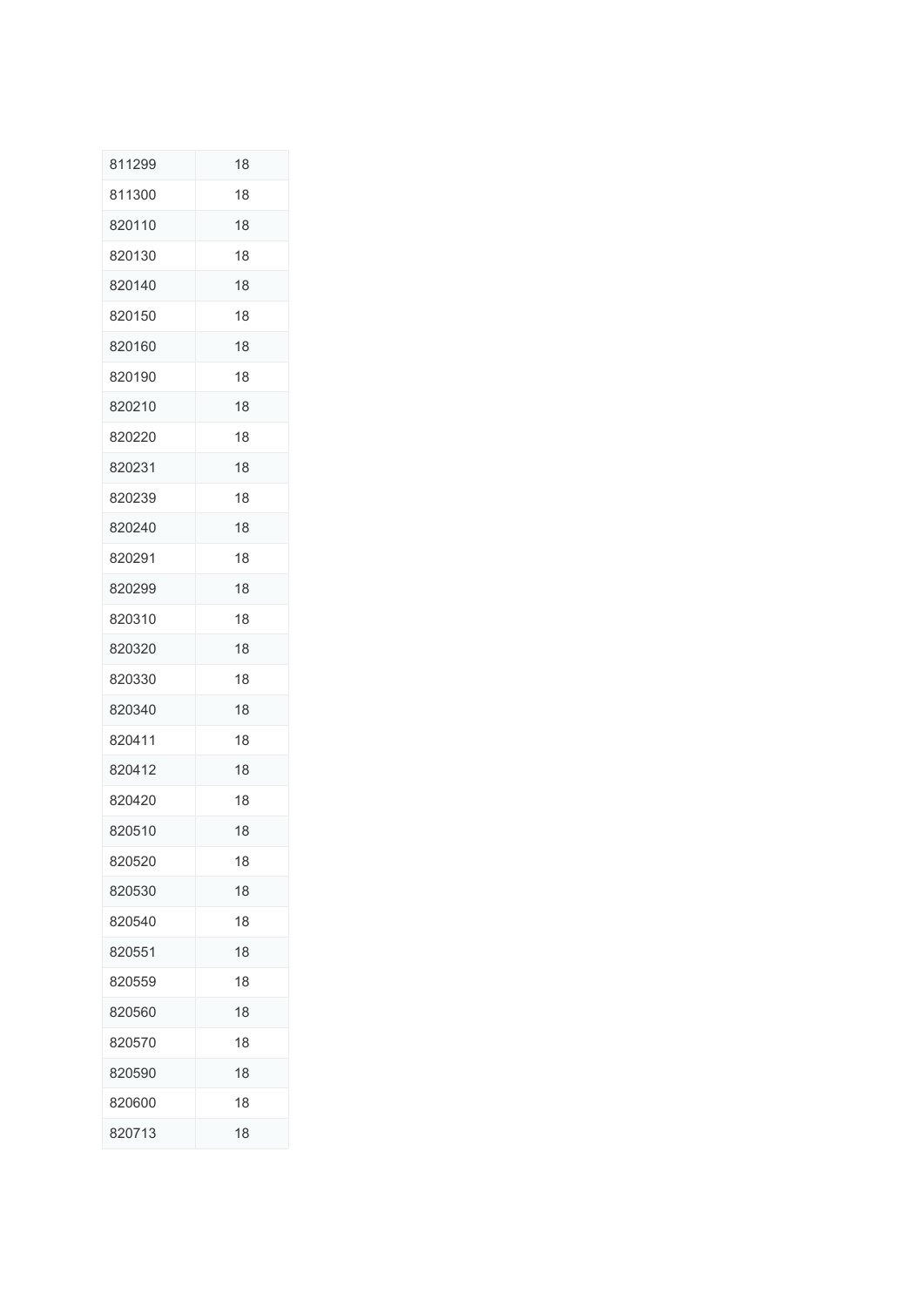| 820719 | 18 |
|--------|----|
| 820720 | 18 |
| 820730 | 18 |
| 820740 | 18 |
| 820750 | 18 |
| 820760 | 18 |
| 820770 | 18 |
| 820780 | 18 |
| 820790 | 18 |
| 820810 | 18 |
| 820820 | 18 |
| 820830 | 18 |
| 820840 | 18 |
| 820890 | 18 |
| 820900 | 18 |
| 821000 | 18 |
| 821110 | 18 |
| 821191 | 18 |
| 821192 | 18 |
| 821193 | 18 |
| 821194 | 18 |
| 821195 | 18 |
| 821210 | 18 |
| 821220 | 18 |
| 821290 | 18 |
| 821300 | 18 |
| 821410 | 18 |
| 821420 | 18 |
| 821490 | 18 |
| 821510 | 18 |
| 821520 | 18 |
| 821591 | 18 |
| 821599 | 18 |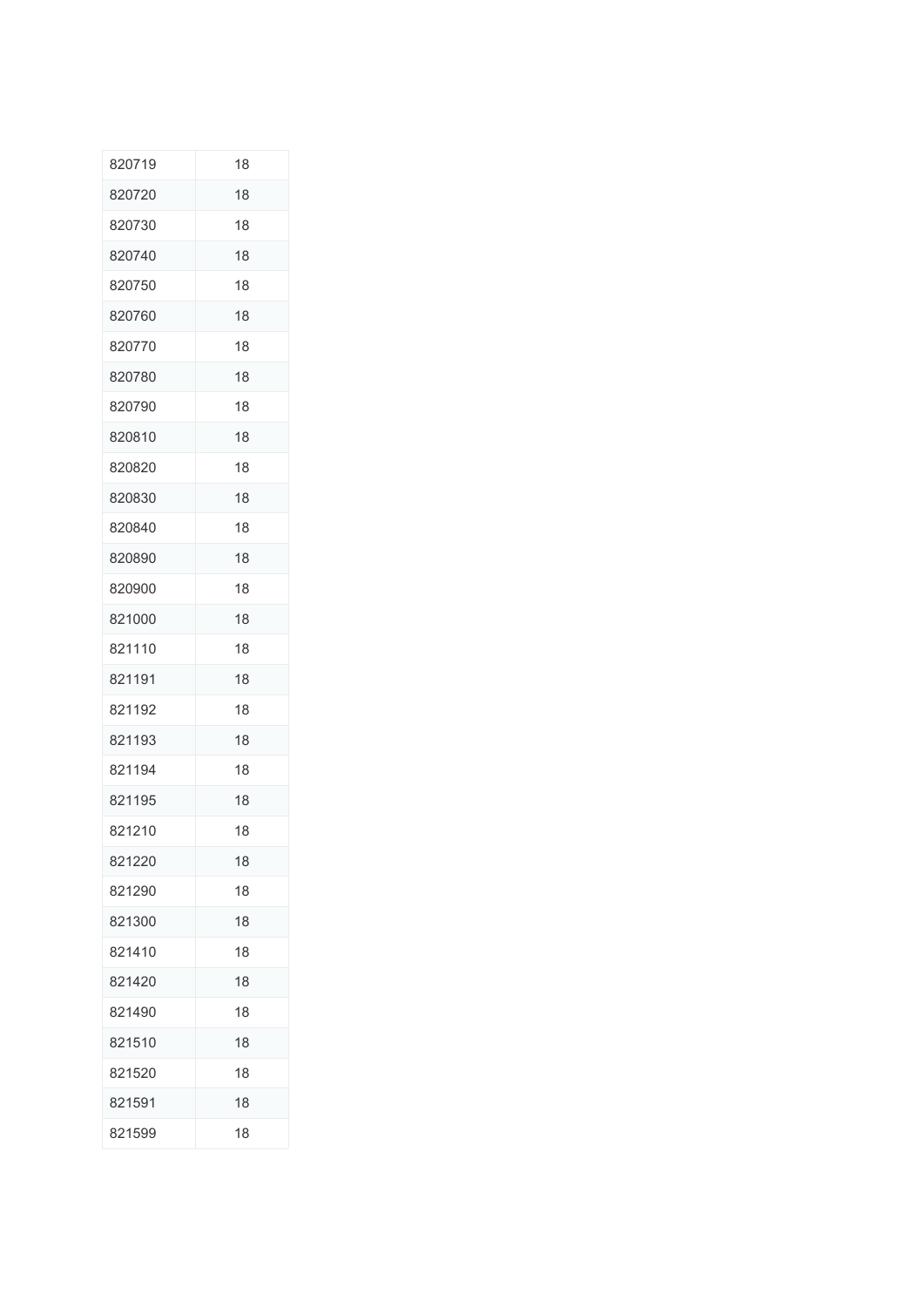| 830110 | 18 |
|--------|----|
| 830120 | 18 |
| 830130 | 18 |
| 830140 | 18 |
| 830150 | 18 |
| 830160 | 18 |
| 830170 | 18 |
| 830210 | 18 |
| 830220 | 18 |
| 830230 | 18 |
| 830241 | 18 |
| 830242 | 18 |
| 830249 | 18 |
| 830250 | 18 |
| 830260 | 18 |
| 830300 | 18 |
| 830400 | 18 |
| 830510 | 18 |
| 830520 | 18 |
| 830590 | 18 |
| 830610 | 18 |
| 830621 | 18 |
| 830629 | 18 |
| 830630 | 18 |
| 830710 | 18 |
| 830790 | 18 |
| 830810 | 18 |
| 830820 | 18 |
| 830890 | 18 |
| 830910 | 18 |
| 830990 | 18 |
| 831000 | 18 |
| 831110 | 18 |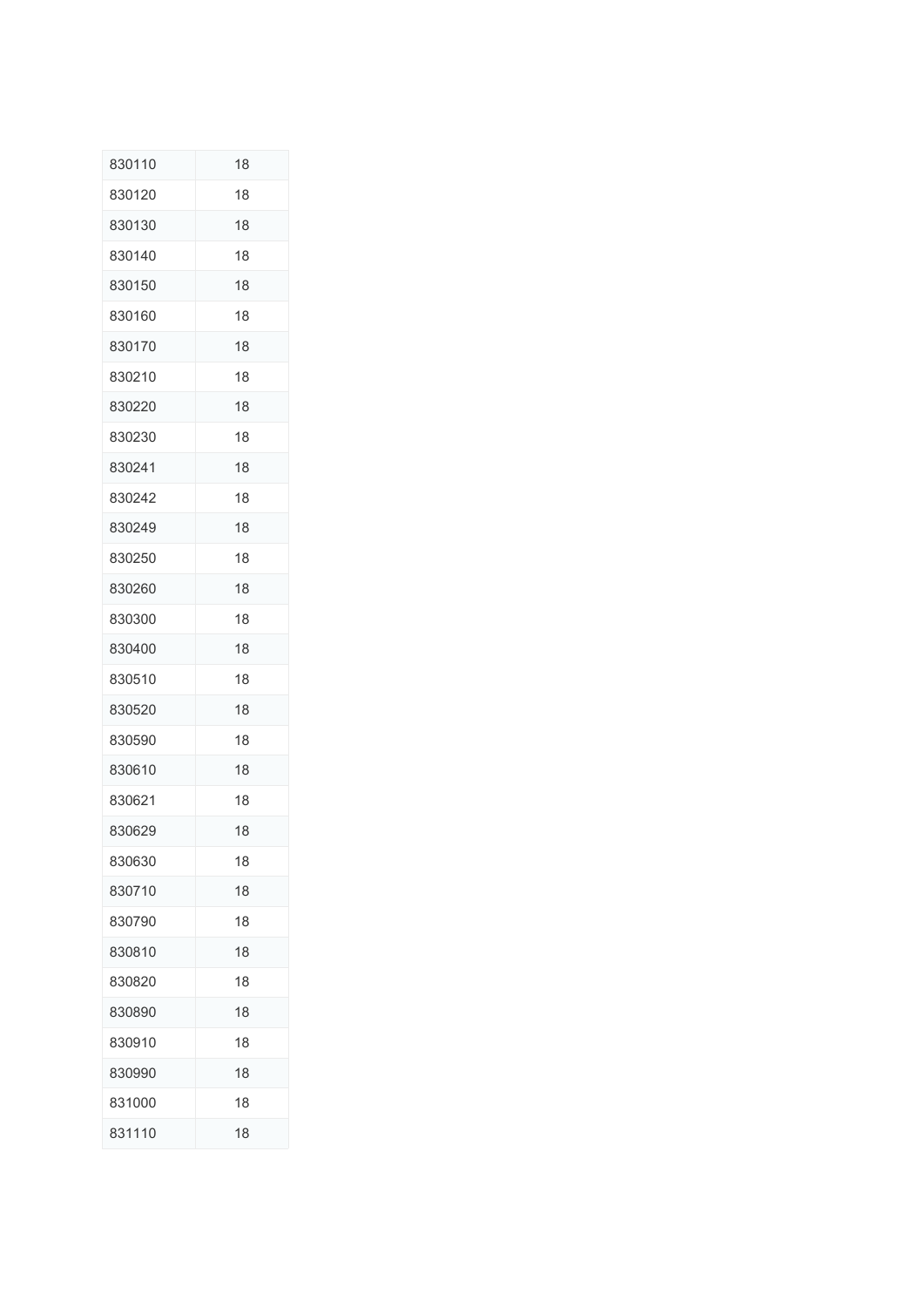| 831120 | 18 |
|--------|----|
| 831130 | 18 |
| 831190 | 18 |
| 840110 | 18 |
| 840120 | 18 |
| 840130 | 18 |
| 840140 | 18 |
| 840211 | 18 |
| 840212 | 18 |
| 840219 | 18 |
| 840220 | 18 |
| 840290 | 18 |
| 840310 | 18 |
| 840390 | 18 |
| 840410 | 18 |
| 840420 | 18 |
| 840490 | 18 |
| 840510 | 18 |
| 840590 | 18 |
| 840610 | 18 |
| 840681 | 18 |
| 840682 | 18 |
| 840690 | 18 |
| 840710 | 18 |
| 840721 | 18 |
| 840729 | 18 |
| 840731 | 18 |
| 840732 | 18 |
| 840733 | 18 |
| 840734 | 18 |
| 840790 | 18 |
| 840810 | 18 |
| 840820 | 18 |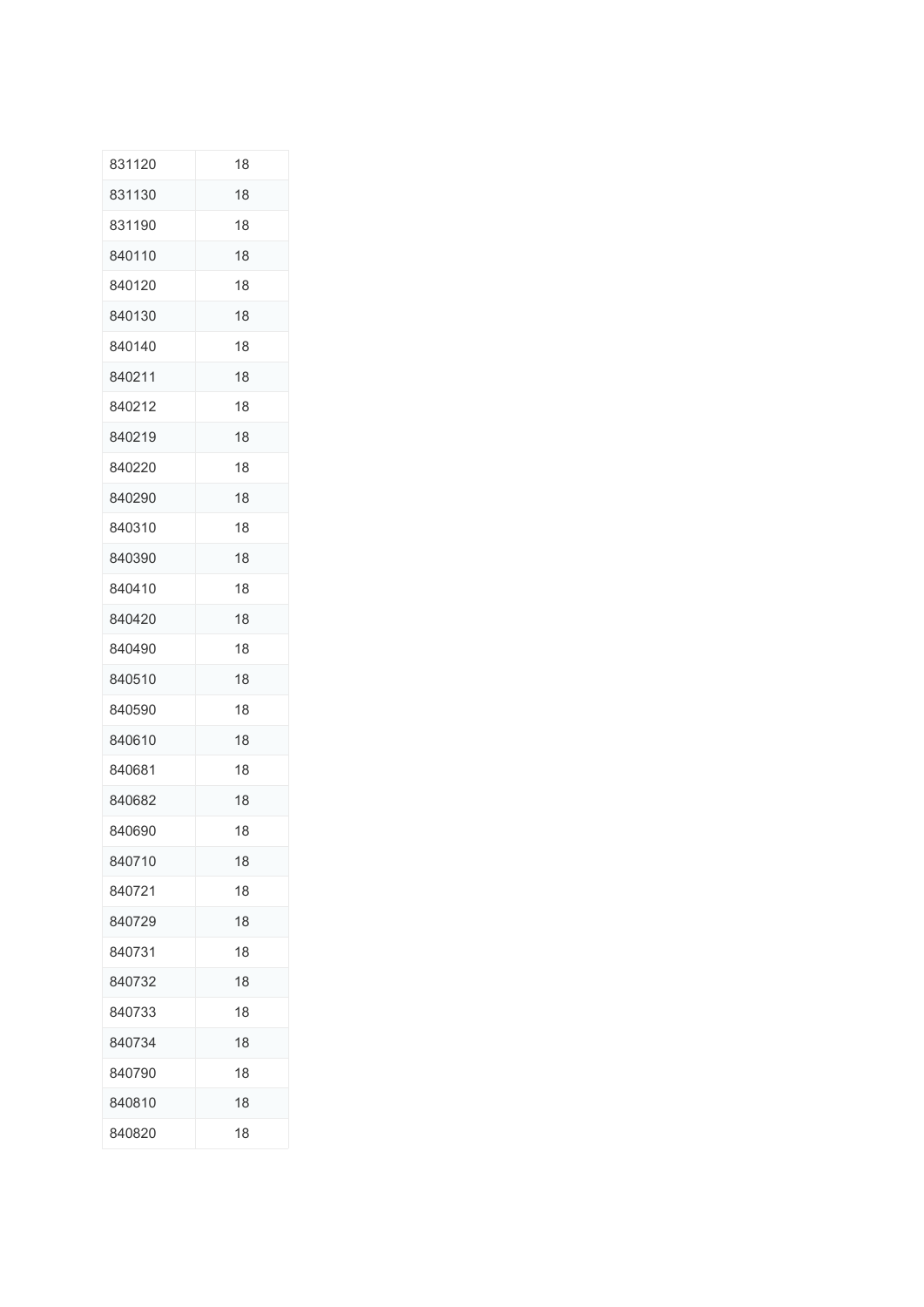| 840890 | 18 |
|--------|----|
| 840910 | 18 |
| 840991 | 18 |
| 840999 | 18 |
| 841011 | 18 |
| 841012 | 18 |
| 841013 | 18 |
| 841090 | 18 |
| 841111 | 18 |
| 841112 | 18 |
| 841121 | 18 |
| 841122 | 18 |
| 841181 | 18 |
| 841182 | 18 |
| 841191 | 18 |
| 841199 | 18 |
| 841210 | 18 |
| 841221 | 18 |
| 841229 | 18 |
| 841231 | 18 |
| 841239 | 18 |
| 841280 | 18 |
| 841290 | 18 |
| 841311 | 18 |
| 841319 | 18 |
| 841320 | 18 |
| 841330 | 18 |
| 841340 | 18 |
| 841350 | 18 |
| 841360 | 18 |
| 841370 | 18 |
| 841381 | 18 |
| 841382 | 18 |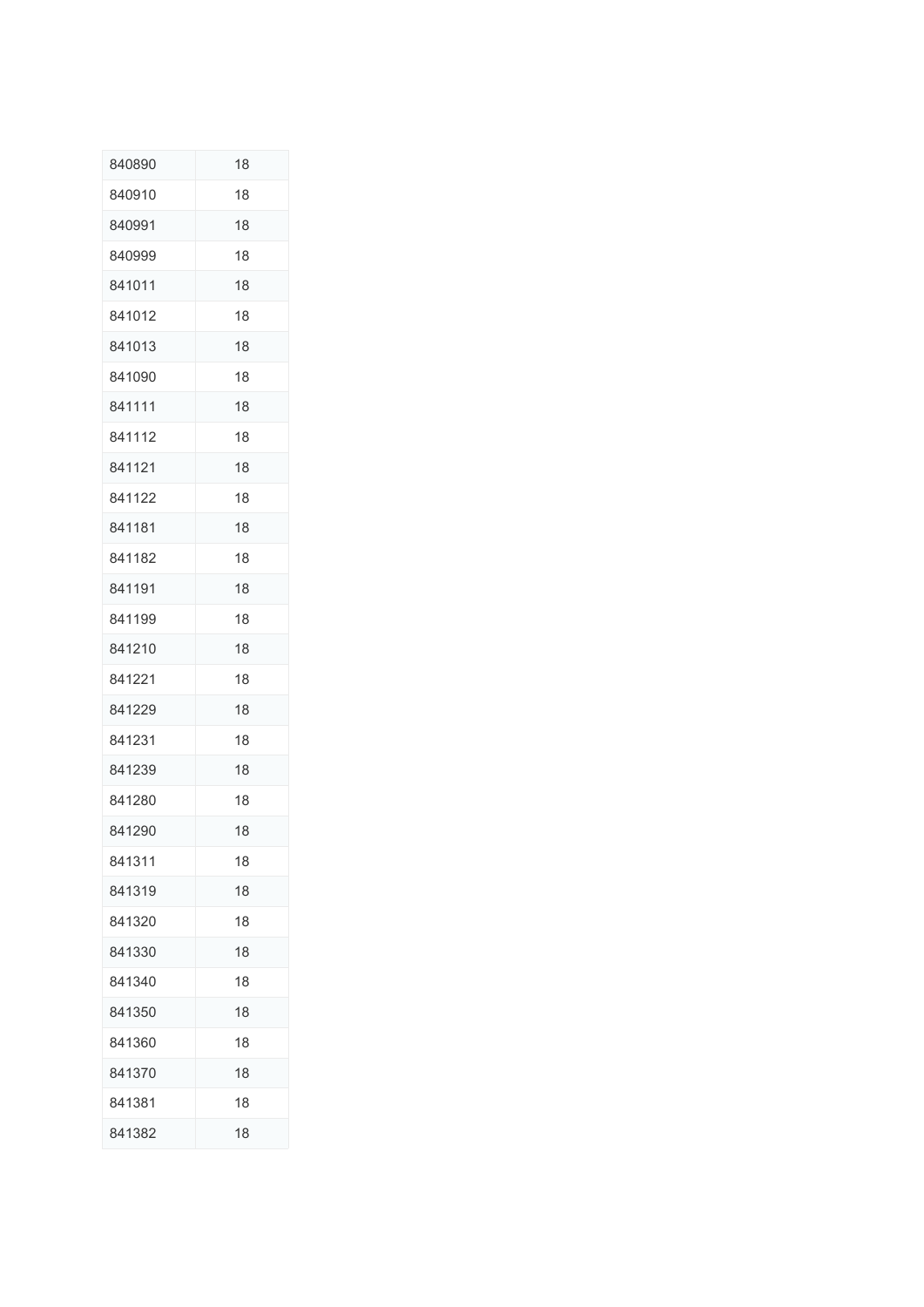| 841391 | 18 |
|--------|----|
| 841392 | 18 |
| 841410 | 18 |
| 841420 | 18 |
| 841430 | 18 |
| 841440 | 18 |
| 841451 | 18 |
| 841459 | 18 |
| 841460 | 18 |
| 841480 | 18 |
| 841490 | 18 |
| 841510 | 18 |
| 841520 | 18 |
| 841581 | 18 |
| 841582 | 18 |
| 841583 | 18 |
| 841590 | 18 |
| 841610 | 18 |
| 841620 | 18 |
| 841630 | 18 |
| 841690 | 18 |
| 841710 | 18 |
| 841720 | 18 |
| 841780 | 18 |
| 841790 | 18 |
| 841810 | 18 |
| 841821 | 18 |
| 841829 | 18 |
| 841830 | 18 |
| 841840 | 18 |
| 841850 | 18 |
| 841861 | 18 |
| 841869 | 18 |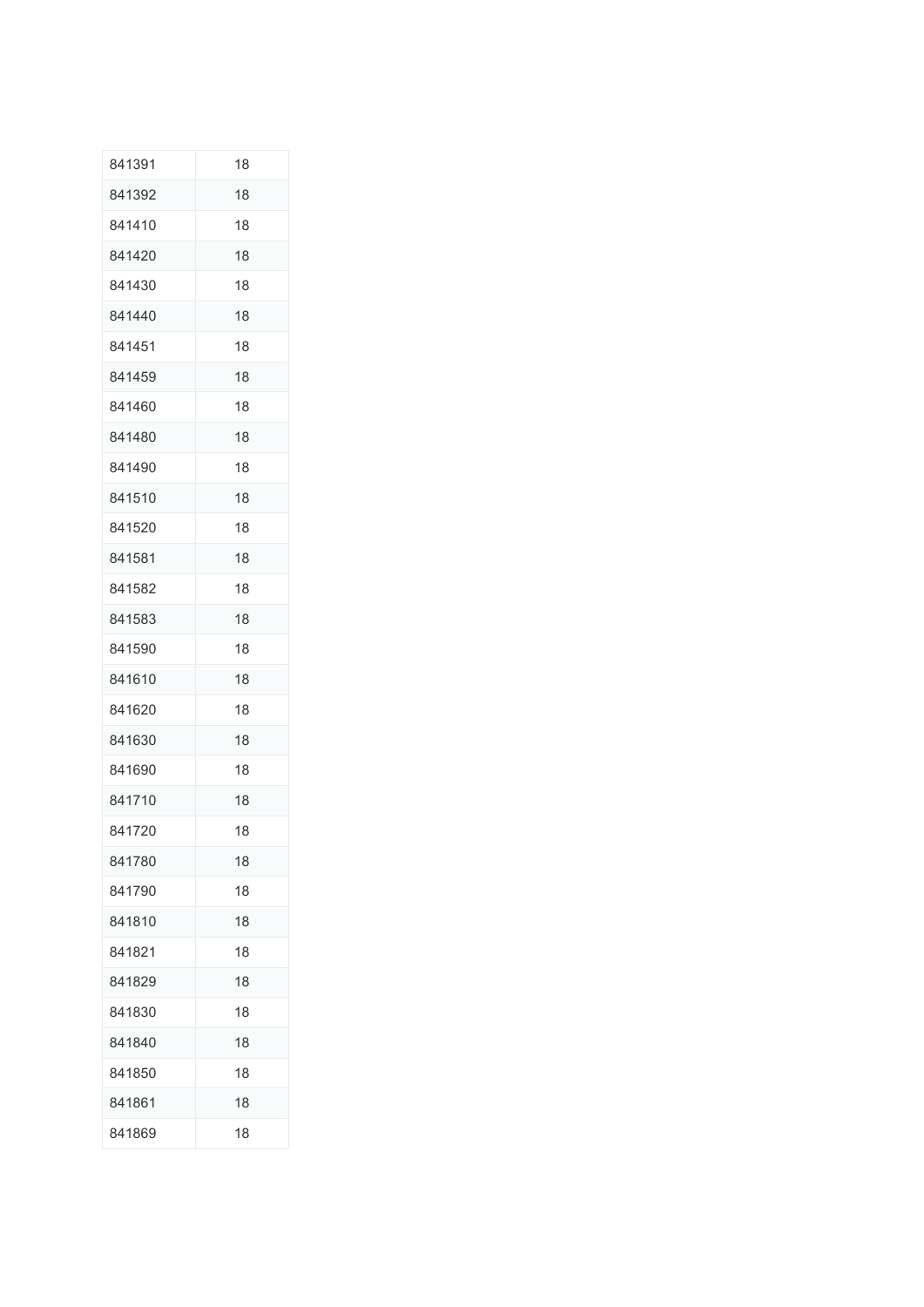| 841891 | 18 |
|--------|----|
| 841899 | 18 |
| 841911 | 18 |
| 841919 | 18 |
| 841920 | 18 |
| 841931 | 18 |
| 841932 | 18 |
| 841939 | 18 |
| 841940 | 18 |
| 841950 | 18 |
| 841960 | 18 |
| 841981 | 18 |
| 841989 | 18 |
| 841990 | 18 |
| 842010 | 18 |
| 842091 | 18 |
| 842099 | 18 |
| 842111 | 18 |
| 842112 | 18 |
| 842119 | 18 |
| 842121 | 18 |
| 842122 | 18 |
| 842123 | 18 |
| 842129 | 18 |
| 842131 | 18 |
| 842139 | 18 |
| 842191 | 18 |
| 842199 | 18 |
| 842211 | 18 |
| 842219 | 18 |
| 842220 | 18 |
| 842230 | 18 |
| 842240 | 18 |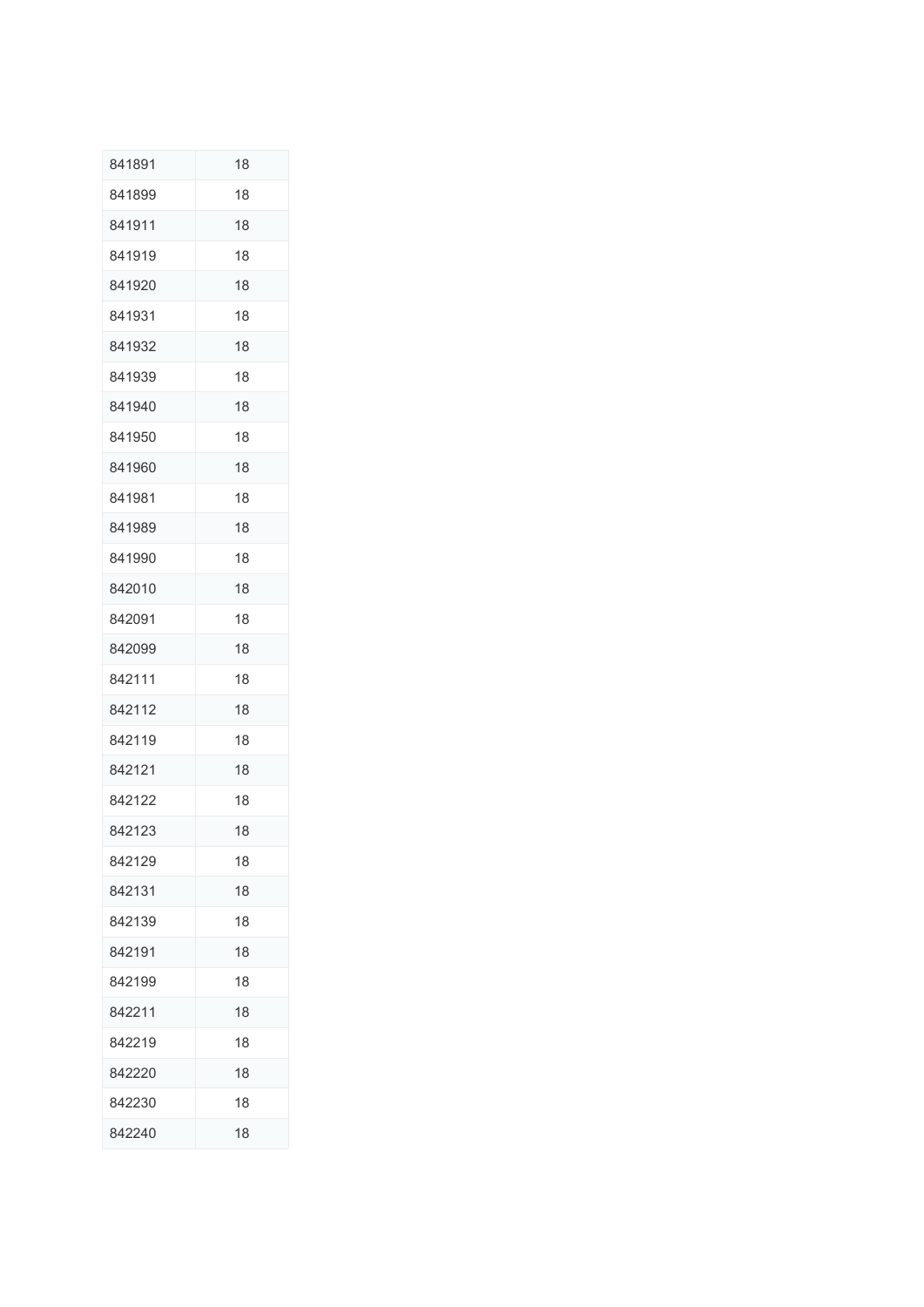| 842290 | 18 |
|--------|----|
| 842310 | 18 |
| 842320 | 18 |
| 842330 | 18 |
| 842381 | 18 |
| 842382 | 18 |
| 842389 | 18 |
| 842390 | 18 |
| 842410 | 18 |
| 842420 | 18 |
| 842430 | 18 |
| 842441 | 18 |
| 842449 | 18 |
| 842482 | 18 |
| 842489 | 18 |
| 842490 | 18 |
| 842511 | 18 |
| 842519 | 18 |
| 842531 | 18 |
| 842539 | 18 |
| 842541 | 18 |
| 842542 | 18 |
| 842549 | 18 |
| 842611 | 18 |
| 842612 | 18 |
| 842619 | 18 |
| 842620 | 18 |
| 842630 | 18 |
| 842641 | 18 |
| 842649 | 18 |
| 842691 | 18 |
| 842699 | 18 |
| 842710 | 18 |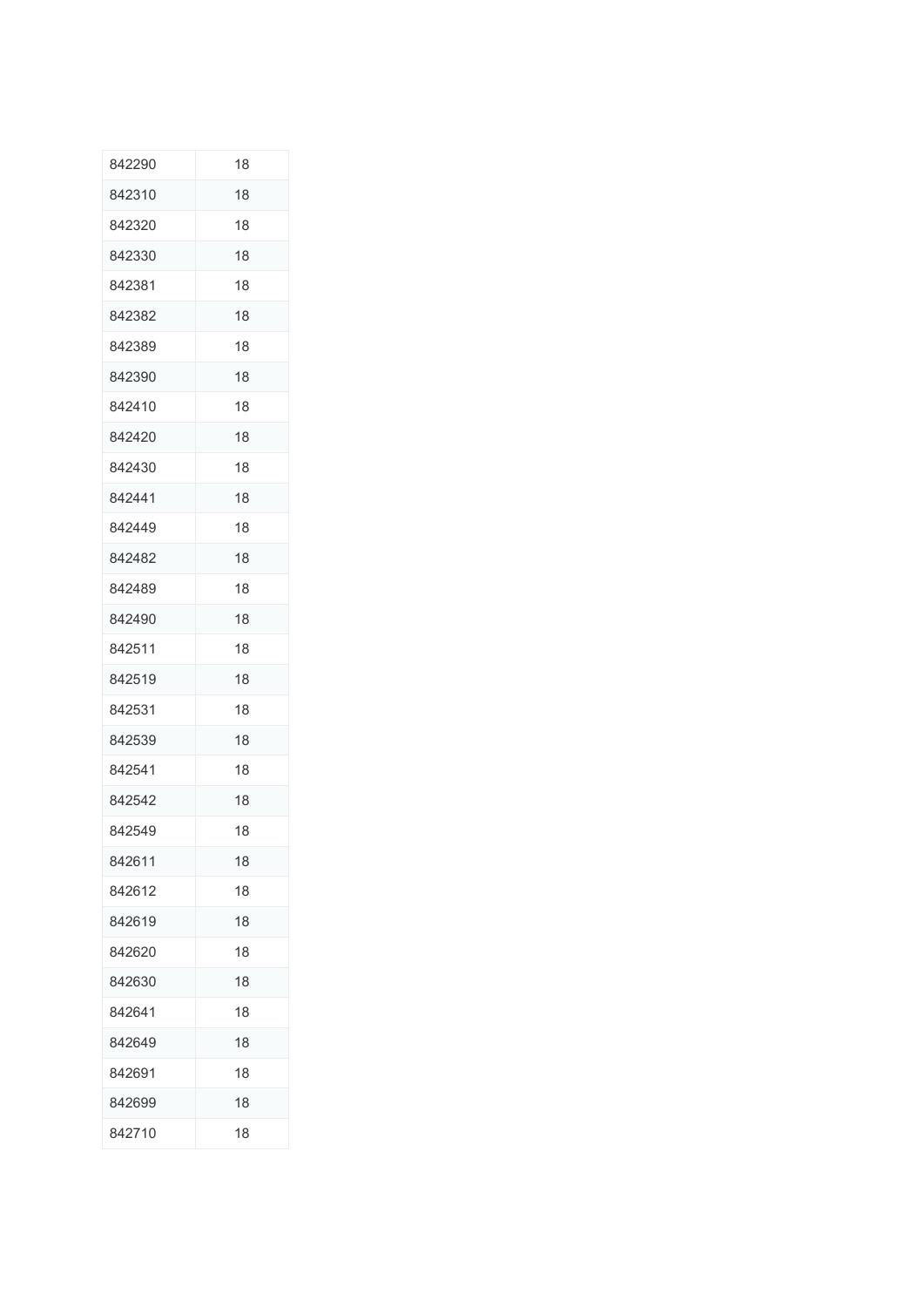| 842720 | 18 |
|--------|----|
| 842790 | 18 |
| 842810 | 18 |
| 842820 | 18 |
| 842831 | 18 |
| 842832 | 18 |
| 842833 | 18 |
| 842839 | 18 |
| 842840 | 18 |
| 842860 | 18 |
| 842890 | 18 |
| 842911 | 18 |
| 842919 | 18 |
| 842920 | 18 |
| 842930 | 18 |
| 842940 | 18 |
| 842951 | 18 |
| 842952 | 18 |
| 842959 | 18 |
| 843010 | 18 |
| 843020 | 18 |
| 843031 | 18 |
| 843039 | 18 |
| 843041 | 18 |
| 843049 | 18 |
| 843050 | 18 |
| 843061 | 18 |
| 843069 | 18 |
| 843110 | 18 |
| 843120 | 18 |
| 843131 | 18 |
| 843139 | 18 |
| 843141 | 18 |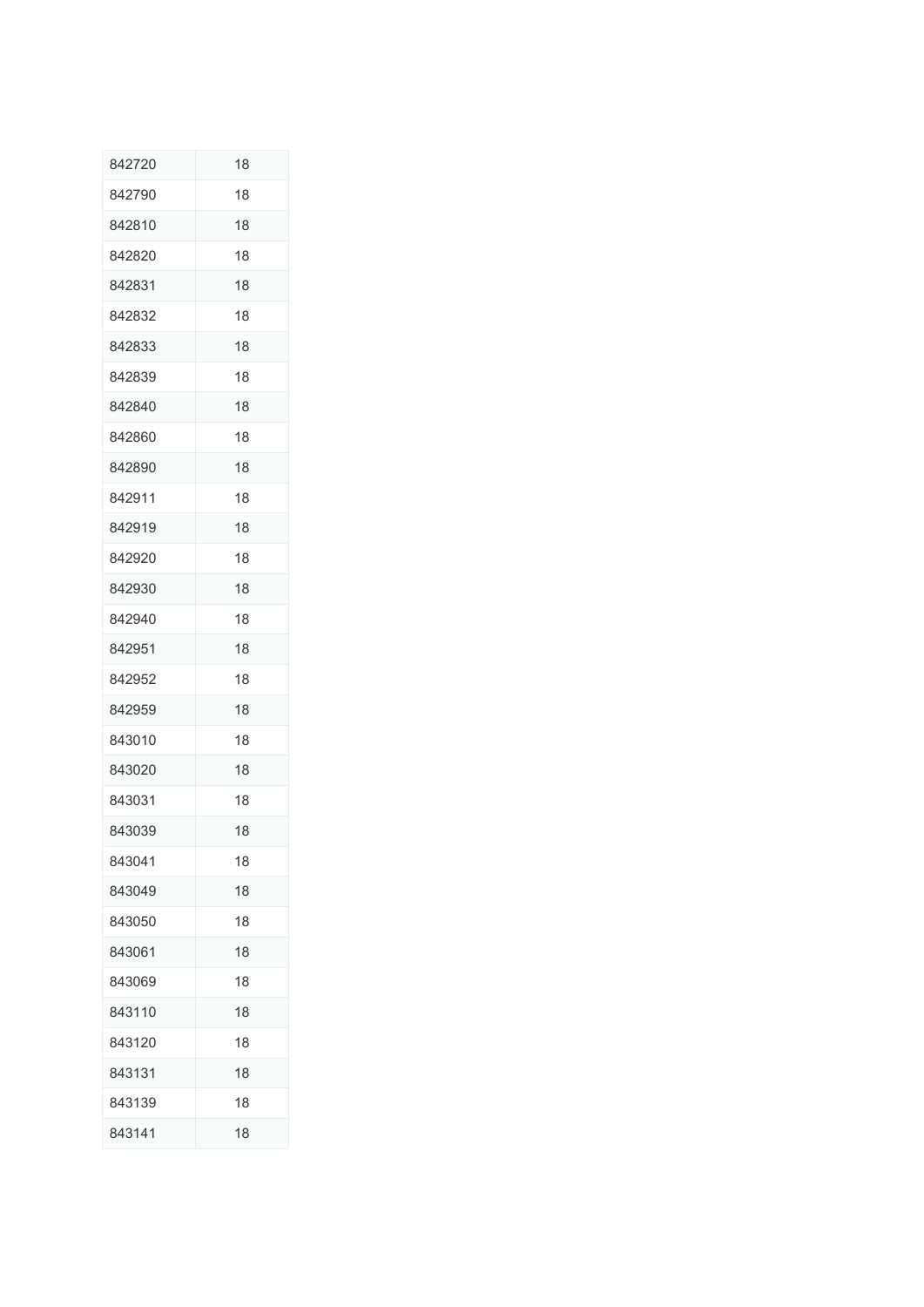| 843142 | 18 |
|--------|----|
| 843143 | 18 |
| 843149 | 18 |
| 843210 | 18 |
| 843221 | 18 |
| 843229 | 18 |
| 843231 | 18 |
| 843239 | 18 |
| 843241 | 18 |
| 843242 | 18 |
| 843280 | 18 |
| 843290 | 18 |
| 843311 | 18 |
| 843319 | 18 |
| 843320 | 18 |
| 843330 | 18 |
| 843340 | 18 |
| 843351 | 18 |
| 843352 | 18 |
| 843353 | 18 |
| 843359 | 18 |
| 843360 | 18 |
| 843390 | 18 |
| 843410 | 18 |
| 843420 | 18 |
| 843490 | 18 |
| 843510 | 18 |
| 843590 | 18 |
| 843610 | 18 |
| 843621 | 18 |
| 843629 | 18 |
| 843680 | 18 |
| 843691 | 18 |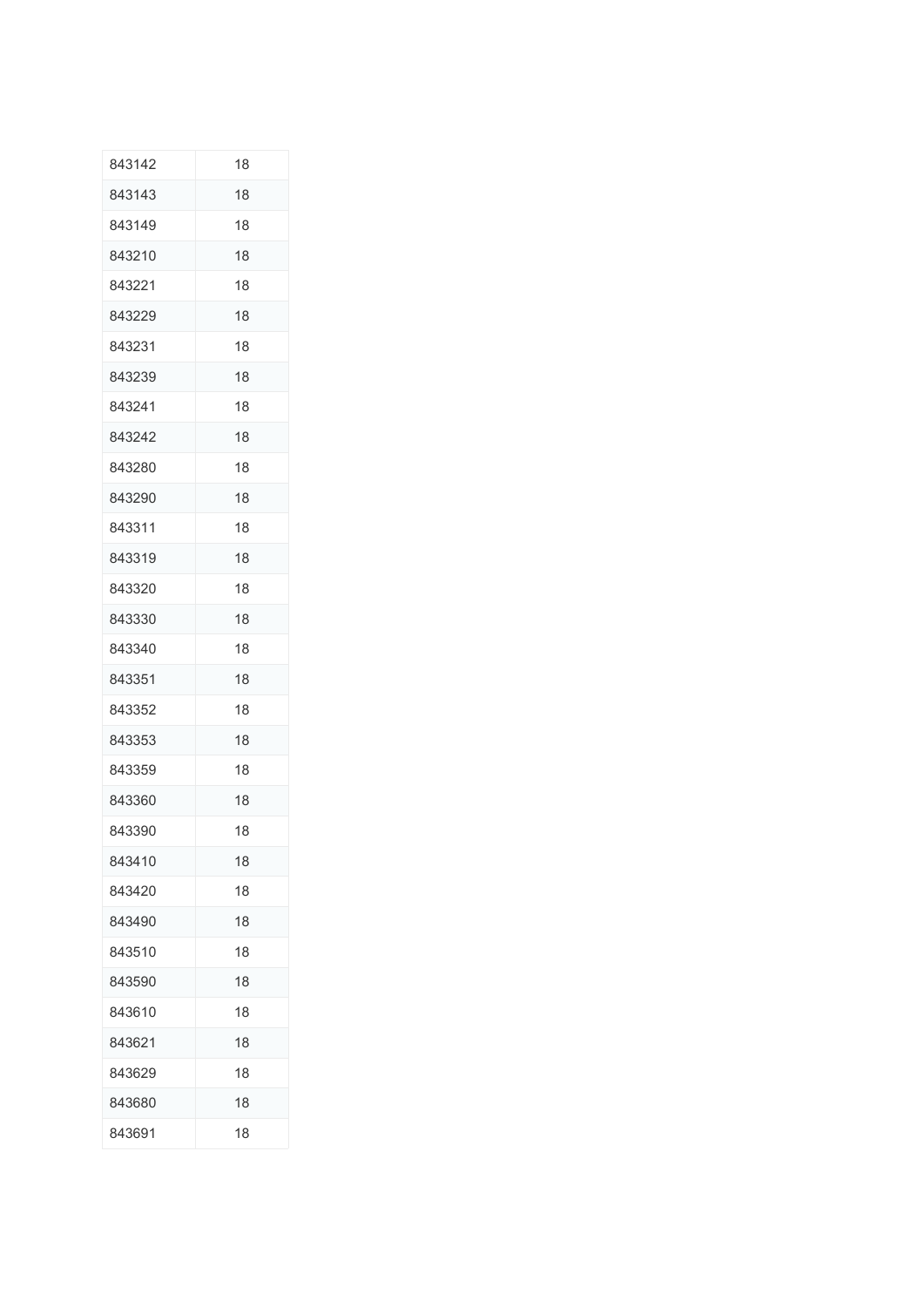| 843699 | 18 |
|--------|----|
| 843710 | 18 |
| 843780 | 18 |
| 843790 | 18 |
| 843810 | 18 |
| 843820 | 18 |
| 843830 | 18 |
| 843840 | 18 |
| 843850 | 18 |
| 843860 | 18 |
| 843880 | 18 |
| 843890 | 18 |
| 843910 | 18 |
| 843920 | 18 |
| 843930 | 18 |
| 843991 | 18 |
| 843999 | 18 |
| 844010 | 18 |
| 844090 | 18 |
| 844110 | 18 |
| 844120 | 18 |
| 844130 | 18 |
| 844140 | 18 |
| 844180 | 18 |
| 844190 | 18 |
| 844230 | 18 |
| 844240 | 18 |
| 844250 | 18 |
| 844311 | 18 |
| 844312 | 18 |
| 844313 | 18 |
| 844314 | 18 |
| 844315 | 18 |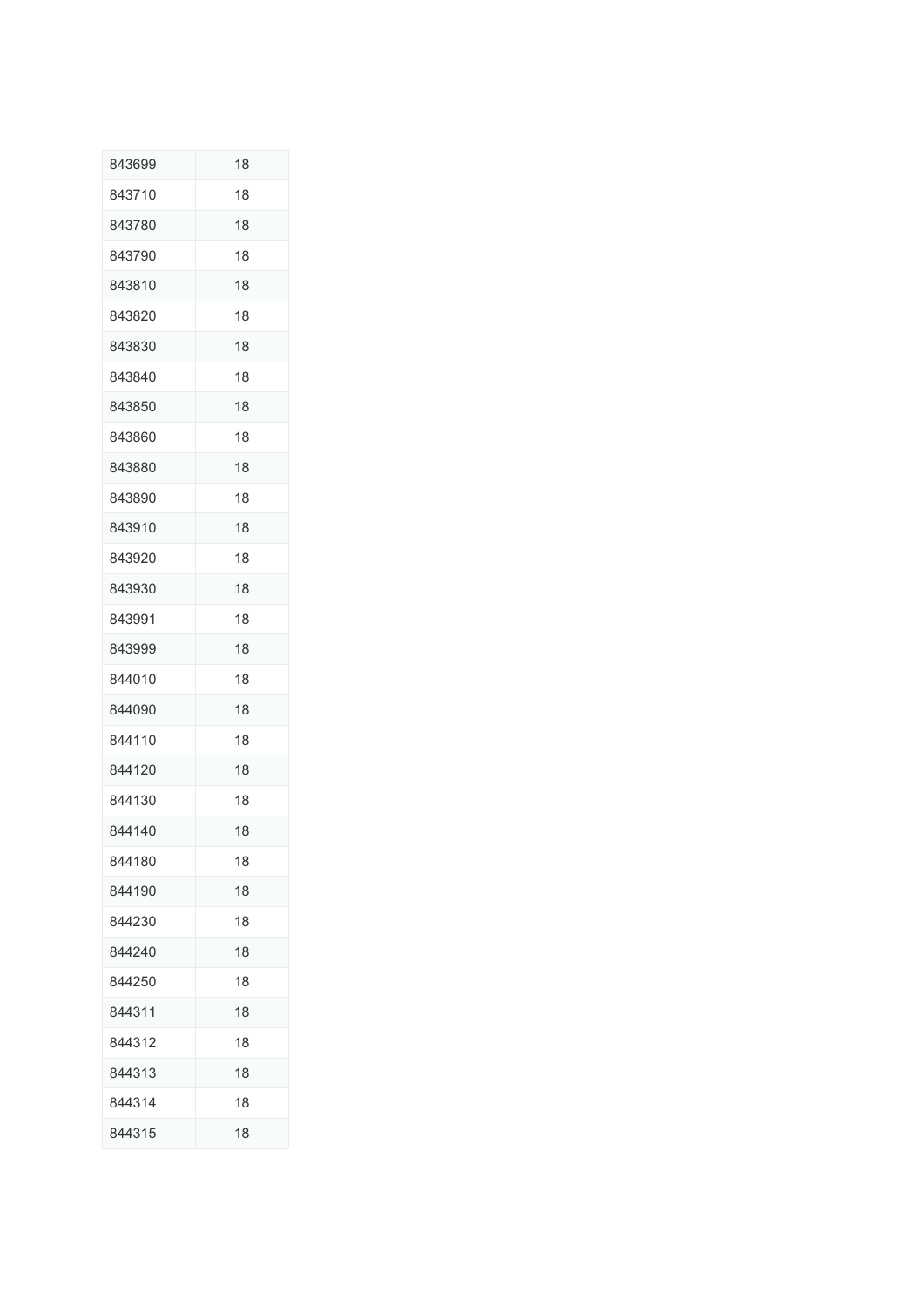| 844316 | 18 |
|--------|----|
| 844317 | 18 |
| 844319 | 18 |
| 844331 | 18 |
| 844332 | 18 |
| 844339 | 18 |
| 844391 | 18 |
| 844399 | 18 |
| 844400 | 18 |
| 844511 | 18 |
| 844512 | 18 |
| 844513 | 18 |
| 844519 | 18 |
| 844520 | 18 |
| 844530 | 18 |
| 844540 | 18 |
| 844590 | 18 |
| 844610 | 18 |
| 844621 | 18 |
| 844629 | 18 |
| 844630 | 18 |
| 844711 | 18 |
| 844712 | 18 |
| 844720 | 18 |
| 844790 | 18 |
| 844811 | 18 |
| 844819 | 18 |
| 844820 | 18 |
| 844831 | 18 |
| 844832 | 18 |
| 844833 | 18 |
| 844839 | 18 |
| 844842 | 18 |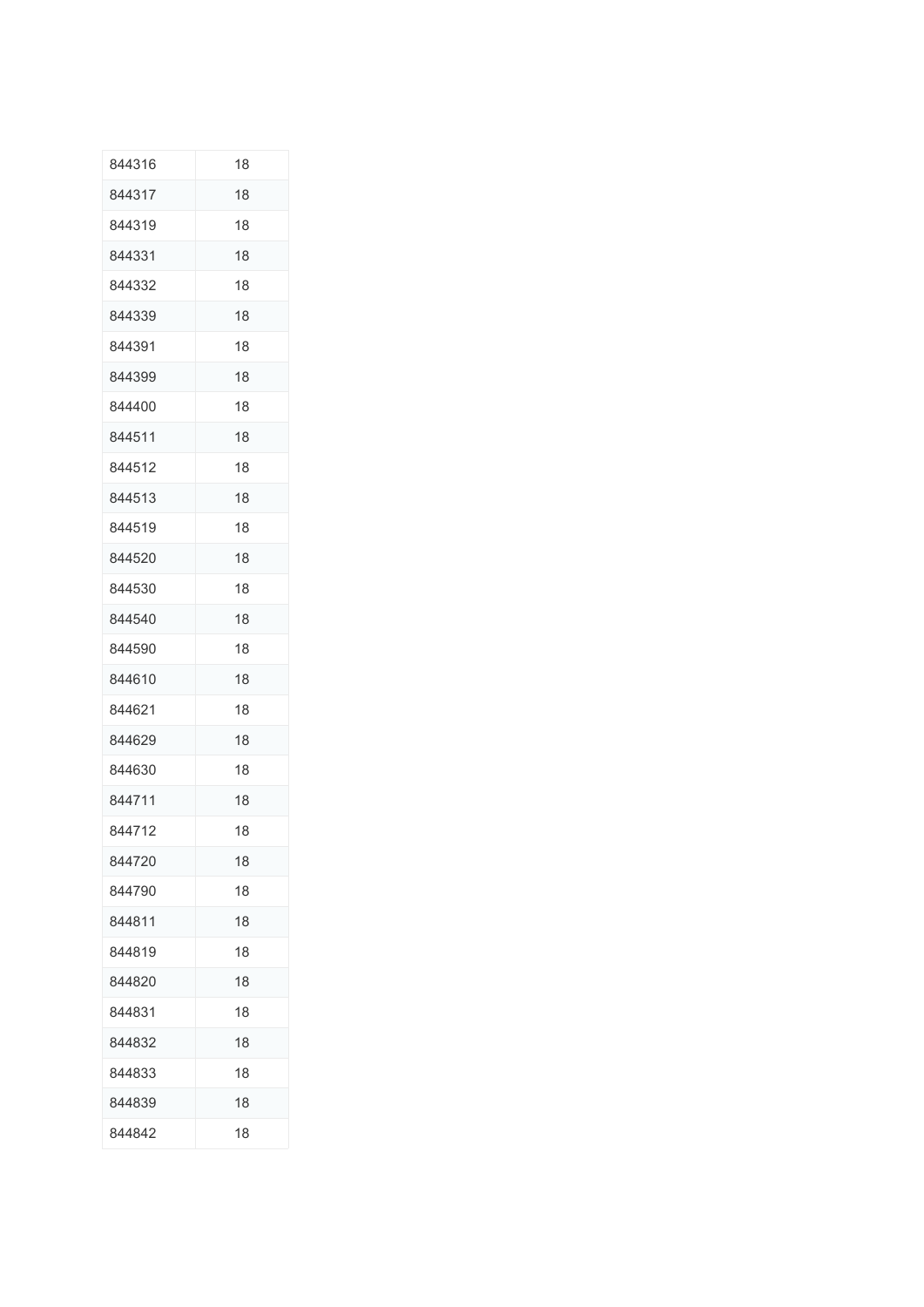| 844849 | 18 |
|--------|----|
| 844851 | 18 |
| 844859 | 18 |
| 844900 | 18 |
| 845011 | 18 |
| 845012 | 18 |
| 845019 | 18 |
| 845020 | 18 |
| 845090 | 18 |
| 845110 | 18 |
| 845121 | 18 |
| 845129 | 18 |
| 845130 | 18 |
| 845140 | 18 |
| 845150 | 18 |
| 845180 | 18 |
| 845190 | 18 |
| 845210 | 18 |
| 845221 | 18 |
| 845229 | 18 |
| 845230 | 18 |
| 845290 | 18 |
| 845310 | 18 |
| 845320 | 18 |
| 845380 | 18 |
| 845390 | 18 |
| 845410 | 18 |
| 845420 | 18 |
| 845430 | 18 |
| 845490 | 18 |
| 845510 | 18 |
| 845521 | 18 |
| 845522 | 18 |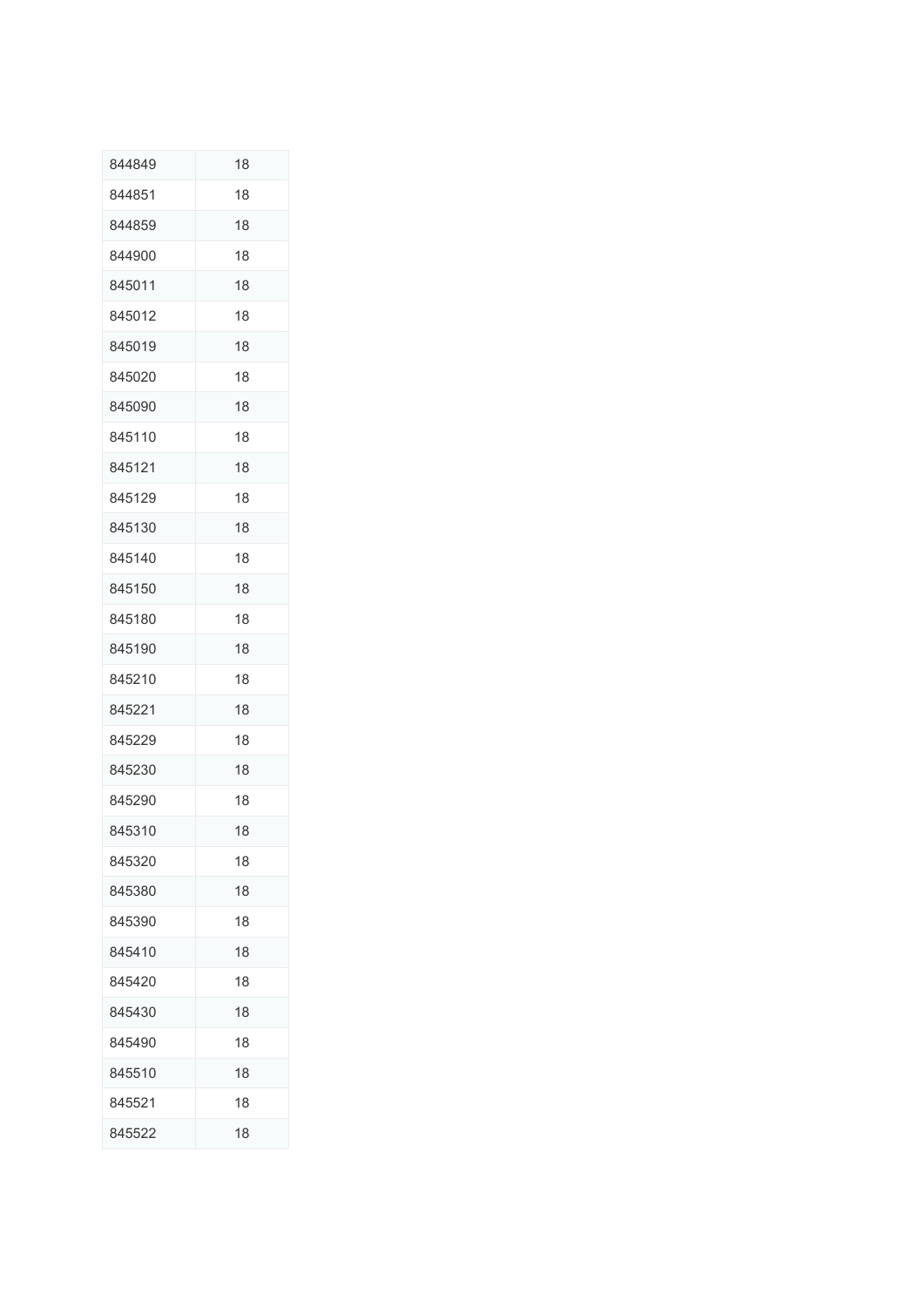| 845530 | 18 |
|--------|----|
| 845590 | 18 |
| 845611 | 18 |
| 845612 | 18 |
| 845620 | 18 |
| 845630 | 18 |
| 845640 | 18 |
| 845650 | 18 |
| 845690 | 18 |
| 845710 | 18 |
| 845720 | 18 |
| 845730 | 18 |
| 845811 | 18 |
| 845819 | 18 |
| 845891 | 18 |
| 845899 | 18 |
| 845910 | 18 |
| 845921 | 18 |
| 845929 | 18 |
| 845931 | 18 |
| 845939 | 18 |
| 845941 | 18 |
| 845949 | 18 |
| 845951 | 18 |
| 845959 | 18 |
| 845961 | 18 |
| 845969 | 18 |
| 845970 | 18 |
| 846012 | 18 |
| 846019 | 18 |
| 846022 | 18 |
| 846023 | 18 |
| 846024 | 18 |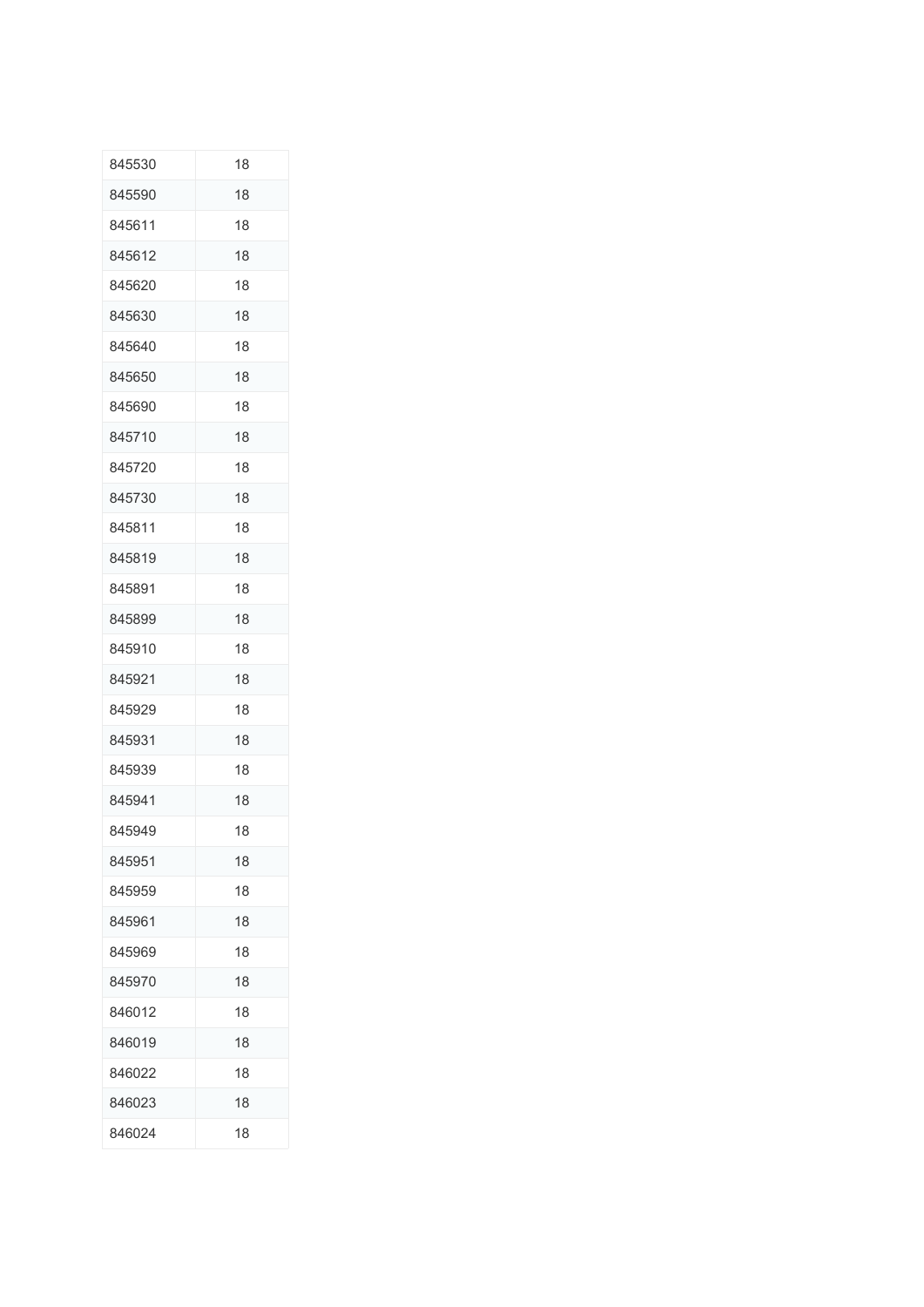| 846029 | 18 |
|--------|----|
| 846031 | 18 |
| 846039 | 18 |
| 846040 | 18 |
| 846090 | 18 |
| 846120 | 18 |
| 846130 | 18 |
| 846140 | 18 |
| 846150 | 18 |
| 846190 | 18 |
| 846210 | 18 |
| 846221 | 18 |
| 846229 | 18 |
| 846231 | 18 |
| 846239 | 18 |
| 846241 | 18 |
| 846249 | 18 |
| 846291 | 18 |
| 846299 | 18 |
| 846310 | 18 |
| 846320 | 18 |
| 846330 | 18 |
| 846390 | 18 |
| 846410 | 18 |
| 846420 | 18 |
| 846490 | 18 |
| 846510 | 18 |
| 846520 | 18 |
| 846591 | 18 |
| 846592 | 18 |
| 846593 | 18 |
| 846594 | 18 |
| 846595 | 18 |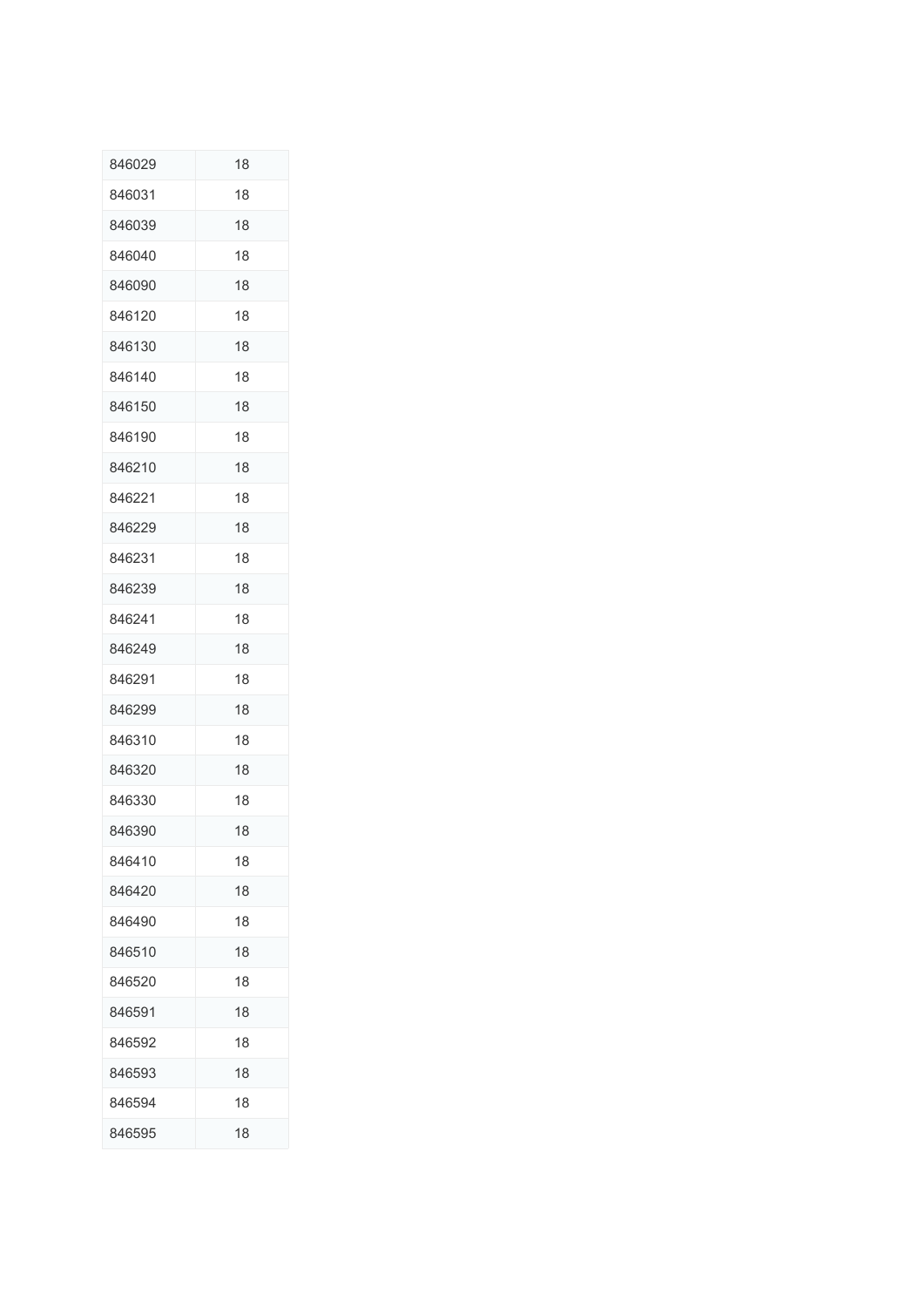| 846596 | 18 |
|--------|----|
| 846599 | 18 |
| 846610 | 18 |
| 846620 | 18 |
| 846630 | 18 |
| 846691 | 18 |
| 846692 | 18 |
| 846693 | 18 |
| 846694 | 18 |
| 846711 | 18 |
| 846719 | 18 |
| 846721 | 18 |
| 846722 | 18 |
| 846729 | 18 |
| 846781 | 18 |
| 846789 | 18 |
| 846791 | 18 |
| 846792 | 18 |
| 846799 | 18 |
| 846810 | 18 |
| 846820 | 18 |
| 846880 | 18 |
| 846890 | 18 |
| 847010 | 18 |
| 847021 | 18 |
| 847029 | 18 |
| 847030 | 18 |
| 847050 | 18 |
| 847090 | 18 |
| 847130 | 18 |
| 847141 | 18 |
| 847149 | 18 |
| 847150 | 18 |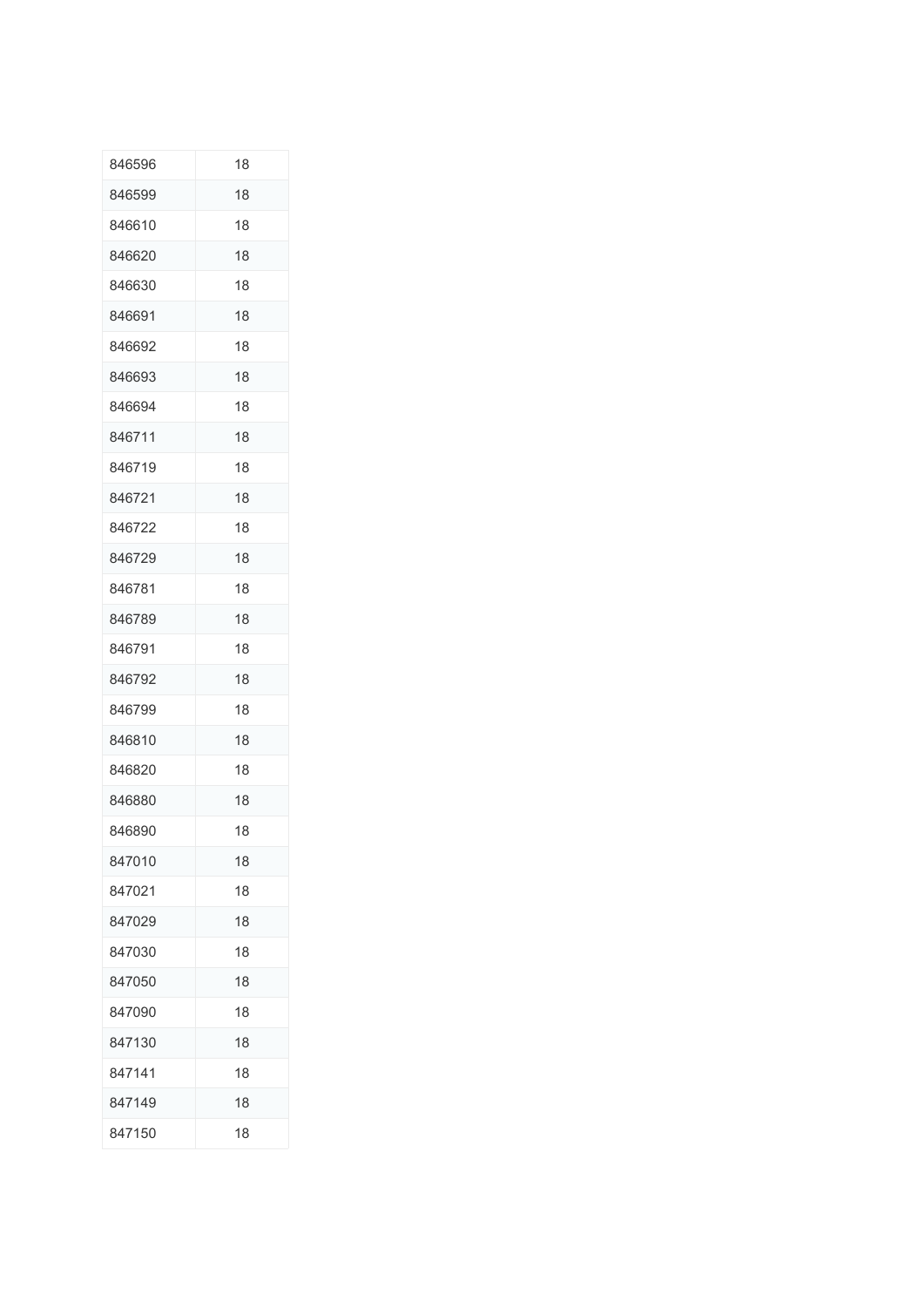| 847160 | 18 |
|--------|----|
| 847170 | 18 |
| 847180 | 18 |
| 847190 | 18 |
| 847210 | 18 |
| 847230 | 18 |
| 847290 | 18 |
| 847321 | 18 |
| 847329 | 18 |
| 847330 | 18 |
| 847340 | 18 |
| 847350 | 18 |
| 847410 | 18 |
| 847420 | 18 |
| 847431 | 18 |
| 847432 | 18 |
| 847439 | 18 |
| 847480 | 18 |
| 847490 | 18 |
| 847510 | 18 |
| 847521 | 18 |
| 847529 | 18 |
| 847590 | 18 |
| 847621 | 18 |
| 847629 | 18 |
| 847681 | 18 |
| 847689 | 18 |
| 847690 | 18 |
| 847710 | 18 |
| 847720 | 18 |
| 847730 | 18 |
| 847740 | 18 |
| 847751 | 18 |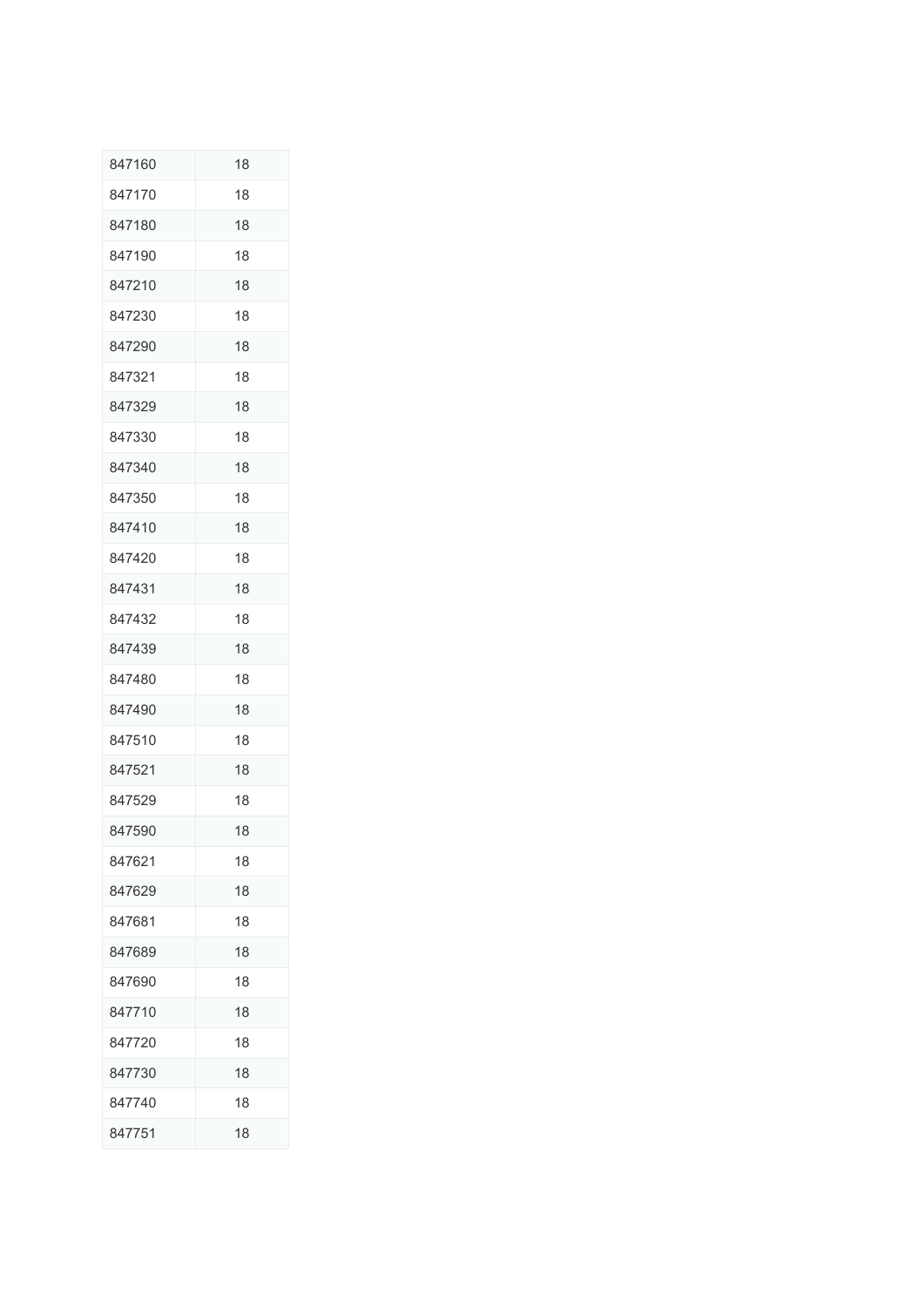| 847759 | 18 |
|--------|----|
| 847780 | 18 |
| 847790 | 18 |
| 847810 | 18 |
| 847890 | 18 |
| 847910 | 18 |
| 847920 | 18 |
| 847930 | 18 |
| 847940 | 18 |
| 847950 | 18 |
| 847960 | 18 |
| 847971 | 18 |
| 847979 | 18 |
| 847981 | 18 |
| 847982 | 18 |
| 847989 | 18 |
| 847990 | 18 |
| 848010 | 18 |
| 848020 | 18 |
| 848030 | 18 |
| 848041 | 18 |
| 848049 | 18 |
| 848050 | 18 |
| 848060 | 18 |
| 848071 | 18 |
| 848079 | 18 |
| 848110 | 18 |
| 848120 | 18 |
| 848130 | 18 |
| 848140 | 18 |
| 848180 | 18 |
| 848190 | 18 |
| 848210 | 18 |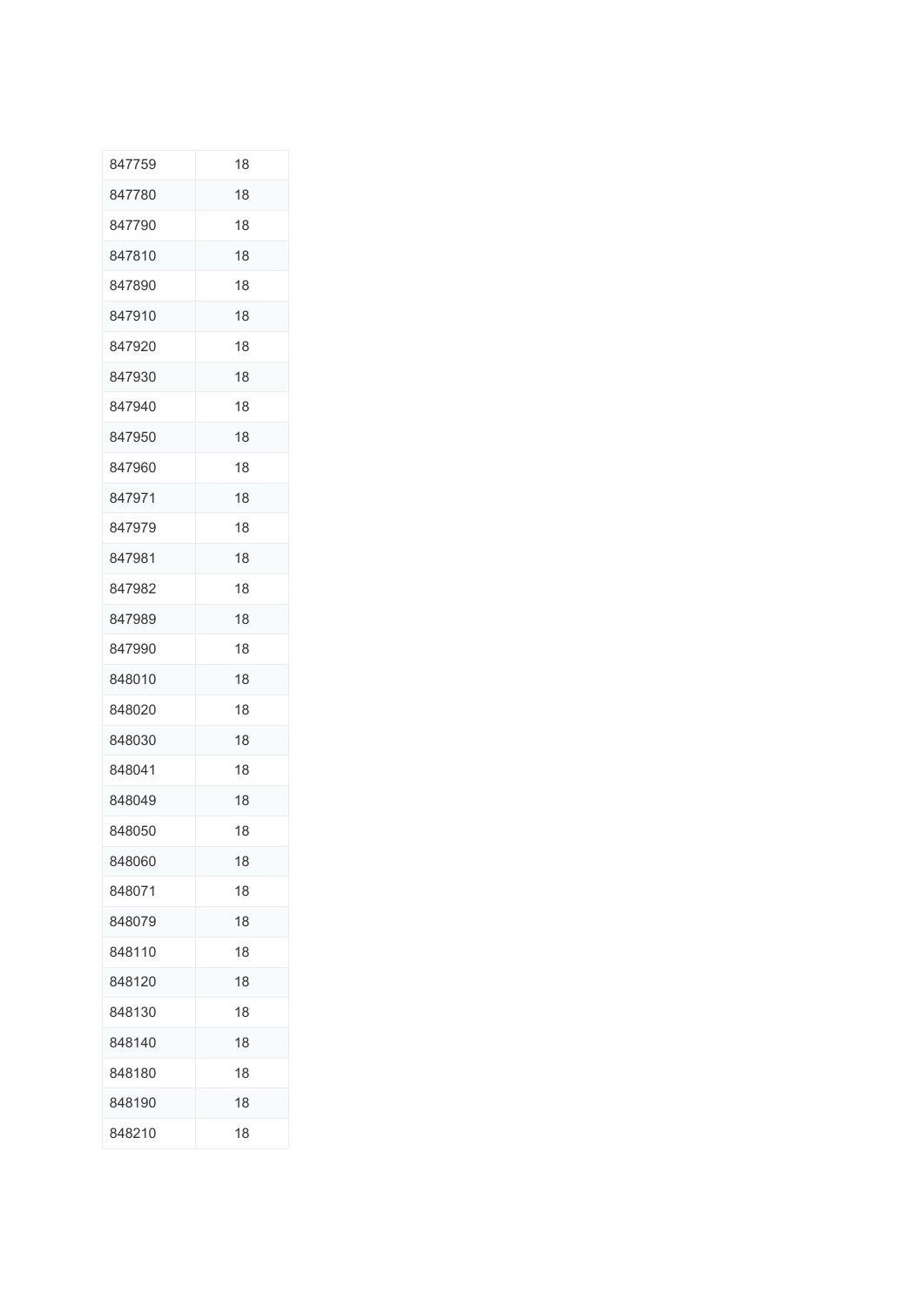| 848220 | 18 |
|--------|----|
| 848230 | 18 |
| 848240 | 18 |
| 848250 | 18 |
| 848280 | 18 |
| 848291 | 18 |
| 848299 | 18 |
| 848310 | 18 |
| 848320 | 18 |
| 848330 | 18 |
| 848340 | 18 |
| 848350 | 18 |
| 848360 | 18 |
| 848390 | 18 |
| 848410 | 18 |
| 848420 | 18 |
| 848490 | 18 |
| 848610 | 18 |
| 848620 | 18 |
| 848630 | 18 |
| 848640 | 18 |
| 848690 | 18 |
| 848710 | 18 |
| 848790 | 18 |
| 850110 | 18 |
| 850120 | 18 |
| 850131 | 18 |
| 850132 | 18 |
| 850133 | 18 |
| 850134 | 18 |
| 850140 | 18 |
| 850151 | 18 |
| 850152 | 18 |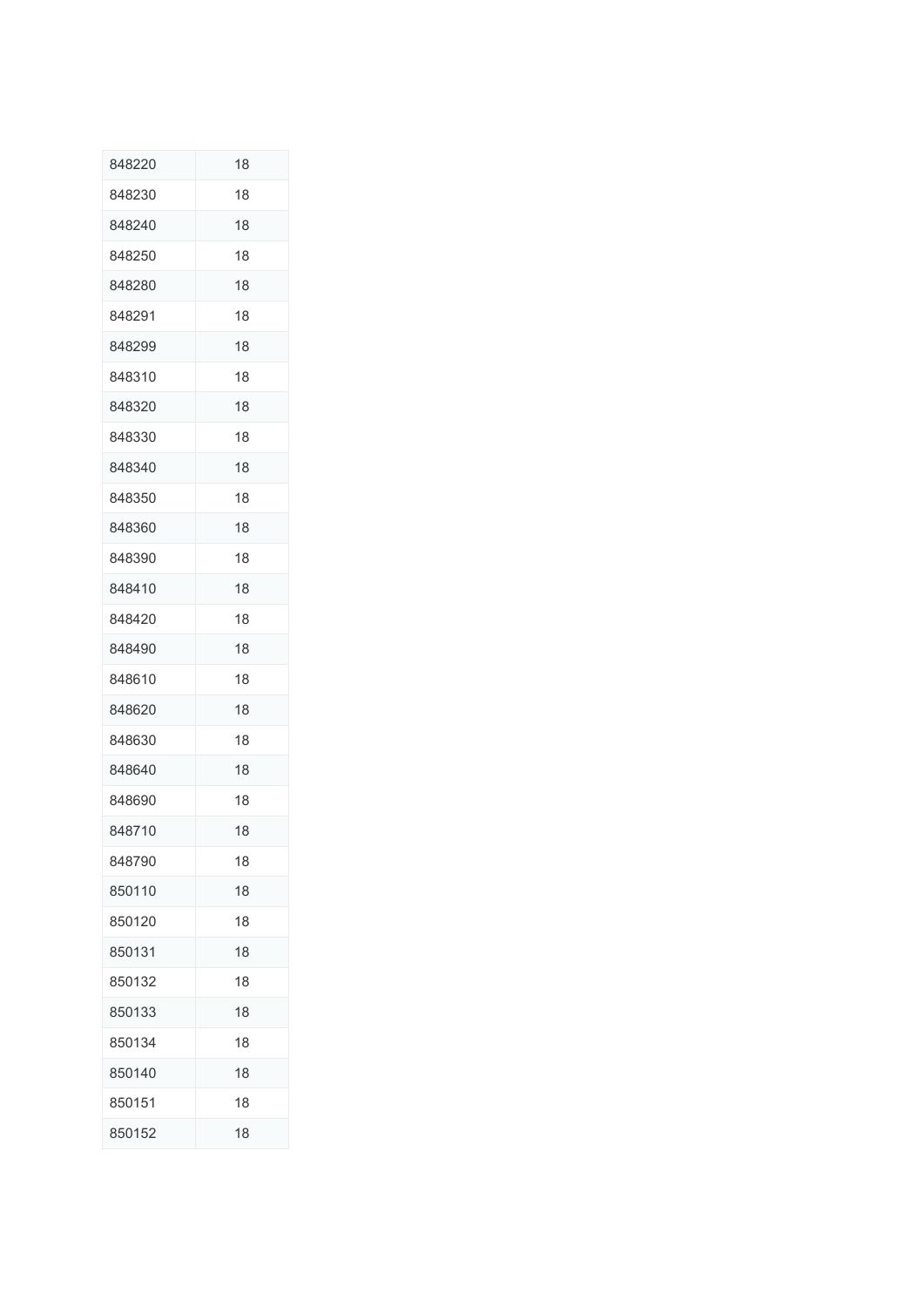| 850153 | 18 |
|--------|----|
| 850161 | 18 |
| 850162 | 18 |
| 850163 | 18 |
| 850164 | 18 |
| 850211 | 18 |
| 850212 | 18 |
| 850213 | 18 |
| 850220 | 18 |
| 850231 | 18 |
| 850239 | 18 |
| 850240 | 18 |
| 850300 | 18 |
| 850410 | 18 |
| 850421 | 18 |
| 850422 | 18 |
| 850423 | 18 |
| 850431 | 18 |
| 850432 | 18 |
| 850433 | 18 |
| 850434 | 18 |
| 850440 | 18 |
| 850450 | 18 |
| 850490 | 18 |
| 850511 | 18 |
| 850519 | 18 |
| 850520 | 18 |
| 850590 | 18 |
| 850610 | 18 |
| 850630 | 18 |
| 850640 | 18 |
| 850650 | 18 |
| 850660 | 18 |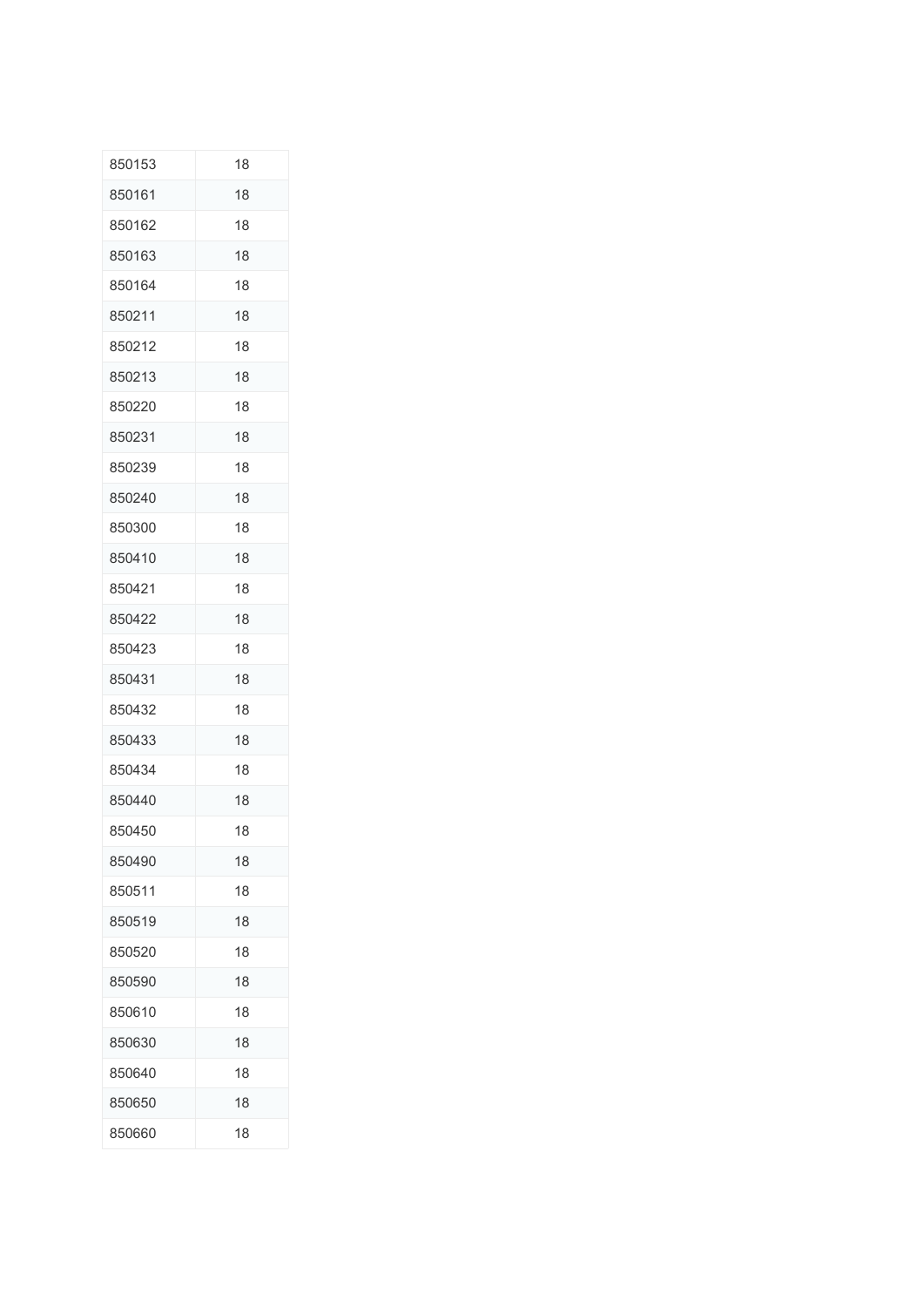| 850680 | 18 |
|--------|----|
| 850690 | 18 |
| 850710 | 18 |
| 850720 | 18 |
| 850730 | 18 |
| 850740 | 18 |
| 850750 | 18 |
| 850760 | 18 |
| 850780 | 18 |
| 850790 | 18 |
| 850811 | 18 |
| 850819 | 18 |
| 850860 | 18 |
| 850870 | 18 |
| 850940 | 18 |
| 850980 | 18 |
| 850990 | 18 |
| 851010 | 18 |
| 851020 | 18 |
| 851030 | 18 |
| 851090 | 18 |
| 851110 | 18 |
| 851120 | 18 |
| 851130 | 18 |
| 851140 | 18 |
| 851150 | 18 |
| 851180 | 18 |
| 851190 | 18 |
| 851210 | 18 |
| 851220 | 18 |
| 851230 | 18 |
| 851240 | 18 |
| 851290 | 18 |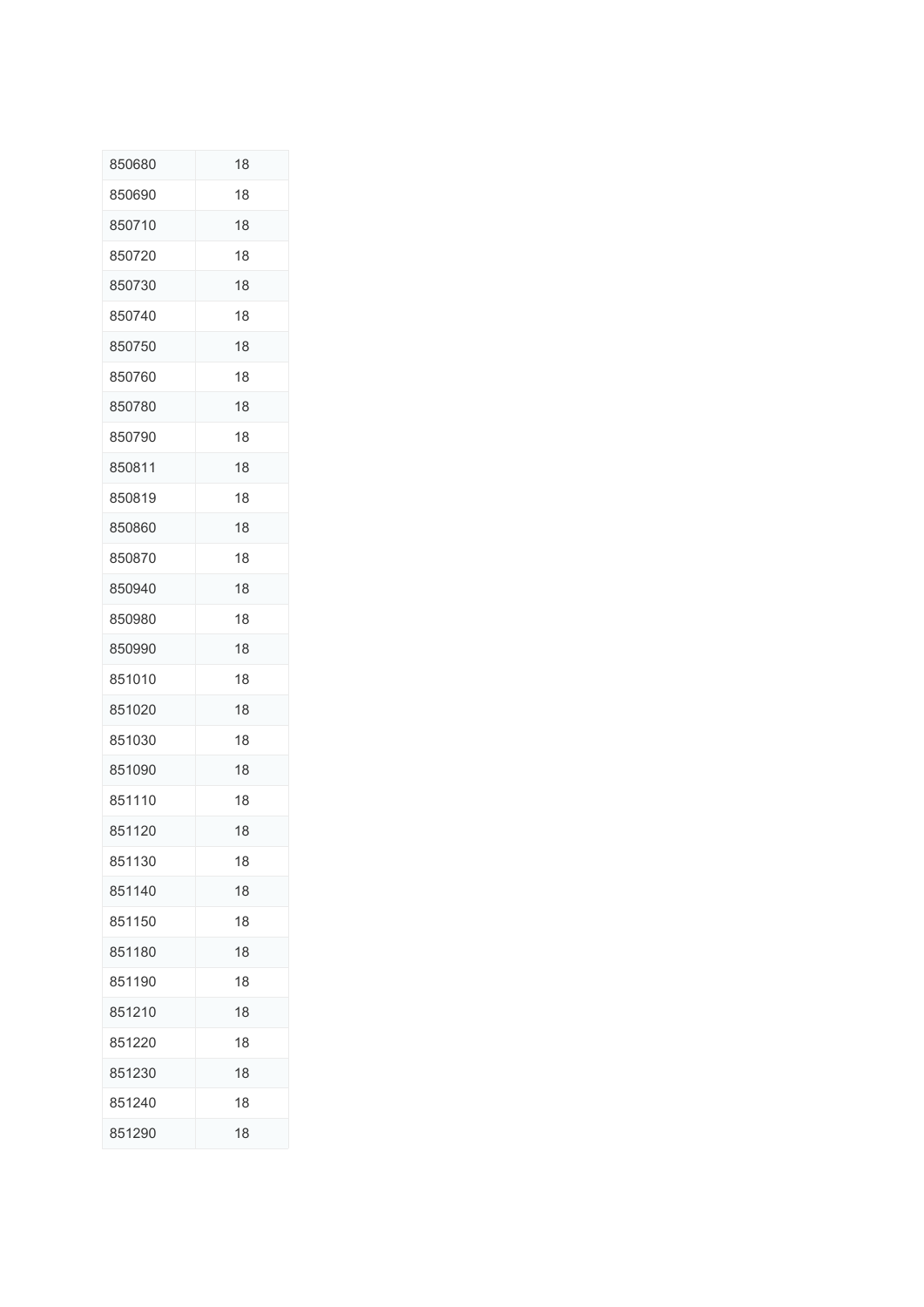| 851310 | 18 |
|--------|----|
| 851390 | 18 |
| 851410 | 18 |
| 851420 | 18 |
| 851430 | 18 |
| 851440 | 18 |
| 851490 | 18 |
| 851511 | 18 |
| 851519 | 18 |
| 851521 | 18 |
| 851529 | 18 |
| 851531 | 18 |
| 851539 | 18 |
| 851580 | 18 |
| 851590 | 18 |
| 851610 | 18 |
| 851621 | 18 |
| 851629 | 18 |
| 851631 | 18 |
| 851632 | 18 |
| 851633 | 18 |
| 851640 | 18 |
| 851650 | 18 |
| 851660 | 18 |
| 851671 | 18 |
| 851672 | 18 |
| 851679 | 18 |
| 851680 | 18 |
| 851690 | 18 |
| 851711 | 18 |
| 851712 | 18 |
| 851718 | 18 |
| 851761 | 18 |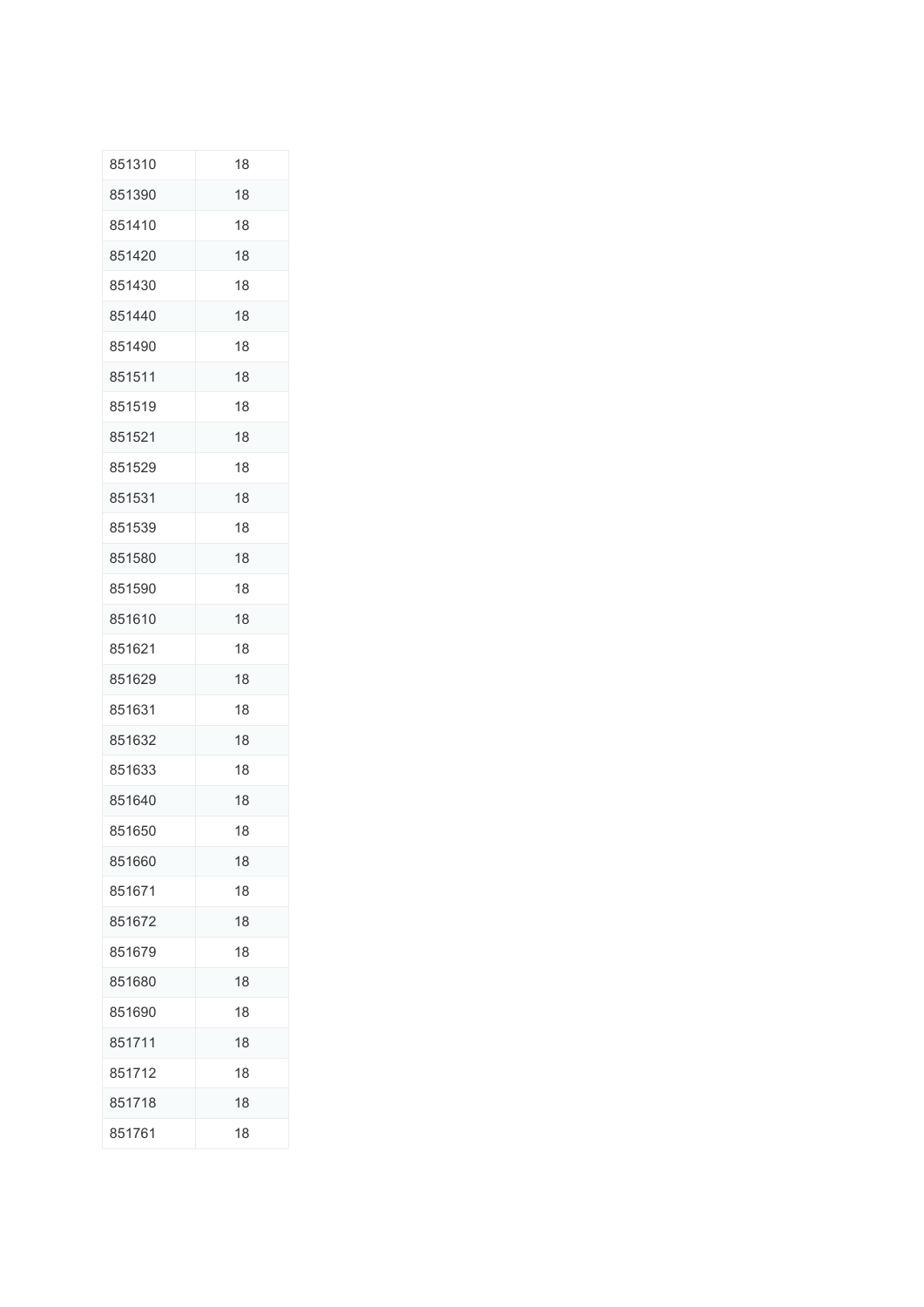| 851762 | 18 |
|--------|----|
| 851769 | 18 |
| 851770 | 18 |
| 851810 | 18 |
| 851821 | 18 |
| 851822 | 18 |
| 851829 | 18 |
| 851830 | 18 |
| 851840 | 18 |
| 851850 | 18 |
| 851890 | 18 |
| 851920 | 18 |
| 851930 | 18 |
| 851950 | 18 |
| 851981 | 18 |
| 851989 | 18 |
| 852110 | 18 |
| 852190 | 18 |
| 852210 | 18 |
| 852290 | 18 |
| 852321 | 18 |
| 852329 | 18 |
| 852341 | 18 |
| 852349 | 18 |
| 852351 | 18 |
| 852352 | 18 |
| 852359 | 18 |
| 852380 | 18 |
| 852550 | 18 |
| 852560 | 18 |
| 852580 | 18 |
| 852610 | 18 |
| 852691 | 18 |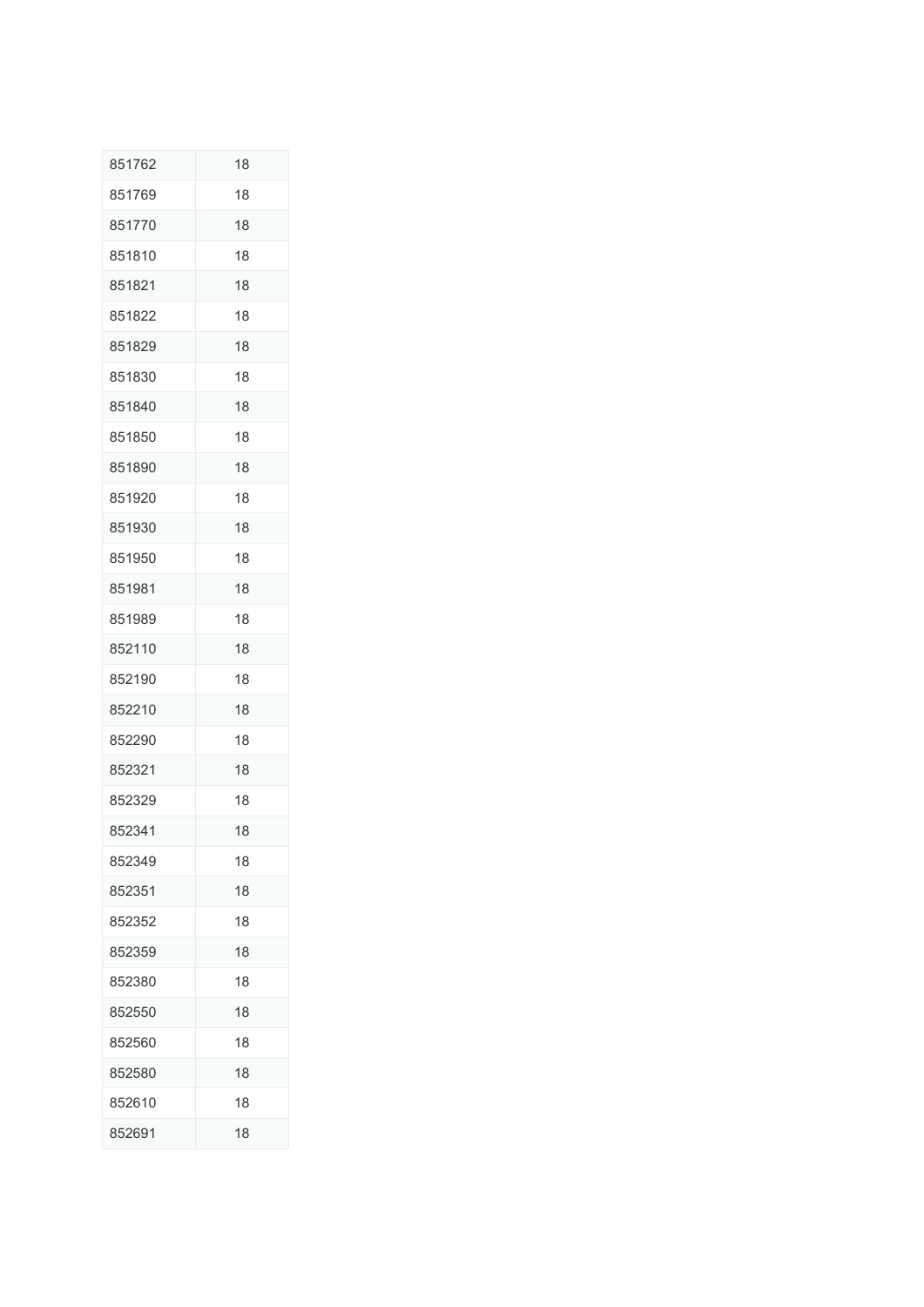| 852692 | 18 |
|--------|----|
| 852712 | 18 |
| 852713 | 18 |
| 852719 | 18 |
| 852721 | 18 |
| 852729 | 18 |
| 852791 | 18 |
| 852792 | 18 |
| 852799 | 18 |
| 852842 | 18 |
| 852849 | 18 |
| 852852 | 18 |
| 852859 | 18 |
| 852862 | 18 |
| 852869 | 18 |
| 852871 | 18 |
| 852872 | 18 |
| 852873 | 18 |
| 852910 | 18 |
| 852990 | 18 |
| 853010 | 18 |
| 853080 | 18 |
| 853090 | 18 |
| 853110 | 18 |
| 853120 | 18 |
| 853180 | 18 |
| 853190 | 18 |
| 853210 | 18 |
| 853221 | 18 |
| 853222 | 18 |
| 853223 | 18 |
| 853224 | 18 |
| 853225 | 18 |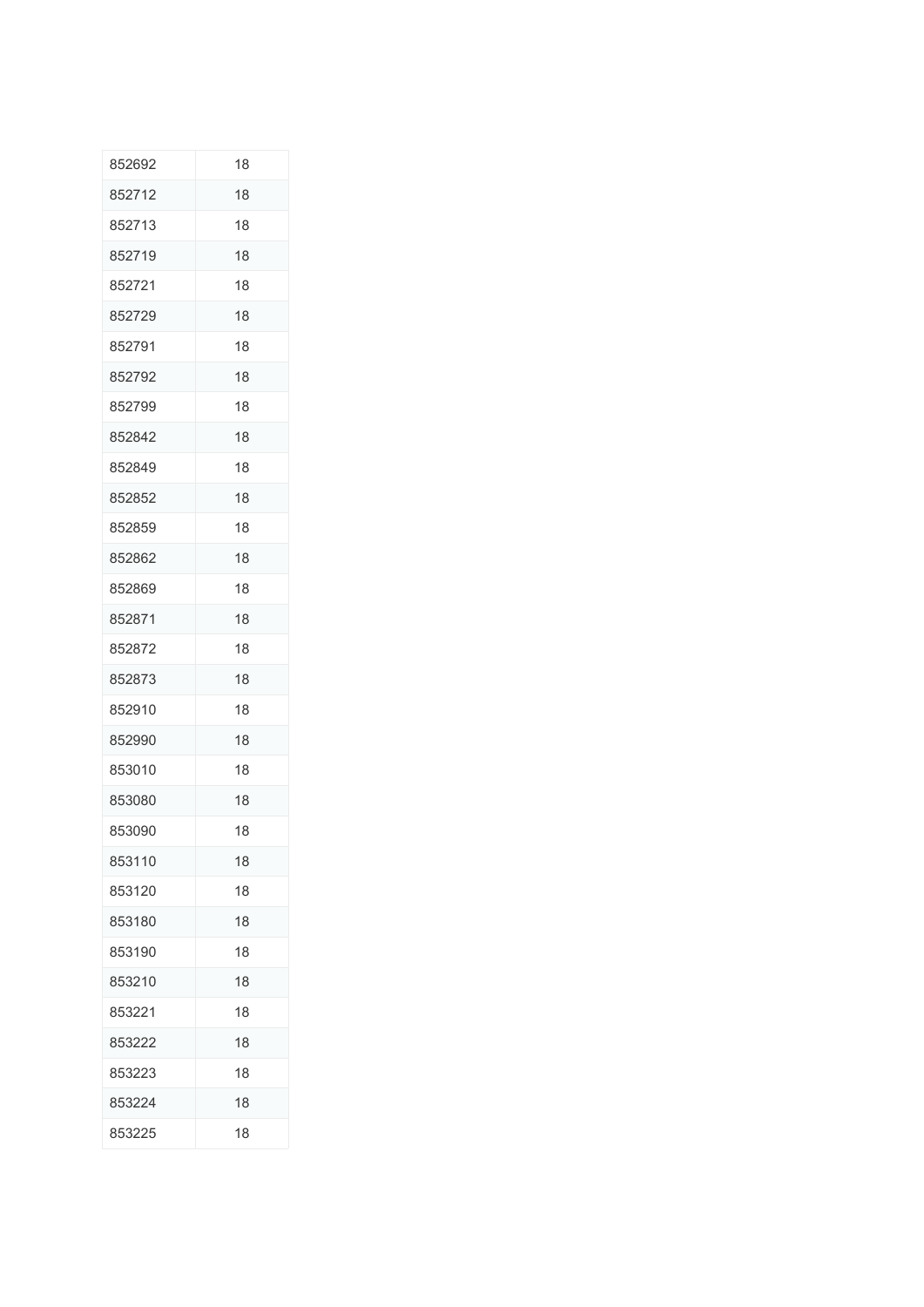| 853229 | 18 |
|--------|----|
| 853230 | 18 |
| 853290 | 18 |
| 853310 | 18 |
| 853321 | 18 |
| 853329 | 18 |
| 853331 | 18 |
| 853339 | 18 |
| 853340 | 18 |
| 853390 | 18 |
| 853400 | 18 |
| 853510 | 18 |
| 853521 | 18 |
| 853529 | 18 |
| 853530 | 18 |
| 853540 | 18 |
| 853590 | 18 |
| 853610 | 18 |
| 853620 | 18 |
| 853630 | 18 |
| 853641 | 18 |
| 853649 | 18 |
| 853650 | 18 |
| 853661 | 18 |
| 853669 | 18 |
| 853670 | 18 |
| 853690 | 18 |
| 853710 | 18 |
| 853720 | 18 |
| 853810 | 18 |
| 853890 | 18 |
| 853910 | 18 |
| 853921 | 18 |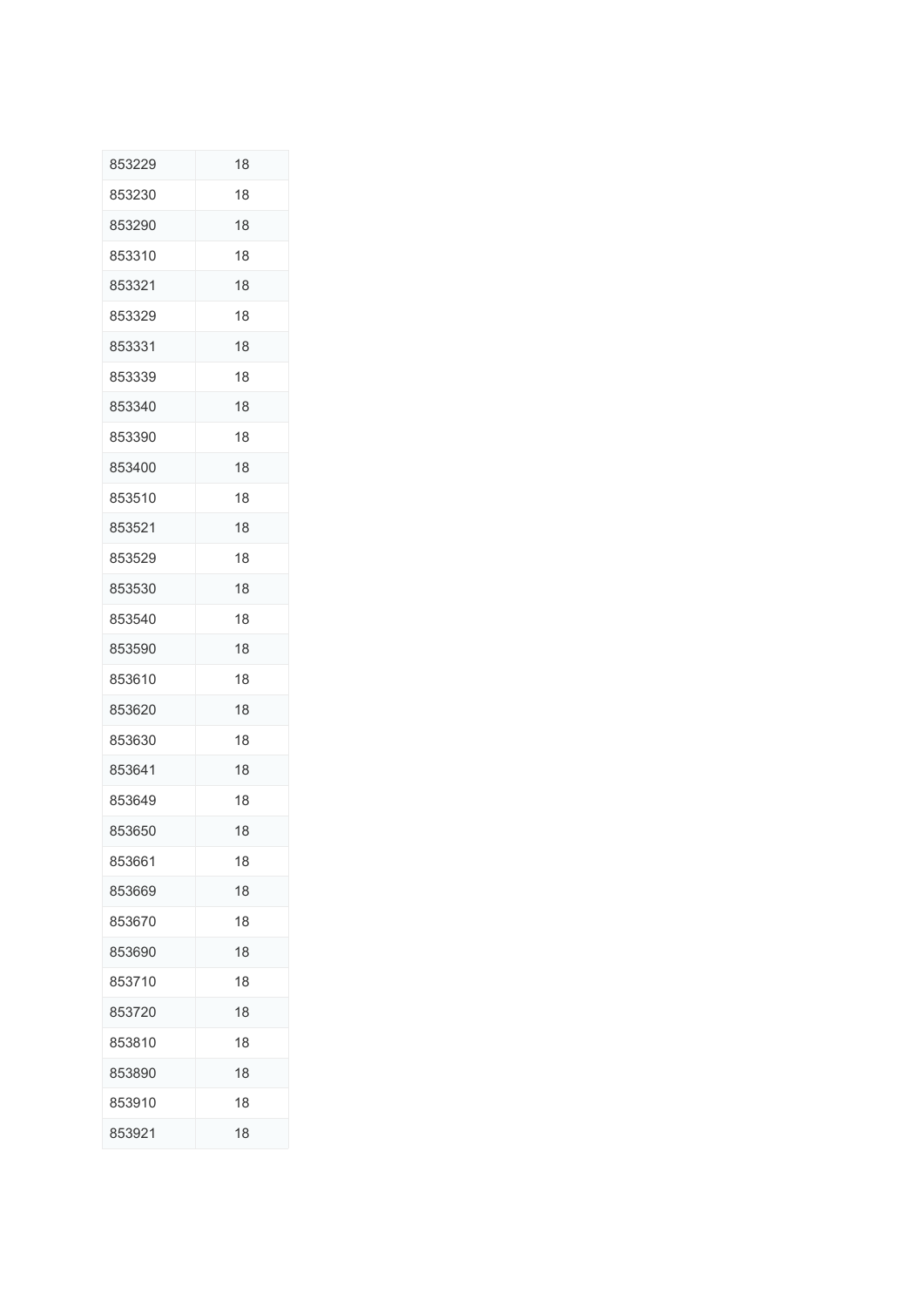| 853922 | 18 |
|--------|----|
| 853929 | 18 |
| 853931 | 18 |
| 853932 | 18 |
| 853939 | 18 |
| 853941 | 18 |
| 853949 | 18 |
| 853950 | 18 |
| 853990 | 18 |
| 854011 | 18 |
| 854012 | 18 |
| 854020 | 18 |
| 854040 | 18 |
| 854060 | 18 |
| 854071 | 18 |
| 854079 | 18 |
| 854081 | 18 |
| 854089 | 18 |
| 854091 | 18 |
| 854099 | 18 |
| 854110 | 18 |
| 854121 | 18 |
| 854129 | 18 |
| 854130 | 18 |
| 854140 | 18 |
| 854150 | 18 |
| 854160 | 18 |
| 854190 | 18 |
| 854231 | 18 |
| 854232 | 18 |
| 854233 | 18 |
| 854239 | 18 |
| 854290 | 18 |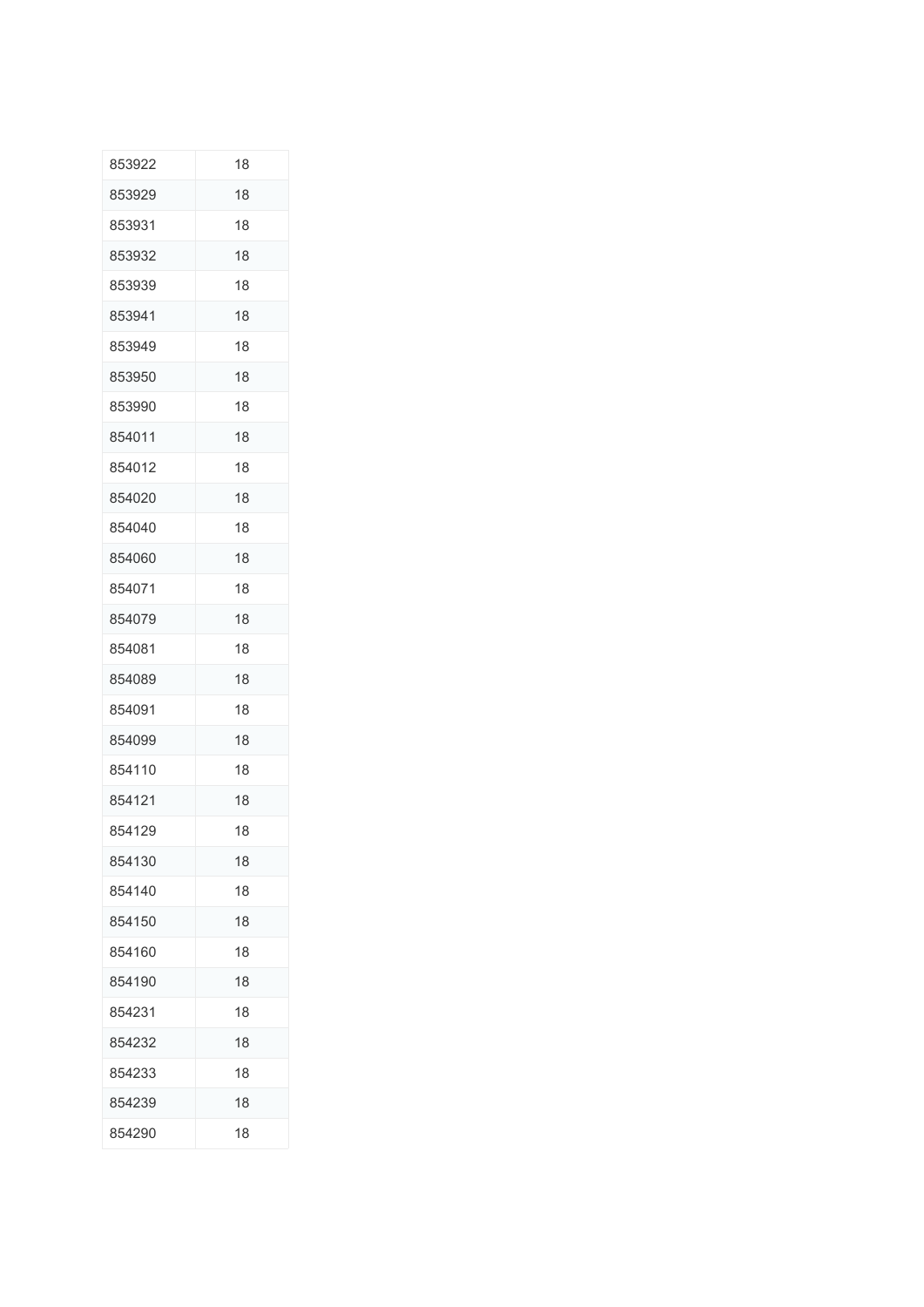| 854310 | 18 |
|--------|----|
| 854320 | 18 |
| 854330 | 18 |
| 854370 | 18 |
| 854390 | 18 |
| 854411 | 18 |
| 854419 | 18 |
| 854420 | 18 |
| 854430 | 18 |
| 854442 | 18 |
| 854449 | 18 |
| 854460 | 18 |
| 854470 | 18 |
| 854511 | 18 |
| 854519 | 18 |
| 854520 | 18 |
| 854590 | 18 |
| 854610 | 18 |
| 854620 | 18 |
| 854690 | 18 |
| 854710 | 18 |
| 854720 | 18 |
| 854790 | 18 |
| 854810 | 18 |
| 854890 | 18 |
| 860110 | 18 |
| 860120 | 18 |
| 860210 | 18 |
| 860290 | 18 |
| 860310 | 18 |
| 860390 | 18 |
| 860400 | 18 |
| 860500 | 18 |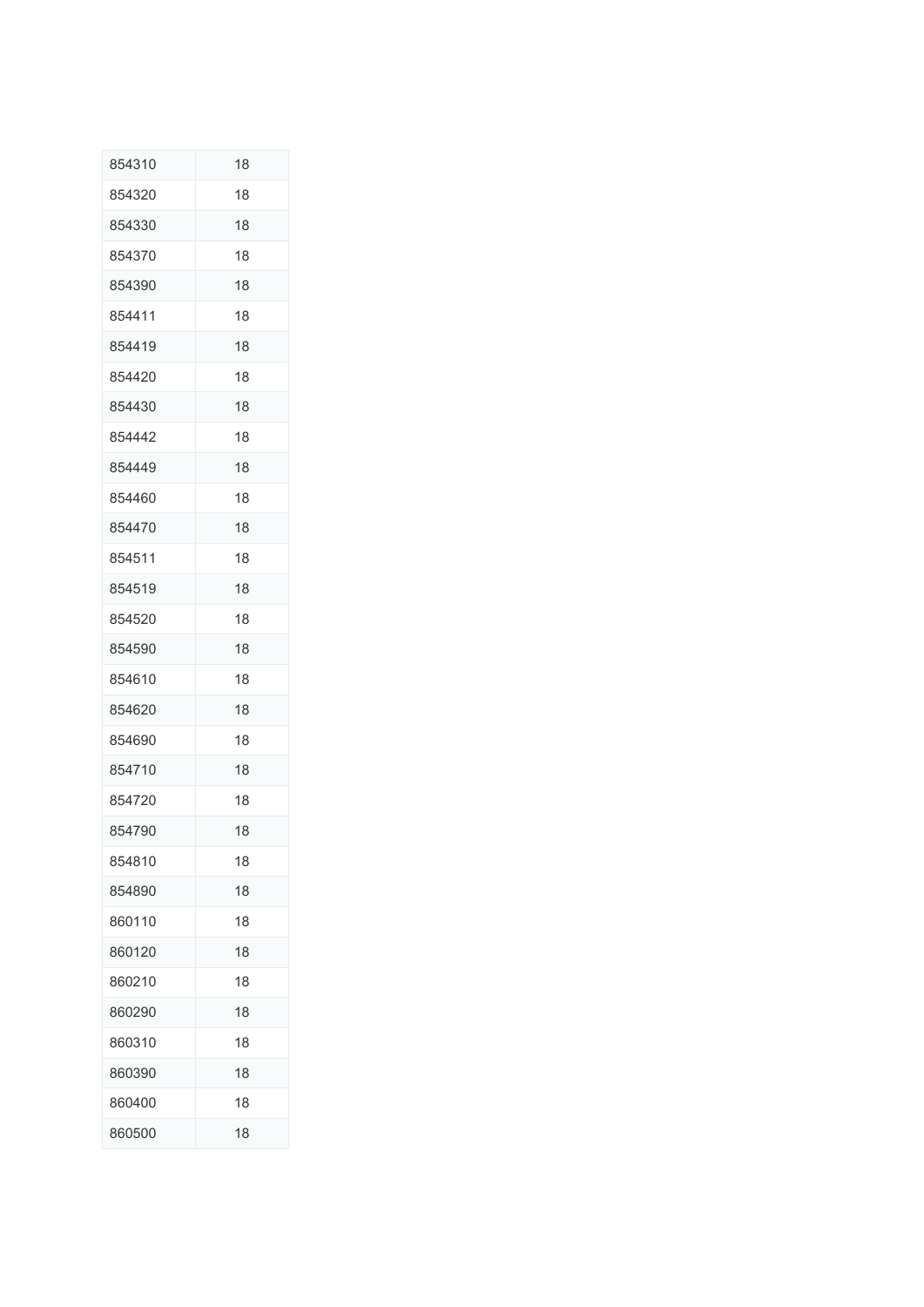| 860610 | 18 |
|--------|----|
| 860630 | 18 |
| 860691 | 18 |
| 860692 | 18 |
| 860699 | 18 |
| 860711 | 18 |
| 860712 | 18 |
| 860719 | 18 |
| 860721 | 18 |
| 860729 | 18 |
| 860730 | 18 |
| 860791 | 18 |
| 860799 | 18 |
| 860800 | 18 |
| 860900 | 18 |
| 870110 | 18 |
| 870120 | 18 |
| 870130 | 18 |
| 870191 | 18 |
| 870192 | 18 |
| 870193 | 18 |
| 870194 | 18 |
| 870195 | 18 |
| 870210 | 18 |
| 870220 | 18 |
| 870230 | 18 |
| 870240 | 18 |
| 870290 | 18 |
| 870310 | 18 |
| 870321 | 18 |
| 870322 | 18 |
| 870323 | 18 |
| 870324 | 18 |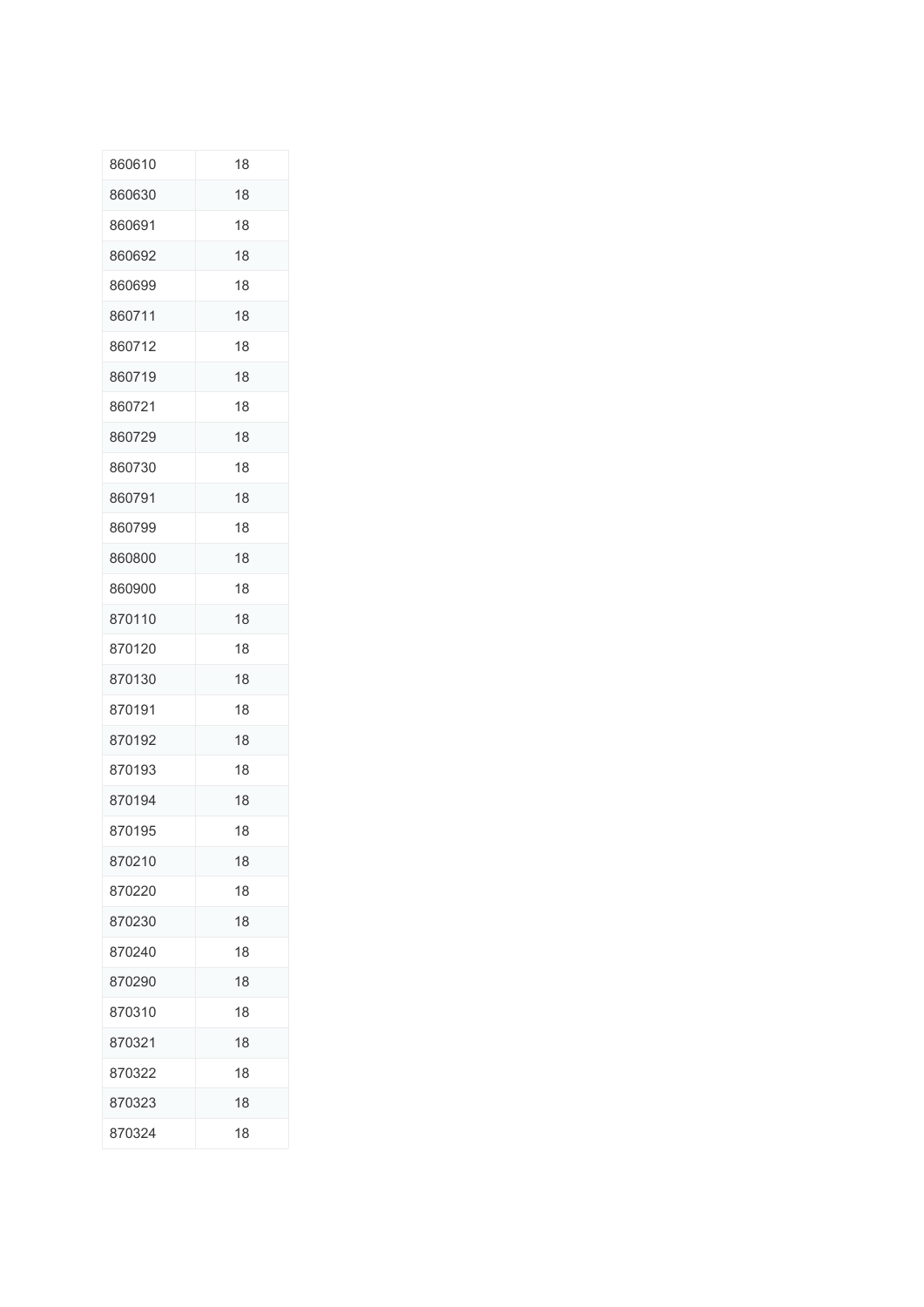| 870331 | 18 |
|--------|----|
| 870332 | 18 |
| 870333 | 18 |
| 870340 | 18 |
| 870350 | 18 |
| 870360 | 18 |
| 870370 | 18 |
| 870380 | 18 |
| 870390 | 18 |
| 870410 | 18 |
| 870421 | 18 |
| 870422 | 18 |
| 870423 | 18 |
| 870431 | 18 |
| 870432 | 18 |
| 870490 | 18 |
| 870510 | 18 |
| 870520 | 18 |
| 870530 | 18 |
| 870540 | 18 |
| 870590 | 18 |
| 870600 | 18 |
| 870710 | 18 |
| 870790 | 18 |
| 870810 | 18 |
| 870821 | 18 |
| 870829 | 18 |
| 870830 | 18 |
| 870840 | 18 |
| 870850 | 18 |
| 870870 | 18 |
| 870880 | 18 |
| 870891 | 18 |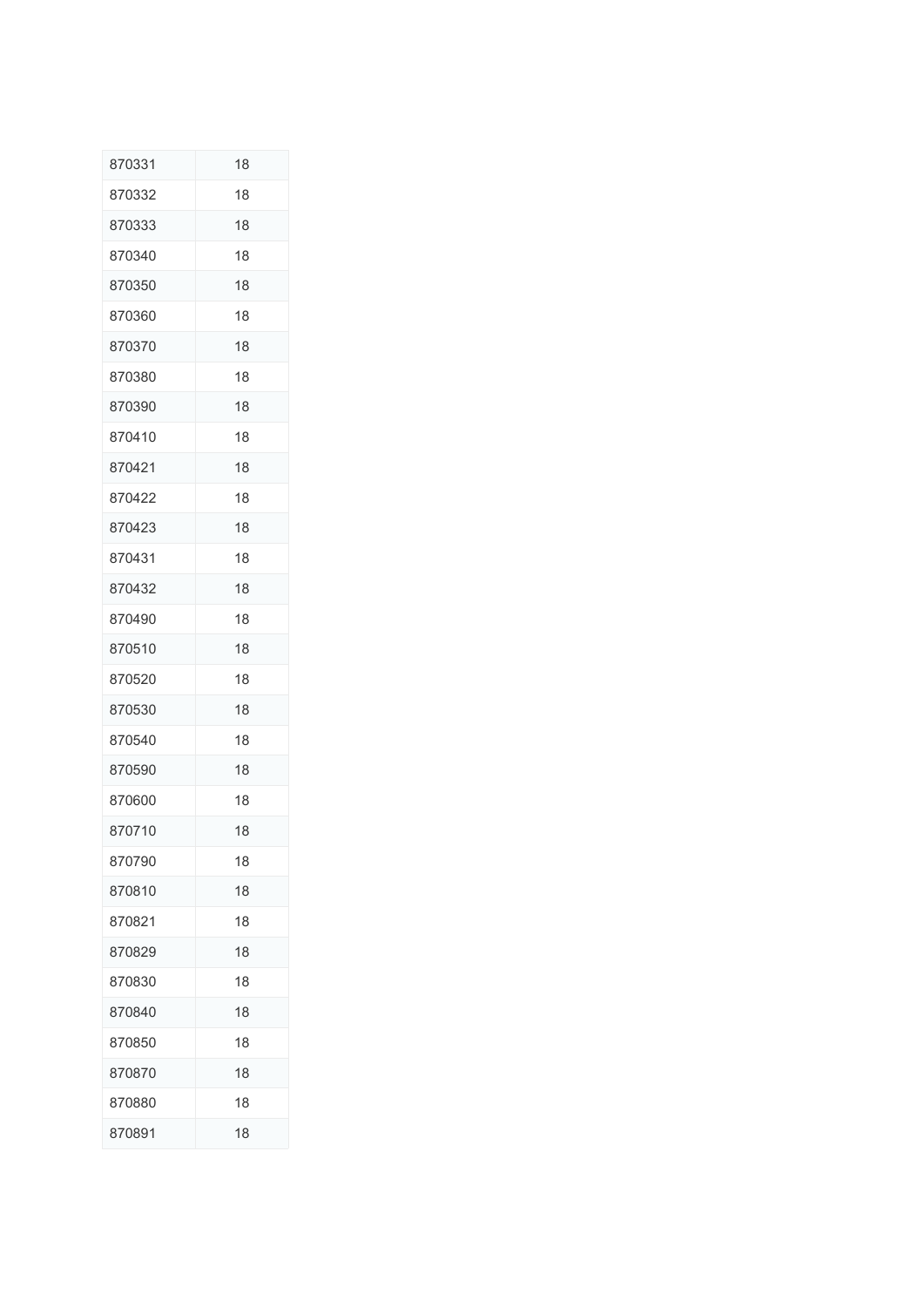| 870892 | 18 |
|--------|----|
| 870893 | 18 |
| 870894 | 18 |
| 870895 | 18 |
| 870899 | 18 |
| 870911 | 18 |
| 870919 | 18 |
| 870990 | 18 |
| 871000 | 18 |
| 871110 | 18 |
| 871120 | 18 |
| 871130 | 18 |
| 871140 | 18 |
| 871150 | 18 |
| 871160 | 18 |
| 871190 | 18 |
| 871200 | 18 |
| 871310 | 5  |
| 871390 | 5  |
| 871410 | 18 |
| 871420 | 18 |
| 871491 | 18 |
| 871492 | 18 |
| 871493 | 18 |
| 871494 | 18 |
| 871495 | 18 |
| 871496 | 18 |
| 871499 | 18 |
| 871500 | 18 |
| 871610 | 18 |
| 871620 | 18 |
| 871631 | 18 |
| 871639 | 18 |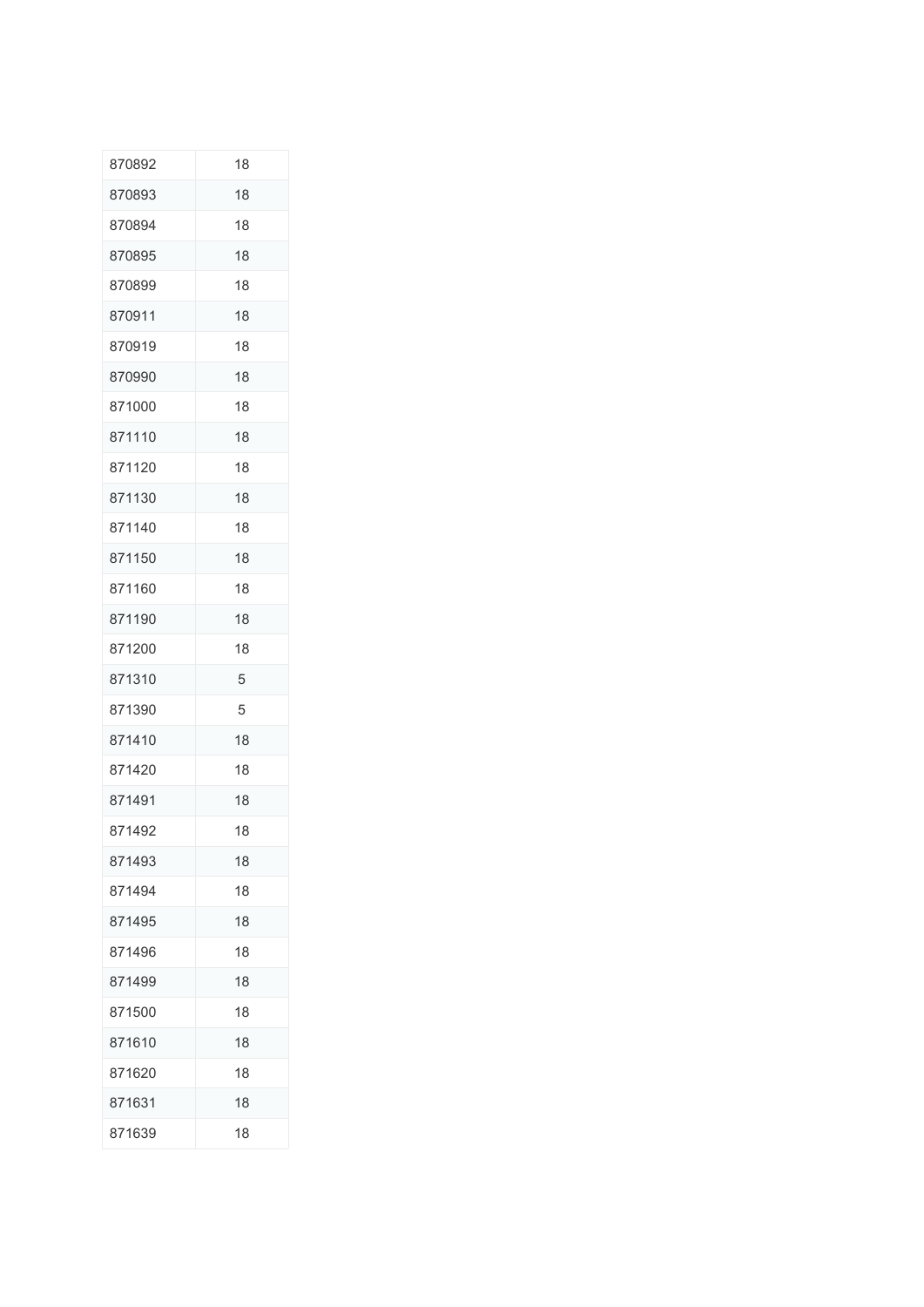| 871640 | 18 |
|--------|----|
| 871680 | 18 |
| 871690 | 18 |
| 880100 | 18 |
| 880211 | 18 |
| 880212 | 18 |
| 880220 | 18 |
| 880230 | 18 |
| 880240 | 18 |
| 880260 | 18 |
| 880310 | 18 |
| 880320 | 18 |
| 880330 | 18 |
| 880390 | 18 |
| 880400 | 18 |
| 880510 | 18 |
| 880521 | 18 |
| 880529 | 18 |
| 890110 | 18 |
| 890120 | 18 |
| 890130 | 18 |
| 890190 | 18 |
| 890200 | 18 |
| 890310 | 18 |
| 890391 | 18 |
| 890392 | 18 |
| 890399 | 18 |
| 890400 | 18 |
| 890510 | 18 |
| 890520 | 18 |
| 890590 | 18 |
| 890610 | 18 |
| 890690 | 18 |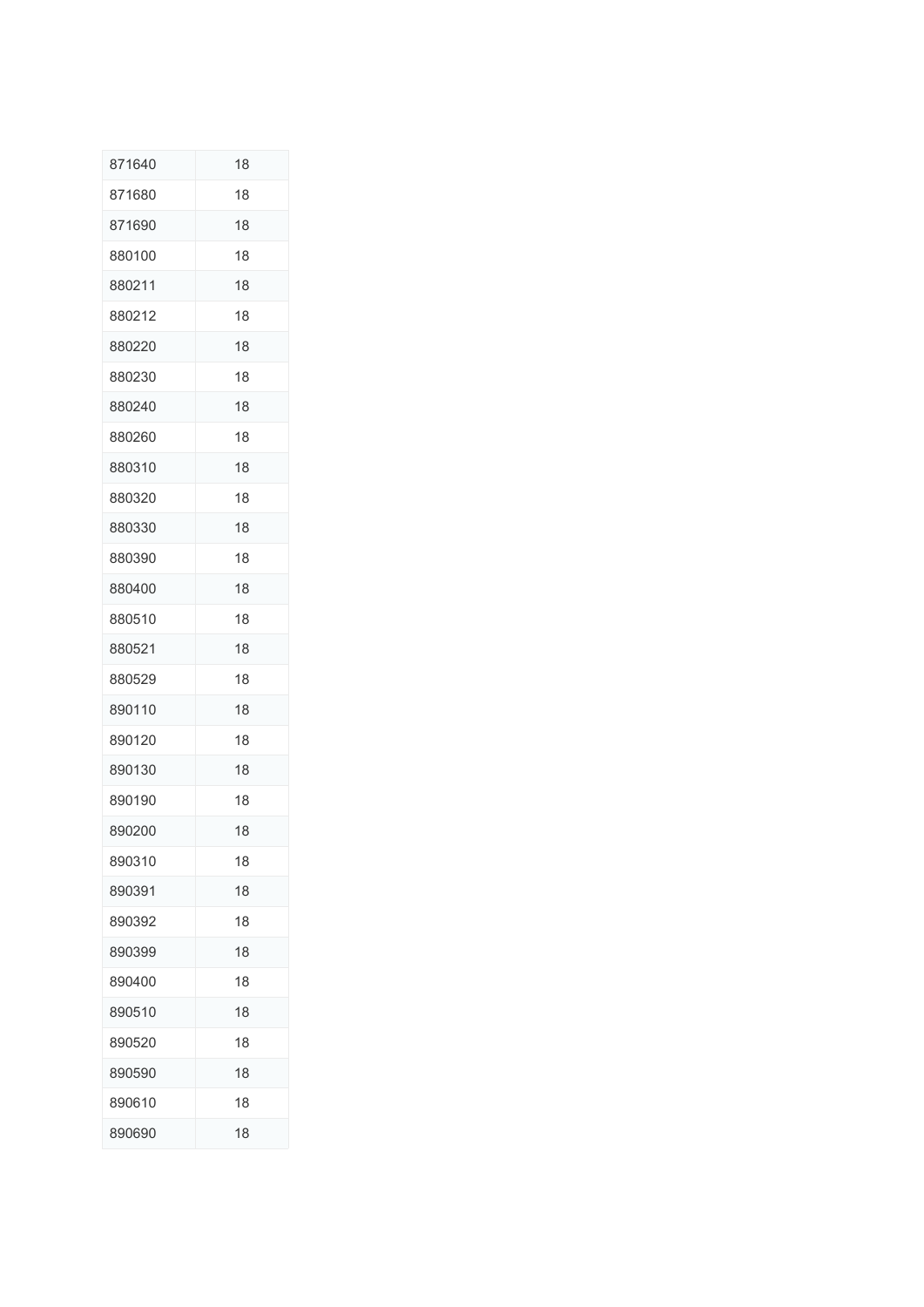| 890710 | 18 |
|--------|----|
| 890790 | 18 |
| 890800 | 18 |
| 900110 | 18 |
| 900120 | 18 |
| 900130 | 5  |
| 900140 | 18 |
| 900150 | 18 |
| 900190 | 18 |
| 900211 | 18 |
| 900219 | 18 |
| 900220 | 18 |
| 900290 | 18 |
| 900311 | 18 |
| 900319 | 18 |
| 900390 | 18 |
| 900410 | 18 |
| 900490 | 5  |
|        |    |
| 900510 | 18 |
| 900580 | 18 |
| 900590 | 18 |
| 900630 | 18 |
| 900640 | 18 |
| 900651 | 18 |
| 900652 | 18 |
| 900653 | 18 |
| 900659 | 18 |
| 900661 | 18 |
| 900669 | 18 |
| 900691 | 18 |
| 900699 | 18 |
| 900710 | 18 |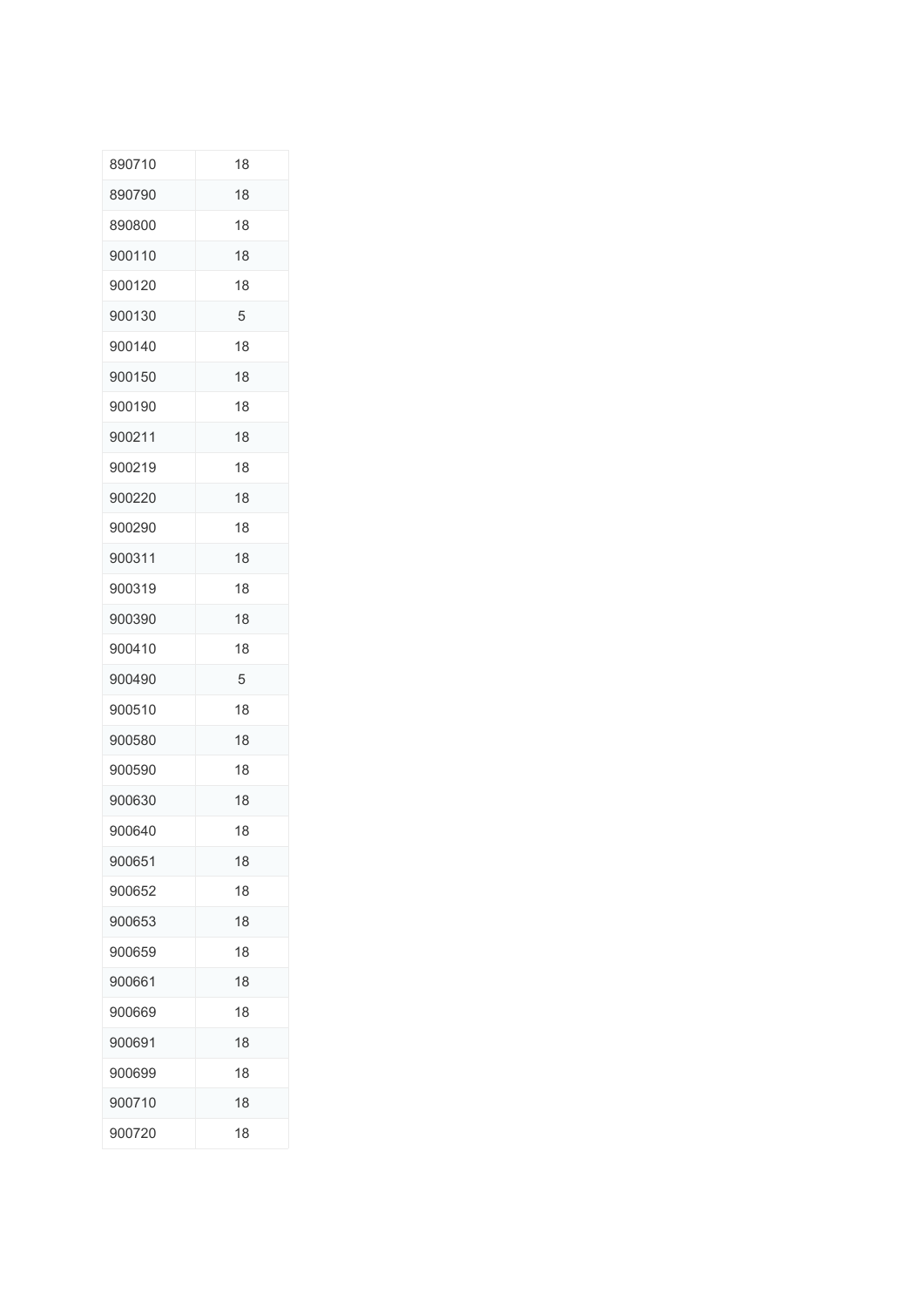| 900791 | 18 |
|--------|----|
| 900792 | 18 |
| 900850 | 18 |
| 900890 | 18 |
| 901010 | 18 |
| 901050 | 18 |
| 901060 | 18 |
| 901090 | 18 |
| 901110 | 18 |
| 901120 | 18 |
| 901180 | 18 |
| 901190 | 18 |
| 901210 | 18 |
| 901290 | 18 |
| 901310 | 18 |
| 901320 | 18 |
| 901380 | 18 |
| 901390 | 18 |
| 901410 | 18 |
| 901420 | 18 |
| 901480 | 18 |
| 901490 | 18 |
| 901510 | 18 |
| 901520 | 18 |
| 901530 | 18 |
| 901540 | 18 |
| 901580 | 18 |
| 901590 | 18 |
| 901600 | 18 |
| 901710 | 18 |
| 901720 | 18 |
| 901730 | 18 |
| 901780 | 18 |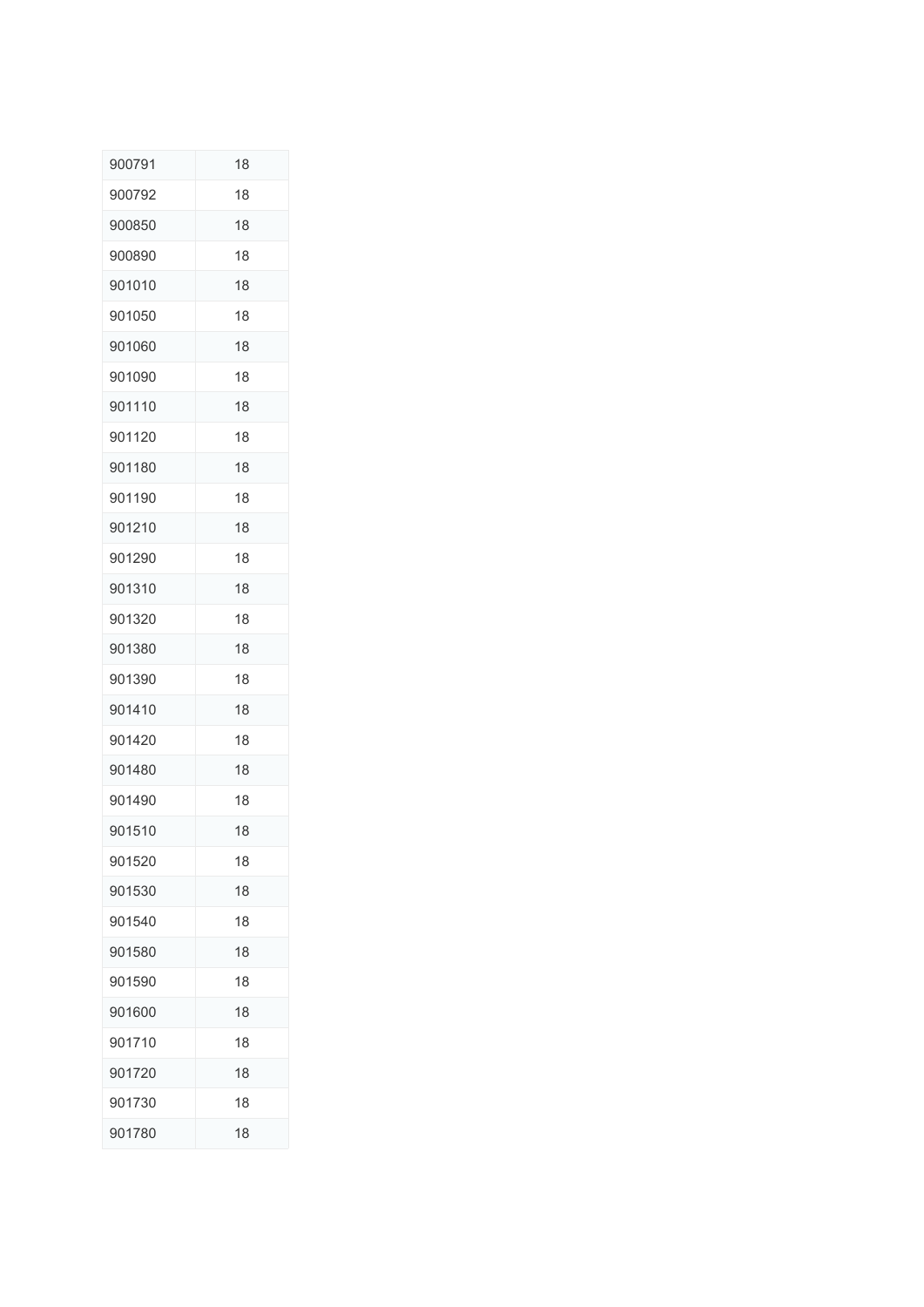| 901790 | 18             |
|--------|----------------|
| 901811 | 18             |
| 901812 | 18             |
| 901813 | 18             |
| 901814 | 18             |
| 901819 | 18             |
| 901820 | 18             |
| 901831 | 18             |
| 901832 | 18             |
| 901839 | 18             |
| 901841 | 18             |
| 901849 | 18             |
| 901850 | 18             |
| 901890 | 18             |
| 901910 | 18             |
| 901920 | 18             |
| 902000 | 0              |
| 902110 | 0              |
| 902121 | 5              |
| 902129 | 0              |
| 902131 | 0              |
| 902139 | 0              |
| 902140 | 0              |
| 902150 | 0              |
| 902190 | 0              |
| 902212 | 0              |
| 902213 | $\overline{0}$ |
| 902214 | $\overline{0}$ |
| 902219 | 0              |
| 902221 | 0              |
| 902229 | 0              |
| 902230 | 0              |
| 902290 | 0              |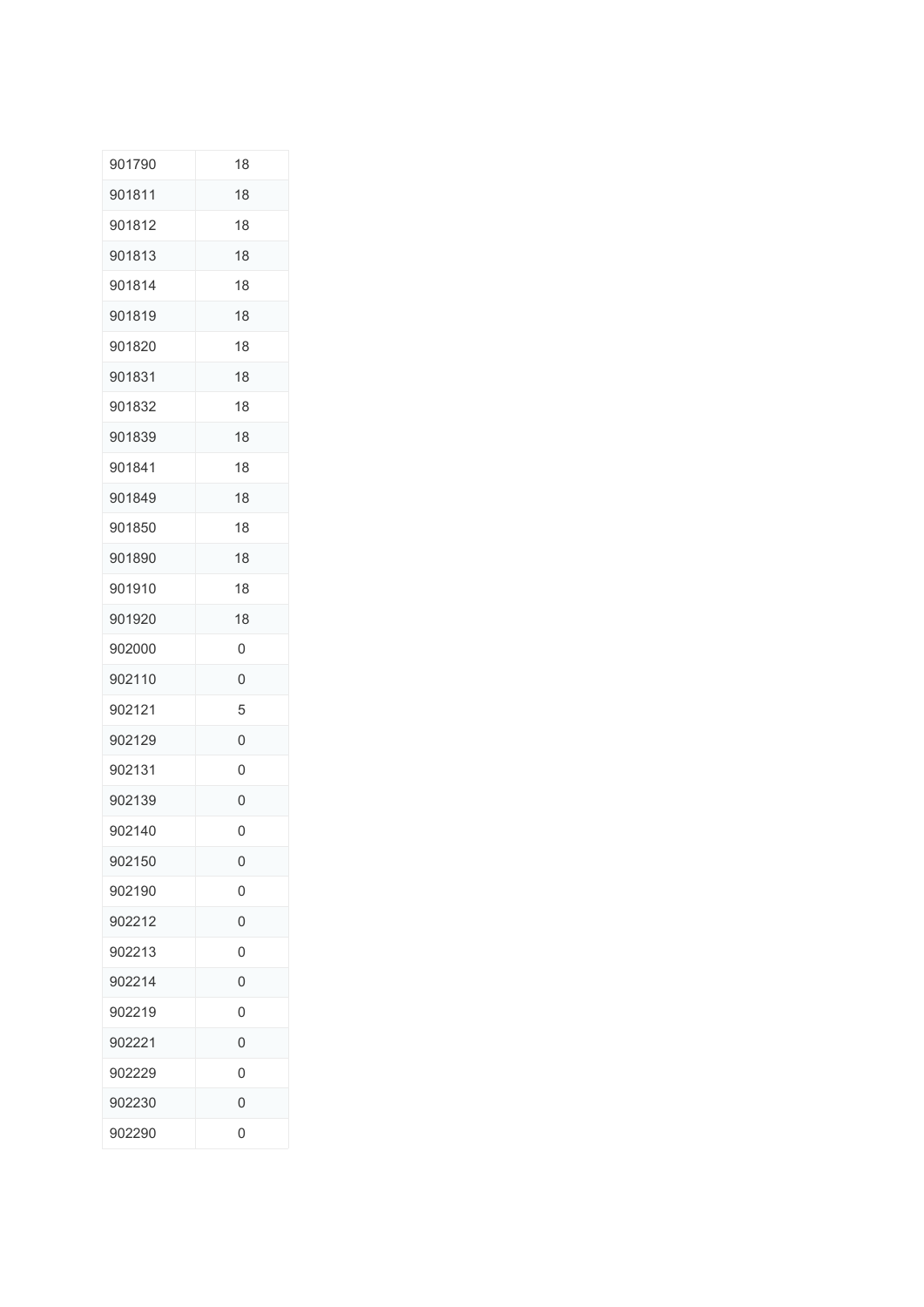| 902300 | 18 |
|--------|----|
| 902410 | 18 |
| 902480 | 18 |
| 902490 | 18 |
| 902511 | 18 |
| 902519 | 18 |
| 902580 | 18 |
| 902590 | 18 |
| 902610 | 18 |
| 902620 | 18 |
| 902680 | 18 |
| 902690 | 18 |
| 902710 | 18 |
| 902720 | 18 |
| 902730 | 18 |
| 902750 | 18 |
| 902780 | 18 |
| 902790 | 18 |
| 902810 | 18 |
| 902820 | 18 |
| 902830 | 18 |
| 902890 | 18 |
| 902910 | 18 |
| 902920 | 18 |
| 902990 | 18 |
| 903010 | 18 |
| 903020 | 18 |
| 903031 | 18 |
| 903032 | 18 |
| 903033 | 18 |
| 903039 | 18 |
| 903040 | 18 |
| 903082 | 18 |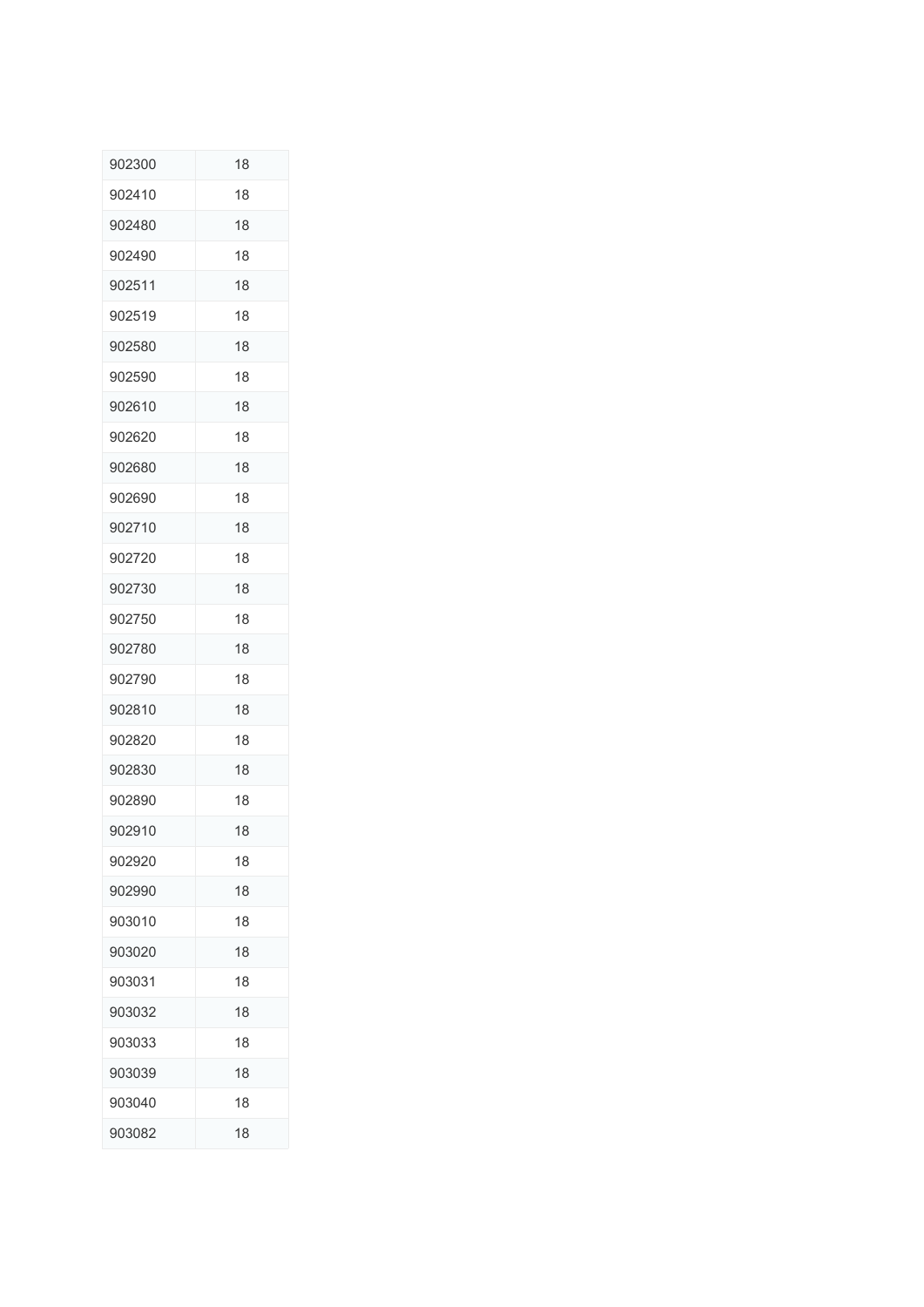| 903084 | 18 |
|--------|----|
| 903089 | 18 |
| 903090 | 18 |
| 903110 | 18 |
| 903120 | 18 |
| 903141 | 18 |
| 903149 | 18 |
| 903180 | 18 |
| 903190 | 18 |
| 903210 | 18 |
| 903220 | 18 |
| 903281 | 18 |
| 903289 | 18 |
| 903290 | 18 |
| 903300 | 18 |
| 910111 | 18 |
| 910119 | 18 |
| 910121 | 18 |
| 910129 | 18 |
| 910191 | 18 |
| 910199 | 18 |
| 910211 | 18 |
| 910212 | 18 |
| 910219 | 18 |
| 910221 | 18 |
| 910229 | 18 |
| 910291 | 18 |
| 910299 | 18 |
| 910310 | 18 |
| 910390 | 18 |
| 910400 | 18 |
| 910511 | 18 |
| 910519 | 18 |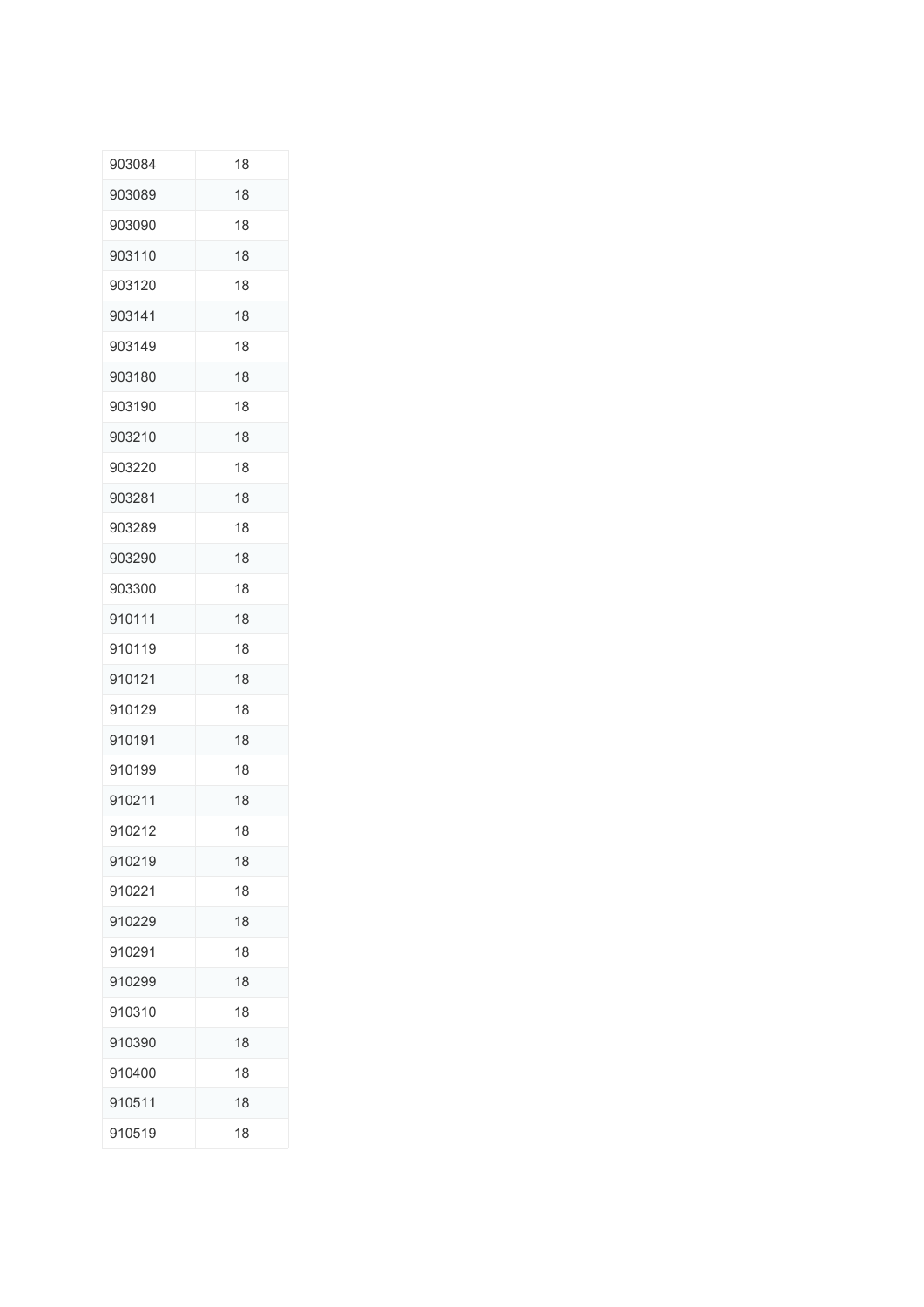| 910521 | 18 |
|--------|----|
| 910529 | 18 |
| 910591 | 18 |
| 910599 | 18 |
| 910610 | 18 |
| 910690 | 18 |
| 910700 | 18 |
| 910811 | 18 |
| 910812 | 18 |
| 910819 | 18 |
| 910820 | 18 |
| 910890 | 18 |
| 910910 | 18 |
| 910990 | 18 |
| 911011 | 18 |
| 911012 | 18 |
| 911019 | 18 |
| 911090 | 18 |
| 911110 | 18 |
| 911120 | 18 |
| 911180 | 18 |
| 911190 | 18 |
| 911220 | 18 |
| 911290 | 18 |
| 911310 | 18 |
| 911320 | 18 |
| 911390 | 18 |
| 911410 | 18 |
| 911430 | 18 |
| 911440 | 18 |
| 911490 | 18 |
| 920110 | 18 |
| 920120 | 18 |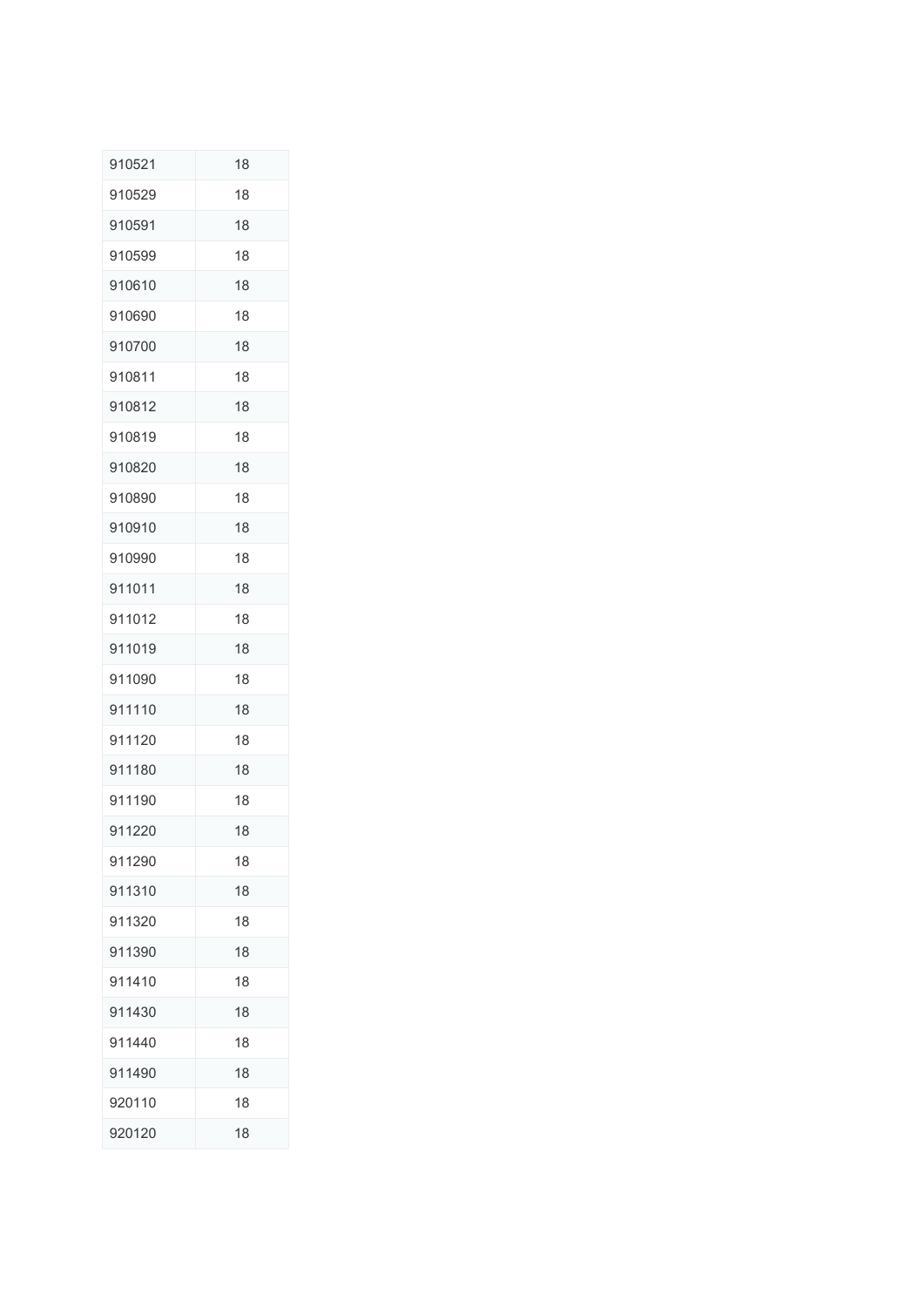| 920190 | 18 |
|--------|----|
| 920210 | 18 |
| 920290 | 18 |
| 920510 | 18 |
| 920590 | 18 |
| 920600 | 18 |
| 920710 | 18 |
| 920790 | 18 |
| 920810 | 18 |
| 920890 | 18 |
| 920930 | 18 |
| 920991 | 18 |
| 920992 | 18 |
| 920994 | 18 |
| 920999 | 18 |
| 940110 | 18 |
| 940120 | 18 |
| 940130 | 18 |
| 940140 | 18 |
| 940152 | 18 |
| 940153 | 18 |
| 940159 | 18 |
| 940161 | 18 |
| 940169 | 18 |
| 940171 | 18 |
| 940179 | 18 |
| 940180 | 18 |
| 940190 | 18 |
| 940210 | 18 |
| 940290 | 18 |
| 940310 | 18 |
| 940320 | 18 |
| 940330 | 18 |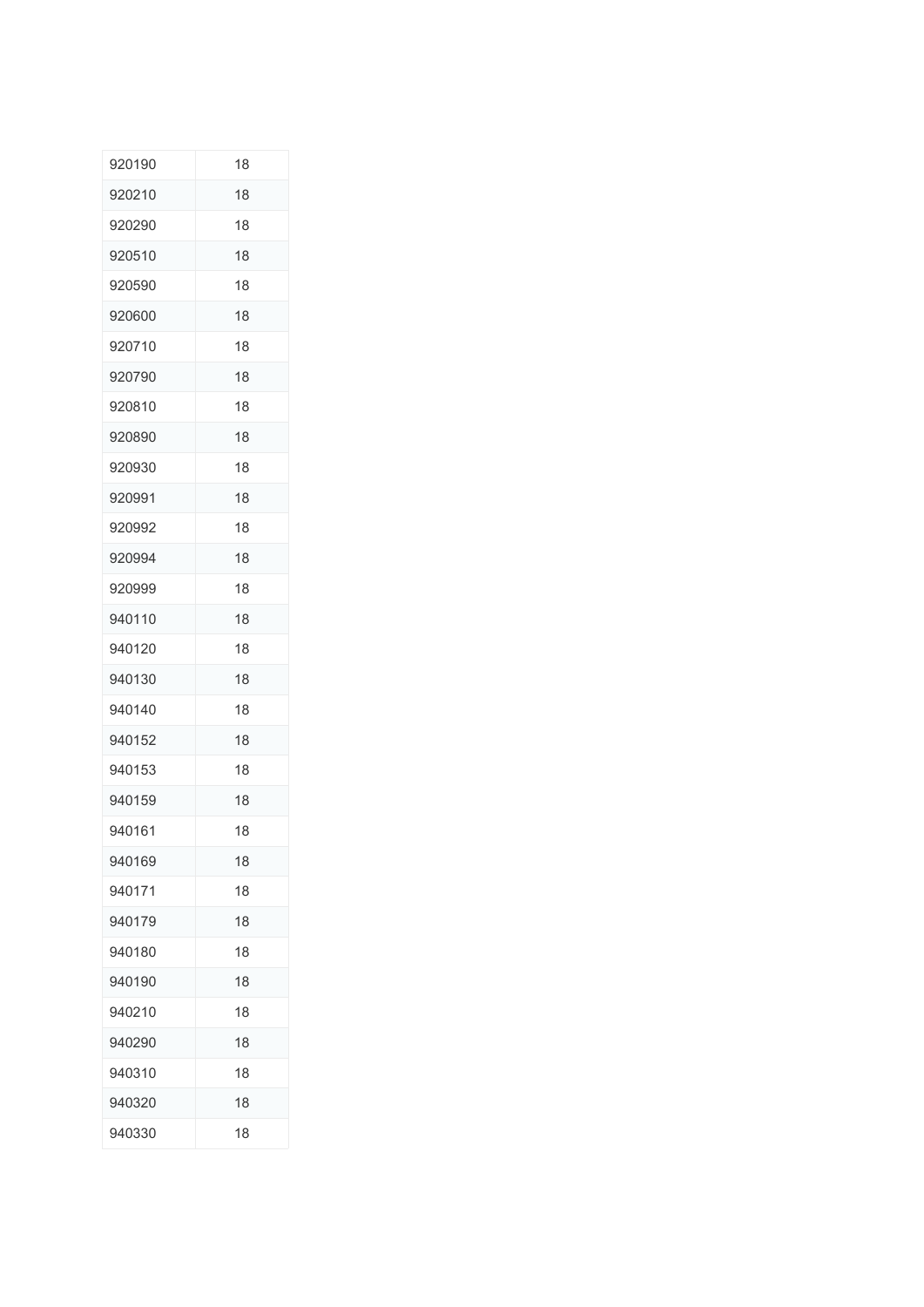| 940340 | 18 |
|--------|----|
| 940350 | 18 |
| 940360 | 18 |
| 940370 | 18 |
| 940382 | 18 |
| 940383 | 18 |
| 940389 | 18 |
| 940390 | 18 |
| 940410 | 18 |
| 940421 | 18 |
| 940429 | 18 |
| 940430 | 18 |
| 940490 | 18 |
| 940510 | 18 |
| 940520 | 18 |
| 940530 | 18 |
| 940540 | 18 |
| 940550 | 18 |
| 940560 | 18 |
| 940591 | 18 |
| 940592 | 18 |
| 940599 | 18 |
| 940610 | 18 |
| 940690 | 18 |
| 950300 | 18 |
| 950420 | 18 |
| 950430 | 18 |
| 950440 | 18 |
| 950450 | 18 |
| 950490 | 18 |
| 950510 | 18 |
| 950590 | 18 |
| 950611 | 18 |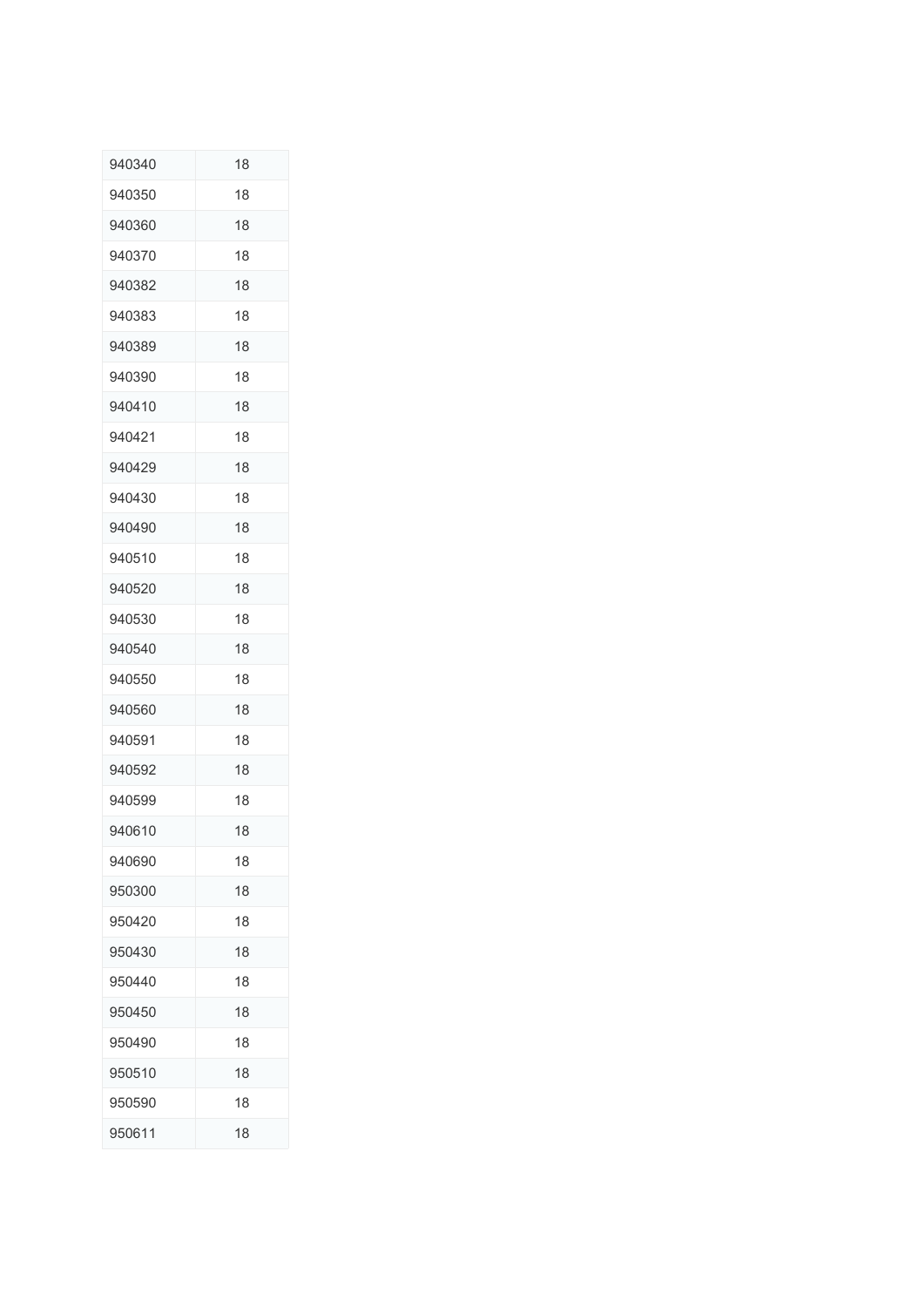| 950612 | 18 |
|--------|----|
| 950619 | 18 |
| 950621 | 18 |
| 950629 | 18 |
| 950631 | 18 |
| 950632 | 18 |
| 950639 | 18 |
| 950640 | 18 |
| 950651 | 18 |
| 950659 | 18 |
| 950661 | 18 |
| 950662 | 18 |
| 950669 | 18 |
| 950670 | 18 |
| 950691 | 18 |
| 950699 | 18 |
| 950710 | 18 |
| 950720 | 18 |
| 950730 | 18 |
| 950790 | 18 |
| 950810 | 18 |
| 950890 | 18 |
| 960110 | 18 |
| 960190 | 18 |
| 960200 | 18 |
| 960310 | 18 |
| 960321 | 18 |
| 960329 | 18 |
| 960330 | 18 |
| 960340 | 18 |
| 960350 | 18 |
| 960390 | 18 |
| 960400 | 18 |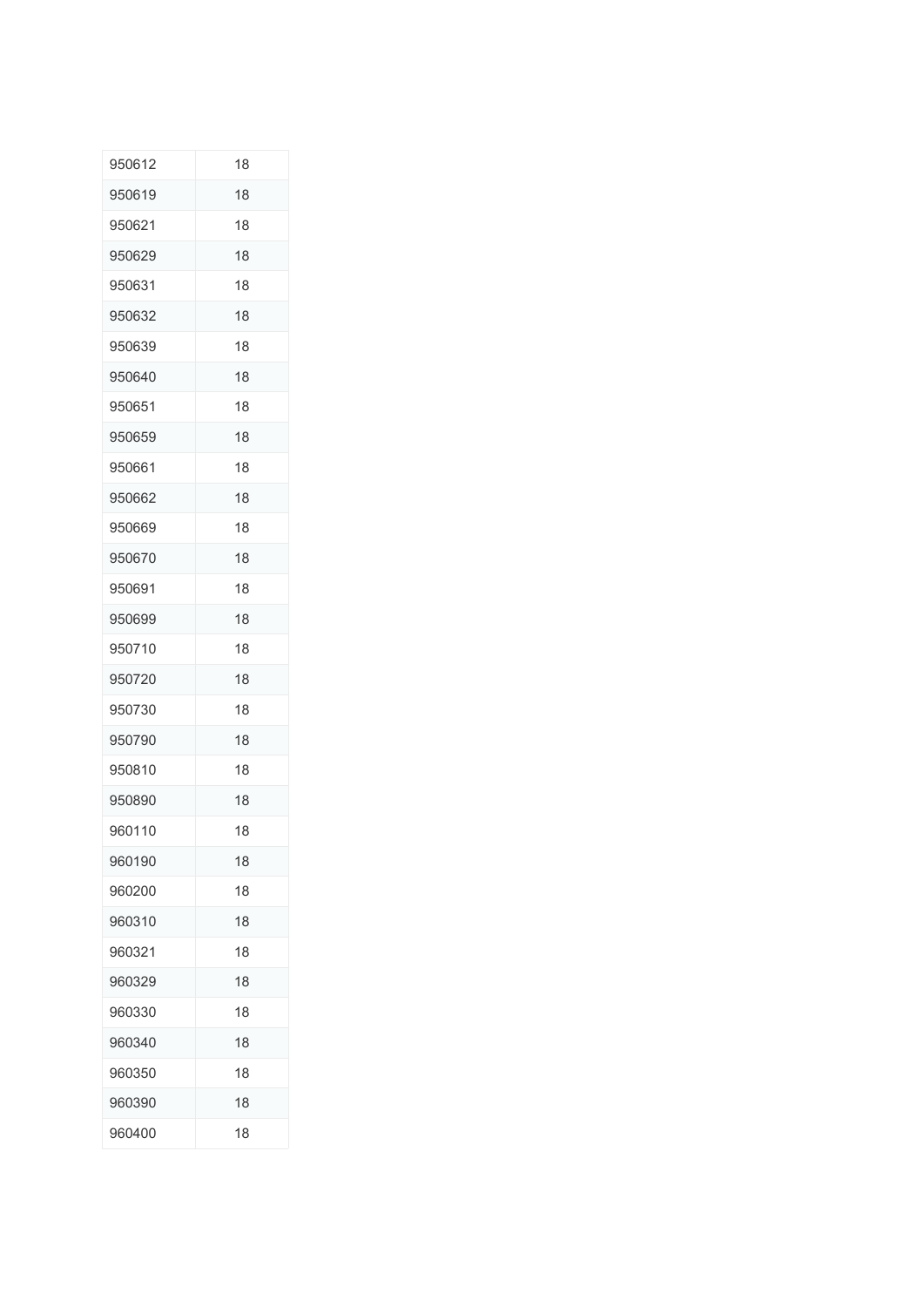| 960500 | 18 |
|--------|----|
| 960610 | 18 |
| 960621 | 18 |
| 960622 | 18 |
| 960629 | 18 |
| 960630 | 18 |
| 960711 | 18 |
| 960719 | 18 |
| 960720 | 18 |
| 960810 | 18 |
| 960820 | 18 |
| 960830 | 18 |
| 960840 | 18 |
| 960850 | 18 |
| 960860 | 18 |
| 960891 | 18 |
| 960899 | 18 |
| 960910 | 18 |
| 960920 | 18 |
| 960990 | 18 |
| 961000 | 18 |
| 961100 | 18 |
| 961210 | 18 |
| 961220 | 18 |
| 961310 | 18 |
| 961320 | 18 |
| 961380 | 18 |
| 961390 | 18 |
| 961400 | 18 |
| 961511 | 18 |
| 961519 | 18 |
| 961590 | 18 |
| 961610 | 18 |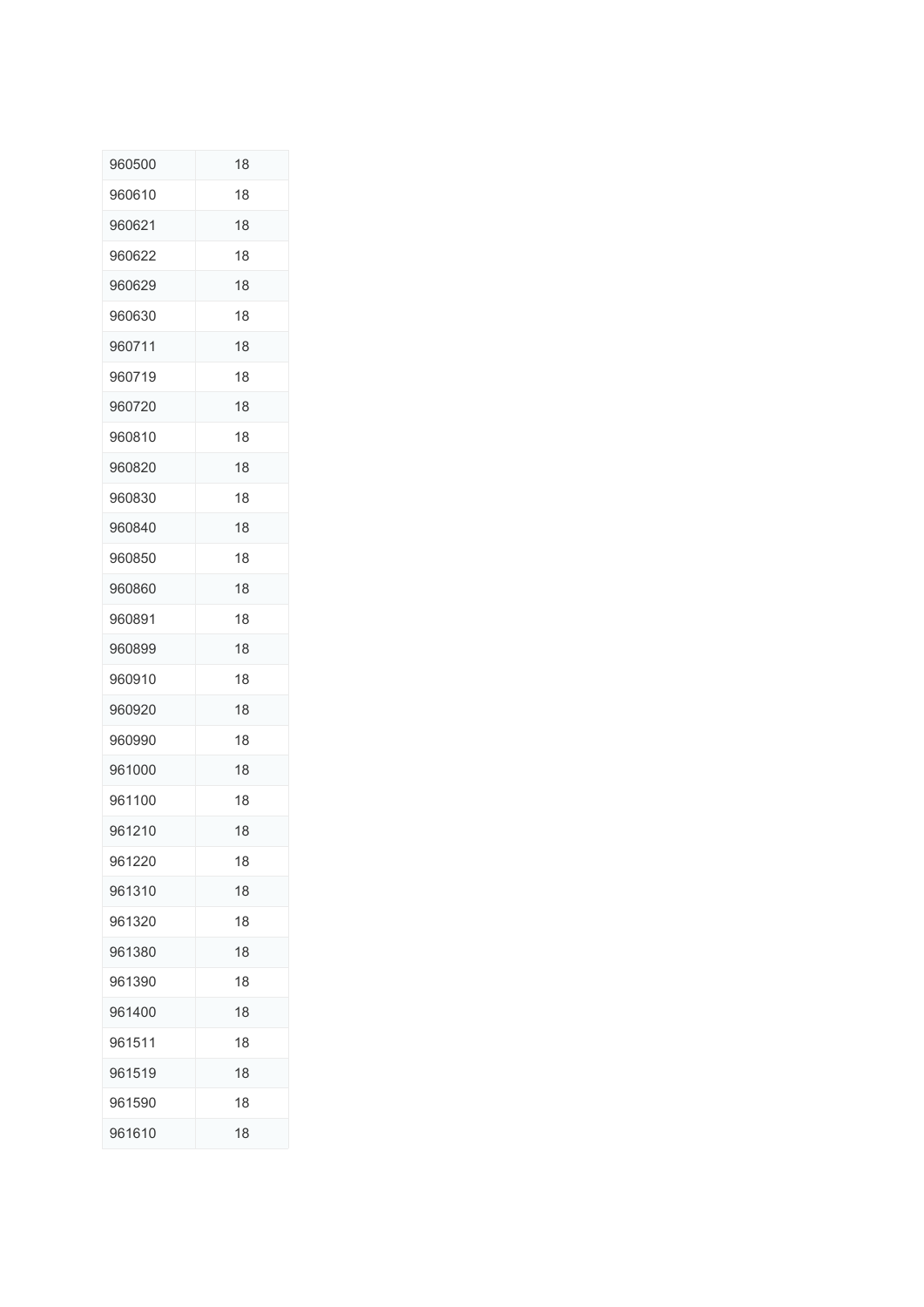| 961620 | 18 |
|--------|----|
| 961700 | 18 |
| 961800 | 18 |
| 961900 | 18 |
| 962000 | 18 |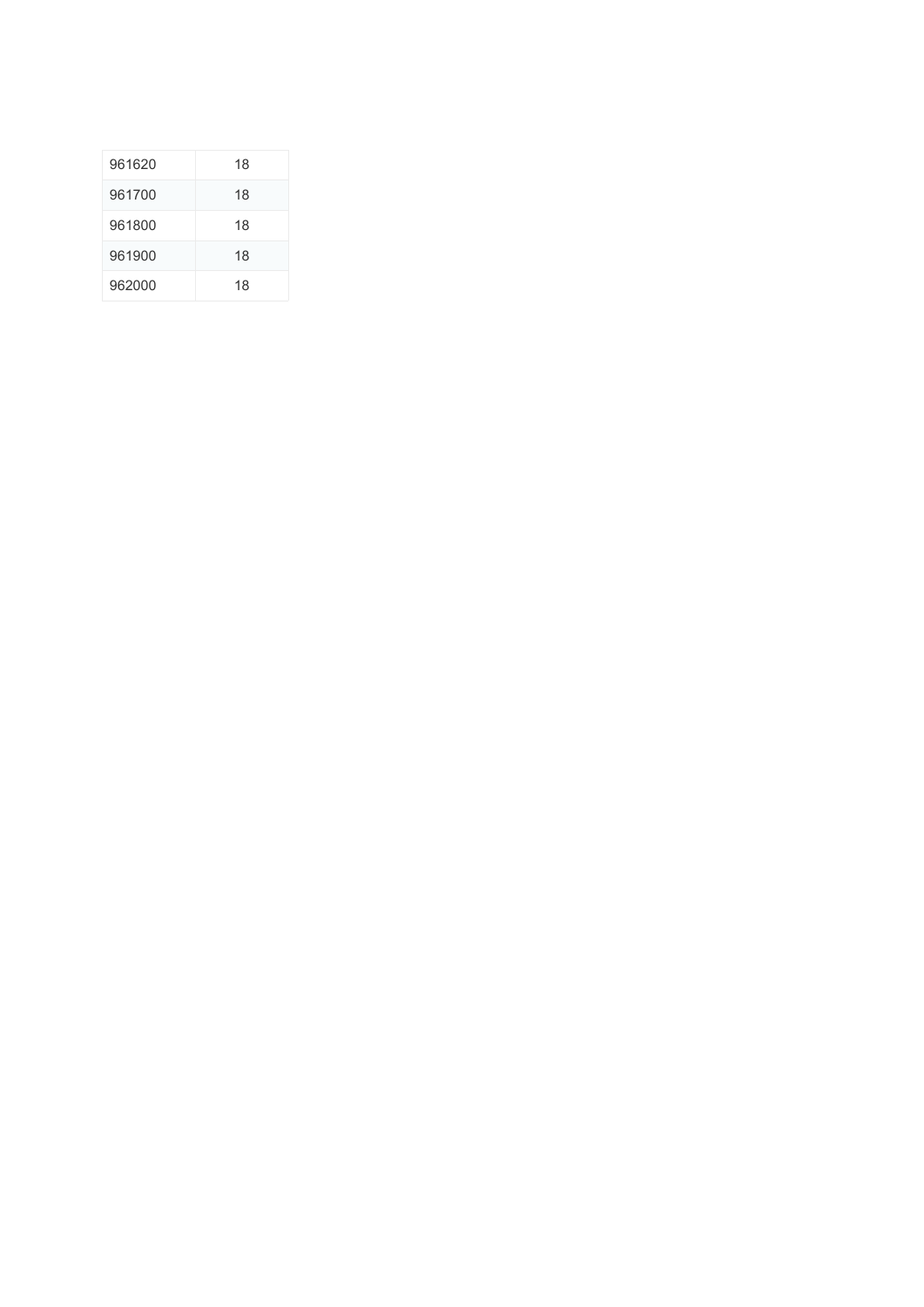## H7 Blocked Chapters as at 01/07/2021

| <b>Section</b> | <b>Description</b>                                                                             |
|----------------|------------------------------------------------------------------------------------------------|
|                | live animals; animal products                                                                  |
| <b>Chapter</b> | <b>Title</b>                                                                                   |
| 01             | Live animals                                                                                   |
| 02             | Meat and edible meat offal                                                                     |
| 03             | Fish and crustaceans, molluscs and other aquatic invertebrates                                 |
| 04             | dairy produce; birds' eggs; natural honey; edible products of animal origin, not elsewhere spo |
| 05             | Products of animal origin, not elsewhere specified or included                                 |

| <b>Section</b> | <b>Description</b>                                                                              |
|----------------|-------------------------------------------------------------------------------------------------|
| $\mathbf{  }$  | vegetable products                                                                              |
| <b>Chapter</b> | <b>Title</b>                                                                                    |
| 06             | Live trees and other plants; bulbs, roots and the like; cut flowers and ornamental foliage      |
| 07             | Edible vegetables and certain roots and tubers                                                  |
| 08             | Edible fruit and nuts; peel of citrus fruit or melons                                           |
| 09             | Coffee, tea, mata and spices                                                                    |
| 10             | Cereals                                                                                         |
| 11             | Products of the milling industry; malt; starches; inulin; wheat gluten                          |
| 12             | Oil seeds and oleaginous fruits; miscellaneous grains, seeds and fruit; industrial or medicinal |
| 13             | Lac; gums, resins and other vegetable saps and extracts                                         |
| 14             | Vegetable plaiting materials; vegetable products not elsewhere specified or included            |

| <b>Section</b> | <b>Description</b>                                                             |
|----------------|--------------------------------------------------------------------------------|
| Ш              | animal or vegetable fats and oils and their cleavage products; prepared edible |
| <b>Chapter</b> | <b>Title</b>                                                                   |
|                |                                                                                |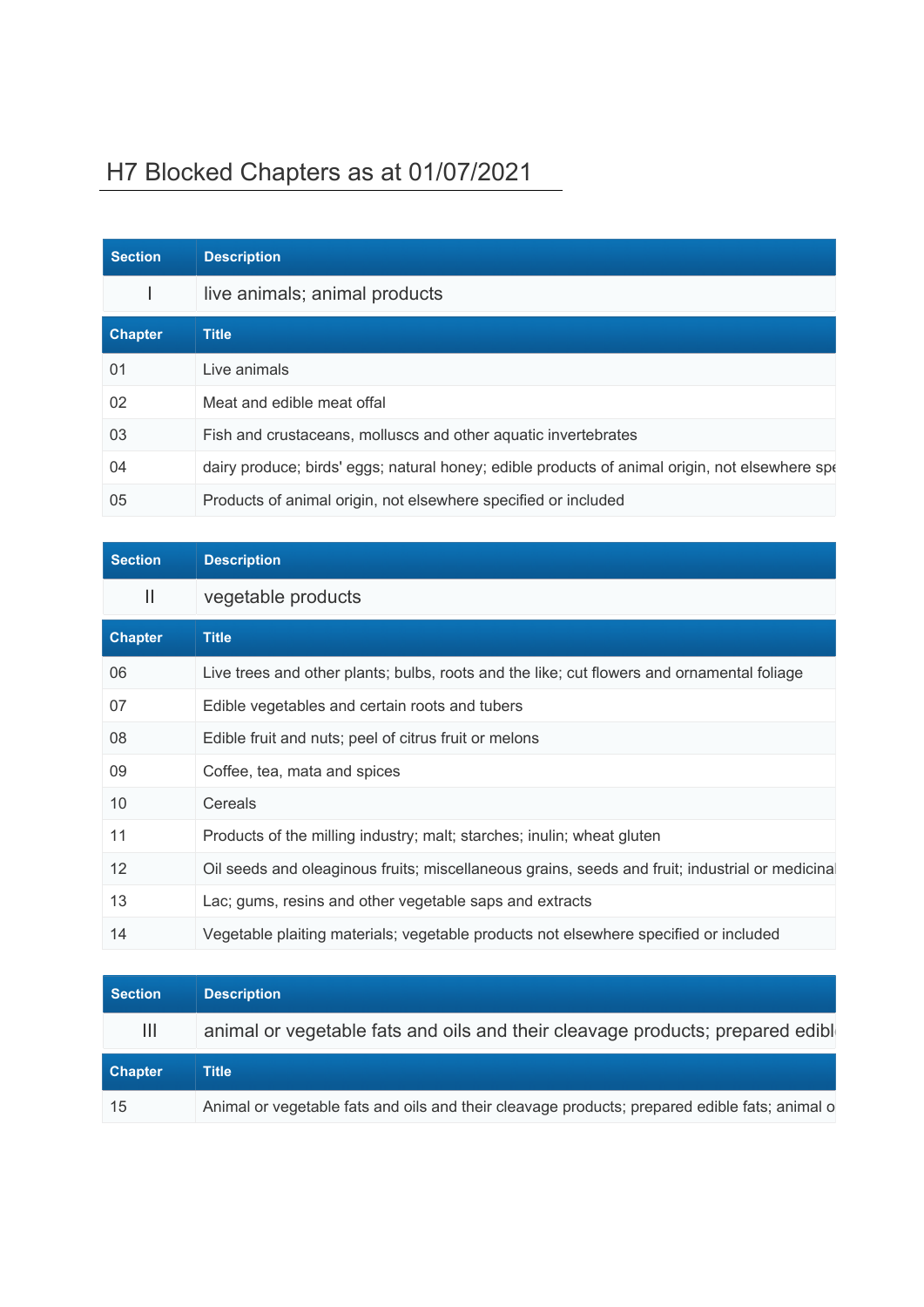



e fats; anim

r vegetable wa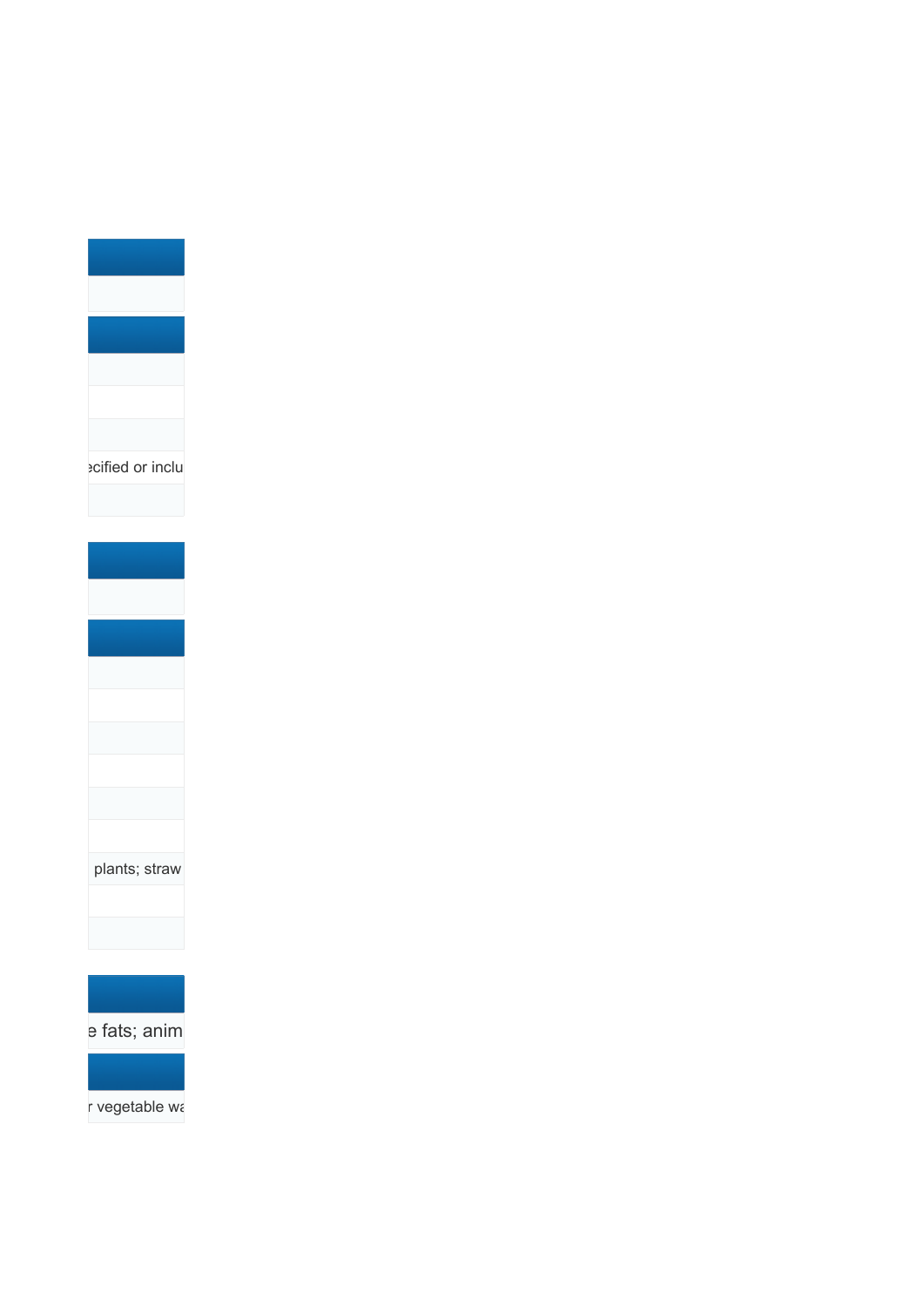| <b>Section</b>       | <b>Description</b>                                                                           |
|----------------------|----------------------------------------------------------------------------------------------|
| IV<br><b>Chapter</b> | prepared foodstuffs; beverages, spirits and vinegar; tobacco and manufacture<br><b>Title</b> |
| 16                   | Preparations of meat, of fish or of crustaceans, molluscs or other aquatic invertebrates     |
| 17                   | Sugars and sugar confectionery                                                               |
| 18                   | Cocoa and cocoa preparations                                                                 |
| 19                   | Preparations of cereals, flour, starch or milk; pastry cooks' products                       |
| 20                   | Preparations of vegetables, fruit, nuts or other parts of plants                             |
| 21                   | Miscellaneous edible preparations                                                            |
| 22                   | Beverages, spirits and vinegar                                                               |
| 23                   | Residues and waste from the food industries; prepared animal fodder                          |
| 24                   | Tobacco and manufactured tobacco substitutes                                                 |

| <b>Section</b> | <b>Description</b>                                                                               |
|----------------|--------------------------------------------------------------------------------------------------|
| V              | mineral products                                                                                 |
| <b>Chapter</b> | <b>Title</b>                                                                                     |
| 25             | Salt; sulphur; earths and stone; plastering materials, lime and cement                           |
| 26             | Ores, slag and ash                                                                               |
| 27             | Mineral fuels, mineral oils and products of their distillation; bituminous substances; mineral w |

| <b>Section</b> | <b>Description</b>                                                                              |
|----------------|-------------------------------------------------------------------------------------------------|
| VI             | products of the chemical or allied industries                                                   |
| <b>Chapter</b> | <b>Title</b>                                                                                    |
| 28             | Inorganic chemicals; organic or inorganic compounds of precious metals, of rare-earth metal     |
| 29             | Organic chemicals                                                                               |
| 30             | Pharmaceutical products                                                                         |
| 31             | Fertilisers                                                                                     |
| 32             | Tanning or dyeing extracts; tannins and their derivatives; dyes, pigments and other colouring   |
| 33             | Essential oils and resinoids; perfumery, cosmetic or toilet preparations                        |
| 34             | Soap, organic surface-active agents, washing preparations, lubricating preparations, artificial |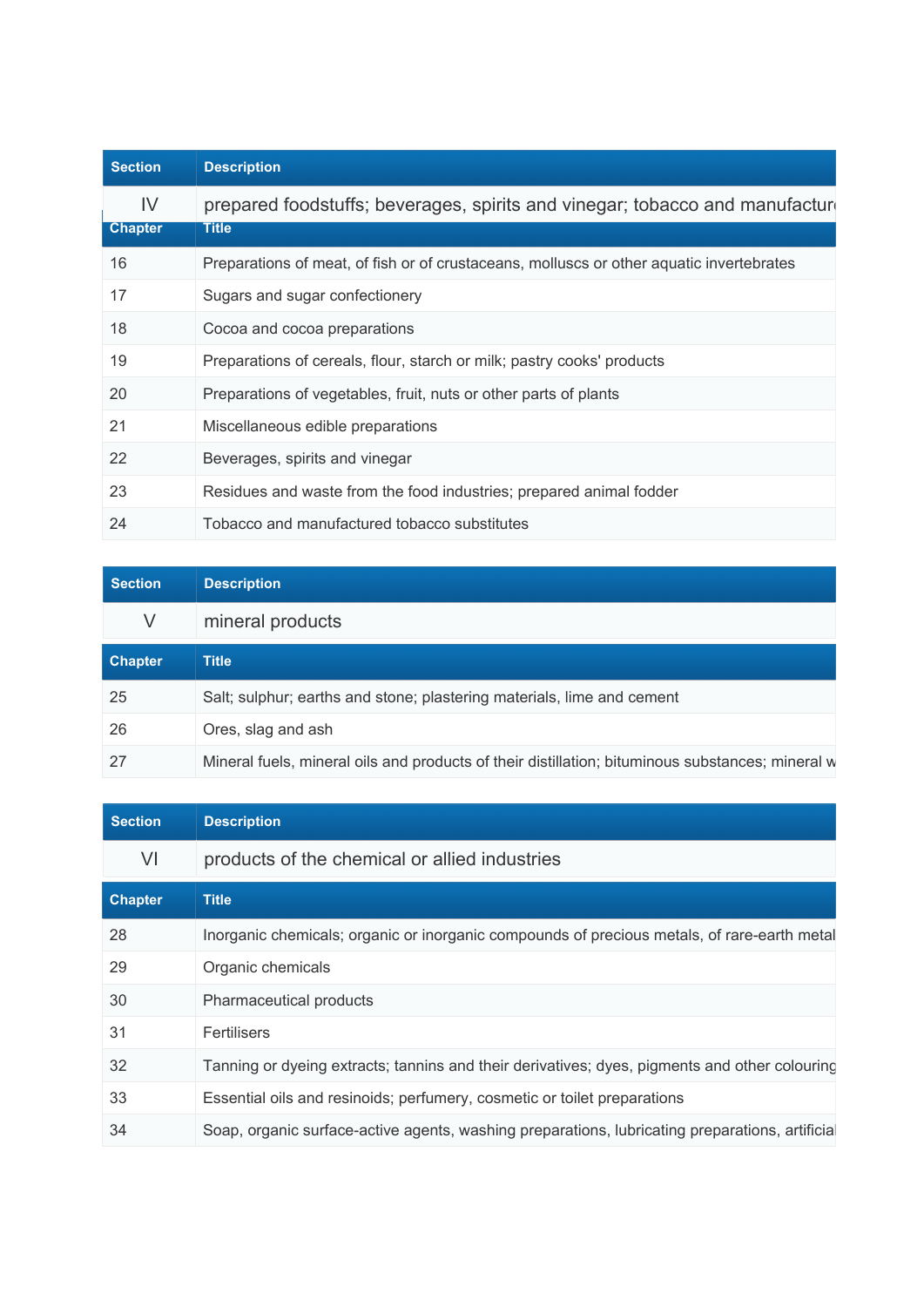pd tobacco s







s, of radioactiv



waxes, prepa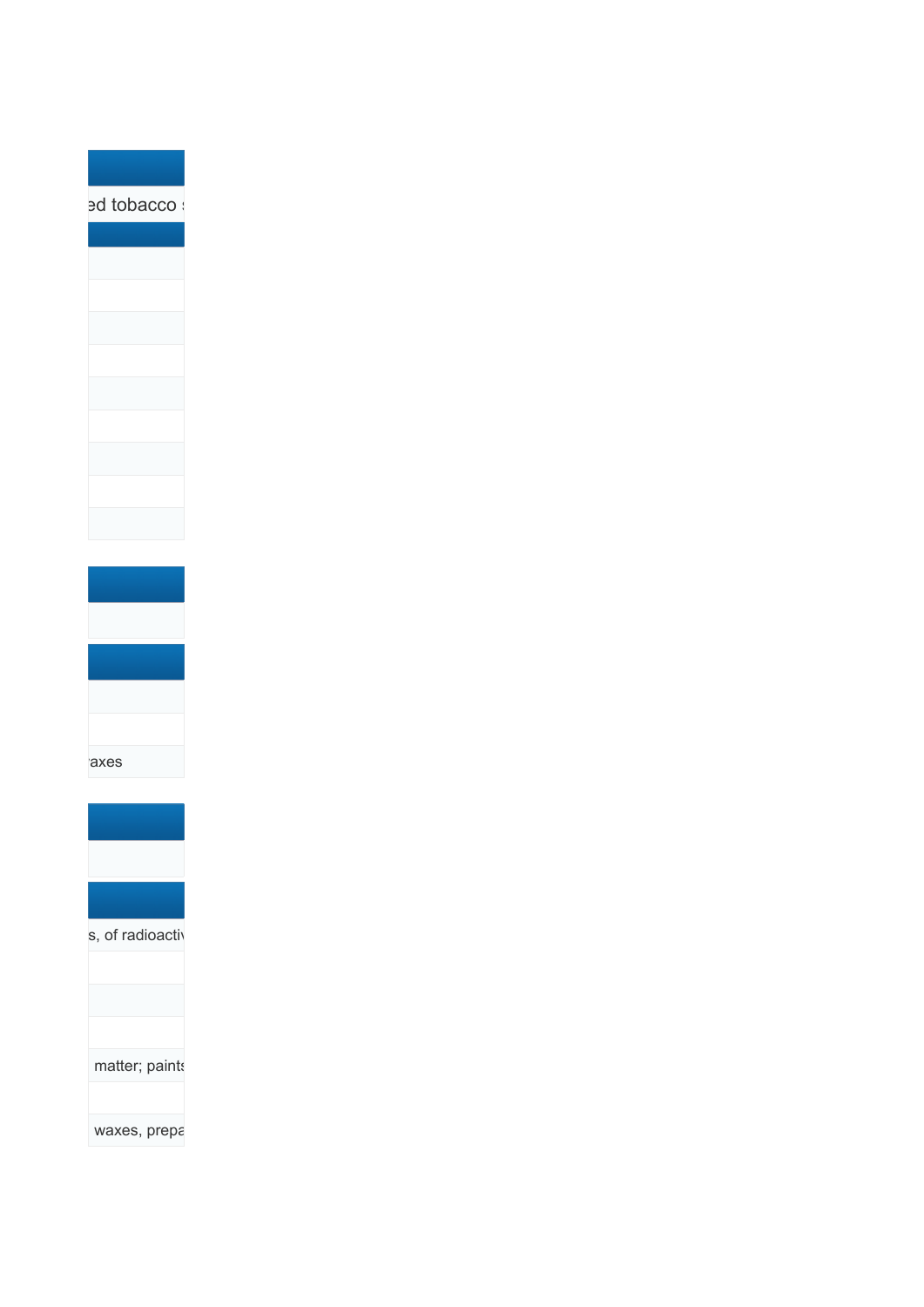| -35 | Albuminoidal substances; modified starches; glues; enzymes                                   |
|-----|----------------------------------------------------------------------------------------------|
| -36 | Explosives; pyrotechnic products; matches; pyrophoric alloys; certain combustible preparatic |
| -37 | Photographic or cinematographic goods                                                        |
| -38 | Miscellaneous chemical products                                                              |

| <b>Section</b> | <b>Description</b>                                 |
|----------------|----------------------------------------------------|
| <b>XIX</b>     | arms and ammunition; parts and accessories thereof |
| <b>Chapter</b> | Title                                              |
| 93             | Ams and ammunition; parts and accessories thereof  |

| <b>Section</b> | <b>Description</b>                            |
|----------------|-----------------------------------------------|
| XXI            | works of art, collectors' pieces and antiques |
| <b>Chapter</b> | <b>Title</b>                                  |
| 97             | Works of art, collectors' pieces and antiques |
| 98             | Complete industrial plant                     |
| 99             | Special combines nomenclature codes           |